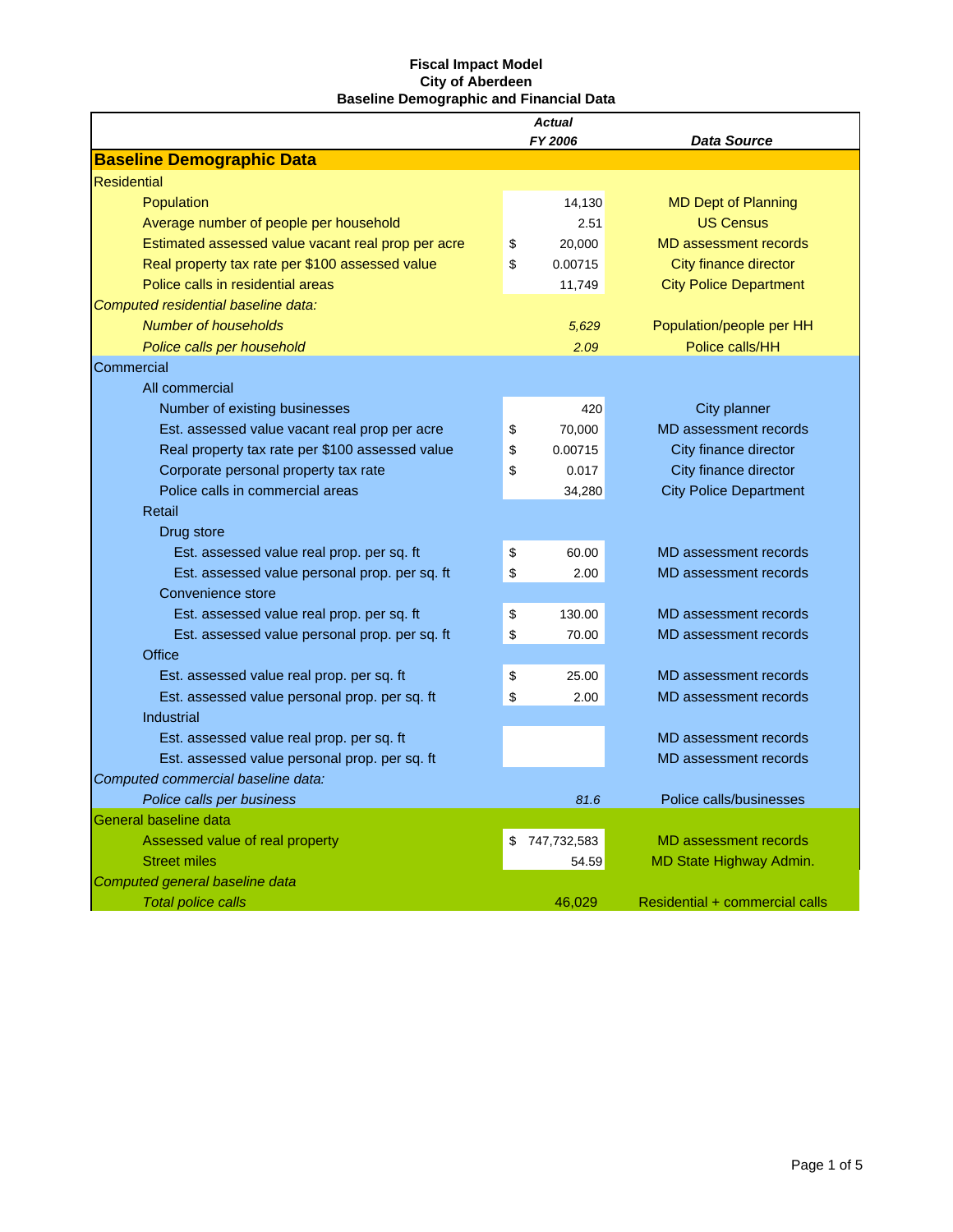|       |                                    | <b>Actual</b>   |                              |
|-------|------------------------------------|-----------------|------------------------------|
|       |                                    | FY 2006         | Data Source                  |
|       | <b>Baseline Financial Data</b>     |                 |                              |
|       | <b>GENERAL FUND</b>                |                 | <b>City finance director</b> |
|       | Code Revenues                      |                 |                              |
|       | <b>Taxes</b>                       |                 |                              |
|       | <b>Property taxes</b>              |                 |                              |
| 40000 | Real estate taxes                  | \$<br>4,373,691 |                              |
| 40001 | Corporation personal property tax  | 542,665         |                              |
| 40002 | Utilities personal property tax    | 218,403         |                              |
| 40010 | Penalties and interest             | 33,218          |                              |
| 40020 | Additions and abatements           | (79, 783)       |                              |
| 40021 | Discounts on taxes                 | (36, 747)       |                              |
| 40022 | Tax credits - firemens exemptions  | (6,664)         |                              |
| 40023 | Tax credits - no water or sewer    | (4, 436)        |                              |
| 40024 | Enterprise zone tax credits        | (135, 811)      |                              |
|       | Total property taxes \$            | 4,904,536       |                              |
|       | <b>Local taxes</b>                 |                 |                              |
| 40040 | Franchise tax                      | \$<br>114,864   |                              |
| 40041 | Mobile home excise tax             | 33,410          |                              |
| 40042 | Utilities pole tax                 | 54,979          |                              |
| 40044 | Hospitality Way special assessment | 28,866          |                              |
|       | Total local taxes \$               | 232,119         |                              |
|       | <b>State shared taxes</b>          |                 |                              |
| 40100 | Income tax                         | \$<br>873,499   |                              |
| 40101 | Highway user                       | 725,447         |                              |
| 40102 | Admissions and amusement tax       | 46,692          |                              |
|       | Total state shared taxes \$        | 1,645,638       |                              |
|       |                                    |                 |                              |
|       | <b>Licenses and Permits</b>        |                 |                              |
| 40210 | <b>Traders' licenses</b>           | \$<br>33,282    |                              |
| 40211 | Liquor licenses                    | 3,659           |                              |
| 40212 | Taxi permits                       | 0               |                              |
| 40240 | Subdivision inspection fees        | 0               |                              |
| 40241 | <b>Grading permits</b>             | 35,816          |                              |
| 40242 | <b>Building Permits</b>            | 57,536          |                              |
| 40243 | Site plan review                   | 31,353          |                              |
| 40244 | Mobile home park licenses          | 4,580           |                              |
| 40246 | Public Works agreement revenue     | 218,128         |                              |
|       | Total licenses and permits \$      | 384,354         |                              |
|       | <b>Inter-Governmental</b>          |                 |                              |
|       | <b>State Reimbursements</b>        |                 |                              |
| 40310 | Polics state aid                   | \$<br>248,752   |                              |
| 40311 | Police supplemental aid            | 35,204          |                              |
| 40317 | School resource officer            | 9,351           |                              |
|       | Total state reimbursements \$      | 293,307         |                              |
|       | <b>County Reimbursements</b>       |                 |                              |
| 40320 | In lieu of financial corporation   | \$<br>7,142     |                              |
| 40321 | Tax differential                   | 458,200         |                              |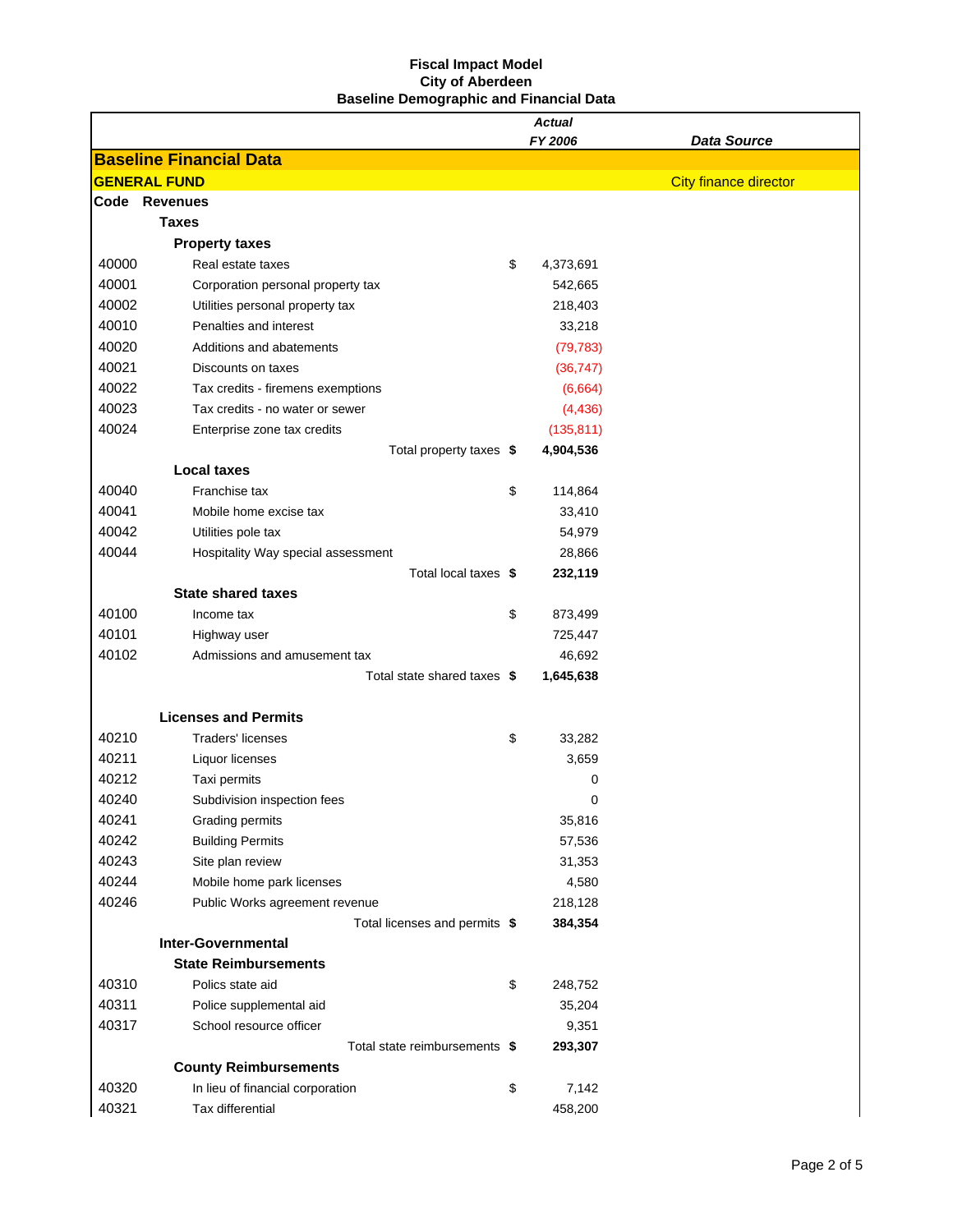|       |                                             | <b>Actual</b>    |                    |
|-------|---------------------------------------------|------------------|--------------------|
|       |                                             | FY 2006          | <b>Data Source</b> |
| 40322 | Senior Center reimbursement                 | 41,126           |                    |
|       | Total county reimbusements \$               | 506,468          |                    |
|       | <b>Local Reimbursements</b>                 |                  |                    |
| 40516 | Residential special patrol                  | \$<br>54,435     |                    |
| 40504 | <b>APG Contract Fees</b>                    | \$<br>289,193    |                    |
|       | <b>Miscellaneous Revenues</b>               |                  |                    |
| 40500 | Fines and forfeitures                       | \$<br>5,566      |                    |
| 40501 | Interest on savings                         | 33,268           |                    |
| 40505 | Other miscellaneous                         | 35,047           |                    |
| 40506 | Police miscellaneous income                 | 75,410           |                    |
| 40507 | Trash collection sticker fees               | 185,406          |                    |
| 40508 | DPW miscellaneous                           | 52,723           |                    |
| 40510 | Recycling contributions                     | 7,654            |                    |
| 40511 | Antenna leases                              | 42,632           |                    |
| 40520 | Annexation                                  | 8,160            |                    |
|       | Total miscellaneous revenues \$             | 445,866          |                    |
|       | <b>Total Revenues</b>                       | \$<br>8,755,916  |                    |
|       | <b>Other Financing Sources</b>              |                  |                    |
| 40900 | Issuance of debt                            | \$<br>900,000    |                    |
| 40999 | Sale of property                            | 425,958          |                    |
|       | <b>Total Other Financing Sources</b>        | \$<br>1,325,958  |                    |
|       | <b>Total Revenues and Financing Sources</b> | \$<br>10,081,874 |                    |
|       | <b>Expenditures</b>                         |                  |                    |
|       | <b>General Government</b>                   |                  |                    |
|       | Legislative                                 |                  |                    |
| 50000 | Elected officials                           | \$<br>38,852     |                    |
| 50100 | Operating expenditures                      | 119,039          |                    |
| 50113 | Maryland Municipal League                   | 14,506           |                    |
| 50100 | Elections                                   | 6,954            |                    |
| 50147 | Recording secretary                         | 1,837            |                    |
|       | Total legislative \$                        | 181,188          |                    |
|       | <b>Executive</b>                            |                  |                    |
|       | <b>Salaries</b>                             | \$<br>176,346    |                    |
| 50100 | Operating expenditures                      | 14,038           |                    |
|       | Total executive \$                          | 190,384          |                    |
|       | <b>Finance</b>                              |                  |                    |
|       | <b>Salaries</b>                             | \$<br>235,147    |                    |
| 50100 | Operating expenditures                      | 34,919           |                    |
| 50114 | Audit                                       | 8,300            |                    |
|       | Total finance \$                            | 278,366          |                    |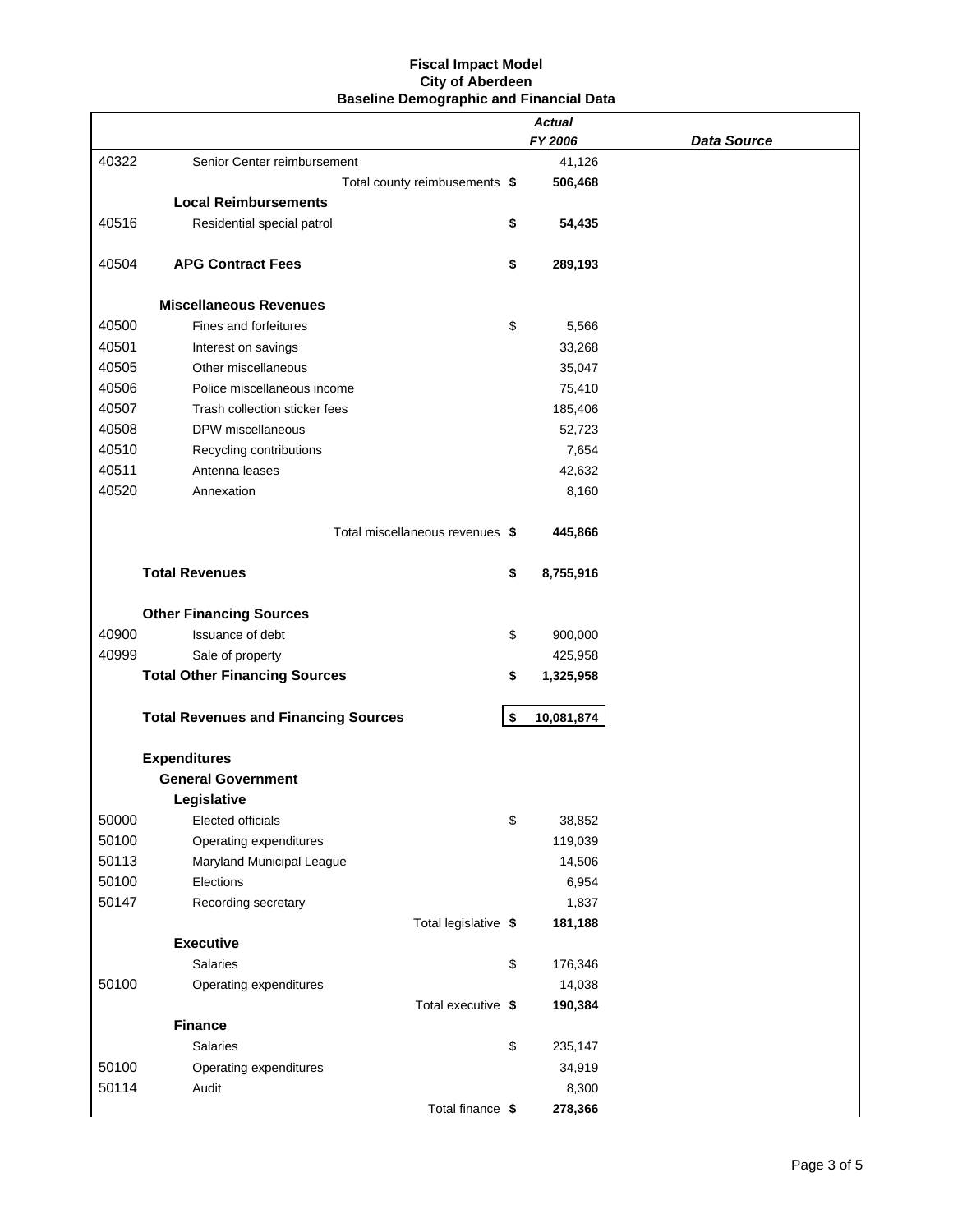|       |                                             | <b>Actual</b>   |                    |
|-------|---------------------------------------------|-----------------|--------------------|
|       |                                             | FY 2006         | <b>Data Source</b> |
| 50109 | Legal<br>Codification                       | 800             |                    |
| 50143 | Counsel                                     | \$<br>84,630    |                    |
|       | Total legal \$                              |                 |                    |
|       | <b>Planning and Community Development</b>   | 85,430          |                    |
|       | <b>Salaries</b>                             | \$<br>142,644   |                    |
| 50100 | Operating expenditures                      | 22,127          |                    |
|       | Total planning and community development \$ | 164,771         |                    |
|       | <b>Government Buildings</b>                 |                 |                    |
| 50013 | Janitor salary                              | \$<br>13,145    |                    |
| 50100 | Operating expenditures                      | 316,418         |                    |
|       | Total government buildings \$               | 329,563         |                    |
|       | <b>General Government</b>                   |                 |                    |
|       | Operating expenditures                      | \$<br>71,455    |                    |
|       | Total general government \$                 | 71,455          |                    |
|       | <b>Health and Safety</b>                    |                 |                    |
|       | <b>Salaries</b>                             | \$<br>13,037    |                    |
| 50100 | Operating expenditures                      | 326             |                    |
|       | Total health and safety \$                  | 13,363          |                    |
|       | <b>Public Safety</b>                        |                 |                    |
|       | <b>Police Department</b>                    |                 |                    |
|       | <b>Salaries</b>                             | \$<br>2,692,015 |                    |
| 501xx | <b>Operating Expenditures</b>               | 347,048         |                    |
|       | Total police department \$                  | 3,039,063       |                    |
|       | <b>Volunteer Fire Department</b>            |                 |                    |
| 50100 | Contribution                                | \$<br>90,882    |                    |
|       | Total volunteer fire department \$          | 90,882          |                    |
|       | <b>Public Works</b>                         |                 |                    |
|       | Administration                              |                 |                    |
|       | <b>Salaries</b>                             | \$<br>213,819   |                    |
| 501xx | <b>Operating Expenditures</b>               | 10,077          |                    |
|       | Total public works administration \$        | 223,896         |                    |
|       | <b>Streets</b>                              |                 |                    |
|       | <b>Salaries</b>                             | \$<br>563,158   |                    |
| 50100 | <b>Operating Expenditures</b>               | 167,067         |                    |
|       | Total streets \$                            | 730,225         |                    |
|       | <b>Street Lighting</b>                      |                 |                    |
| 50144 | <b>Operating Expenditures</b>               | \$<br>268,280   |                    |
|       | Total street lighting \$                    | 268,280         |                    |
|       | <b>Winter Operations</b>                    |                 |                    |
| 50100 | <b>Operating Expenditures</b>               | \$<br>10,590    |                    |
|       | Total winter operations \$                  | 10,590          |                    |
|       | <b>Solid Waste</b>                          |                 |                    |
|       | <b>Salaries</b>                             | \$<br>244,049   |                    |
| 50100 | <b>Operating Expenditures</b>               | 245,458         |                    |
|       | Total solid waste \$                        | 489,507         |                    |
|       | <b>Parks and Recreation</b>                 |                 |                    |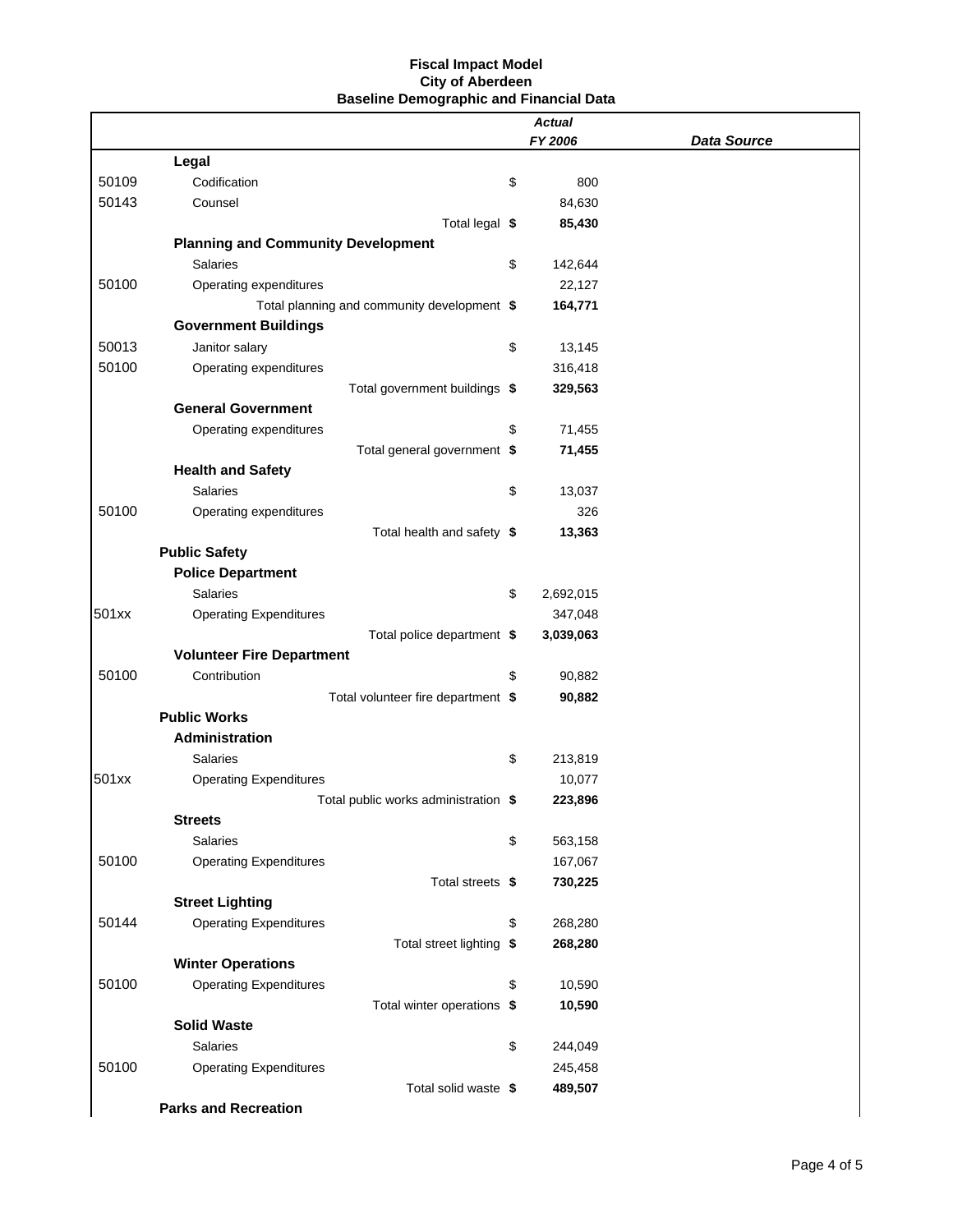|                                                       | <b>Actual</b>   |                    |
|-------------------------------------------------------|-----------------|--------------------|
|                                                       | FY 2006         | <b>Data Source</b> |
| <b>Operating Expenditures</b>                         | \$<br>38,709    |                    |
| Total parks and recreation \$                         | 38,709          |                    |
| <b>Miscellaneous</b>                                  |                 |                    |
| Retirement plans                                      | \$<br>409,179   |                    |
| Payroll expenditures                                  | 1,546,848       |                    |
| <b>Miscellaneous</b>                                  | 72,353          |                    |
| Total miscellaneous \$                                | 2,028,380       |                    |
| <b>Debt Service</b>                                   |                 |                    |
| Principal                                             | \$<br>324,050   |                    |
| Interest                                              | 362,194         |                    |
| Total debt service \$                                 | 686,244         |                    |
| <b>Total Expenditures</b>                             | \$<br>8,920,296 |                    |
| <b>Transfers Out</b>                                  | \$<br>300,000   |                    |
| <b>Total Expenditures and Transfers Out</b>           | \$<br>9,220,296 |                    |
| <b>EXCESS OF GENERAL FUND REVENUES OVER EXPENDIT.</b> | \$<br>861,578   |                    |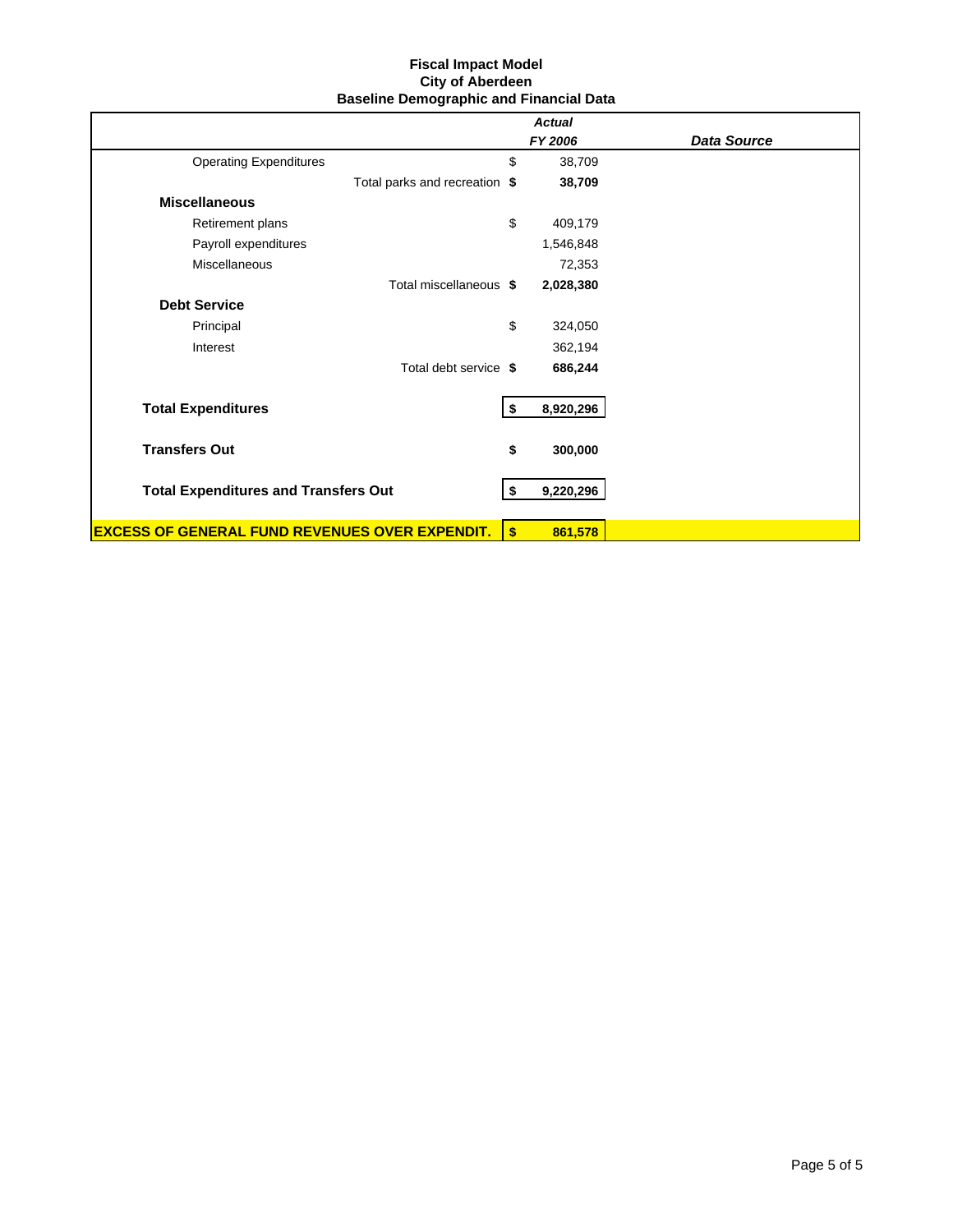#### **Development proposal: Winston's Choice**

| Within existing city boundaries? (Yes = $1$ , No = 0)<br>$\overline{1}$ |                                                       | $AV = assessed value$    |      |                                             | $Est. = estimated$            |                            |               |                            |               |                  |               |                            |               |               |                |
|-------------------------------------------------------------------------|-------------------------------------------------------|--------------------------|------|---------------------------------------------|-------------------------------|----------------------------|---------------|----------------------------|---------------|------------------|---------------|----------------------------|---------------|---------------|----------------|
| $3.0\%$ y = projected annual percentage increase in assessed value      |                                                       |                          |      |                                             |                               |                            |               |                            |               |                  |               |                            |               |               |                |
| 4.0% $z =$ projected annual increase in costs                           |                                                       | $\mathbf{1}$             |      | $\overline{2}$                              | 3                             | $\overline{4}$             |               | 5                          | 6             | $\overline{7}$   |               | 8                          | 9             |               | 10             |
|                                                                         | <b>Assumptions / Explanations</b>                     | FY 2008                  |      | FY 2009                                     | FY 2010                       | FY 2011                    |               | FY 2012                    | FY 2013       | FY 1014          |               | FY 2015                    | FY 2016       |               | FY 2017        |
| <b>Development Data</b>                                                 |                                                       |                          |      |                                             |                               |                            |               |                            |               |                  |               |                            |               |               |                |
| <b>Residential</b>                                                      |                                                       |                          |      |                                             |                               |                            |               |                            |               |                  |               |                            |               |               |                |
| Total number of acres to be developed                                   | for developments already within city limits           |                          | 8    |                                             |                               |                            |               |                            |               |                  |               |                            |               |               |                |
| New single family units each year                                       |                                                       |                          |      |                                             |                               |                            |               |                            |               |                  |               |                            |               |               |                |
| New townhouses each year                                                | 36 units built out over 3 years                       |                          | 12   | 12                                          | 12                            |                            |               |                            |               |                  |               |                            |               |               |                |
| Average AV of single family unit                                        | BL estimate increased by y% per year                  | \$                       | \$   | Ŝ.                                          |                               | -S                         | $\mathbf{s}$  | $\mathcal{F}$              |               | £.               | $\mathcal{S}$ | <sup>\$</sup>              |               | \$            |                |
| Average AV of townhouse                                                 | BL estimate increased by y% per year                  | \$<br>205.000            | \$   | 211,150<br>\$                               | 217,485                       | $\mathbb{S}$<br>224,009    | \$            | \$<br>230,729              | 237,651       | \$<br>244,781    | \$            | 252,124<br>$\mathbb{S}$    | 259,688       | \$            | 267,479        |
| New street miles each year                                              |                                                       |                          | 1.00 |                                             |                               |                            |               |                            |               |                  |               |                            |               |               |                |
| <b>Computed residential values:</b>                                     |                                                       |                          |      |                                             |                               |                            |               |                            |               |                  |               |                            |               |               |                |
| Cumulative new households to date                                       | new single family units + new townhouses              |                          | 12   | 24                                          | 36                            |                            | 36            | 36                         | 36            |                  | 36            | 36                         | 36            |               | 36             |
| New population each year                                                | BL avg people per household x new households          |                          | 30   | 30                                          | 30                            |                            | $\Omega$      | $\Omega$                   | $\mathcal{O}$ |                  | $\Omega$      | $\mathcal{O}$              | $\mathcal{O}$ |               | $\overline{0}$ |
| Cumulative new population to date                                       | new population to date                                |                          | 30   | 60                                          | 90                            |                            | 90            | 90                         | 90            |                  | 90            | 90                         | 90            |               | 90             |
| Total AV of new units each year                                         | average assessed value (SFH & TH) x units             | \$2,460,000              |      | $\mathcal{S}$<br>2,533,800                  | $\mathcal{S}$<br>2,609,814 \$ |                            | <b>S</b>      | - \$                       |               | $\mathcal{S}$    | - \$          | <b>S</b>                   |               | $\mathcal{S}$ |                |
| Cumulative AV of new units to date                                      | assessed value of all new units to date               | \$2,460,000              |      | $\mathcal{S}$<br>5,067,600<br>$\mathcal{S}$ | 7,829,442                     | 8,064,325<br>- \$          | $\mathcal{S}$ | $\mathcal{S}$<br>8,306,255 | 8,555,443     | -\$<br>8,812,106 | \$            | 9,076,469<br>$\mathcal{S}$ | 9,348,763     | $\mathcal{S}$ | 9,629,226      |
| Estimated current AV of property*                                       | estimated assessed value per acre x acres             | $\mathcal{S}$<br>160,000 | - \$ | 164,800<br>S                                | 169,744                       | 174.836                    |               | 180.081<br>- \$            | 185,484       | 191.048<br>S     |               | 196,780<br>S               | 202.683       | - \$          | 208,764        |
| Net cumulative AV of new units to date                                  | new assessed value less current value                 | \$2,300,000              |      | $\mathcal{S}$<br>4,902,800<br>$\mathcal{S}$ | 7,659,698                     | $\mathcal{S}$<br>7.889.489 | $\mathcal{S}$ | 8.126.174 \$               | 8,369,959 \$  | 8.621.058        | $\mathcal{S}$ | 8,879,689<br>$\mathcal{S}$ | 9.146.080     | $\mathcal{S}$ | 9,420,462      |
| New police calls each year                                              | police calls per unit x units                         |                          | 25   | 25                                          | 25                            |                            |               |                            |               |                  |               |                            |               |               |                |
| Commercial                                                              |                                                       |                          |      |                                             |                               |                            |               |                            |               |                  |               |                            |               |               |                |
| Total number of acres to be developed                                   |                                                       | $\sim$                   |      |                                             |                               |                            |               |                            |               |                  |               |                            |               |               |                |
| Number of new businesses each year                                      |                                                       |                          |      |                                             | $\sim$                        |                            |               | $\sim$                     |               |                  |               |                            | $\sim$        |               |                |
| Retail:                                                                 |                                                       |                          |      |                                             |                               |                            |               |                            |               |                  |               |                            |               |               |                |
| Drug store SF developed each year                                       |                                                       |                          |      |                                             |                               |                            |               |                            |               |                  |               |                            |               |               |                |
| Convenience store SF developed each year                                |                                                       |                          |      |                                             |                               |                            |               |                            |               |                  |               |                            |               |               |                |
| Office SF developed each year                                           |                                                       |                          |      |                                             |                               |                            |               |                            |               |                  |               |                            |               |               |                |
| Industrial acres developed each year                                    |                                                       |                          |      |                                             |                               |                            |               |                            |               |                  |               |                            |               |               |                |
| Industrial SF developed each year                                       |                                                       |                          |      |                                             |                               |                            |               |                            |               |                  |               |                            |               |               |                |
| New street miles each year                                              |                                                       |                          |      |                                             |                               |                            |               |                            |               |                  |               |                            |               |               |                |
| Computed commercial values:                                             |                                                       |                          |      |                                             |                               |                            |               |                            |               |                  |               |                            |               |               |                |
| Cumulative number of new businesses to date                             |                                                       |                          |      |                                             |                               |                            |               |                            |               |                  |               |                            |               |               |                |
| Retail                                                                  |                                                       |                          |      |                                             |                               |                            |               |                            |               |                  |               |                            |               |               |                |
| Drug store                                                              |                                                       |                          |      |                                             |                               |                            |               |                            |               |                  |               |                            |               |               |                |
| Est. real property AV each year                                         | est. value per sq. ft increased by y%/yr x sq. ft. \$ |                          |      | S<br>\$                                     |                               | <b>S</b>                   | S             | <b>S</b>                   |               | \$               | - \$          | S                          |               | -\$           |                |
| Est. personal property AV each year                                     | est. value per sq. ft increased by y%/yr x sq. ft. \$ |                          |      | $\mathcal{S}$                               | $\mathfrak{s}$                | $\mathcal{S}$              | $\mathcal{S}$ | $\mathcal S$               |               | $\mathcal{S}$    | $\mathcal{S}$ | $\mathcal{S}$              |               | $\mathcal{S}$ |                |
| Convenience store                                                       |                                                       |                          |      |                                             |                               |                            |               |                            |               |                  |               |                            |               |               |                |
|                                                                         |                                                       |                          |      |                                             |                               | $\mathcal{S}$              | <b>S</b>      |                            |               |                  | - \$          | <b>S</b>                   |               | - \$          |                |
| Est. real property AV each year                                         | est. value per sq. ft increased by y%/yr x sq. ft. \$ |                          |      | S                                           |                               |                            |               | S                          |               | S.               |               |                            |               |               |                |
| Est. personal property AV each year<br><b>Office</b>                    | est. value per sq. ft increased by y%/yr x sq. ft. \$ |                          |      | $\mathcal{S}$<br>$\mathcal{S}$              |                               | $\mathcal{S}$              | $\mathcal{S}$ | $\mathcal{S}$              |               | $\mathcal{S}$    | $\mathcal{S}$ | $\mathcal{S}$              |               | $\mathcal{S}$ |                |
|                                                                         |                                                       |                          |      |                                             |                               |                            |               |                            |               |                  |               |                            |               |               |                |
| Est. real property AV this year                                         | est. value per sq. ft increased by y%/yr x sq. ft. \$ |                          |      | S                                           |                               | S                          | S             | S                          |               | S                | S             | S                          |               | -\$           |                |
| Est. personal property AV this year                                     | est. value per sq. ft increased by y%/yr x sq. ft. \$ |                          |      | \$                                          |                               | $\mathcal{S}$              | $\mathcal{S}$ | $\mathcal{S}$              |               | $\mathcal{S}$    | $\mathcal{S}$ | $\mathcal{S}$              |               | $\mathcal{S}$ |                |
| <b>Industrial</b>                                                       |                                                       |                          |      |                                             |                               |                            |               |                            |               |                  |               |                            |               |               |                |
| Est. real property AV each year                                         | est. value per sq. ft increased by y%/yr x sq. ft. \$ |                          |      |                                             |                               |                            |               |                            |               |                  |               |                            |               | S             |                |
| Est. personal property AV each year                                     | est. value per sq. ft increased by y%/yr x sq. ft. \$ |                          |      | $\mathcal{S}$                               | $\mathcal{S}$                 | $\mathcal{S}$              | $\mathcal{S}$ | $\mathcal{S}$              |               | $\mathcal{S}$    | $\mathcal{S}$ | $\mathcal{S}$              |               | $\mathcal{S}$ |                |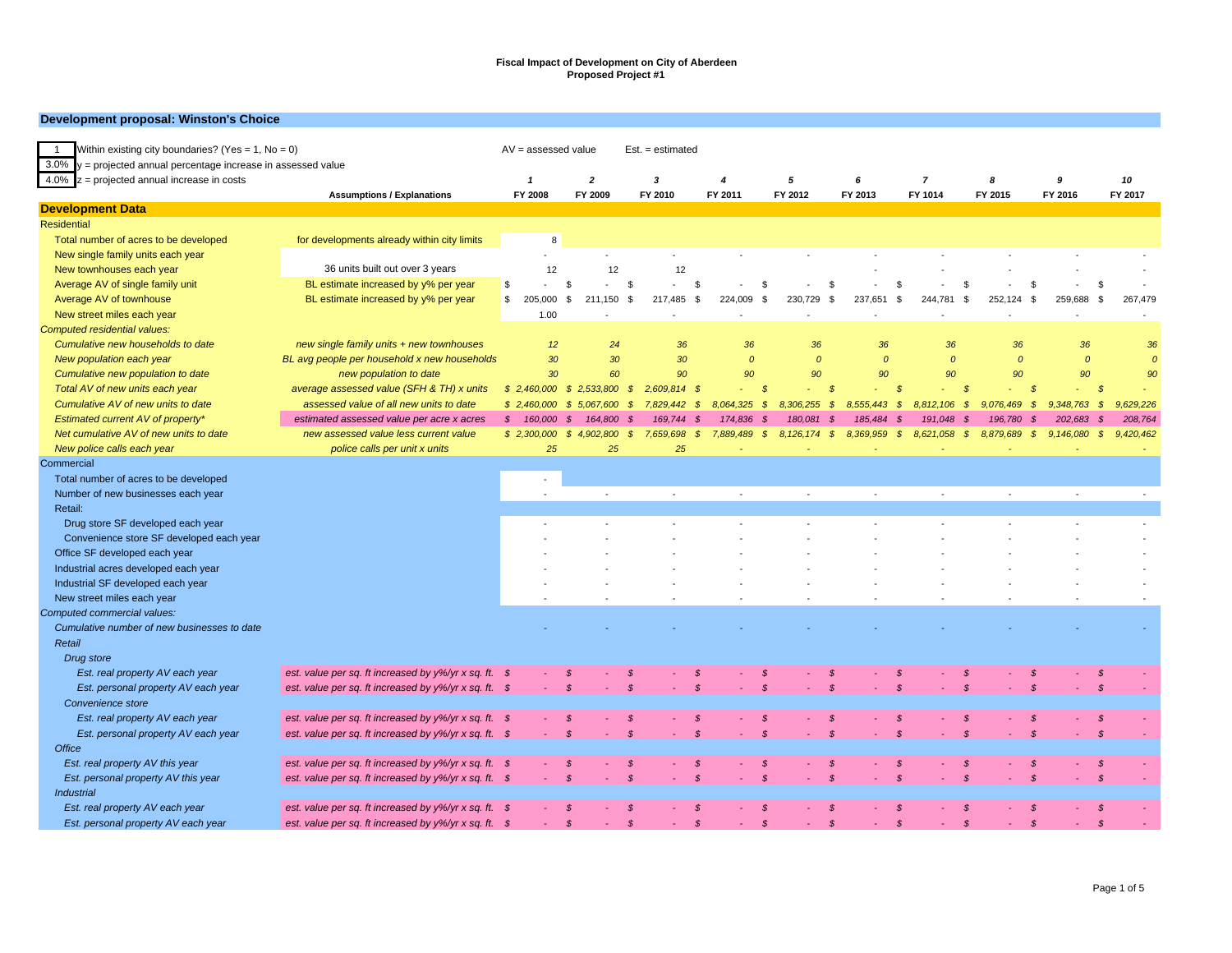|                                                                               | <b>Assumptions / Explanations</b>                                                                                |               | FY 2008           |               | FY 2009                               |                            | FY 2010               | FY 2011                 | FY 2012      |                      | FY 2013      |               | FY 1014   |               | FY 2015   |               | FY 2016        | FY 2017   |
|-------------------------------------------------------------------------------|------------------------------------------------------------------------------------------------------------------|---------------|-------------------|---------------|---------------------------------------|----------------------------|-----------------------|-------------------------|--------------|----------------------|--------------|---------------|-----------|---------------|-----------|---------------|----------------|-----------|
| All commercial                                                                |                                                                                                                  |               |                   |               |                                       |                            |                       |                         |              |                      |              |               |           |               |           |               |                |           |
| Total est. real property AV each year                                         | assessed value new comm. real property                                                                           | $\mathcal{S}$ |                   | $\mathcal{S}$ |                                       | $\mathcal{S}$              | $\mathcal{S}$         | $\mathcal{S}$           |              | $\mathcal{S}$        |              | $\mathcal{S}$ |           | $\mathcal{S}$ |           | - \$          | $\mathcal{S}$  |           |
| Cumulative real property AV to date                                           | assessed value new comm. real prop. to date                                                                      | S             |                   |               |                                       |                            |                       |                         |              |                      |              |               |           |               |           |               |                | $\sim$    |
| Est. current real property AV*                                                | estimated assessed value per acre x acres                                                                        | $\mathcal{L}$ |                   |               |                                       |                            | $\mathcal{S}$         | $\mathcal{S}$           |              | $\mathcal{S}$        |              | $\mathcal{S}$ |           | $\mathcal{S}$ |           |               | - \$           |           |
| Net cumulative real property AV to date                                       | new assessed value less current value                                                                            | $\mathcal{S}$ |                   | $\mathcal{S}$ |                                       | $\mathcal{S}$              | $\mathcal{S}$         | $\mathcal{S}$           |              | $\mathcal{S}$        |              | $\mathcal{S}$ |           | $\mathcal{S}$ |           |               | $\mathcal{S}$  |           |
| Total est. personal property AV each year                                     | assessed value new comm. personal property                                                                       | $\mathcal{S}$ |                   | $\mathcal{S}$ |                                       | $\mathcal{S}$              | $\mathcal{S}$         | $\mathcal{S}$<br>$\sim$ | ÷.           | $\mathcal{S}$        |              | $\mathcal{S}$ |           | $\mathcal{S}$ |           | $\mathcal{S}$ | $\mathcal{S}$  | ÷.        |
| Cumulative personal property AV to date                                       | assessed value new comm. pers. prop. to date                                                                     | $\mathcal{S}$ |                   |               |                                       |                            |                       |                         |              |                      |              |               |           |               |           |               |                |           |
| New police calls each year                                                    | police calls per business x new businesses                                                                       |               |                   |               |                                       |                            |                       |                         |              |                      |              |               |           |               |           |               |                | ÷.        |
| Computed values all development:                                              |                                                                                                                  |               |                   |               |                                       |                            |                       |                         |              |                      |              |               |           |               |           |               |                |           |
| Total est. real property AV each year                                         | sum of residential and commercial                                                                                |               |                   |               | $$2.460.000 \$2.533.800 \$$           |                            | 2.609.814 \$          | -8                      |              | -8                   |              | R             |           |               |           |               | - \$           |           |
| Cumulative real propety AV to date                                            | sum of residential and commercial                                                                                |               | \$2.460.000       |               | 5.067.600                             | - \$                       | 7.829.442<br>-\$      | 8.064.325<br>- \$       | 8.306.255    | - \$                 | 8.555,443 \$ |               | 8.812.106 |               | 9.076.469 | - \$          | $9.348.763$ \$ | 9.629.226 |
| Est. current real property AV*                                                | sum of residential and commercial                                                                                | -8            | 160.000           |               | 164.800                               | - SS                       | 169.744               | 174.836                 | 180.081      | - 55                 | 185.484      | - 55          | 191.048   |               | 196.780   |               | 202.683        | 208.764   |
| Net cumulative real property AV to date                                       | new assessed value less current value                                                                            |               |                   |               | $$2.300.000 \quad $4.902.800 \quad $$ |                            | 7.659.698<br>-\$      | 7.889.489<br>$\bullet$  | 8.126.174 \$ |                      | 8.369.959 \$ |               | 8.621.058 | - \$          | 8.879.689 | $\mathcal{S}$ | $9.146.080$ \$ | 9.420.462 |
| New street miles each year                                                    | sum of residential and commercial                                                                                |               |                   |               |                                       |                            |                       |                         |              |                      |              |               |           |               |           |               |                |           |
| Cumulative new street miles to date                                           | sum of new street miles to date                                                                                  |               | $\overline{1}$    |               |                                       |                            |                       |                         |              |                      |              |               |           |               |           |               |                |           |
| New police calls each year                                                    | new residential calls + new commercial calls                                                                     |               | 25                |               | 25                                    |                            | 25                    |                         |              |                      |              |               |           |               |           |               |                |           |
| Cumulative new police calls                                                   | sum of new police calls to date                                                                                  |               | 25                |               | 50                                    |                            | 75                    | 75                      | 75           |                      | 75           |               | 75        |               | 75        |               | 75             | 75        |
| * for developments already within city limits (i.e., annexation not required) |                                                                                                                  |               |                   |               |                                       |                            |                       |                         |              |                      |              |               |           |               |           |               |                |           |
| <b>Fiscal Impact of Proposed Development</b><br><b>GENERAL FUND</b>           |                                                                                                                  |               |                   |               |                                       |                            |                       |                         |              |                      |              |               |           |               |           |               |                |           |
| <b>Revenues</b>                                                               |                                                                                                                  |               |                   |               |                                       |                            |                       |                         |              |                      |              |               |           |               |           |               |                |           |
| <b>Taxes</b>                                                                  |                                                                                                                  |               |                   |               |                                       |                            |                       |                         |              |                      |              |               |           |               |           |               |                |           |
| <b>Property taxes</b>                                                         |                                                                                                                  |               |                   |               |                                       |                            |                       |                         |              |                      |              |               |           |               |           |               |                |           |
| Real estate taxes                                                             | BL tax rate x new assessed value                                                                                 | \$<br>\$.     | 16.445            | \$<br>\$      | 35.055                                | <b>β</b><br>$\mathfrak{R}$ | 54.767<br>- \$<br>\$. | 56.410<br>\$<br>\$      | 58.102       | \$<br>$\mathfrak{L}$ | 59.845       | \$<br>\$      | 61.641    | -\$<br>\$     | 63.490    |               | 65.394<br>- \$ | 67,356    |
| Corporation personal property tax<br>Utilities personal property tax          | BL tax rate x new assessed value<br>no impact                                                                    |               |                   |               |                                       |                            |                       |                         |              |                      |              |               |           |               |           |               | \$             | $\sim$    |
|                                                                               |                                                                                                                  |               |                   |               |                                       |                            |                       |                         |              |                      |              |               |           |               |           |               |                |           |
| Penalties and interest                                                        | BL penalties/BL real estate tax x new real estate tax                                                            |               | 125               |               | 266                                   |                            | 416                   | 428                     | 441          |                      | 455          |               | 468       |               | 482       |               | 497            | 512       |
| Additions and abatements                                                      | BL Ad & Ab/ BL real estate tax x new real estate tax                                                             |               | $-300$            |               | $-639$                                |                            | -999                  | $-1029$                 | $-1060$      |                      | $-1092$      |               | $-1124$   |               | $-1158$   |               | $-1193$        | $-1229$   |
|                                                                               |                                                                                                                  |               |                   |               |                                       |                            |                       |                         |              |                      |              |               |           |               |           |               |                |           |
| Discounts on taxes                                                            | BL discounts/BL real estate tax x new real estate tax<br>BL credit/BL real estate tax (resid.) x new real estate |               | $-138$            |               | $-295$                                |                            | $-460$                | $-474$                  | $-488$       |                      | $-503$       |               | $-518$    |               | $-533$    |               | $-549$         | $-566$    |
| Tax credits - firemens exemptions                                             | tax (resid.)                                                                                                     |               | $-36$             |               | $-75$                                 |                            | $-115$                | $-119$                  | $-122$       |                      | $-126$       |               | $-130$    |               | $-134$    |               | $-138$         | $-142$    |
| Tax credits - no water or sewer                                               | BL credit/BL real estate tax x new real estate tax                                                               |               | $-17$             |               | $-36$                                 |                            | $-56$                 | $-57$                   | $-59$        |                      | $-61$        |               | $-63$     |               | $-64$     |               | $-66$          | $-68$     |
| Enterprise zone tax credits                                                   | insert                                                                                                           |               |                   |               |                                       | - \$                       |                       | - \$                    |              |                      |              |               |           |               | 62,082 \$ |               | 63.945 \$      |           |
| Total property taxes<br><b>Local taxes</b>                                    |                                                                                                                  | \$            | 16,079            | - \$          | 34,277                                |                            | 53,553 \$             | 55,159                  | 56,814 \$    |                      | 58,519       | - \$          | 60,274 \$ |               |           |               |                | 65,863    |
| Franchise tax<br>Mobile home excise tax                                       | BL franchise tax/ BL households x new households \$<br>no impact                                                 |               | $245 \text{ } $s$ |               | 490 \$                                |                            | 735 \$                | 735 \$                  | 735 \$       |                      | 735 \$       |               | 735 \$    |               | 735 \$    |               | 735 \$         | 735       |

| Utilities pole tax                 | BL utilities pole tax/ BL street miles x new street miles \$ | $1.007$ \$ | $.007$ \$ | 1.007      | 1,007<br>$\mathcal{L}$ | $1.007$ \$ | 1,007          | 1,007 \$ | $1,007$ \$ | 1,007<br>۰. | 1.007  |
|------------------------------------|--------------------------------------------------------------|------------|-----------|------------|------------------------|------------|----------------|----------|------------|-------------|--------|
| Hospitality Way special assessment | no impact                                                    |            |           |            |                        |            |                |          |            |             |        |
| Total local taxes                  |                                                              | .252S      | .497      | $1.742$ \$ | 1.742 \$               | .742 S     | $1.742$ \$     | 1.742 \$ | 1.742 S    | $1.742$ \$  | .742   |
| <b>State shared taxes</b>          |                                                              |            |           |            |                        |            |                |          |            |             |        |
|                                    | BL income tax/BL real estate tax (resid.) x new real         |            |           |            |                        |            |                |          |            |             |        |
| Income tax                         | estate tax (resid.)                                          | 4.747 \$   | 9.779 \$  | 15.108 \$  | 15,562 \$              | 16.029 \$  | 16,509<br>- 56 | 17.005   | 17.515 \$  | 18.040 \$   | 18.581 |
| Highway user                       | BL highway user/BL households x new households               | $1.546$ \$ | 3.093     | 4,639 \$   | 4,639                  | $4.639$ \$ | 4,639          | 4,639    | 4,639      | 4,639 \$    | 4,639  |
| Admissions and amusement tax       | BL A&A/ BL population x new population                       | 99         | 198       | 297        | 297                    | 297        | 297            | 297      | 297        | 297         | 297    |
|                                    |                                                              |            |           |            |                        |            |                |          |            |             |        |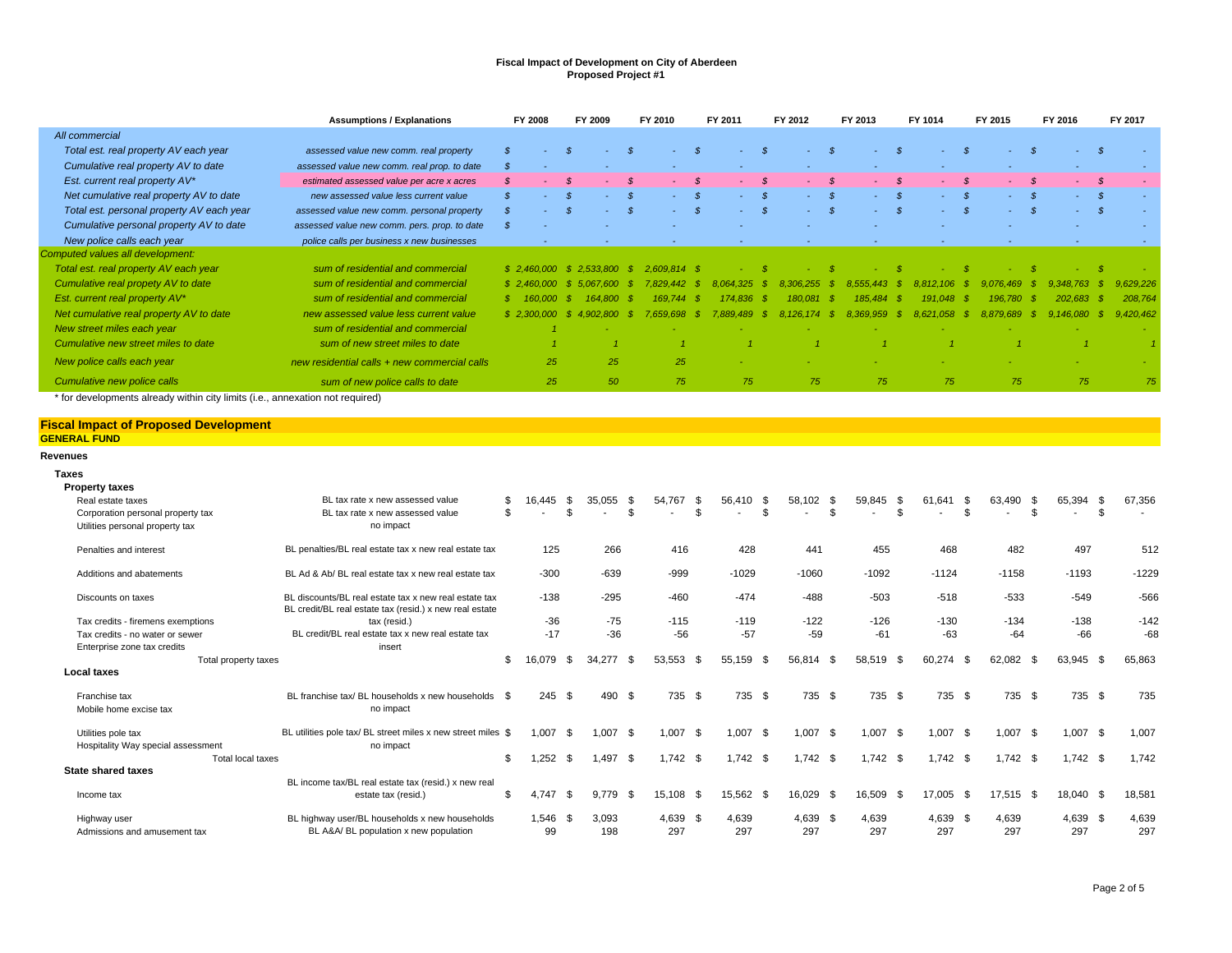|                                      | <b>Assumptions / Explanations</b>                     |          | FY 2008          |                          | FY 2009        |          | FY 2010                  |                     | FY 2011    |          | FY 2012         |                | FY 2013         |                      | FY 1014         |                      | FY 2015                  |                      | FY 2016        |          | FY 2017 |
|--------------------------------------|-------------------------------------------------------|----------|------------------|--------------------------|----------------|----------|--------------------------|---------------------|------------|----------|-----------------|----------------|-----------------|----------------------|-----------------|----------------------|--------------------------|----------------------|----------------|----------|---------|
| Total state shared taxes             |                                                       | \$       | 6,393            | -\$                      | 13,070         | - \$     | 20,045                   | - \$                | 20,498 \$  |          | 20,965          | -\$            | 21,446          | -\$                  | 21,941 \$       |                      | 22,451 \$                |                      | 22,977         | -\$      | 23,518  |
| <b>Total taxes</b>                   |                                                       | \$       | 23,723           | \$                       | 48,844         | -\$      | 75,339                   | - \$                | 77,399 \$  |          | 79,521          | \$             | 81,706          | \$                   | 83,957          | \$                   | 86,275                   | \$                   | 88,663         | -\$      | 91,123  |
| <b>Licenses and Permits</b>          |                                                       |          |                  |                          |                |          |                          |                     |            |          |                 |                |                 |                      |                 |                      |                          |                      |                |          |         |
| Traders' licenses                    | no impact                                             | \$       |                  | \$                       |                | \$       |                          | \$                  |            | \$       |                 | \$             |                 | \$                   |                 | \$                   |                          | \$                   |                | \$       |         |
| Liquor licenses                      | no impact                                             |          |                  |                          |                |          |                          |                     |            |          |                 |                |                 |                      |                 |                      |                          |                      |                |          |         |
| Taxi permits                         | no impact                                             |          |                  |                          |                |          |                          |                     |            |          |                 |                |                 |                      |                 |                      |                          |                      |                |          |         |
| Subdivision inspection fees          | \$500 per inspection                                  |          | 500              |                          |                |          |                          |                     |            |          |                 |                |                 |                      |                 |                      |                          |                      |                |          |         |
| Grading permits                      | \$200 per permit.                                     |          | 200              |                          |                |          |                          |                     |            |          |                 |                |                 |                      |                 |                      |                          |                      |                |          |         |
|                                      | \$25 per residential permit; \$150 per commercial     |          |                  |                          |                |          |                          |                     |            |          |                 |                |                 |                      |                 |                      |                          |                      |                |          |         |
| <b>Building permits</b>              | permit                                                | \$       | 300S             |                          | 300 \$         |          | 300                      | - \$                |            | \$       |                 | \$             |                 | \$                   |                 | \$                   |                          | \$                   |                | \$       |         |
| Site plan review                     | \$500 per review                                      |          | 500              |                          |                |          |                          |                     |            |          |                 |                |                 |                      |                 |                      |                          |                      |                |          |         |
| Mobile home park licenses            | no impact                                             |          |                  |                          |                |          |                          |                     |            |          |                 |                |                 |                      |                 |                      |                          |                      |                |          |         |
| Public works agreement revenue       | no impact                                             |          |                  |                          |                |          |                          |                     |            |          |                 |                |                 |                      |                 |                      |                          |                      |                |          |         |
| <b>Total licenses and permits</b>    |                                                       | \$       | 1,500            | - \$                     | 300S           |          | 300S                     |                     |            | \$       |                 | Ŝ.             |                 | \$                   |                 | \$                   |                          | \$                   |                | S        |         |
| Inter-Governmental                   |                                                       |          |                  |                          |                |          |                          |                     |            |          |                 |                |                 |                      |                 |                      |                          |                      |                |          |         |
| <b>State Reimbursements</b>          |                                                       |          |                  |                          |                |          |                          |                     |            |          |                 |                |                 |                      |                 |                      |                          |                      |                |          |         |
| Police state aid                     | BL state aid/BL total police calls x new police calls | \$       | 135              | \$                       | 271 \$         |          | 406 \$                   |                     | 406 \$     |          | 406             | \$             | 406 \$          |                      | 406             | \$                   | 406 \$                   |                      | 406            | \$       | 406     |
| Police supplemental aid              | \$2.50 x new population                               |          | 75               |                          | 150            |          | 225                      |                     | 225        |          | 225             |                | 225             |                      | 225             |                      | 225                      |                      | 225            |          | 225     |
| School resource officer              | no impact                                             |          |                  |                          |                |          |                          |                     |            |          |                 |                |                 |                      |                 |                      |                          |                      |                |          |         |
| <b>Total state reimbursements</b>    |                                                       | \$       | 210 <sup>5</sup> |                          | 421 \$         |          | 631 \$                   |                     | 631 \$     |          | 631 \$          |                | 631 \$          |                      | 631 \$          |                      | 631 \$                   |                      | 631 \$         |          | 631     |
| <b>County Reimbursements</b>         |                                                       |          |                  |                          |                |          |                          |                     |            |          |                 |                |                 |                      |                 |                      |                          |                      |                |          |         |
| In lieu of financial corporation     | no impact                                             |          |                  |                          |                |          |                          |                     |            |          |                 |                |                 |                      |                 |                      |                          |                      | ä,             |          | $\sim$  |
|                                      | BL tax differential/BL police revenue x new police    |          |                  |                          |                |          |                          |                     |            |          |                 |                |                 |                      |                 |                      |                          |                      |                |          |         |
| Tax differential                     | revenue                                               | \$       | 339              | - \$                     | 679            | - \$     | $1,018$ \$               |                     | $1,018$ \$ |          | $1,018$ \$      |                | $1,018$ \$      |                      | $1,018$ \$      |                      | $1,018$ \$               |                      | $1,018$ \$     |          | 1,018   |
| Senior Center reimbursement          | no impact                                             |          |                  |                          |                |          |                          |                     |            |          |                 |                |                 |                      |                 |                      |                          |                      |                |          |         |
| <b>Total county reimbusements</b>    |                                                       | \$       | 339S             |                          | 679 \$         |          | $1,018$ \$               |                     | $1,018$ \$ |          | $1,018$ \$      |                | $1,018$ \$      |                      | $1,018$ \$      |                      | $1,018$ \$               |                      | $1,018$ \$     |          | 1,018   |
| <b>Local Reimbursements</b>          |                                                       |          |                  |                          |                |          |                          |                     |            |          |                 |                |                 |                      |                 |                      |                          |                      |                |          |         |
|                                      |                                                       |          |                  |                          |                |          |                          |                     |            |          |                 | \$             |                 |                      |                 |                      |                          |                      |                |          |         |
| Residential special patrol           | no impact                                             | \$<br>\$ |                  | \$<br>$\mathbf{\hat{S}}$ |                | \$<br>\$ |                          | \$<br>${\mathbb S}$ |            | \$<br>\$ |                 | $\mathfrak{L}$ |                 | \$<br>$\mathfrak{L}$ |                 | \$<br>$\mathfrak{L}$ |                          | \$<br>$\mathfrak{L}$ |                | \$<br>-S |         |
| <b>Total local reimbursements</b>    |                                                       |          |                  |                          |                |          |                          |                     |            |          |                 |                |                 |                      |                 |                      |                          |                      |                |          |         |
| <b>APG Contract Fees</b>             | no impact                                             | \$       |                  | \$.                      |                | \$       |                          | \$                  |            | \$       |                 | \$             |                 | \$                   |                 | \$                   |                          | -S                   |                | \$       |         |
| <b>Miscellaneous Revenues</b>        |                                                       |          |                  |                          |                |          |                          |                     |            |          |                 |                |                 |                      |                 |                      |                          |                      |                |          |         |
| Fines and forfeitures                | BL fines/ BL households x new households              | \$       | 12S              |                          | $24 \quad$     |          | 36 <sup>°</sup>          |                     | 36S        |          | 36 <sup>5</sup> |                | 36 <sup>5</sup> |                      | 36 <sup>5</sup> |                      | 36S                      |                      | 36 \$          |          | 36      |
|                                      |                                                       |          |                  |                          |                |          |                          |                     |            |          |                 |                |                 |                      |                 |                      |                          |                      |                |          |         |
| Interest on savings                  | BL interest/BL real estate tax x new real estate tax  |          | 125              |                          | 267            |          | 417                      |                     | 429        |          | 442             |                | 455             |                      | 469             |                      | 483                      |                      | 497            |          | 512     |
| Other miscellaneous                  | BL misc/BL real estate tax x new real estate tax      |          | 132              |                          | 281            |          | 439                      |                     | 452        |          | 466             |                | 480             |                      | 494             |                      | 509                      |                      | 524            |          | 540     |
| Police miscellaneous income          | no impact                                             |          |                  |                          | $\blacksquare$ |          | $\overline{\phantom{a}}$ |                     |            |          |                 |                |                 |                      | $\blacksquare$  |                      | $\overline{\phantom{a}}$ |                      | $\blacksquare$ |          |         |
| Trash collection sticker fees        | BL trash fees/BL households x new households          |          | 395              |                          | 790            |          | 1,186                    |                     | 1,186      |          | 1,186           |                | 1,186           |                      | 1,186           |                      | 1.186                    |                      | 1,186          |          | 1,186   |
| DPW miscellaneous                    | BL DPW misc/BL households x new households            |          | 112              |                          | 225            |          | 337                      |                     | 337        |          | 337             |                | 337             |                      | 337             |                      | 337                      |                      | 337            |          | 337     |
|                                      | BL recycling contrib./BL households x new             |          |                  |                          |                |          |                          |                     |            |          |                 |                |                 |                      |                 |                      |                          |                      |                |          |         |
| Recycling contributions              | households                                            |          | 16               |                          | 33             |          | 49                       |                     | 49         |          | 49              |                | 49              |                      | 49              |                      | 49                       |                      | 49             |          | 49      |
| Antenna leases                       | no impact                                             |          |                  |                          | $\sim$         |          |                          |                     |            |          |                 |                |                 |                      |                 |                      | $\blacksquare$           |                      | ٠              |          | $\sim$  |
| Annexation                           | no impact                                             |          |                  |                          |                |          |                          |                     |            |          |                 |                |                 |                      |                 |                      |                          |                      |                |          |         |
| Total miscellaneous revenues         |                                                       | \$       | 793              | - \$                     | 1,619          | - \$     | $2,463$ \$               |                     | $2,488$ \$ |          | $2,515$ \$      |                | $2,542$ \$      |                      | $2,570$ \$      |                      | $2,599$ \$               |                      | $2,629$ \$     |          | 2,659   |
|                                      |                                                       |          |                  |                          |                |          |                          |                     |            |          |                 |                |                 |                      |                 |                      |                          |                      |                |          |         |
| <b>Total Revenues</b>                |                                                       | \$       | 26,566           | - \$                     | $51,863$ \$    |          | 79,752 \$                |                     | 81,537 \$  |          | 83,685 \$       |                | 85,898 \$       |                      | 88,177 \$       |                      | $90,524$ \$              |                      | $92,941$ \$    |          | 95,432  |
| <b>Other Financing Sources</b>       |                                                       |          |                  |                          |                |          |                          |                     |            |          |                 |                |                 |                      |                 |                      |                          |                      |                |          |         |
| Issuance of debt                     | no impact                                             | \$       |                  | \$.                      |                | \$       |                          | \$                  |            | \$       |                 | \$             |                 | \$                   |                 | \$                   |                          | \$                   |                | \$       |         |
| Sale of property                     | no impact                                             |          |                  |                          |                |          |                          |                     |            |          |                 |                |                 |                      |                 |                      |                          |                      |                |          |         |
| <b>Total other financing sources</b> |                                                       | \$       |                  |                          |                | \$       |                          | \$                  |            | \$       |                 | -96            |                 | \$                   |                 | \$                   |                          | \$                   |                | \$       |         |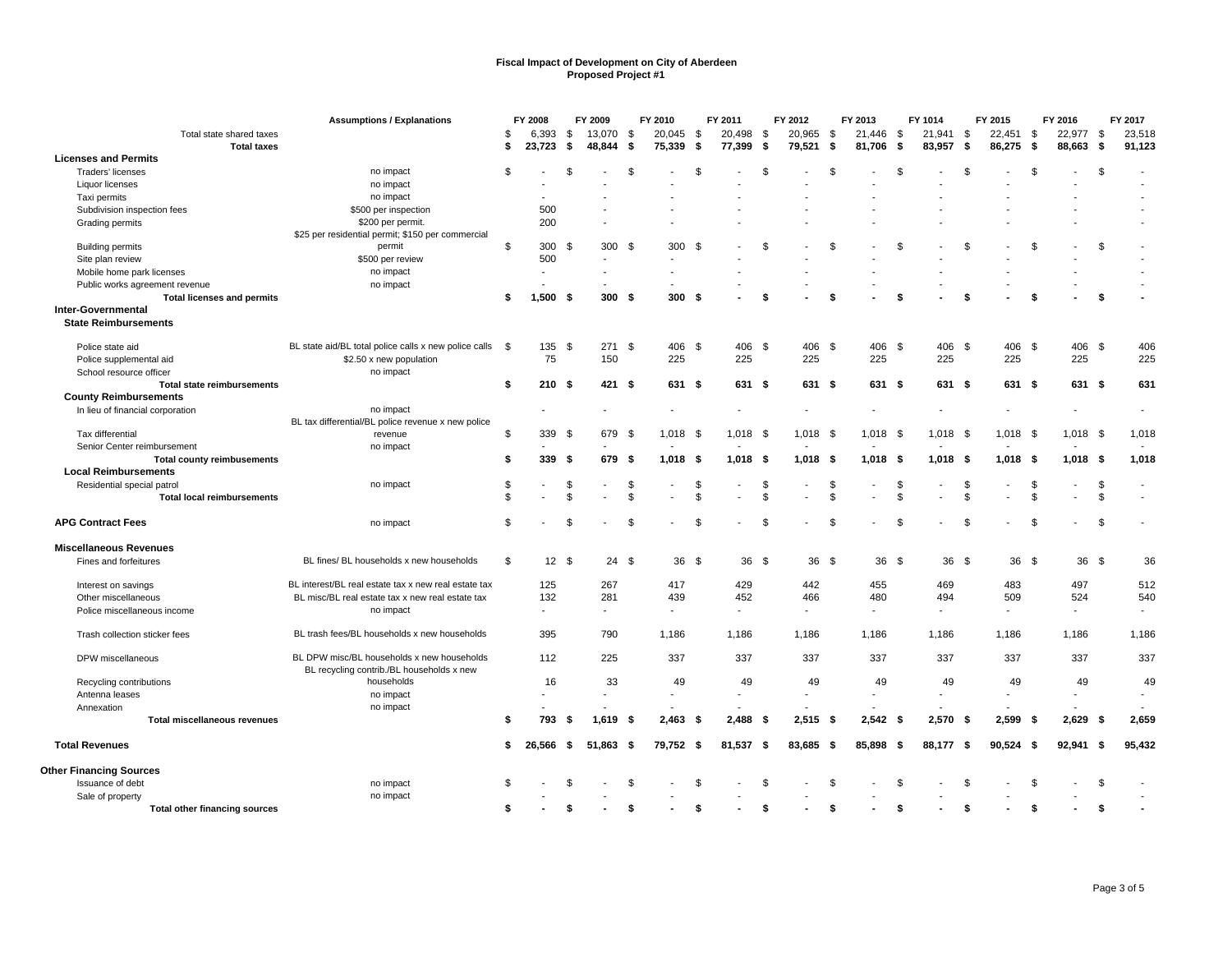|                                                                                 | <b>Assumptions / Explanations</b>                         |    | FY 2008   |      | FY 2009    |          | FY 2010      |          | FY 2011      |      | FY 2012      |      | FY 2013      |      | FY 1014      |          | FY 2015           |      | FY 2016      |      | FY 2017      |
|---------------------------------------------------------------------------------|-----------------------------------------------------------|----|-----------|------|------------|----------|--------------|----------|--------------|------|--------------|------|--------------|------|--------------|----------|-------------------|------|--------------|------|--------------|
| <b>Total Revenues and Financing Sources</b>                                     |                                                           | S  | 26,566    | - 5  | 51,863     | - \$     | 79,752 \$    |          | 81,537       | - \$ | 83,685 \$    |      | 85,898       | S.   | 88,177       | - 5      | $90,524$ \$       |      | 92,941       | - 5  | 95,432       |
| Expenditures (assumes z% annual increase in costs)<br><b>General Government</b> |                                                           |    |           |      |            |          |              |          |              |      |              |      |              |      |              |          |                   |      |              |      |              |
| Legislative                                                                     |                                                           |    |           |      |            |          |              |          |              |      |              |      |              |      |              |          |                   |      |              |      |              |
| Elected officials                                                               | no impact                                                 | \$ |           | \$.  |            | \$       |              | \$       |              | \$   |              | \$   |              | \$.  |              | -\$      |                   | - \$ |              | \$   |              |
| Operating expenditures                                                          | BL op exp/ BL assessed value x new assessed value         |    | 381       |      | 844        |          | 1,372        |          | 1.469        |      | 1.574        |      | 1.686        |      | 1.806        |          | 1.935             |      | 2,072        |      | 2,220        |
| Maryland Municipal League                                                       | BL dues/ BL assessed value x new assessed value           |    | 46        |      | 103        |          | 167          |          | 179          |      | 192          |      | 205          |      | 220          |          | 236               |      | 253          |      | 271          |
| Elections                                                                       | BL election cost/ BL households x new households          |    | 15        |      | 32         |          | 50           |          | 52           |      | 54           |      | 56           |      | 59           |          | 61                |      | 63           |      | 66           |
| Recording secretary                                                             | no impact                                                 |    |           |      |            |          |              |          |              |      |              |      |              |      |              |          |                   |      |              |      |              |
| <b>Total legislative</b><br><b>Executive</b>                                    |                                                           | \$ | 443       | - \$ | 979 \$     |          | 1,589 \$     |          | $1.700$ \$   |      | $1,820$ \$   |      | 1,948 \$     |      | 2,085        | - \$     | $2,231$ \$        |      | 2,388 \$     |      | 2,556        |
|                                                                                 | BL salaries/ BL assessed value x new assessed             |    |           |      |            |          |              |          |              |      |              |      |              |      |              |          |                   |      |              |      |              |
| Salaries                                                                        | value                                                     | \$ | 564       | \$   | 1,251      | - \$     | 2,032        | - \$     | $2,177$ \$   |      | 2,332 \$     |      | 2,498        | - \$ | 2,676        | - \$     | 2,866 \$          |      | 3,070        | - \$ | 3,289        |
| Operating expenditures                                                          | BL op exp/ BL assessed value x new assessed value         |    | 45        |      | 100        |          | 162          |          | 173          |      | 186          |      | 199          |      | 213          |          | 228               |      | 244          |      | 262          |
| Total executive                                                                 |                                                           | \$ | 609       | \$   | 1,350      | - \$     | $2,194$ \$   |          | $2,350$ \$   |      | $2,517$ \$   |      | 2,697        | \$   | 2,889        | -\$      | $3,094$ \$        |      | $3,315$ \$   |      | 3,551        |
| <b>Finance</b>                                                                  |                                                           |    |           |      |            |          |              |          |              |      |              |      |              |      |              |          |                   |      |              |      |              |
| Salaries                                                                        | BL salaries/ BL assessed value x new assessed<br>value    | \$ | 752 \$    |      | 1,668 \$   |          | $2,710$ \$   |          | $2,903$ \$   |      | $3,109$ \$   |      | $3,331$ \$   |      | 3,568 \$     |          | 3,822 \$          |      | 4,094 \$     |      | 4,385        |
|                                                                                 |                                                           |    |           |      |            |          |              |          |              |      |              |      |              |      |              |          |                   |      |              |      |              |
| Operating expenditures                                                          | BL op exp/ BL assessed value x new assessed value         |    | 112       |      | 248        |          | 402          |          | 431          |      | 462          |      | 495          |      | 530          |          | 568               |      | 608          |      | 651          |
| Audit                                                                           | BL audit/ BL assessed value x new assessed value          |    | 27        |      | 59         |          | 96           |          | 102          |      | 110          |      | 118          |      | 126          |          | 135               |      | 144          |      | 155          |
| Total finance                                                                   |                                                           | \$ | 890       | \$   | 1,974      | - \$     | 3,208        | - \$     | 3,436        | - \$ | 3,681        | \$   | $3,943$ \$   |      | 4,223        | \$       | 4,524 \$          |      | 4,846        | -\$  | 5,191        |
| Legal                                                                           |                                                           |    |           |      |            |          |              |          |              |      |              |      |              |      |              |          |                   |      |              |      |              |
| Codification                                                                    | no impact<br>BL counsel/ BL assessed value x new assessed | \$ |           | -S   |            | \$       |              | \$       |              | \$   |              | \$   |              | \$   |              | -\$      |                   | \$   |              | Ŝ.   |              |
| Counsel                                                                         | value                                                     |    | 271       |      | 600        |          | 975          |          | 1.045        |      | 1,119        |      | 1,199        |      | 1,284        |          | 1,375             |      | 1,473        |      | 1,578        |
| <b>Total legal</b>                                                              |                                                           | \$ | 271       | \$   | 600 \$     |          | 975          | <b>S</b> | $1,045$ \$   |      | $1,119$ \$   |      | 1,199 \$     |      | $1,284$ \$   |          | $1,375$ \$        |      | $1,473$ \$   |      | 1,578        |
| <b>Planning and Community Development</b>                                       |                                                           |    |           |      |            |          |              |          |              |      |              |      |              |      |              |          |                   |      |              |      |              |
|                                                                                 | BL salaries/ (BL households + BL businesses) x (new       |    |           |      |            |          |              |          |              |      |              |      |              |      |              |          |                   |      |              |      |              |
| Salaries                                                                        | households + new businesses)                              | \$ | 294       | - \$ | 612 \$     |          | $955$ \$     |          | 993 \$       |      | $1,033$ \$   |      | $1,074$ \$   |      | $1,117$ \$   |          | $1,162$ \$        |      | 1,208        | - \$ | 1,257        |
|                                                                                 | BL op exp/ (BL households + BL businesses) x (new         |    |           |      |            |          |              |          |              |      |              |      |              |      |              |          |                   |      |              |      |              |
| Operating expenditures                                                          | households + new businesses)                              | \$ | 46<br>340 | - \$ | 95<br>707  | - \$     | 148<br>1,103 | <b>S</b> | 154<br>1,147 | - \$ | 160<br>1,193 | - \$ | 167<br>1.241 | - \$ | 173<br>1,290 | \$       | 180<br>$1,342$ \$ |      | 187<br>1,396 |      | 195<br>1,451 |
| Total planning and community development<br><b>Government Buildings</b>         |                                                           |    |           |      |            |          |              |          |              |      |              |      |              |      |              |          |                   |      |              | -\$  |              |
| Janitor salary                                                                  | no impact                                                 | \$ |           | \$   |            | \$       |              | \$       |              | \$   |              | \$   |              | \$   |              | \$       |                   | \$   |              | \$   |              |
| Operating expenditures                                                          | no impact                                                 |    |           |      |            |          |              |          |              |      |              |      |              |      |              |          |                   |      |              |      | $\sim$       |
| Total government buildings                                                      |                                                           | \$ |           | £.   |            | £.       |              | \$       |              | \$   |              | \$.  |              | £.   |              | <b>β</b> |                   | - \$ |              | -S   | $\sim$       |
| <b>General Government</b>                                                       |                                                           |    |           |      |            |          |              |          |              |      |              |      |              |      |              |          |                   |      |              |      |              |
|                                                                                 | BL op exp / BL assessed value x new assessed              |    |           |      |            |          |              |          |              |      |              |      |              |      |              |          |                   |      |              |      |              |
| Operating expenditures                                                          | value                                                     | \$ | 229       | - \$ | 507        | - \$     | 823          | - \$     | 882 \$       |      | 945          | -\$  | $1,012$ \$   |      | 1.084        | - \$     | 1.161             | - \$ | 1.244        | -\$  | 1,333        |
| Total general government                                                        |                                                           | \$ | 229       | \$   | 507        | <b>S</b> | 823          | <b>S</b> | 882 \$       |      | 945          | \$   | $1,012$ \$   |      | 1,084        | - \$     | $1,161$ \$        |      | 1,244        | -\$  | 1,333        |
| <b>Health and Safety</b><br><b>Salaries</b>                                     | no impact                                                 | \$ |           | \$.  |            | \$       |              | \$       |              | \$   |              | \$.  |              | \$.  |              | -\$      |                   | \$   |              | \$   |              |
| Operating expenditures                                                          | no impact                                                 |    |           |      |            |          |              |          |              |      |              |      |              |      |              |          |                   |      |              |      |              |
| Total health and safety                                                         |                                                           | \$ |           | \$   |            | \$       |              | \$       |              | \$   |              | \$   |              | \$   |              | \$       |                   | \$   |              | \$   |              |
| <b>Total General Government</b>                                                 |                                                           | \$ | 2,781     | \$   | 6,117      | Ŝ.       | 9,892        | Ŝ.       | 10,560       | s.   | 11,275       | \$   | 12,038       | \$   | 12,855       | -\$      | 13,728            | \$   | 14,662       | -\$  | 15,660       |
| <b>Public Safety</b>                                                            |                                                           |    |           |      |            |          |              |          |              |      |              |      |              |      |              |          |                   |      |              |      |              |
| <b>Police Department</b>                                                        |                                                           |    |           |      |            |          |              |          |              |      |              |      |              |      |              |          |                   |      |              |      |              |
| Salaries                                                                        | BL salaries/ BL police calls x new police calls           | \$ | 1,523     | - \$ | $3,169$ \$ |          | 4,943 \$     |          | $5,141$ \$   |      | 5,346 \$     |      | 5,560 \$     |      | 5,782 \$     |          | $6,014$ \$        |      | $6,254$ \$   |      | 6,505        |
| <b>Operating Expenditures</b>                                                   | BL op exp/ BL police calls x new police calls             |    | 196       |      | 408        |          | 637          |          | 663          |      | 689          |      | 717          |      | 745          |          | 775               |      | 806          |      | 839          |
| Total police department                                                         |                                                           | \$ | 1,720     | - \$ | $3,577$ \$ |          | 5.580 \$     |          | 5,803 \$     |      | $6.035$ \$   |      | $6,277$ \$   |      | $6,528$ \$   |          | 6,789 \$          |      | 7,061        | -\$  | 7,343        |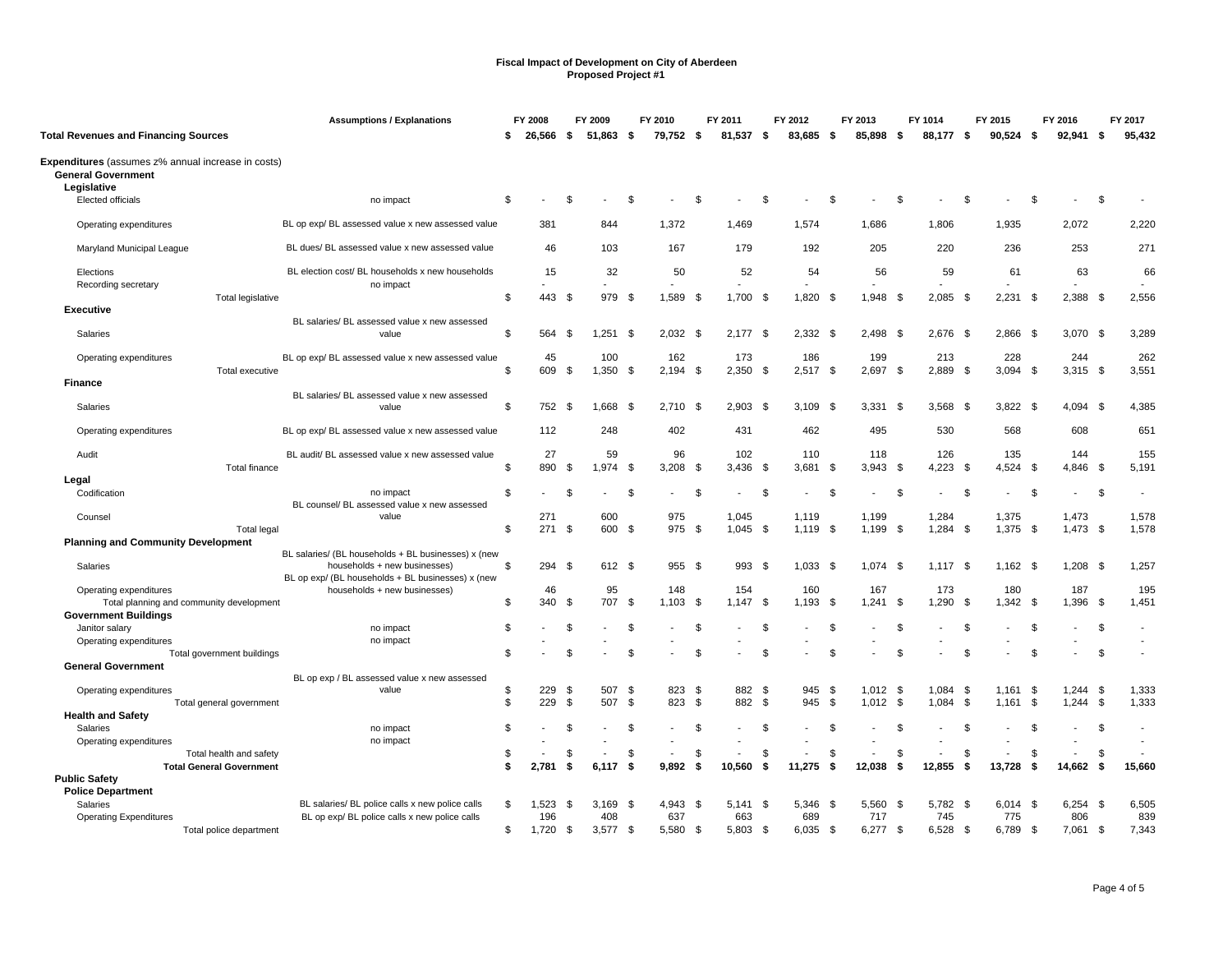|                                                                               | <b>Assumptions / Explanations</b>                                                      |                | FY 2008             |                    | FY 2009             |                    | FY 2010                     |            | FY 2011                  |              | FY 2012                  |            | FY 2013               |            | FY 1014                     |            | FY 2015                  |            | FY 2016                |            | FY 2017             |
|-------------------------------------------------------------------------------|----------------------------------------------------------------------------------------|----------------|---------------------|--------------------|---------------------|--------------------|-----------------------------|------------|--------------------------|--------------|--------------------------|------------|-----------------------|------------|-----------------------------|------------|--------------------------|------------|------------------------|------------|---------------------|
| <b>Volunteer Fire Department</b>                                              |                                                                                        |                |                     |                    |                     |                    |                             |            |                          |              |                          |            |                       |            |                             |            |                          |            |                        |            |                     |
| Contribution<br>Total volunteer fire department<br><b>Total Public Safety</b> | BL contribution/ (BL households+ BL businesses) x<br>(new households + new businesses) | \$<br>\$<br>\$ | 187<br>187<br>1,907 | \$<br>- \$<br>- \$ | 390<br>390<br>3,967 | -\$<br>-\$<br>- \$ | 608 \$<br>608<br>$6,188$ \$ | \$         | 633<br>633<br>$6,436$ \$ | - \$<br>- \$ | 658<br>658<br>$6.693$ \$ | - \$<br>\$ | 684<br>684<br>6.961 S | - \$<br>\$ | 712 \$<br>712<br>$7,240$ \$ | \$         | 740<br>740<br>$7,529$ \$ | - \$<br>\$ | 770 \$<br>770<br>7,830 | \$<br>- \$ | 801<br>801<br>8,144 |
| <b>Public Works</b>                                                           |                                                                                        |                |                     |                    |                     |                    |                             |            |                          |              |                          |            |                       |            |                             |            |                          |            |                        |            |                     |
| Administration                                                                |                                                                                        |                |                     |                    |                     |                    |                             |            |                          |              |                          |            |                       |            |                             |            |                          |            |                        |            |                     |
|                                                                               | BL salaries/ (BL households + BL businesses) x (new                                    |                |                     |                    |                     |                    |                             |            |                          |              |                          |            |                       |            |                             |            |                          |            |                        |            |                     |
| Salaries                                                                      | households + new businesses)                                                           | \$             | 441 \$              |                    | 917                 | - \$               | 1,431                       | - \$       | 1.489                    | - \$         | $1.548$ \$               |            | 1.610                 | - \$       | 1.674                       | - \$       | 1.741                    | - \$       | $1,811$ \$             |            | 1,883               |
|                                                                               | BL op exp/ (BL households + BL businesses) x (new                                      |                |                     |                    |                     |                    |                             |            |                          |              |                          |            |                       |            |                             |            |                          |            |                        |            |                     |
| <b>Operating Expenditures</b>                                                 | households + new businesses)                                                           |                | 21                  |                    | 43                  |                    | 67                          |            | 70                       |              | 73                       |            | 76                    |            | 79                          |            | 82                       |            | 85                     |            | 89                  |
| Total public works administration                                             |                                                                                        | \$             | 462                 | - \$               | 961                 | - \$               | 1.499                       | - \$       | 1,559                    | - \$         | 1.621                    | - \$       | 1,686                 | - \$       | 1.753                       | - \$       | 1,823                    | - \$       | 1,896                  | - \$       | 1,972               |
| <b>Streets</b>                                                                |                                                                                        |                |                     |                    |                     |                    |                             |            |                          |              |                          |            |                       |            |                             |            |                          |            |                        |            |                     |
| <b>Salaries</b>                                                               | BL salaries/ BL street miles x new street miles                                        | \$             | 10,729              | \$                 | 11.158              | -\$                | 11.604                      | -\$        | 12.068                   | - \$         | 12,551                   | - \$       | 13,053                | - \$       | 13,575                      | - \$       | 14.118 \$                |            | 14.683                 | - \$       | 15,270              |
| <b>Operating Expenditures</b>                                                 | BL op exp/ BL street miles x new street miles                                          | \$<br>\$       | 3,183<br>13.912     | \$                 | 3,310<br>14,468     | \$<br>- \$         | 3,443<br>15.047             | \$<br>- \$ | 3,580<br>15,649          | \$<br>- \$   | 3,723<br>16,275          | \$<br>- \$ | 3,872<br>16,926       | \$<br>- \$ | 4,027<br>17,603             | \$<br>- \$ | 4,188<br>18,307 \$       | \$         | 4,356<br>19,039        | \$<br>- \$ | 4,530<br>19,801     |
| <b>Total streets</b><br><b>Street Lighting</b>                                |                                                                                        |                |                     | - \$               |                     |                    |                             |            |                          |              |                          |            |                       |            |                             |            |                          |            |                        |            |                     |
|                                                                               | BL op exp/BL street miles x new street miles                                           | \$             | 5.111               | - \$               | 5,315               | -\$                | 5.528                       | -\$        | 5,749                    | - \$         | 5,979                    | - \$       | 6,218                 | - \$       | 6,467                       | - \$       | 6,726                    | - \$       | 6,995                  | - \$       | 7,275               |
| <b>Operating Expenditures</b><br>Total street lighting                        |                                                                                        | \$             | 5.111               | - \$               | 5.315               | - \$               | 5.528 \$                    |            | 5.749                    | - \$         | 5.979 \$                 |            | 6,218                 | - \$       | 6.467                       | <b>\$</b>  | 6.726                    | - \$       | $6,995$ \$             |            | 7,275               |
| <b>Winter Operations</b>                                                      |                                                                                        |                |                     |                    |                     |                    |                             |            |                          |              |                          |            |                       |            |                             |            |                          |            |                        |            |                     |
| <b>Operating Expenditures</b>                                                 | BL op exp/ BL street miles x new street miles                                          | \$             | 202                 | -\$                | 210                 | - \$               | 218S                        |            | 227                      | - \$         | 236                      | - \$       | 245                   | - \$       | 255                         | - \$       | 265                      | - \$       | 276                    | - \$       | 287                 |
| Total winter operations                                                       |                                                                                        | \$             | 202                 | - \$               | 210S                |                    | 218S                        |            | 227S                     |              | 236                      | <b>S</b>   | 245                   | <b>S</b>   | 255                         | - \$       | $265$ \$                 |            | 276 \$                 |            | 287                 |
| <b>Solid Waste</b>                                                            |                                                                                        |                |                     |                    |                     |                    |                             |            |                          |              |                          |            |                       |            |                             |            |                          |            |                        |            |                     |
| Salaries                                                                      | BL salaries/ BL households x new households                                            | \$             | 541                 | \$                 | 1.125               | - \$               | 1.756                       | - \$       | 1.826                    | - \$         | 1.899                    | - \$       | 1.975                 | - \$       | 2.054                       | - \$       | 2,136                    | - \$       | 2.221                  | - \$       | 2,310               |
| <b>Operating Expenditures</b>                                                 | BL op exp/ BL households x new households                                              |                | 544                 |                    | 1,132               |                    | 1,766                       |            | 1,836                    |              | 1,910                    |            | 1,986                 |            | 2,066                       |            | 2,148                    |            | 2,234                  |            | 2,324               |
| Total solid waste                                                             |                                                                                        | \$             | 1.085               | \$                 | 2,257               | -\$                | 3,521                       | - \$       | $3,662$ \$               |              | 3.809                    | - \$       | 3,961                 | -\$        | 4.119                       | - \$       | $4,284$ \$               |            | 4,455                  | \$         | 4,634               |
| <b>Total Public Works</b>                                                     |                                                                                        | \$             | 20.771              | - \$               | 23,211              | -\$                | 25,813                      | -\$        | 26,846                   | - \$         | 27,919                   | - \$       | 29,036                | -\$        | 30.198                      | - \$       | 31,406                   | - \$       | 32,662 \$              |            | 33,968              |
| <b>Parks and Recreation</b>                                                   |                                                                                        |                |                     |                    |                     |                    |                             |            |                          |              |                          |            |                       |            |                             |            |                          |            |                        |            |                     |
| <b>Operating Expenditures</b>                                                 | BL cost/BL population x new population                                                 | \$             | 85                  | -\$                | 178                 | -\$                | 277                         | -\$        | 288 \$                   |              | 300                      | - \$       | 312                   | - \$       | 324                         | - \$       | 337                      | - \$       | 351                    | - \$       | 365                 |
| Total parks and recreation                                                    |                                                                                        | \$             | 85                  | -\$                | 178                 | - \$               | 277S                        |            | 288 \$                   |              | 300                      | <b>S</b>   | 312S                  |            | 324                         | <b>S</b>   | 337                      | <b>S</b>   | 351S                   |            | 365                 |
| <b>Miscellaneous</b>                                                          |                                                                                        |                |                     |                    |                     |                    |                             |            |                          |              |                          |            |                       |            |                             |            |                          |            |                        |            |                     |
|                                                                               | BL retirement plans/sum of BL salaries x sum of new                                    |                |                     |                    |                     |                    |                             |            |                          |              |                          |            |                       |            |                             |            |                          |            |                        |            |                     |
| Retirement plans                                                              | salaries                                                                               | \$             | 1.309               | - \$               | 1.709               | - \$               | $2,177$ \$                  |            | 2,371                    | - \$         | $2,582$ \$               |            | $2,813$ \$            |            | 3,065                       | - \$       | 3,341                    | - \$       | $3,641$ \$             |            | 3,970               |
|                                                                               | BL expenditures/ sum of BL salaries x sum of new                                       |                |                     |                    |                     |                    |                             |            |                          |              |                          |            |                       |            |                             |            |                          |            |                        |            |                     |
| Payroll expenditures                                                          | salaries                                                                               | \$             | 2.145               | - \$               | $3.431$ \$          |                    | 4.951 \$                    |            | 5.416 \$                 |              | $5.927$ \$               |            | 6.487 \$              |            | $7.102$ \$                  |            | $7.777$ \$               |            | 8.518 \$               |            | 9,331               |
|                                                                               | BL miscellaneous/ sum of BL salaries x sum of new                                      |                |                     |                    |                     |                    |                             |            |                          |              |                          |            |                       |            |                             |            |                          |            |                        |            |                     |
| Miscellaneous                                                                 | salaries                                                                               | \$             | 287                 | \$                 | 362                 | - \$               | 450                         | -\$        | 489                      | - \$         | 532                      | - \$       | 579                   | - \$       | 631                         | - \$       | 686                      | - \$       | 747                    | - \$       | 814                 |
| Total miscellaneous                                                           |                                                                                        | \$             | 3,740               | \$                 | 5.502               | - \$               | 7,577                       | - \$       | 8,276                    | \$           | 9,042                    | - \$       | 9,880                 | \$         | 10.798                      | Ŝ.         | 11.804                   | \$         | 12,907                 | \$         | 14,115              |
| <b>Debt Service</b>                                                           |                                                                                        |                |                     |                    |                     |                    |                             |            |                          |              |                          |            |                       |            |                             |            |                          |            |                        |            |                     |
| Principal                                                                     | no impact                                                                              | \$             |                     | \$                 |                     | \$                 |                             | \$         |                          | \$           | $\overline{\phantom{a}}$ | \$         |                       | \$         |                             | \$         |                          | \$         |                        | \$         |                     |
| Interest                                                                      | no impact                                                                              | \$             |                     |                    |                     |                    |                             | S          |                          | \$           |                          | \$         |                       | \$         |                             | S.         |                          |            |                        | \$         |                     |
| Total debt service                                                            |                                                                                        |                |                     |                    |                     | S                  |                             |            |                          |              |                          |            |                       |            |                             |            |                          | S          |                        |            |                     |
| <b>Total Expenditures</b>                                                     |                                                                                        | \$             | 29.285              | - \$               | 38.975              | -S                 | 49.747                      | -S         | 52.406                   | -S           | 55.229                   | - \$       | 58.228                | - \$       | 61.415                      | - \$       | 64.805                   | Ŝ.         | 68.412                 | - \$       | 72,252              |
|                                                                               |                                                                                        |                |                     |                    |                     |                    |                             |            |                          |              |                          |            |                       |            |                             |            |                          |            |                        |            |                     |
| <b>Transfers Out</b>                                                          | no impact                                                                              | \$             |                     | Я.                 |                     | \$                 |                             | \$         |                          | \$           |                          | \$         |                       | \$         |                             | \$         |                          | \$         |                        | \$         |                     |
|                                                                               |                                                                                        |                |                     |                    |                     |                    |                             |            |                          |              |                          |            |                       |            |                             |            |                          |            |                        |            |                     |
| <b>Total Expenditures and Transfers Out</b>                                   |                                                                                        | \$             | 29.285              | - \$               | 38.975              | - \$               | 49.747                      | - \$       | 52.406                   | - \$         | 55.229                   | - \$       | 58.228                | - \$       | 61.415                      | - \$       | 64.805                   | - \$       | 68.412 \$              |            | 72,252              |
|                                                                               |                                                                                        |                |                     |                    |                     |                    |                             |            |                          |              |                          |            |                       |            |                             |            |                          |            |                        |            |                     |
| <u>EXCESS OF REVENUES OVER EXPENDITURES (GENERAL FUND)</u>                    |                                                                                        | <b>S</b>       | $(2,720)$ \$        |                    | 12,887              | - \$               | 30.004                      | - \$       | 29,131                   | -\$          | 28,456                   | - \$       | $27,670$ \$           |            | 26.761                      | - \$       | $25,719$ \$              |            | $24,530$ \$            |            | 23,180              |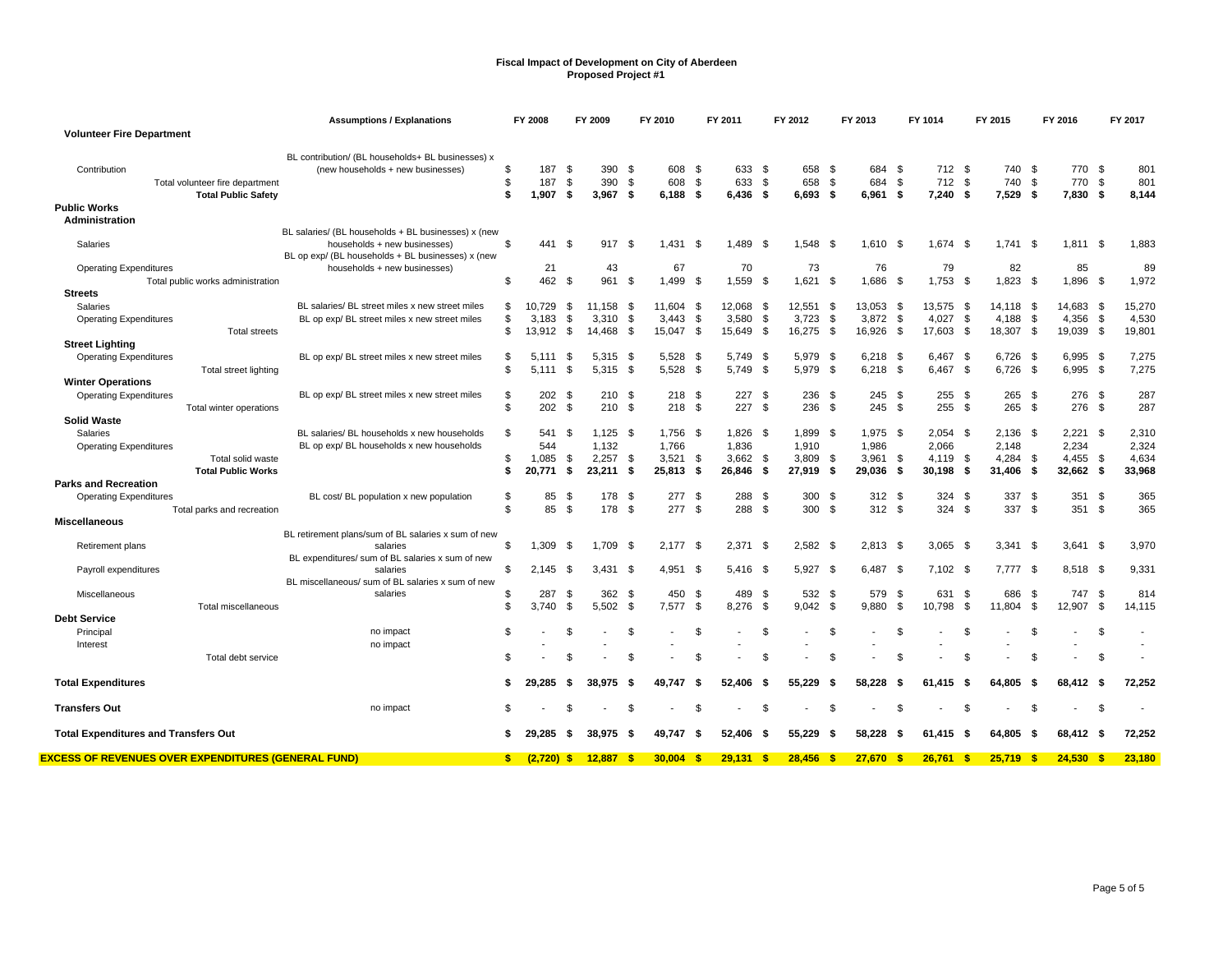#### **Development proposal: Land Capital Group**

| Within existing city boundaries? (Yes = $1$ , No = 0)<br>$\overline{1}$ | $AV =$ assessed value                                                  |                            |                | $Est. = estimated$ |               |                            |                  |               |                                    |         |                |                |                |                     |                    |                          |         |
|-------------------------------------------------------------------------|------------------------------------------------------------------------|----------------------------|----------------|--------------------|---------------|----------------------------|------------------|---------------|------------------------------------|---------|----------------|----------------|----------------|---------------------|--------------------|--------------------------|---------|
| 3.0%<br>y = projected annual percentage increase in assessed value      |                                                                        |                            |                |                    |               |                            |                  |               |                                    |         |                |                |                |                     |                    |                          |         |
| $4.0\%$ z = projected annual increase in costs                          |                                                                        | $\overline{1}$             |                | $\overline{2}$     | 3             |                            | $\boldsymbol{4}$ | 5             |                                    | 6       |                | $\overline{7}$ | 8              |                     | 9                  |                          | 10      |
|                                                                         | <b>Assumptions / Explanations</b>                                      | FY 2008                    |                | FY 2009            | FY 2010       |                            | FY 2011          | FY 2012       |                                    | FY 2013 |                | FY 1014        | FY 2015        |                     | FY 2016            |                          | FY 2017 |
| <b>Development Data</b>                                                 |                                                                        |                            |                |                    |               |                            |                  |               |                                    |         |                |                |                |                     |                    |                          |         |
| <b>Residential</b>                                                      |                                                                        |                            |                |                    |               |                            |                  |               |                                    |         |                |                |                |                     |                    |                          |         |
| Total number of acres to be developed                                   | for developments already within city limits                            |                            |                |                    |               |                            |                  |               |                                    |         |                |                |                |                     |                    |                          |         |
| New single family units each year                                       |                                                                        |                            |                |                    |               |                            |                  |               |                                    |         |                |                |                |                     |                    |                          |         |
| New townhouses each year                                                |                                                                        |                            |                |                    |               |                            |                  |               |                                    |         |                |                |                |                     |                    |                          |         |
| Average AV of single family unit                                        | BL estimate increased by y% per year                                   | S                          | -8             |                    | - \$          | \$                         |                  | -9            | -\$                                |         | - \$           |                | \$             |                     | $\mathfrak{s}$     | -\$                      |         |
| Average AV of townhouse                                                 | BL estimate increased by y% per year                                   | \$                         | - \$           |                    | $\mathbf{s}$  | \$                         |                  | <b>S</b>      | <b>S</b>                           |         | \$             |                | \$             |                     | $\mathbf{s}$       | -S                       |         |
| New street miles each year                                              |                                                                        |                            |                |                    |               |                            |                  |               |                                    |         |                |                |                |                     |                    |                          |         |
| Computed residential values:                                            |                                                                        |                            |                |                    |               |                            |                  |               |                                    |         |                |                |                |                     |                    |                          |         |
| Cumulative new households to date                                       | new single family units + new townhouses                               |                            |                |                    |               |                            |                  |               |                                    |         |                |                |                |                     |                    |                          |         |
| New population each year                                                | BL avg people per household x new households                           |                            |                |                    |               |                            |                  |               |                                    |         |                |                |                |                     |                    |                          |         |
| Cumulative new population to date                                       | new population to date                                                 |                            |                |                    |               |                            |                  |               |                                    |         |                |                |                |                     |                    |                          |         |
| Total AV of new units each year                                         | average assessed value (SFH & TH) x units                              | $\mathcal{S}$              | -S             |                    | - \$          | $\mathcal{S}$              |                  | - \$          | - \$                               |         | $\mathcal{S}$  |                | <b>S</b>       |                     | - \$               | - \$                     |         |
| Cumulative AV of new units to date                                      | assessed value of all new units to date                                | $\boldsymbol{\mathcal{S}}$ | $\mathcal{S}$  |                    | $\mathcal{S}$ | $\boldsymbol{\mathcal{S}}$ |                  | - \$          | $\mathcal{S}$<br>$\sim$            |         | $\mathcal{S}$  |                | -\$            | ٠                   | $\mathcal{S}$      | $\sqrt{s}$               |         |
| Estimated current AV of property*                                       | estimated assessed value per acre x acres                              | $\mathcal{S}$              | - \$           |                    | - \$          | $\mathcal{S}$              |                  | - \$          | $\mathcal{S}$<br>$\Delta \sim 100$ | $\sim$  | $\mathcal{S}$  | a.             | $\mathcal{S}$  | $-5$                |                    | $\mathcal{S}$<br>and the |         |
| Net cumulative AV of new units to date                                  | new assessed value less current value                                  | $\mathcal{S}$              | $\mathcal{S}$  |                    | $\mathcal{S}$ | $\mathcal{S}$<br>$\sim$    |                  | $\mathcal{S}$ | $\mathcal{S}$<br>$\sim$            | $\sim$  | $\mathcal{S}$  | ÷              | $\mathcal{S}$  | $\omega_{\rm{max}}$ | $\mathcal{S}$<br>÷ | $\mathcal{S}$            |         |
| New police calls each year                                              | police calls per unit x units                                          |                            |                |                    |               | ÷.                         |                  |               | ٠                                  | $\sim$  |                | ٠              |                | ٠                   | $\sim$             |                          | $\sim$  |
| Commercial                                                              |                                                                        |                            |                |                    |               |                            |                  |               |                                    |         |                |                |                |                     |                    |                          |         |
|                                                                         |                                                                        |                            |                |                    |               |                            |                  |               |                                    |         |                |                |                |                     |                    |                          |         |
| Total number of acres to be developed                                   |                                                                        | 9.5                        |                |                    |               |                            |                  |               |                                    |         |                |                |                |                     |                    |                          |         |
| Number of new businesses each year                                      |                                                                        |                            | $\overline{2}$ | $\sim$             |               | ÷,                         | $\overline{a}$   |               | ÷.                                 | $\sim$  |                | $\sim$         |                | $\sim$              | $\overline{a}$     |                          | $\sim$  |
| Retail:                                                                 |                                                                        |                            |                |                    |               |                            |                  |               |                                    |         |                |                |                |                     |                    |                          |         |
| Drug store SF developed each year                                       |                                                                        | 13,000                     |                |                    |               |                            |                  |               |                                    |         |                |                |                |                     |                    |                          |         |
| Convenience store SF developed each year                                |                                                                        | 5,940                      |                |                    |               |                            |                  |               |                                    |         |                |                |                |                     |                    |                          |         |
| Office SF developed each year                                           |                                                                        |                            |                |                    |               |                            |                  |               |                                    |         |                |                |                |                     |                    |                          |         |
| Industrial acres developed each year                                    |                                                                        |                            |                |                    |               |                            |                  |               |                                    |         |                |                |                |                     |                    |                          |         |
| Industrial SF developed each year                                       |                                                                        |                            |                |                    |               |                            |                  |               |                                    |         |                |                |                |                     |                    |                          |         |
| New street miles each year                                              |                                                                        |                            |                |                    |               |                            |                  |               |                                    |         |                |                |                |                     |                    |                          |         |
| Computed commercial values:                                             |                                                                        |                            |                |                    |               |                            |                  |               |                                    |         |                |                |                |                     |                    |                          |         |
| Cumulative number of new businesses to date                             |                                                                        |                            | $\overline{2}$ | 2                  |               | $\overline{2}$             | $\overline{2}$   |               | $\overline{2}$                     |         | $\overline{2}$ |                | $\overline{2}$ | $\overline{2}$      |                    | 2                        | ø       |
| Retail                                                                  |                                                                        |                            |                |                    |               |                            |                  |               |                                    |         |                |                |                |                     |                    |                          |         |
| Drug store                                                              |                                                                        |                            |                |                    |               |                            |                  |               |                                    |         |                |                |                |                     |                    |                          |         |
| Est. real property AV each year                                         | est. value per sq. ft increased by $y\frac{6}{y}r \times$ sq. ft. \$   | 780,000 \$                 |                |                    | - \$          | $\mathcal{S}$              |                  | - \$          | - \$                               |         | -\$            |                | - \$           |                     | -\$                | - \$                     |         |
| Est. personal property AV each year                                     | est. value per sq. ft increased by $y\frac{6}{y}r \times$ sq. ft. \$   | 26,000 \$                  |                |                    | $\mathcal{S}$ | $\mathcal{S}$              |                  | - \$          | $\mathcal{S}$                      |         | $\mathcal{S}$  |                | $\mathcal{S}$  |                     | $\mathcal{S}$      | $\mathcal{S}$            |         |
| Convenience store                                                       |                                                                        |                            |                |                    |               |                            |                  |               |                                    |         |                |                |                |                     |                    |                          |         |
| Est. real property AV each year                                         | est. value per sq. ft increased by y%/yr x sq. ft. \$                  | 772,200 \$                 |                |                    | - \$          | $\mathcal{S}$              |                  | <b>S</b>      | <b>S</b>                           |         | - S            |                | - \$           |                     | \$                 | $\sqrt{s}$               |         |
| Est. personal property AV each year                                     | est. value per sq. ft increased by $y\frac{6}{y}r \times$ sq. ft. $\$$ | 415,800 \$                 |                |                    |               | $\mathcal{S}$              |                  |               | $\mathcal{S}$                      |         | $\mathcal{S}$  |                |                |                     | $\mathcal{S}$      | $\mathcal{S}$            |         |
| Office                                                                  |                                                                        |                            |                |                    |               |                            |                  |               |                                    |         |                |                |                |                     |                    |                          |         |
| Est. real property AV this year                                         | est. value per sq. ft increased by y%/yr x sq. ft. \$                  |                            | -\$            |                    | -\$           | $\mathcal{S}$              |                  | - \$          | - \$                               |         | - \$           |                | $\mathcal{S}$  |                     | -\$                | - \$                     |         |
|                                                                         |                                                                        |                            | $\mathcal{S}$  |                    | - \$          | $\mathcal{S}$              |                  | <b>S</b>      | $\mathcal{S}$                      |         | $\mathcal{S}$  |                | $\mathcal{S}$  |                     | $\mathcal{S}$      | $\mathcal{S}$            |         |
| Est. personal property AV this year                                     | est. value per sq. ft increased by $y\frac{6}{y}r \times$ sq. ft. $\$$ |                            |                |                    |               |                            |                  |               |                                    |         |                |                |                |                     |                    |                          |         |
| <b>Industrial</b>                                                       |                                                                        |                            |                |                    |               |                            |                  |               |                                    |         |                |                |                |                     |                    |                          |         |
| Est. real property AV each year                                         | est. value per sq. ft increased by $y\frac{6}{y}r \times$ sq. ft. $\$$ |                            | - \$           |                    | - \$          | - \$                       |                  | - \$          | - \$                               |         | -\$            |                | - \$           |                     | -\$                | -\$                      |         |
| Est. personal property AV each year                                     | est. value per sq. ft increased by $y\frac{6}{y}r \times$ sq. ft. $\$$ |                            | $\mathcal{S}$  |                    | $\mathcal{S}$ | $\mathbb S$                |                  | $\mathcal{S}$ | $\sqrt{s}$                         | ×.      | $\mathcal{S}$  |                | $\mathbb S$    | $\sim$              | $\mathcal{S}$      | $\mathcal{S}$            |         |
| All commercial                                                          |                                                                        |                            |                |                    |               |                            |                  |               |                                    |         |                |                |                |                     |                    |                          |         |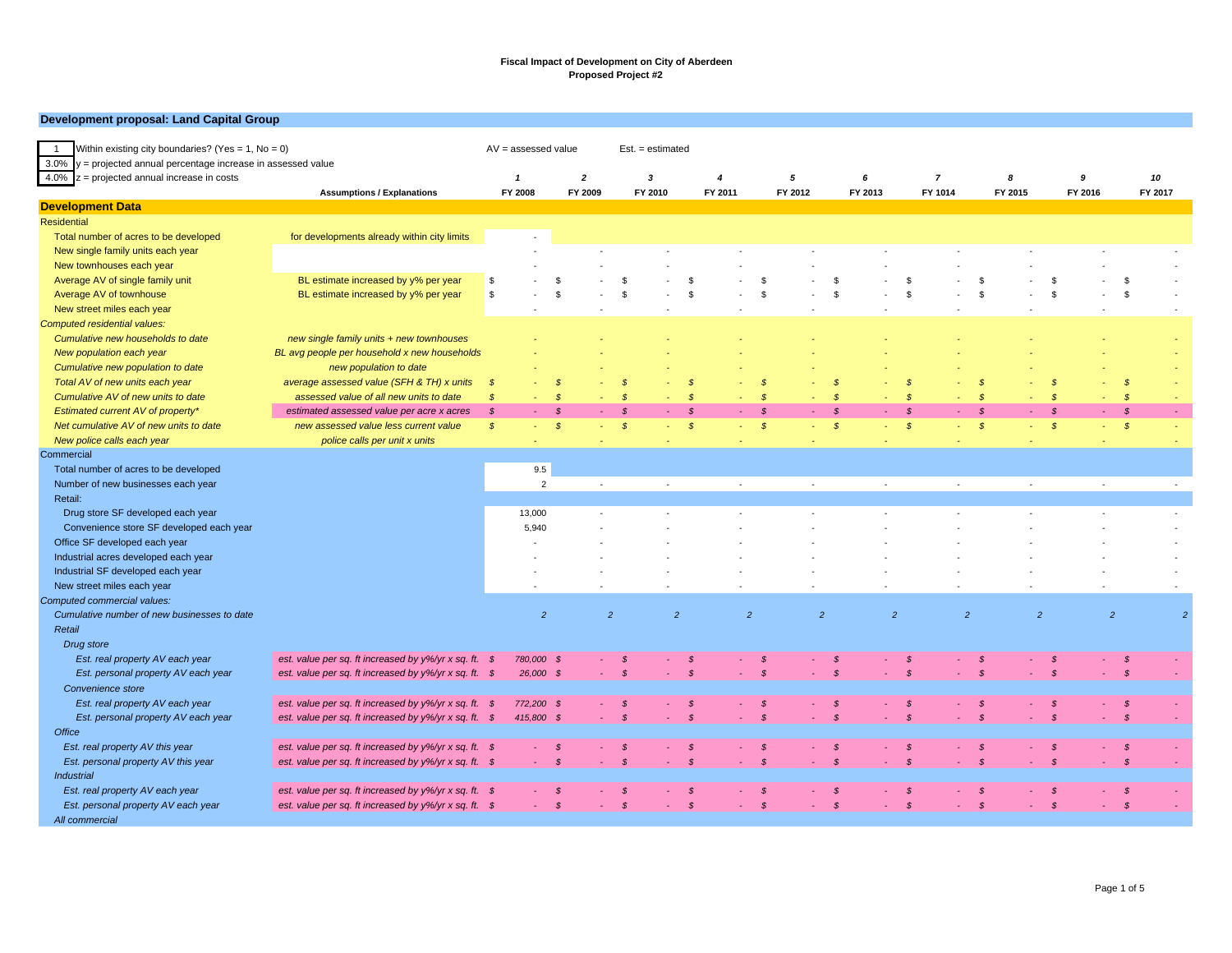|                                           | <b>Assumptions / Explanations</b>            | <b>FY 2008</b>  | FY 2009        | FY 2010       |            | FY 2011    |      | FY 2012      | FY 2013      |      | FY 1014      |      | FY 2015      | FY 2016                      | FY 2017   |
|-------------------------------------------|----------------------------------------------|-----------------|----------------|---------------|------------|------------|------|--------------|--------------|------|--------------|------|--------------|------------------------------|-----------|
| Total est. real property AV each year     | assessed value new comm. real property       | 1,552,200 \$    | ۰              |               |            | ٠          |      | ٠            |              |      |              |      |              | \$<br>- 5<br>$\sim$ 10 $\pm$ | $\sim$    |
| Cumulative real property AV to date       | assessed value new comm. real prop. to date  | 1,552,200       | 1.598.766      | $.646.729$ \$ |            | 1.696.131  |      | 1.747.015    | 1,799,425 \$ |      | 1,853,408    |      | 1,909,010    | 1,966,281                    | 2,025,269 |
| Est. current real property AV*            | estimated assessed value per acre x acres    | 844,400         | 869.732<br>- 8 | 895,824 \$    |            | 922,699 \$ |      | 950,380 \$   | 978,891      | - 5  | 1.008.258 \$ |      | 1,038,505 \$ | 1,069,661 \$                 | 1,101,750 |
| Net cumulative real property AV to date   | new assessed value less current value        | 707.800         | 729,034        |               | 750.905 \$ | 773.432    | - \$ | 796.635 \$   | 820,534      | - \$ | 845.150      | - \$ | 870,505 \$   | 896.620 \$                   | 923,518   |
| Total est. personal property AV each year | assessed value new comm. personal property   | 441,800 \$      |                |               |            |            |      | ۰.           |              |      |              |      |              | $-5$                         |           |
| Cumulative personal property AV to date   | assessed value new comm. pers. prop. to date | 441,800         | 455,054        | 468,706 \$    |            | 482,767    | - 8  | 497,250 \$   | 512,167 \$   |      | 527,532 \$   |      | 543,358 \$   | 559,659 \$                   | 576,449   |
| New police calls each year                | police calls per business x new businesses   | 163             |                |               |            |            |      | ٠            |              |      |              |      |              | х.                           |           |
| Computed values all development:          |                                              |                 |                |               |            |            |      |              |              |      |              |      |              |                              |           |
| Total est. real property AV each year     | sum of residential and commercial            | $$1.552.200$ \$ |                |               |            |            |      |              |              |      |              |      |              |                              |           |
| Cumulative real propety AV to date        | sum of residential and commercial            | 1.552.200       | 766<br>598     | 1.646.        | .729 \$    | .696.131   |      | 1.747.015 \$ | .799.425     |      | 1.853.408    |      | 1.909.010    | .966.281                     | 2,025,269 |
| Est. current real property AV*            | sum of residential and commercial            | 844,400         | 869.732        | 895.824 \$    |            | 922.699 \$ |      | 950.380 \$   | 978,891      | - 85 | .008.258     |      | 1.038.505    | $.069.661$ \$                | .101.750  |
| Net cumulative real property AV to date   | new assessed value less current value        | 707.800 \$      | 729.034        | 750.905 \$    |            | 773,432 \$ |      | 796.635 \$   | 820.534      | - 8  | 845.150 \$   |      | 870,505      | 896,620 \$                   | 923,518   |
| New street miles each year                | sum of residential and commercial            |                 |                |               |            |            |      |              |              |      |              |      |              |                              |           |
| Cumulative new street miles to date       | sum of new street miles to date              |                 |                |               |            |            |      |              |              |      |              |      |              |                              |           |
| New police calls each year                | new residential calls + new commercial calls | 163             |                |               |            |            |      |              |              |      |              |      |              |                              |           |
| Cumulative new police calls               | sum of new police calls to date              | 163             | 163            |               | 163        | 163        |      | 163          | 163          |      | 163          |      | 163          | 163                          | 163       |

\* for developments already within city limits (i.e., annexation not required)

#### **Fiscal Impact of Proposed Development GENERAL FUND**

#### **Revenues**

**Taxes**

| <b>Property taxes</b>              |                                                                                                                  |                          |      |                          |      |             |      |                          |          |                          |      |                          |          |                          |     |            |                |                          |                |        |
|------------------------------------|------------------------------------------------------------------------------------------------------------------|--------------------------|------|--------------------------|------|-------------|------|--------------------------|----------|--------------------------|------|--------------------------|----------|--------------------------|-----|------------|----------------|--------------------------|----------------|--------|
| Real estate taxes                  | BL tax rate x new assessed value                                                                                 | \$<br>5.061              | - \$ | 5,213                    | - \$ | 5.369 \$    |      | $5,530$ \$               |          | 5,696 \$                 |      | 5.867                    | -\$      | $6.043$ \$               |     | $6.224$ \$ |                | $6.411$ \$               |                | 6,603  |
| Corporation personal property tax  | BL tax rate x new assessed value                                                                                 | \$<br>$7,511$ \$         |      | 7,736                    | - \$ | 7,968 \$    |      | 8,207 \$                 |          | 8,453 \$                 |      | 8,707                    | <b>S</b> | 8,968 \$                 |     | $9,237$ \$ |                | $9,514$ \$               |                | 9,800  |
| Utilities personal property tax    | no impact                                                                                                        |                          |      |                          |      |             |      |                          |          |                          |      |                          |          |                          |     |            |                |                          |                |        |
| Penalties and interest             | BL penalties/BL real estate tax x new real estate tax                                                            | 38                       |      | 40                       |      | 41          |      | 42                       |          | 43                       |      | 45                       |          | 46                       |     | 47         |                | 49                       |                | 50     |
| Additions and abatements           | BL Ad & Ab/ BL real estate tax x new real estate tax                                                             | $-92$                    |      | $-95$                    |      | $-98$       |      | $-101$                   |          | $-104$                   |      | $-107$                   |          | $-110$                   |     | $-114$     |                | $-117$                   |                | $-120$ |
| Discounts on taxes                 | BL discounts/BL real estate tax x new real estate tax<br>BL credit/BL real estate tax (resid.) x new real estate | $-43$                    |      | $-44$                    |      | $-45$       |      | $-46$                    |          | $-48$                    |      | $-49$                    |          | $-51$                    |     | $-52$      |                | $-54$                    |                | $-55$  |
| Tax credits - firemens exemptions  | tax (resid.)                                                                                                     | $\mathbf 0$              |      | 0                        |      | $\mathbf 0$ |      | $\mathbf 0$              |          | 0                        |      | $\Omega$                 |          | 0                        |     | 0          |                | $\mathbf 0$              |                |        |
| Tax credits - no water or sewer    | BL credit/BL real estate tax x new real estate tax                                                               | $-5$                     |      | $-5$                     |      | $-5$        |      | $-6$                     |          | -6                       |      | $-6$                     |          | $-6$                     |     | -6         |                | $-7$                     |                | -7     |
| Enterprise zone tax credits        | insert                                                                                                           |                          |      |                          |      |             |      |                          |          |                          |      |                          |          |                          |     |            |                |                          |                |        |
| Total property taxes               |                                                                                                                  | \$<br>12,470             | - \$ | 12,844                   | - \$ | 13.229 \$   |      | 13,626                   | <b>S</b> | 14,035                   | - \$ | 14,456 \$                |          | 14,890 \$                |     | 15,336 \$  |                | 15,796 \$                |                | 16,270 |
| <b>Local taxes</b>                 |                                                                                                                  |                          |      |                          |      |             |      |                          |          |                          |      |                          |          |                          |     |            |                |                          |                |        |
| Franchise tax                      | BL franchise tax/ BL households x new households \$                                                              | $\overline{\phantom{a}}$ | \$   |                          | \$.  |             | -S   | $\overline{\phantom{0}}$ | \$       | $\overline{\phantom{a}}$ | \$.  | $\overline{\phantom{a}}$ | - \$     | $\overline{\phantom{a}}$ | \$  |            | $\mathfrak{L}$ | $\overline{\phantom{a}}$ | -\$            |        |
| Mobile home excise tax             | no impact                                                                                                        |                          |      |                          |      |             |      |                          |          |                          |      |                          |          |                          |     |            |                |                          |                |        |
| Utilities pole tax                 | BL utilities pole tax/ BL street miles x new street miles \$                                                     |                          | - \$ |                          |      |             |      |                          | \$       | $\blacksquare$           | \$.  |                          | -\$      |                          | \$. |            |                |                          | -\$            |        |
| Hospitality Way special assessment | no impact                                                                                                        |                          |      |                          |      |             |      |                          |          |                          |      |                          |          |                          |     |            |                |                          |                |        |
| Total local taxes                  |                                                                                                                  | \$                       | \$   | $\overline{\phantom{a}}$ | £.   |             | -S   | $\overline{\phantom{0}}$ | \$.      | $\blacksquare$           | \$.  | $\overline{\phantom{a}}$ | - \$     |                          | \$  |            | \$.            | $\overline{\phantom{a}}$ | $\mathfrak{s}$ |        |
| <b>State shared taxes</b>          |                                                                                                                  |                          |      |                          |      |             |      |                          |          |                          |      |                          |          |                          |     |            |                |                          |                |        |
|                                    | BL income tax/BL real estate tax (resid.) x new real                                                             |                          |      |                          |      |             |      |                          |          |                          |      |                          |          |                          |     |            |                |                          |                |        |
| Income tax                         | estate tax (resid.)                                                                                              | \$                       | \$   |                          |      |             | - \$ | $\overline{\phantom{a}}$ | \$       | $\overline{a}$           | £.   | $\overline{\phantom{a}}$ | -\$      | $\overline{\phantom{a}}$ | \$. |            |                |                          | .ኖ             |        |
| Highway user                       | BL highway user/BL households x new households                                                                   | $\overline{\phantom{a}}$ | \$   |                          |      |             | S.   |                          |          | $\overline{\phantom{a}}$ | \$   |                          |          | $\overline{\phantom{a}}$ | \$. |            |                | $\overline{\phantom{a}}$ | \$             |        |
| Admissions and amusement tax       | BL A&A/ BL population x new population                                                                           |                          |      |                          |      |             |      |                          |          |                          |      |                          |          |                          |     |            |                |                          |                |        |
| Total state shared taxes           |                                                                                                                  |                          |      |                          |      |             |      |                          |          |                          |      |                          |          |                          |     |            |                |                          |                |        |
| <b>Total taxes</b>                 |                                                                                                                  | 12.470                   |      | 12.844                   |      | 13.229      |      | 13.626                   | - 5      | 14.035                   |      | 14.456                   |          | 14.890                   |     | 15.336     |                | 15.796                   |                | 16.270 |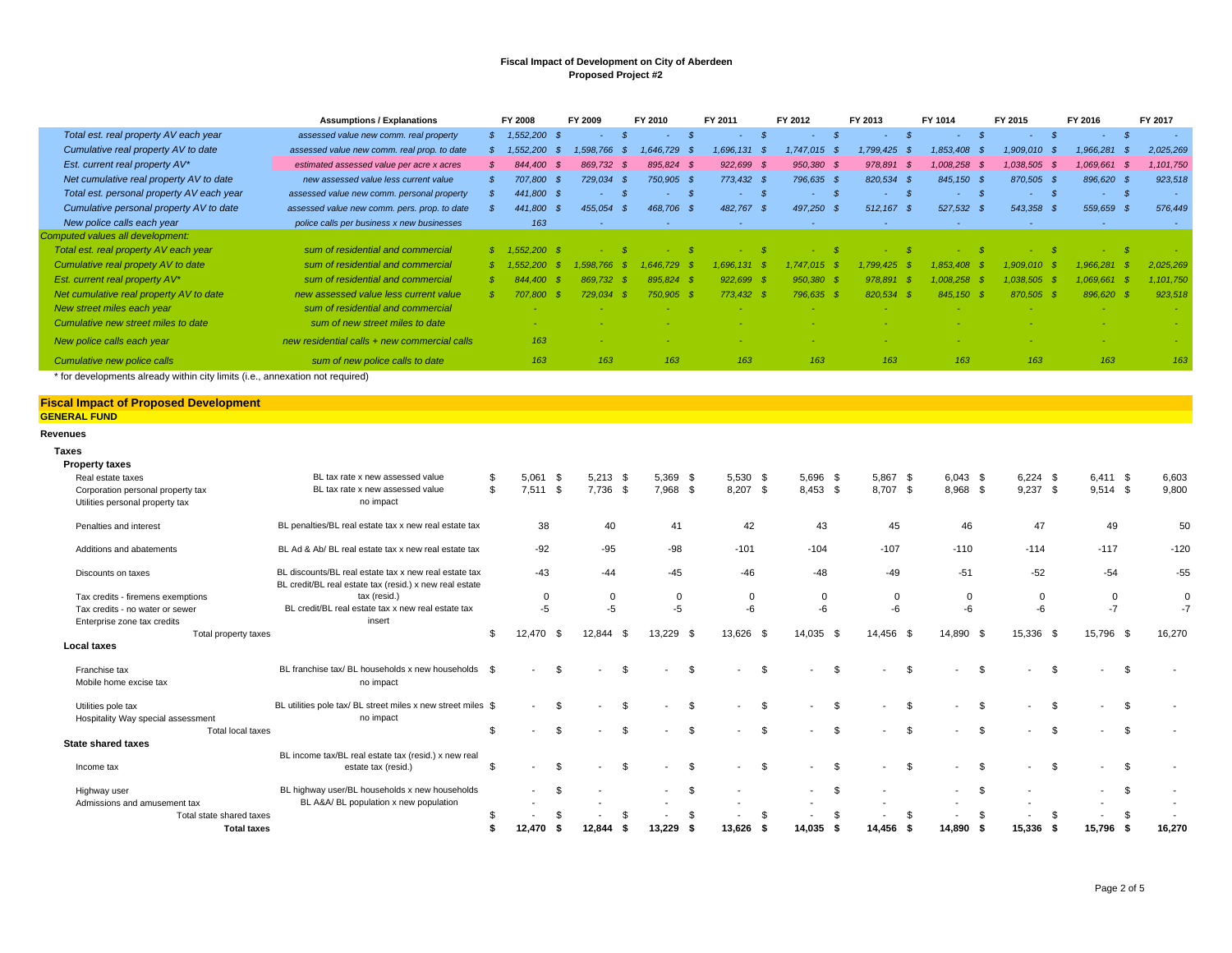|                                                          | <b>Assumptions / Explanations</b>                     |                | <b>FY 2008</b>           |      | FY 2009     |                    | FY 2010    |      | FY 2011    |      | FY 2012                  |              | FY 2013     |                | FY 1014    |      | FY 2015                  |      | FY 2016                  |                | FY 2017                  |
|----------------------------------------------------------|-------------------------------------------------------|----------------|--------------------------|------|-------------|--------------------|------------|------|------------|------|--------------------------|--------------|-------------|----------------|------------|------|--------------------------|------|--------------------------|----------------|--------------------------|
| <b>Licenses and Permits</b>                              |                                                       |                |                          |      |             |                    |            |      |            |      |                          |              |             |                |            |      |                          |      |                          |                |                          |
| Traders' licenses                                        | no impact                                             | \$             |                          | \$   |             | \$.                |            | \$   |            | \$   |                          | \$           |             | <b>S</b>       |            | \$   |                          | -\$  | $\overline{\phantom{a}}$ | \$             |                          |
| Liquor licenses                                          | no impact                                             |                |                          |      |             |                    |            |      |            |      |                          |              |             |                |            |      |                          |      |                          |                |                          |
| Taxi permits                                             | no impact                                             |                |                          |      |             |                    |            |      |            |      |                          |              |             |                |            |      |                          |      |                          |                |                          |
| Subdivision inspection fees                              | \$500 per inspection                                  |                | 500                      |      |             |                    |            |      |            |      |                          |              |             |                |            |      |                          |      |                          |                |                          |
| Grading permits                                          | \$200 per permit.                                     |                | 200                      |      |             |                    |            |      |            |      |                          |              |             |                |            |      |                          |      |                          |                |                          |
|                                                          | \$25 per residential permit; \$150 per commercial     |                |                          |      |             |                    |            |      |            |      |                          |              |             |                |            |      |                          |      |                          |                |                          |
| <b>Building permits</b>                                  | permit                                                | \$             | 300 \$                   |      |             | \$.                |            | \$   |            | \$   |                          | £.           |             | $\mathfrak{L}$ |            | £.   |                          | £.   |                          | $\mathfrak{s}$ |                          |
| Site plan review                                         | \$500 per review                                      |                | 500                      |      |             |                    |            |      |            |      |                          |              |             |                |            |      |                          |      |                          |                |                          |
| Mobile home park licenses                                | no impact                                             |                | $\overline{\phantom{a}}$ |      |             |                    |            |      |            |      |                          |              |             |                |            |      |                          |      |                          |                |                          |
| Public works agreement revenue                           | no impact                                             |                |                          |      |             |                    |            |      |            |      |                          |              |             |                |            |      |                          |      |                          |                |                          |
| <b>Total licenses and permits</b>                        |                                                       | \$             | $1,500$ \$               |      |             | - \$               |            | -\$  |            | - \$ |                          | -\$          |             | \$             |            | -\$  |                          | -\$  |                          | -\$            |                          |
| <b>Inter-Governmental</b><br><b>State Reimbursements</b> |                                                       |                |                          |      |             |                    |            |      |            |      |                          |              |             |                |            |      |                          |      |                          |                |                          |
| Police state aid                                         | BL state aid/BL total police calls x new police calls | - \$           | 882 \$                   |      | 882 \$      |                    | 882 \$     |      | 882 \$     |      | 882 \$                   |              | 882 \$      |                | 882 \$     |      | 882 \$                   |      | 882 \$                   |                | 882                      |
| Police supplemental aid                                  | \$2.50 x new population                               |                |                          |      |             |                    |            |      |            |      |                          |              |             |                |            |      |                          |      |                          |                |                          |
| School resource officer                                  | no impact                                             |                |                          |      |             |                    |            |      |            |      |                          |              |             |                |            |      |                          |      |                          |                |                          |
| <b>Total state reimbursements</b>                        |                                                       | \$             | 882 \$                   |      | 882 \$      |                    | 882 \$     |      | 882 \$     |      | 882 \$                   |              | 882 \$      |                | 882 \$     |      | 882 \$                   |      | 882 \$                   |                | 882                      |
| <b>County Reimbursements</b>                             |                                                       |                |                          |      |             |                    |            |      |            |      |                          |              |             |                |            |      |                          |      |                          |                |                          |
| In lieu of financial corporation                         | no impact                                             |                |                          |      |             |                    |            |      |            |      | $\overline{\phantom{a}}$ |              |             |                |            |      | $\overline{\phantom{a}}$ |      | $\overline{\phantom{a}}$ |                | $\overline{\phantom{a}}$ |
|                                                          | BL tax differential/BL police revenue x new police    |                |                          |      |             |                    |            |      |            |      |                          |              |             |                |            |      |                          |      |                          |                |                          |
| Tax differential                                         | revenue                                               | \$             | $1,424$ \$               |      | $1,424$ \$  |                    | $1,424$ \$ |      | $1,424$ \$ |      | $1,424$ \$               |              | $1,424$ \$  |                | $1,424$ \$ |      | $1,424$ \$               |      | $1,424$ \$               |                | 1,424                    |
| Senior Center reimbursement                              | no impact                                             |                |                          |      |             |                    |            |      |            |      |                          |              |             |                |            |      |                          |      |                          |                |                          |
| <b>Total county reimbusements</b>                        |                                                       | \$             | $1,424$ \$               |      | $1,424$ \$  |                    | $1,424$ \$ |      | $1,424$ \$ |      | $1,424$ \$               |              | $1,424$ \$  |                | $1,424$ \$ |      | $1,424$ \$               |      | $1,424$ \$               |                | 1,424                    |
| <b>Local Reimbursements</b>                              |                                                       |                |                          |      |             |                    |            |      |            |      |                          |              |             |                |            |      |                          |      |                          |                |                          |
| Residential special patrol                               | no impact                                             | \$             |                          | S    |             | - 35               |            | \$   |            | \$   |                          | \$           |             | \$             |            | \$   |                          | \$   |                          | \$             | $\blacksquare$           |
| <b>Total local reimbursements</b>                        |                                                       | $\mathfrak{s}$ |                          | \$   |             | $\mathbf{\hat{s}}$ |            | \$   |            | \$   |                          | \$           |             | \$             |            | \$   |                          | \$   |                          | \$             | $\blacksquare$           |
| <b>APG Contract Fees</b>                                 | no impact                                             | \$             |                          | S    |             | \$.                |            | S    |            | - \$ |                          | \$           |             | \$             |            | \$   |                          | \$   |                          | \$             |                          |
| <b>Miscellaneous Revenues</b>                            |                                                       |                |                          |      |             |                    |            |      |            |      |                          |              |             |                |            |      |                          |      |                          |                |                          |
| Fines and forfeitures                                    | BL fines/ BL households x new households              | \$             |                          | -S   |             | Ŝ.                 |            | S    |            | - \$ |                          | -\$          |             | \$             |            | \$   |                          | - \$ |                          | \$             | $\overline{\phantom{a}}$ |
| Interest on savings                                      | BL interest/BL real estate tax x new real estate tax  |                | 38                       |      | 40          |                    | 41         |      | 42         |      | 43                       |              | 45          |                | 46         |      | 47                       |      | 49                       |                | 50                       |
| Other miscellaneous                                      | BL misc/BL real estate tax x new real estate tax      |                | 41                       |      | 42          |                    | 43         |      | 44         |      | 46                       |              | 47          |                | 48         |      | 50                       |      | 51                       |                | 53                       |
| Police miscellaneous income                              | no impact                                             |                |                          |      |             |                    |            |      |            |      |                          |              |             |                |            |      |                          |      | $\sim$                   |                |                          |
|                                                          |                                                       |                |                          |      |             |                    |            |      |            |      |                          |              |             |                |            |      |                          |      |                          |                |                          |
| Trash collection sticker fees                            | BL trash fees/BL households x new households          |                |                          |      |             |                    |            |      |            |      |                          |              |             |                |            |      |                          |      |                          |                |                          |
| DPW miscellaneous                                        | BL DPW misc/BL households x new households            |                |                          |      |             |                    |            |      |            |      |                          |              |             |                |            |      |                          |      |                          |                |                          |
|                                                          | BL recycling contrib./BL households x new             |                |                          |      |             |                    |            |      |            |      |                          |              |             |                |            |      |                          |      |                          |                |                          |
| Recycling contributions                                  | households                                            |                |                          |      |             |                    |            |      |            |      |                          |              |             |                |            |      |                          |      |                          |                |                          |
| Antenna leases                                           | no impact                                             |                |                          |      |             |                    |            |      |            |      |                          |              |             |                |            |      |                          |      |                          |                | $\blacksquare$           |
| Annexation                                               | no impact                                             |                |                          |      |             |                    |            |      |            |      |                          |              |             |                |            |      |                          |      |                          |                | $\sim$                   |
| <b>Total miscellaneous revenues</b>                      |                                                       | \$             | 79                       | - \$ | 81 \$       |                    | 84         | - \$ | 86         | - \$ | 89                       | - \$         | 92S         |                | 94         | - \$ | 97                       | - \$ | 100                      | - \$           | 103                      |
| <b>Total Revenues</b>                                    |                                                       | \$             | $16,355$ \$              |      | $15,231$ \$ |                    | 15,619 \$  |      | 16,018 \$  |      | 16,430 \$                |              | $16,853$ \$ |                | 17,290 \$  |      | 17,739 \$                |      | 18,202 \$                |                | 18,679                   |
| <b>Other Financing Sources</b>                           |                                                       |                |                          |      |             |                    |            |      |            |      |                          |              |             |                |            |      |                          |      |                          |                |                          |
| Issuance of debt                                         | no impact                                             | \$             |                          | £.   |             | \$.                |            | \$   |            | \$   |                          | $\mathbf{s}$ |             | \$.            |            | \$   |                          | \$   |                          | \$             |                          |
| Sale of property                                         | no impact                                             |                |                          |      |             |                    |            |      |            |      |                          |              |             |                |            |      |                          |      |                          |                |                          |
| <b>Total other financing sources</b>                     |                                                       | S              |                          |      |             | - \$               |            | S    |            | -S   |                          | S            |             | - \$           |            | S    |                          | -S   |                          | -\$            |                          |
| <b>Total Revenues and Financing Sources</b>              |                                                       | s.             | $16,355$ \$              |      | $15,231$ \$ |                    | 15,619 \$  |      | 16,018 \$  |      | 16,430 \$                |              | 16,853 \$   |                | 17,290 \$  |      | 17,739 \$                |      | 18,202 \$                |                | 18,679                   |
|                                                          |                                                       |                |                          |      |             |                    |            |      |            |      |                          |              |             |                |            |      |                          |      |                          |                |                          |

**Expenditures** (assumes z% annual increase in costs)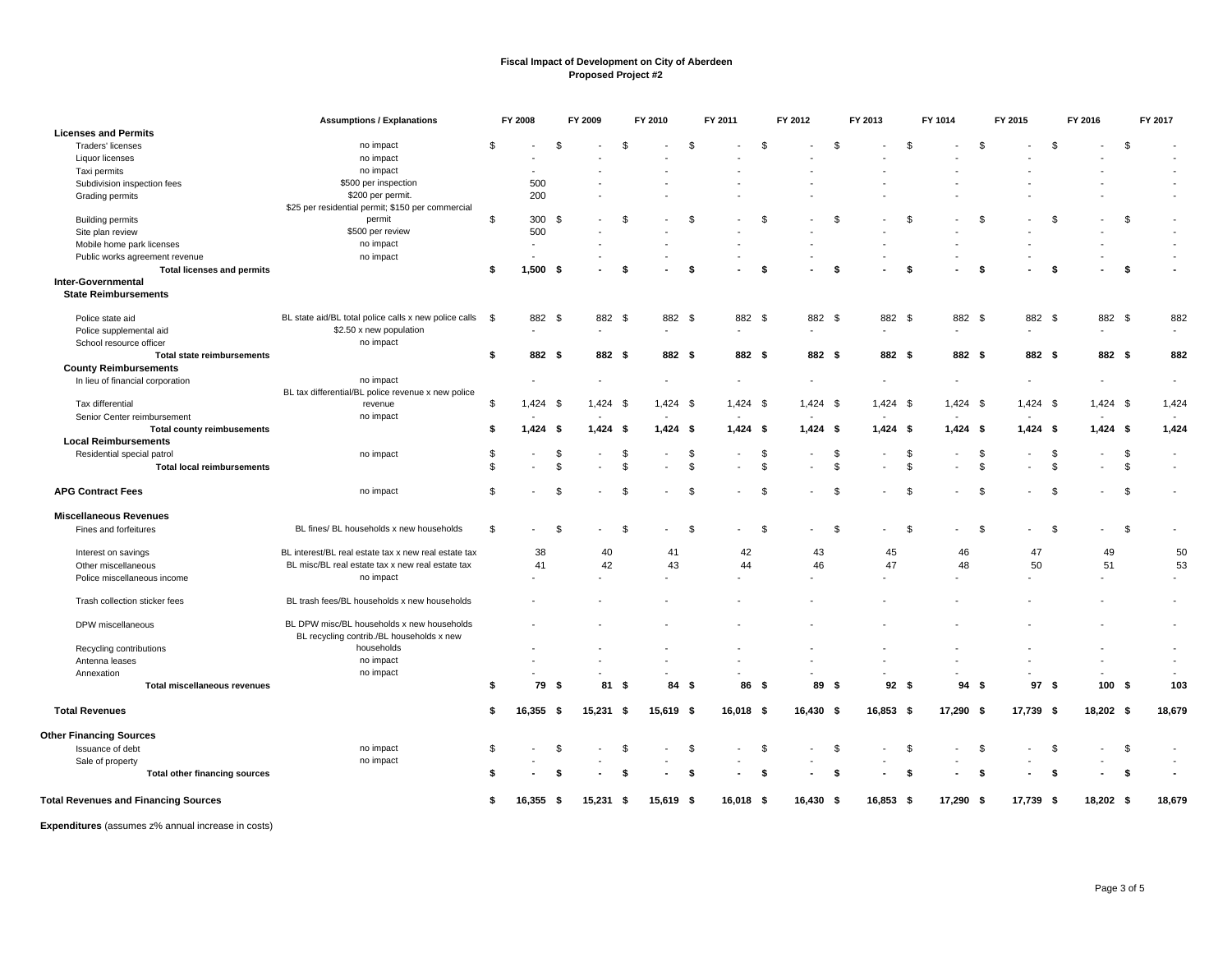|                                               | <b>Assumptions / Explanations</b>                                                   |     | FY 2008      |      | FY 2009        |      | FY 2010                  |      | FY 2011       |      | FY 2012     | FY 2013  |                 | FY 1014 |                          |      | FY 2015                  |     | FY 2016                  | FY 2017                                              |
|-----------------------------------------------|-------------------------------------------------------------------------------------|-----|--------------|------|----------------|------|--------------------------|------|---------------|------|-------------|----------|-----------------|---------|--------------------------|------|--------------------------|-----|--------------------------|------------------------------------------------------|
| <b>General Government</b><br>Legislative      |                                                                                     |     |              |      |                |      |                          |      |               |      |             |          |                 |         |                          |      |                          |     |                          |                                                      |
| Elected officials                             | no impact                                                                           | \$  |              | \$   |                | \$   |                          | -\$  |               | \$   |             | \$       |                 | \$      |                          | \$   |                          | \$  |                          | \$                                                   |
| Operating expenditures                        | BL op exp/ BL assessed value x new assessed value                                   |     | 117          |      | 126            |      | 134                      |      | 144           |      | 154         |          | 165             |         | 177                      |      | 190                      |     | 203                      | 218                                                  |
| Maryland Municipal League                     | BL dues/ BL assessed value x new assessed value                                     |     | 14           |      | 15             |      | 16                       |      | 18            |      | 19          |          | 20              |         | 22                       |      | 23                       |     | 25                       | 27                                                   |
| Elections                                     | BL election cost/ BL households x new households<br>no impact                       |     |              |      |                |      | $\overline{\phantom{a}}$ |      |               |      |             |          |                 |         | ÷,                       |      | $\overline{a}$           |     | $\overline{\phantom{a}}$ | $\overline{\phantom{a}}$<br>$\overline{\phantom{a}}$ |
| Recording secretary                           | Total legislative                                                                   | \$  | 131          | - \$ | 141S           |      | 151 \$                   |      | 162 \$        |      | 173S        |          | 185 \$          |         | 199 \$                   |      | $213$ \$                 |     | $228$ \$                 | 244                                                  |
| <b>Executive</b>                              | BL salaries/ BL assessed value x new assessed                                       |     |              |      |                |      |                          |      |               |      |             |          |                 |         |                          |      |                          |     |                          |                                                      |
| Salaries                                      | value                                                                               | \$. | 174 \$       |      | 186 \$         |      | 199 \$                   |      | $213 \quad $$ |      | 229 \$      |          | 245S            |         | 262S                     |      | 281 \$                   |     | $301$ \$                 | 322                                                  |
| Operating expenditures                        | BL op exp/ BL assessed value x new assessed value<br>Total executive                | \$  | 14<br>187 \$ |      | 15<br>201S     |      | 16<br>215S               |      | 17<br>230 \$  |      | 18<br>247S  |          | 19<br>264 \$    |         | 21<br>283 \$             |      | 22<br>303 <sup>5</sup>   |     | 24<br>325S               | 26<br>348                                            |
| Finance                                       |                                                                                     |     |              |      |                |      |                          |      |               |      |             |          |                 |         |                          |      |                          |     |                          |                                                      |
| Salaries                                      | BL salaries/ BL assessed value x new assessed<br>value                              | \$  | 231          | - \$ | 248 \$         |      | 266 \$                   |      | 285 \$        |      | 305 \$      |          | 327 \$          |         | 350 \$                   |      | 375 \$                   |     | 401 \$                   | 430                                                  |
| Operating expenditures                        | BL op exp/ BL assessed value x new assessed value                                   |     | 34           |      | 37             |      | 39                       |      | 42            |      | 45          |          | 48              |         | 52                       |      | 56                       |     | 60                       | 64                                                   |
|                                               | BL audit/ BL assessed value x new assessed value                                    |     | 8            |      | 9              |      | 9                        |      | 10            |      | 11          |          | 12              |         | 12                       |      | 13                       |     | 14                       | 15                                                   |
| Audit                                         | <b>Total finance</b>                                                                | \$  | 274S         |      | 294 \$         |      | 314S                     |      | 337 \$        |      | 361 \$      |          | 387 \$          |         | 414 \$                   |      | 444 \$                   |     | 475 \$                   | 509                                                  |
| Legal                                         |                                                                                     |     |              |      |                |      |                          |      |               |      |             |          |                 |         |                          |      |                          |     |                          |                                                      |
| Codification                                  | no impact<br>BL counsel/ BL assessed value x new assessed                           | \$  |              | \$   |                | - \$ |                          | -\$  |               | \$   |             | -\$      |                 | \$      |                          | \$   |                          | -\$ | $\overline{\phantom{a}}$ | \$<br>$\blacksquare$                                 |
| Counsel                                       | value                                                                               |     | 83           |      | 89             |      | 96                       |      | 102           |      | 110         |          | 118             |         | 126                      |      | 135                      |     | 144                      | 155                                                  |
|                                               | <b>Total legal</b>                                                                  | \$  | 83 \$        |      | 89 \$          |      | 96 \$                    |      | 102S          |      | 110 \$      |          | 118 \$          |         | 126S                     |      | 135 \$                   |     | $144$ \$                 | 155                                                  |
| <b>Planning and Community Development</b>     |                                                                                     |     |              |      |                |      |                          |      |               |      |             |          |                 |         |                          |      |                          |     |                          |                                                      |
| Salaries                                      | BL salaries/ (BL households + BL businesses) x (new<br>households + new businesses) | \$  | 49 \$        |      | 51 \$          |      | 53 \$                    |      | 55 \$         |      | 57 \$       |          | 60 \$           |         | 62 \$                    |      | 65 \$                    |     | 67 \$                    | 70                                                   |
|                                               | BL op exp/ (BL households + BL businesses) x (new                                   |     |              |      |                |      |                          |      |               |      |             |          |                 |         |                          |      |                          |     |                          |                                                      |
| Operating expenditures                        | households + new businesses)                                                        |     | 8            |      | 8              |      | 8                        |      | 9             |      | 9           |          | 9               |         | 10                       |      | 10                       |     | 10                       | 11                                                   |
| Total planning and community development      |                                                                                     | \$  | 57           | -\$  | 59             | - \$ | 61                       | -\$  | 64            | -\$  | 66          | - \$     | 69              | - \$    | 72 \$                    |      | 75                       | -\$ | 78 \$                    | 81                                                   |
| <b>Government Buildings</b><br>Janitor salary | no impact                                                                           | \$  |              | \$   |                | \$   |                          | \$   |               | \$.  |             | <b>S</b> |                 | \$      |                          | \$   |                          | \$  |                          | \$                                                   |
| Operating expenditures                        | no impact                                                                           |     |              |      |                |      |                          |      |               |      |             |          |                 |         |                          |      |                          |     |                          | $\blacksquare$                                       |
|                                               | Total government buildings                                                          | \$. |              | \$   |                | S.   |                          | - \$ |               | \$.  |             | S.       |                 | \$.     |                          | S.   |                          | \$  | $\overline{\phantom{a}}$ | \$<br>$\blacksquare$                                 |
| <b>General Government</b>                     |                                                                                     |     |              |      |                |      |                          |      |               |      |             |          |                 |         |                          |      |                          |     |                          |                                                      |
| Operating expenditures                        | BL op exp / BL assessed value x new assessed value \$                               |     | 70           | -\$  | 75             | - \$ | 81                       | -\$  | 86            | -\$  | 93          | - \$     | 99              | \$      | 106                      | - \$ | 114S                     |     | 122S                     | 131                                                  |
|                                               | Total general government                                                            | \$  | 70           | \$   | 75             | \$   | 81                       | \$   | 86            | \$   | 93          | - \$     | 99              | \$      | 106                      | - \$ | 114                      | -\$ | 122S                     | 131                                                  |
| <b>Health and Safety</b><br>Salaries          |                                                                                     | \$  |              | \$   |                | S.   |                          | - \$ |               | \$   |             | - \$     |                 | \$      | ٠                        |      | $\overline{\phantom{a}}$ | \$  | $\overline{\phantom{a}}$ | \$<br>$\overline{\phantom{a}}$                       |
| Operating expenditures                        | no impact<br>no impact                                                              |     |              |      |                |      |                          |      |               |      |             |          |                 |         |                          | S.   |                          |     |                          |                                                      |
|                                               | Total health and safety                                                             | \$  |              | \$   | $\overline{a}$ | \$   |                          | \$   |               | \$   |             | \$       |                 | \$      | $\overline{\phantom{a}}$ | \$   |                          | \$  | $\blacksquare$           | \$                                                   |
|                                               | <b>Total General Government</b>                                                     | \$  | 803          | -\$  | 859            | - \$ | 918                      | - \$ | 981           | - \$ | $1,049$ \$  |          | $1,122$ \$      |         | 1,200                    | \$   | 1,283                    | -\$ | $1,372$ \$               | 1,467                                                |
| <b>Public Safety</b>                          |                                                                                     |     |              |      |                |      |                          |      |               |      |             |          |                 |         |                          |      |                          |     |                          |                                                      |
| <b>Police Department</b>                      |                                                                                     |     |              |      |                |      |                          |      |               |      |             |          |                 |         |                          |      |                          |     |                          |                                                      |
| Salaries                                      | BL salaries/ BL police calls x new police calls                                     | \$  | 9,929        | -\$  | 10,326         | - \$ | 10,739 \$                |      | 11,169 \$     |      | 11,615 \$   |          | 12,080 \$       |         | 12,563 \$                |      | 13,066 \$                |     | 13,588 \$                | 14,132                                               |
| <b>Operating Expenditures</b>                 | BL op exp/ BL police calls x new police calls                                       |     | 1,280        |      | 1,331          |      | 1,384                    |      | 1,440         |      | 1,497       |          | 1,557           |         | 1,620                    |      | 1,684                    |     | 1,752                    | 1,822                                                |
| <b>Volunteer Fire Department</b>              | Total police department                                                             | \$. | 11,209       | - \$ | 11,657 \$      |      | $12,124$ \$              |      | 12,608 \$     |      | $13,113$ \$ |          | 13,637 \$       |         | 14,183 \$                |      | 14,750 \$                |     | 15,340 \$                | 15,954                                               |
|                                               |                                                                                     |     |              |      |                |      |                          |      |               |      |             |          |                 |         |                          |      |                          |     |                          |                                                      |
|                                               | BL contribution/ (BL households+ BL businesses) x                                   |     |              |      |                |      |                          |      |               |      |             |          |                 |         |                          |      |                          |     |                          |                                                      |
| Contribution                                  | (new households + new businesses)                                                   | \$  | 31           | -\$  | 32S            |      | 34                       | - \$ | 35S           |      | 37S         |          | 38 <sup>°</sup> |         | 40                       | - \$ | 41 \$                    |     | 43 \$                    | 44                                                   |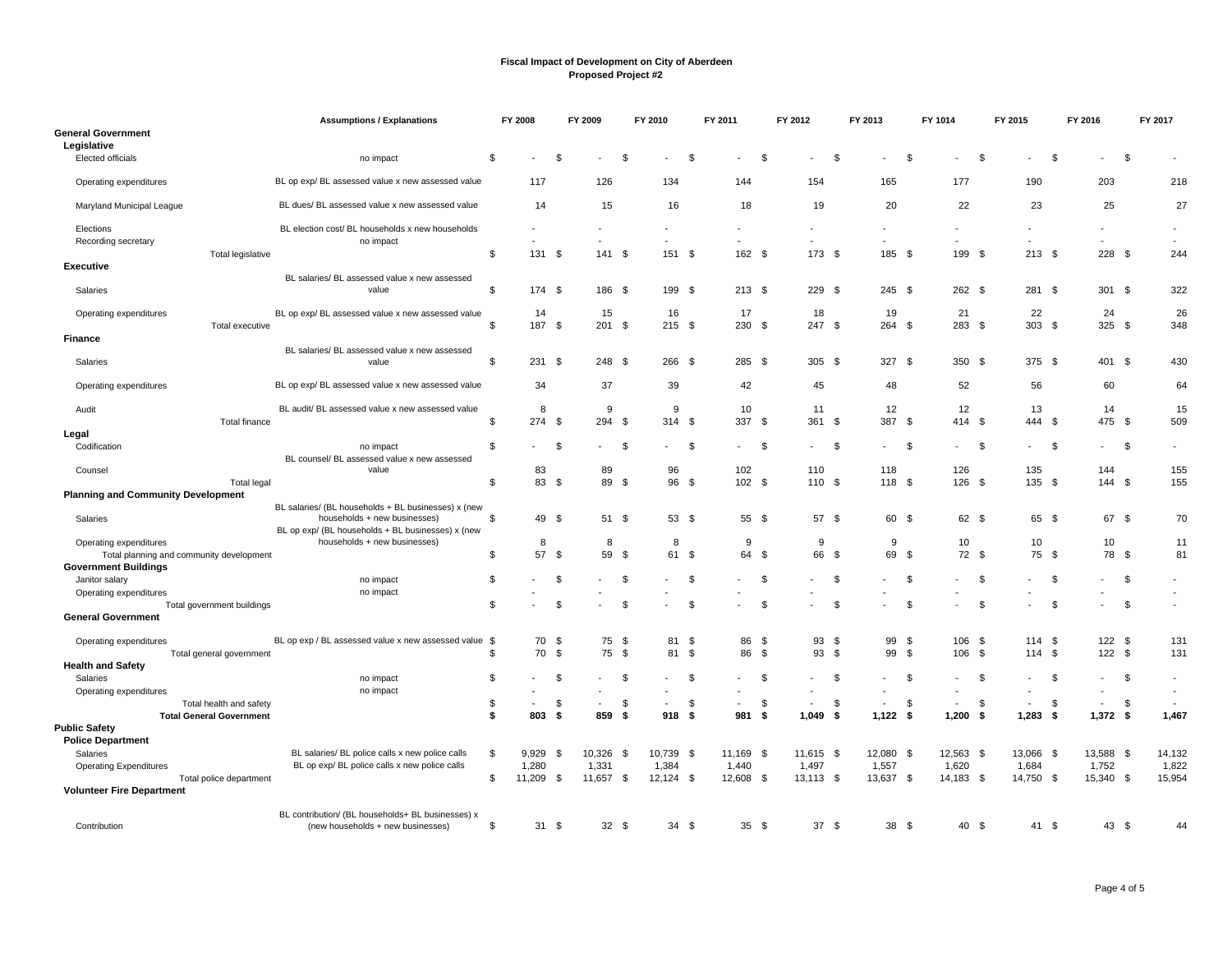|                                                            | <b>Assumptions / Explanations</b>                                                   |                | FY 2008    |                    | FY 2009        |          | FY 2010        |          | FY 2011                                    | FY 2012                  |               | FY 2013                        | FY 1014        |      | FY 2015                  |                | FY 2016                  |                | FY 2017                  |
|------------------------------------------------------------|-------------------------------------------------------------------------------------|----------------|------------|--------------------|----------------|----------|----------------|----------|--------------------------------------------|--------------------------|---------------|--------------------------------|----------------|------|--------------------------|----------------|--------------------------|----------------|--------------------------|
| Total volunteer fire department                            |                                                                                     | \$             | 31         | - \$               | 32             | - \$     | 34             | \$       | 35<br>\$                                   | 37S                      |               | 38 \$                          | 40             | - \$ | 41                       | - \$           | 43 \$                    |                | 44                       |
| <b>Total Public Safety</b>                                 |                                                                                     | \$             | 11.240     | Ŝ.                 | 11,690         | S.       | 12,157         | -\$      | 12,644<br>- \$                             | 13,149 \$                |               | - \$<br>13,675                 | 14,222         | - \$ | 14,791 \$                |                | 15,383 \$                |                | 15,998                   |
| <b>Public Works</b>                                        |                                                                                     |                |            |                    |                |          |                |          |                                            |                          |               |                                |                |      |                          |                |                          |                |                          |
| Administration                                             |                                                                                     |                |            |                    |                |          |                |          |                                            |                          |               |                                |                |      |                          |                |                          |                |                          |
|                                                            | BL salaries/ (BL households + BL businesses) x (new<br>households + new businesses) | \$             | 74 \$      |                    | 76 \$          |          |                |          |                                            | 86 \$                    |               | 89 \$                          |                |      | 97S                      |                | 101S                     |                |                          |
| Salaries                                                   | BL op exp/ (BL households + BL businesses) x (new                                   |                |            |                    |                |          | 80 \$          |          | 83 \$                                      |                          |               |                                | 93S            |      |                          |                |                          |                | 105                      |
| <b>Operating Expenditures</b>                              | households + new businesses)                                                        |                | 3          |                    | $\overline{4}$ |          | $\overline{4}$ |          | $\overline{4}$                             | 4                        |               | 4                              | $\overline{4}$ |      | 5                        |                | 5                        |                | 5                        |
| Total public works administration                          |                                                                                     | \$             | 77S        |                    | 80             | <b>S</b> | 83 \$          |          | 87<br>- \$                                 | 90 \$                    |               | 94<br><b>S</b>                 | 97             | - \$ | 101S                     |                | 105 \$                   |                | 110                      |
| <b>Streets</b>                                             |                                                                                     |                |            |                    |                |          |                |          |                                            |                          |               |                                |                |      |                          |                |                          |                |                          |
| Salaries                                                   | BL salaries/ BL street miles x new street miles                                     | \$             |            |                    |                | \$       |                | \$       | \$                                         |                          |               | \$                             |                | \$   |                          | \$             | $\overline{\phantom{a}}$ | \$             |                          |
| <b>Operating Expenditures</b>                              | BL op exp/ BL street miles x new street miles                                       | \$             |            | \$                 | $\blacksquare$ | \$       |                | \$       | \$<br>$\overline{\phantom{a}}$             | $\overline{\phantom{a}}$ | \$.           | \$<br>$\overline{\phantom{0}}$ |                | S    | $\overline{\phantom{a}}$ | \$             | $\overline{\phantom{a}}$ | \$             | $\overline{\phantom{a}}$ |
| <b>Total streets</b>                                       |                                                                                     | \$             |            | <b>β</b>           |                | \$       |                | \$       | \$                                         |                          | \$            |                                | \$             | \$   |                          | \$             | $\overline{\phantom{a}}$ | \$             |                          |
| <b>Street Lighting</b>                                     |                                                                                     |                |            |                    |                |          |                |          |                                            |                          |               |                                |                |      |                          |                |                          |                |                          |
| <b>Operating Expenditures</b>                              | BL op exp/ BL street miles x new street miles                                       | \$             |            |                    |                | \$       |                | \$       | \$                                         |                          |               | \$                             |                | S    |                          | \$             |                          | \$             |                          |
| Total street lighting                                      |                                                                                     | \$             |            |                    |                | £.       |                | \$       | $\mathfrak{L}$                             |                          |               | \$                             |                | \$   |                          | $\mathfrak{F}$ |                          | $\mathfrak{s}$ |                          |
| <b>Winter Operations</b>                                   |                                                                                     |                |            |                    |                |          |                |          |                                            |                          |               |                                |                |      |                          |                |                          |                |                          |
| <b>Operating Expenditures</b>                              | BL op exp/ BL street miles x new street miles                                       | \$             |            |                    |                | \$       |                | \$       | \$                                         |                          | \$            |                                | \$             | \$   |                          | \$             |                          | \$             |                          |
| Total winter operations                                    |                                                                                     | \$             |            | $\mathbf{\hat{z}}$ |                | <b>S</b> |                | \$       | $\mathfrak{s}$                             |                          | $\mathcal{F}$ |                                | \$             | \$   |                          | \$             | $\overline{\phantom{a}}$ | \$             | $\overline{\phantom{a}}$ |
| <b>Solid Waste</b>                                         |                                                                                     |                |            |                    |                |          |                |          |                                            |                          |               |                                |                |      |                          |                |                          |                |                          |
| Salaries                                                   | BL salaries/ BL households x new households                                         | \$             |            |                    |                | - \$     |                | \$       | \$                                         |                          | -S            |                                | \$             | Ŝ.   |                          | \$             |                          | \$             |                          |
| <b>Operating Expenditures</b>                              | BL op exp/ BL households x new households                                           |                |            |                    |                |          |                |          |                                            |                          |               | $\overline{a}$                 |                |      |                          |                | $\overline{\phantom{a}}$ |                |                          |
| Total solid waste                                          |                                                                                     | \$             |            | \$                 |                | \$       |                | \$       | \$                                         |                          | \$            | $\overline{\phantom{0}}$       | \$             | \$   | $\overline{\phantom{a}}$ | \$             | $\overline{\phantom{a}}$ | \$             | $\blacksquare$           |
| <b>Total Public Works</b>                                  |                                                                                     | s.             | 77S        |                    | 80             | -\$      | 83             | \$       | 87<br>- \$                                 | 90                       | - \$          | 94<br>\$                       | 97             | - \$ | 101                      | \$             | 105S                     |                | 110                      |
| <b>Parks and Recreation</b>                                |                                                                                     |                |            |                    |                |          |                |          |                                            |                          |               |                                |                |      |                          |                |                          |                |                          |
| <b>Operating Expenditures</b>                              | BL cost/ BL population x new population                                             | \$             |            | - \$               |                | \$       |                | \$       | \$                                         |                          | - \$          |                                | \$             | Ŝ.   |                          | \$             | $\sim$                   | \$             | $\overline{\phantom{a}}$ |
| Total parks and recreation                                 |                                                                                     | $\mathfrak{L}$ |            | $\mathbf{s}$       |                | \$       |                | \$       | \$                                         |                          | \$            |                                | \$             | \$   |                          | $\mathbb{S}$   |                          | \$             |                          |
| <b>Miscellaneous</b>                                       |                                                                                     |                |            |                    |                |          |                |          |                                            |                          |               |                                |                |      |                          |                |                          |                |                          |
| Retirement plans                                           | BL retirement plans/sum of BL salaries x sum of new<br>salaries                     | \$             | 52S        |                    | 57 \$          |          | 63 \$          |          | 70 \$                                      | 78 \$                    |               | 86 \$                          | $95 \quad$     |      | 106 \$                   |                | 117S                     |                | 130                      |
|                                                            | BL expenditures/ sum of BL salaries x sum of new                                    |                |            |                    |                |          |                |          |                                            |                          |               |                                |                |      |                          |                |                          |                |                          |
| Payroll expenditures                                       | salaries                                                                            | \$             | 196 \$     |                    | 217S           |          | 240 \$         |          | $266$ \$                                   | 294S                     |               | 326 \$                         | 360 \$         |      | 399 \$                   |                | 442 \$                   |                | 490                      |
|                                                            | BL miscellaneous/ sum of BL salaries x sum of new                                   |                |            |                    |                |          |                |          |                                            |                          |               |                                |                |      |                          |                |                          |                |                          |
| Miscellaneous                                              | salaries                                                                            | \$             | 9          | - \$               | 10             | - \$     | 11 \$          |          | $12 \quad$                                 | 14 \$                    |               | $15 \quad$ \$                  | 17S            |      | 19                       | - \$           | 21S                      |                | 23                       |
| Total miscellaneous                                        |                                                                                     | \$             | 257        | -\$                | 284            | \$       | 315 \$         |          | \$<br>348                                  | 386                      | -\$           | 427 \$                         | 473 \$         |      | 523                      | \$             | 580 \$                   |                | 642                      |
| <b>Debt Service</b>                                        |                                                                                     |                |            |                    |                |          |                |          |                                            |                          |               |                                |                |      |                          |                |                          |                |                          |
| Principal                                                  | no impact                                                                           | \$             |            | S.                 |                | - \$     |                | <b>S</b> | $\mathfrak{s}$<br>$\overline{\phantom{a}}$ | $\overline{\phantom{a}}$ | - \$          | $\overline{\phantom{0}}$       | \$             | - \$ |                          | <b>S</b>       | $\sim$                   | \$             | $\overline{\phantom{a}}$ |
| Interest                                                   | no impact                                                                           |                |            |                    |                |          |                |          |                                            |                          |               |                                |                |      |                          |                |                          |                |                          |
| Total debt service                                         |                                                                                     | \$             |            | - 35               |                | \$       |                | \$       | -\$                                        |                          | \$            |                                | \$             | S    |                          | \$             | $\overline{\phantom{a}}$ | \$             |                          |
|                                                            |                                                                                     |                |            |                    |                |          |                |          |                                            |                          |               |                                |                |      |                          |                |                          |                |                          |
| <b>Total Expenditures</b>                                  |                                                                                     | \$             | 12,377     | - \$               | 12,913         | -\$      | 13,473         | - \$     | 14,060<br>- 5                              | 14,674 \$                |               | 15,318<br>- \$                 | 15,992 \$      |      | 16,699                   | - 5            | 17,440 \$                |                | 18,217                   |
| <b>Transfers Out</b>                                       | no impact                                                                           | \$             |            | - 35               |                | \$       |                | \$       | -\$                                        |                          | - \$          | \$                             |                | -\$  |                          | -\$            | $\overline{\phantom{a}}$ | \$             |                          |
| <b>Total Expenditures and Transfers Out</b>                |                                                                                     | \$             | 12,377     | - 5                | 12,913         | - \$     | 13,473         | - \$     | 14,060 \$                                  | 14,674 \$                |               | $15,318$ \$                    | 15,992 \$      |      | 16,699 \$                |                | 17,440 \$                |                | 18,217                   |
| <b>EXCESS OF REVENUES OVER EXPENDITURES (GENERAL FUND)</b> |                                                                                     | \$             | $3,977$ \$ |                    | 2,318          | -\$      | $2,146$ \$     |          | 1,958<br>-\$                               | $1,755$ \$               |               | $1,535$ \$                     | 1,298          | - \$ | 1.040S                   |                | 762S                     |                | 462                      |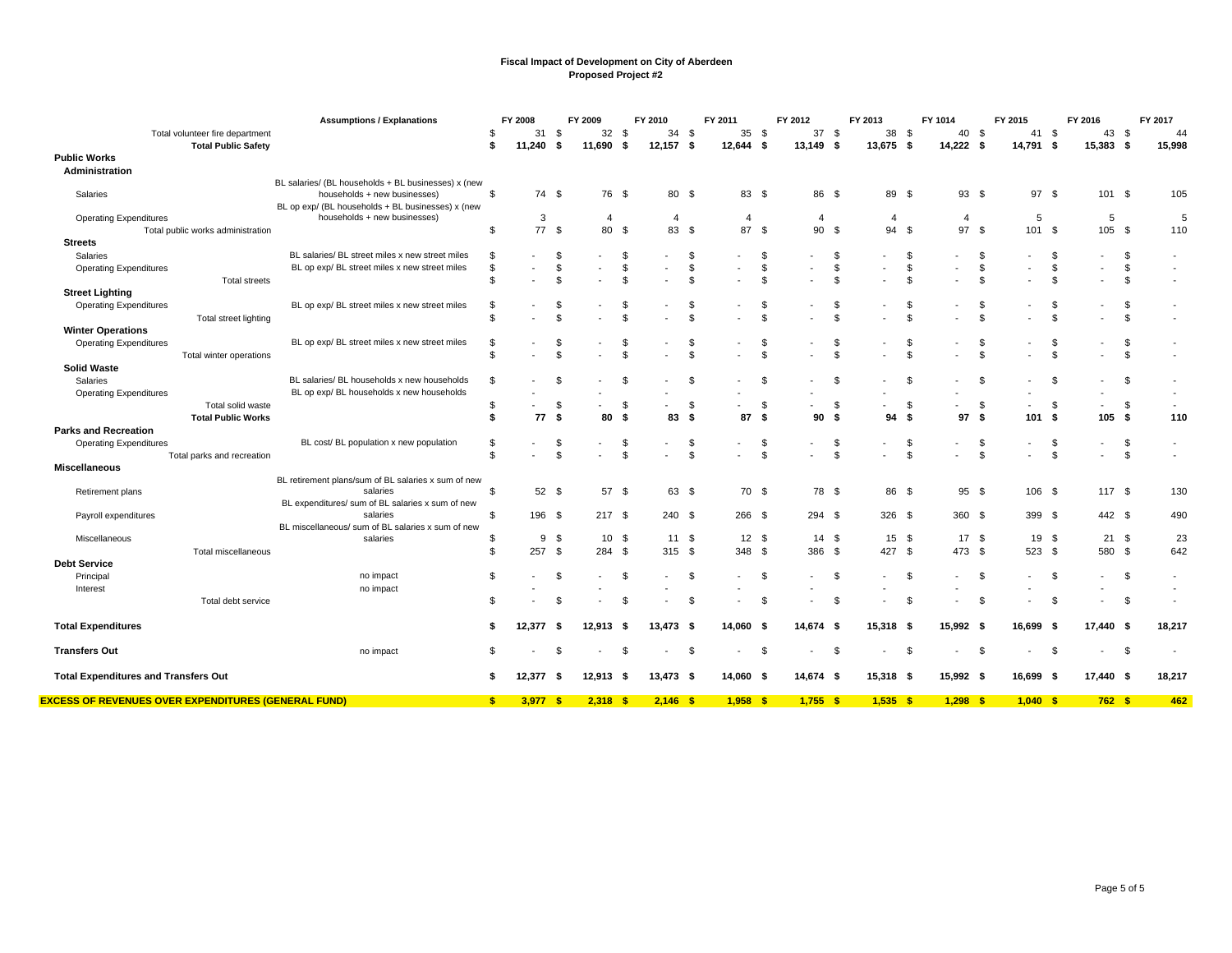#### **Development proposal: Fields at Rock Glenn**

| Within existing city boundaries? (Yes = 1, No = 0)<br>$\overline{1}$ |                                                                | $AV = assessed value$ |               |              | $Est. = estimated$          |                            |                      |                             |                         |                                |                 |                    |                           |
|----------------------------------------------------------------------|----------------------------------------------------------------|-----------------------|---------------|--------------|-----------------------------|----------------------------|----------------------|-----------------------------|-------------------------|--------------------------------|-----------------|--------------------|---------------------------|
| $3.0\%$ y = projected annual percentage increase in assessed value   |                                                                |                       |               |              |                             |                            |                      |                             |                         |                                |                 |                    |                           |
| $4.0\%$ z = projected annual increase in costs                       |                                                                | $\mathbf{1}$          |               | $\mathbf{2}$ | 3                           | 4                          | 5                    | 6                           | 7                       |                                | 8               | 9                  | 10                        |
|                                                                      | <b>Assumptions / Explanations</b>                              | FY 2008               |               | FY 2009      | FY 2010                     | FY 2011                    | FY 2012              | FY 2013                     | FY 1014                 |                                | FY 2015         | FY 2016            | FY 2017                   |
| <b>Development Data</b>                                              |                                                                |                       |               |              |                             |                            |                      |                             |                         |                                |                 |                    |                           |
| <b>Residential</b>                                                   |                                                                |                       |               |              |                             |                            |                      |                             |                         |                                |                 |                    |                           |
| Total number of acres to be developed                                | for developments already within city limits                    |                       |               |              |                             |                            |                      |                             |                         |                                |                 |                    |                           |
| New single family units each year                                    | 101 total units built out over 5 years                         |                       | 20            | 20           | 20                          | 20                         | 21                   |                             |                         |                                |                 |                    |                           |
| New townhouses each year                                             | total units built out over 5 years                             |                       |               |              |                             |                            |                      |                             |                         |                                |                 |                    |                           |
| Average AV of single family unit                                     | BL estimate increased by y% per year                           | \$<br>300,000         | \$            | 309,000      | - \$<br>318,270             | 327,818<br>- \$            | 337,653<br>- \$      | - \$<br>347.782             | - \$<br>358.216         | \$                             | 368.962<br>- \$ | 380.031            | \$<br>391,432             |
| Average AV of townhouse                                              | BL estimate increased by y% per year                           | \$                    | \$            |              | <b>S</b>                    | £                          | $\mathbb{S}$         | \$                          | \$                      | \$                             | S               |                    | \$                        |
| New street miles each year                                           |                                                                |                       | 1.00          |              |                             |                            |                      |                             |                         |                                |                 |                    |                           |
| Computed residential values:                                         |                                                                |                       |               |              |                             |                            |                      |                             |                         |                                |                 |                    |                           |
| Cumulative new households to date                                    | new single family units + new townhouses                       |                       | 20            | 40           | 60                          | 80                         | 101                  | 101                         |                         | 101                            | 101             | 101                | 101                       |
| New population each year                                             | BL avg people per household x new households                   |                       | 50            | 50           | 50                          | 50                         | 52                   | $\boldsymbol{0}$            |                         | $\overline{0}$                 | $\mathcal{O}$   | $\overline{0}$     | $\overline{0}$            |
| Cumulative new population to date                                    | new population to date                                         |                       | 50            | 100          | 150                         | 200                        | 252                  | 252                         |                         | 252                            | 252             | 252                | 252                       |
| Total AV of new units each year                                      | average assessed value (SFH & TH) x units                      | \$6,000,000           | - \$          | 6,180,000    | 6,365,400<br>$\mathcal{S}$  | 6,556,362<br>$\mathcal{S}$ | 7,090,706<br>-\$     | - \$                        | $\mathcal{S}$<br>$\sim$ | $\mathcal{S}$                  |                 | $\mathcal{S}$      | $\mathcal{S}$             |
| Cumulative AV of new units to date                                   | assessed value of all new units to date                        | \$6,000,000           | - \$          | 12,360,000   | 19,096,200<br>- \$          | 26.225.448<br>- \$         | - \$<br>34, 102, 917 | 35, 126, 004<br>- \$        | - \$<br>36, 179, 785    | -S                             | 37.265.178      | S.<br>38, 383, 133 | \$39,534,627              |
| Estimated current AV of property*                                    | estimated assessed value per acre x acres                      | $\mathcal{S}$         |               |              |                             |                            | .S                   |                             |                         |                                |                 | .S                 |                           |
| Net cumulative AV of new units to date                               | new assessed value less current value                          | \$6,000,000           | $\mathcal{S}$ | 12,360,000   | $\mathcal{S}$<br>19,096,200 | \$26,225,448               | \$34,102,917         | \$ 35,126,004 \$ 36,179,785 |                         |                                | \$37,265,178    |                    | \$38,383,133 \$39,534,627 |
| New police calls each year                                           | police calls per unit x units                                  |                       | 42            | 42           | 42                          | 42                         | 44                   |                             |                         |                                |                 |                    |                           |
| Commercial                                                           |                                                                |                       |               |              |                             |                            |                      |                             |                         |                                |                 |                    |                           |
| Total number of acres to be developed                                |                                                                |                       |               |              |                             |                            |                      |                             |                         |                                |                 |                    |                           |
| Number of new businesses each year                                   |                                                                |                       |               |              |                             |                            |                      |                             |                         |                                |                 |                    |                           |
| Retail:                                                              |                                                                |                       |               |              |                             |                            |                      |                             |                         |                                |                 |                    |                           |
| Drug store SF developed each year                                    |                                                                |                       |               |              |                             |                            |                      |                             |                         |                                |                 |                    |                           |
| Convenience store SF developed each year                             |                                                                |                       |               |              |                             |                            |                      |                             |                         |                                |                 |                    |                           |
| Office SF developed each year                                        |                                                                |                       |               |              |                             |                            |                      |                             |                         |                                |                 |                    |                           |
| Industrial acres developed each year                                 |                                                                |                       |               |              |                             |                            |                      |                             |                         |                                |                 |                    |                           |
| Industrial SF developed each year                                    |                                                                |                       |               |              |                             |                            |                      |                             |                         |                                |                 |                    |                           |
| New street miles each year                                           |                                                                |                       |               |              |                             |                            |                      |                             |                         |                                |                 |                    |                           |
| Computed commercial values:                                          |                                                                |                       |               |              |                             |                            |                      |                             |                         |                                |                 |                    |                           |
| Cumulative number of new businesses to date                          |                                                                |                       |               |              |                             |                            |                      |                             |                         |                                |                 |                    |                           |
| Retail                                                               |                                                                |                       |               |              |                             |                            |                      |                             |                         |                                |                 |                    |                           |
|                                                                      |                                                                |                       |               |              |                             |                            |                      |                             |                         |                                |                 |                    |                           |
| Drug store                                                           |                                                                |                       |               |              |                             |                            |                      |                             |                         |                                |                 |                    |                           |
| Est. real property AV each year                                      | est. value per sq. ft increased by $y\frac{6}{y}$ x sq. ft. \$ |                       | - \$          |              | - \$                        | S                          | - \$                 | - \$                        | $\mathcal{S}$           | $\mathcal{S}$<br>$\mathcal{S}$ |                 | $\mathcal{S}$      | -\$                       |
| Est. personal property AV each year                                  | est. value per sq. ft increased by $y\frac{6}{y}$ x sq. ft. \$ |                       | $\mathcal{S}$ |              | $\mathcal{S}$               | $\mathcal{S}$              | $\mathcal{S}$        | $\mathcal{S}$               |                         |                                |                 | $\mathcal{S}$      | $\mathcal{S}$             |
| Convenience store                                                    |                                                                |                       |               |              |                             |                            |                      |                             |                         |                                |                 |                    |                           |
| Est. real property AV each year                                      | est. value per sq. ft increased by $y\frac{6}{y}$ x sq. ft. \$ |                       | - \$          |              | -\$                         | - \$                       | - \$                 | - \$                        | $\mathcal{S}$           | $\mathcal{S}$                  |                 | $\mathcal{S}$      | - \$                      |
| Est. personal property AV each year                                  | est. value per sq. ft increased by $y\frac{6}{y}$ x sq. ft. \$ |                       | $\mathcal{S}$ |              | $\mathcal{S}$               | $\mathcal{S}$              | $\mathcal{S}$        | $\mathcal{S}$               | $\mathcal{S}$           | $\mathcal{S}$                  |                 | $\mathcal{S}$      | $\mathcal{S}$             |
| <b>Office</b>                                                        |                                                                |                       |               |              |                             |                            |                      |                             |                         |                                |                 |                    |                           |
| Est. real property AV this year                                      | est. value per sq. ft increased by y%/yr x sq. ft. \$          |                       | - \$          |              | -\$                         | -S                         | - \$                 | - \$                        | $\mathcal{S}$           | $\mathcal{S}$                  |                 | $\mathcal{S}$      | $\mathcal{S}$             |
| Est. personal property AV this year                                  | est. value per sq. ft increased by y%/yr x sq. ft. \$          |                       | $\mathcal{S}$ |              | $\mathcal{S}$               | $\mathcal{S}$              | $\mathcal{S}$        | $\mathcal{S}$               | $\mathcal{S}$           | $\mathcal{S}$                  |                 | $\mathcal{S}$      | $\mathcal{S}$             |
| <b>Industrial</b>                                                    |                                                                |                       |               |              |                             |                            |                      |                             |                         |                                |                 |                    |                           |
| Est. real property AV each year                                      | est. value per sq. ft increased by y%/yr x sq. ft. \$          |                       | - \$          |              |                             | -8                         | S                    |                             |                         | - \$                           |                 | \$                 | \$                        |
| Est. personal property AV each year                                  | est. value per sq. ft increased by $y\frac{6}{y}$ x sq. ft. \$ |                       | $\mathcal{S}$ |              | $\mathcal{S}$               | $\mathcal{S}$              | $\mathcal{S}$        | $\mathcal{S}$               | $\mathcal{S}$           | $\mathcal{S}$                  |                 | $\mathcal{S}$      | $\mathcal{S}$             |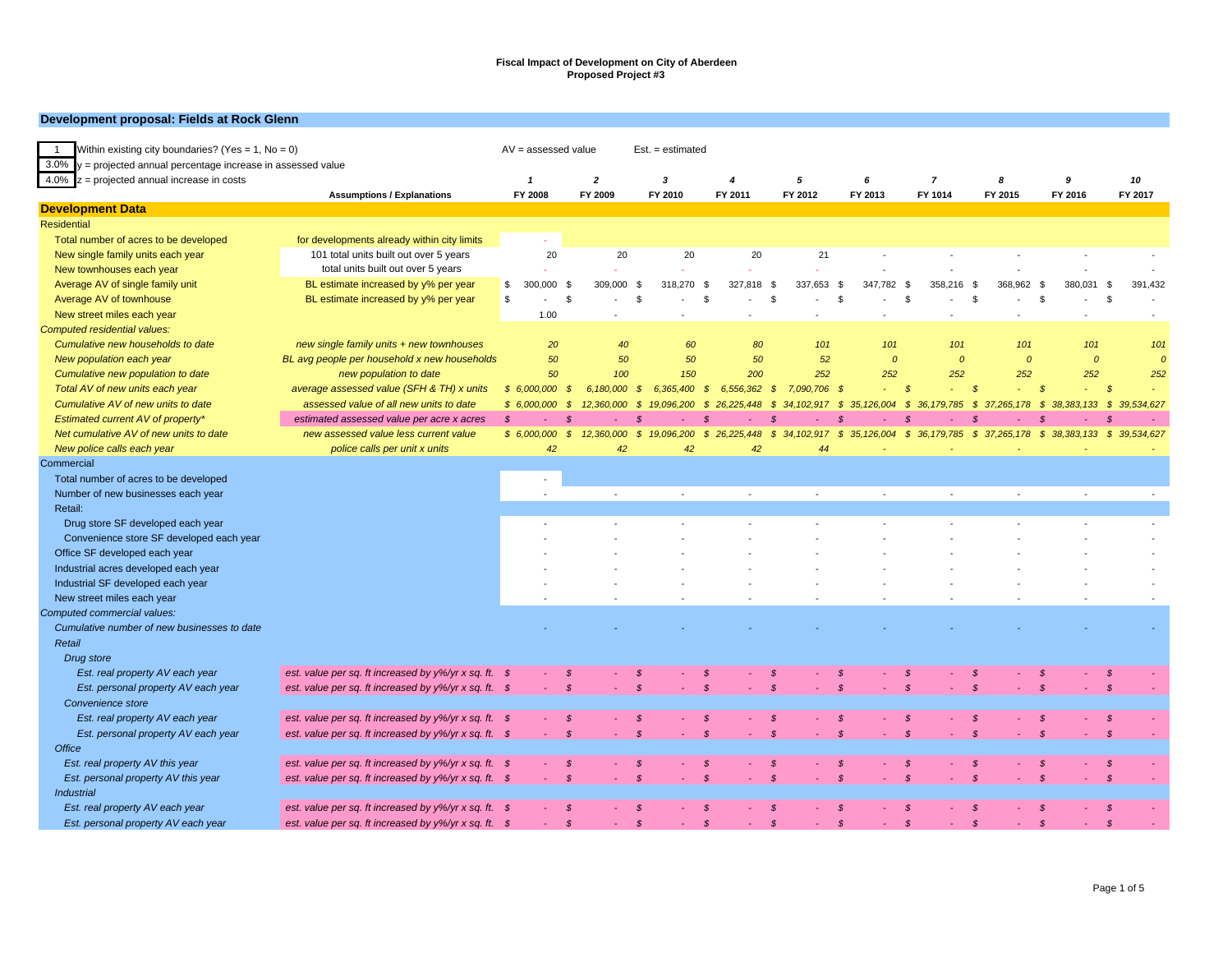|                                                                | <b>Assumptions / Explanations</b>                             |                | FY 2008        |                | FY 2009        |               | FY 2010        |                | FY 2011                   |                | FY 2012    |               | FY 2013 |               | FY 1014                                      |                | FY 2015    |               | FY 2016                                | FY 2017 |         |
|----------------------------------------------------------------|---------------------------------------------------------------|----------------|----------------|----------------|----------------|---------------|----------------|----------------|---------------------------|----------------|------------|---------------|---------|---------------|----------------------------------------------|----------------|------------|---------------|----------------------------------------|---------|---------|
| All commercial                                                 |                                                               |                |                |                |                |               |                |                |                           |                |            |               |         |               |                                              |                |            |               |                                        |         |         |
| Total est. real property AV each year                          | assessed value new comm. real property                        | $\mathcal{S}$  |                | $\mathcal{S}$  |                | $\mathcal{S}$ |                | $\mathcal{S}$  |                           | $\mathcal{S}$  | $\sim$     | $\mathcal{S}$ |         | $\mathcal{S}$ |                                              | $\mathcal{S}$  |            | $\mathcal{S}$ | $\mathcal{S}$<br>$\sim$                |         |         |
| Cumulative real property AV to date                            | assessed value new comm. real prop. to date                   | \$             |                |                |                |               |                |                |                           |                |            |               |         |               |                                              |                |            |               |                                        |         |         |
| Est. current real property AV*                                 | estimated assessed value per acre x acres                     | $\mathcal{S}$  |                | $\mathcal{S}$  |                | $\mathcal{R}$ |                | - \$           |                           | $\mathcal{R}$  |            | $\mathcal{S}$ |         | $\mathcal{R}$ |                                              | - \$           |            | $\mathcal{S}$ | - \$                                   |         |         |
| Net cumulative real property AV to date                        | new assessed value less current value                         | $\mathcal{S}$  |                | $\mathcal{S}$  |                | $\mathcal{S}$ |                | $\mathcal{S}$  |                           | $\mathcal{S}$  |            | $\mathcal{S}$ |         | $\mathcal{S}$ |                                              | $\mathcal{S}$  |            | $\mathcal{S}$ | $\mathcal{S}$                          |         |         |
| Total est. personal property AV each year                      | assessed value new comm. personal property                    | $\mathcal{S}$  |                | -8             |                | $\mathcal{S}$ |                | $\mathcal{S}$  |                           | - \$           |            | $\mathcal{S}$ |         | $\mathcal{S}$ |                                              | $\mathcal{S}$  |            | -8            | $\mathcal{S}$                          |         |         |
| Cumulative personal property AV to date                        | assessed value new comm. pers. prop. to date                  | $\mathcal{S}$  |                |                |                |               |                |                |                           |                |            |               |         |               |                                              |                |            |               |                                        |         |         |
| New police calls each year                                     | police calls per business x new businesses                    |                |                |                |                |               |                |                |                           |                |            |               |         |               |                                              |                |            |               |                                        |         |         |
| Computed values all development:                               |                                                               |                |                |                |                |               |                |                |                           |                |            |               |         |               |                                              |                |            |               |                                        |         |         |
| Total est. real property AV each year                          | sum of residential and commercial                             |                | \$6,000,000    | - \$           | $6.180,000$ \$ |               | 6.365.400 \$   |                | 6.556.362 \$ 7.090.706 \$ |                |            |               |         | - \$          |                                              |                |            |               | - \$                                   |         |         |
| Cumulative real propety AV to date                             | sum of residential and commercial                             |                | \$6,000,000    | -\$            | 12.360.000     | - \$          | 19.096.200     |                | \$26.225.448              | - \$           |            |               |         |               | 34, 102, 917 \$ 35, 126, 004 \$ 36, 179, 785 | - \$           | 37,265,178 | - \$          | 38, 383, 133 \$ 39, 534, 627           |         |         |
| Est. current real property AV*                                 | sum of residential and commercial                             | $\mathcal{S}$  |                | -8             |                | -8            |                |                |                           |                |            |               |         | -8            |                                              |                |            |               | -8                                     |         |         |
| Net cumulative real property AV to date                        | new assessed value less current value                         |                | \$6.000.000    | - \$           | 12.360.000     | - \$          | 19.096.200     |                | \$26.225.448              |                |            |               |         |               | \$ 34,102,917 \$ 35,126,004 \$ 36,179,785    |                |            |               | \$37.265.178 \$38.383.133 \$39.534.627 |         |         |
| New street miles each year                                     | sum of residential and commercial                             |                |                |                |                |               |                |                |                           |                |            |               |         |               |                                              |                |            |               |                                        |         |         |
| Cumulative new street miles to date                            | sum of new street miles to date                               |                | $\overline{1}$ |                |                |               | $\overline{1}$ |                |                           |                |            |               |         |               |                                              |                |            |               | $\overline{1}$                         |         |         |
| New police calls each year                                     | new residential calls + new commercial calls                  |                | 42             |                | 42             |               | 42             |                | 42                        |                | 44         |               |         |               |                                              |                |            |               |                                        |         |         |
| Cumulative new police calls                                    | sum of new police calls to date                               |                | 42             |                | 83             |               | 125            |                | 167                       |                | 211        |               | 211     |               | 211                                          |                | 211        |               | 211                                    |         | 211     |
| <b>GENERAL FUND</b><br><b>Revenues</b>                         |                                                               |                |                |                |                |               |                |                |                           |                |            |               |         |               |                                              |                |            |               |                                        |         |         |
| <b>Taxes</b>                                                   |                                                               |                |                |                |                |               |                |                |                           |                |            |               |         |               |                                              |                |            |               |                                        |         |         |
| <b>Property taxes</b>                                          |                                                               |                |                |                |                |               |                |                |                           |                |            |               |         |               |                                              |                |            |               |                                        |         |         |
| Real estate taxes                                              | BL tax rate x new assessed value                              | \$             | 42,900         | -\$            | 88,374         | - \$          | 136,538        | - \$           | 187,512                   | \$             | 243,836    | \$            | 251,151 | - \$          | 258,685                                      | - \$           | 266,446    | -\$           | 274,439<br>- \$                        |         | 282,673 |
| Corporation personal property tax                              | BL tax rate x new assessed value                              | $\mathfrak{L}$ |                | $\mathfrak{L}$ |                | \$            |                | $\mathfrak{L}$ |                           | $\mathfrak{L}$ |            | \$            |         | \$            |                                              | $\mathfrak{R}$ |            | \$.           | \$                                     |         |         |
| Utilities personal property tax                                | no impact                                                     |                |                |                |                |               |                |                |                           |                |            |               |         |               |                                              |                |            |               |                                        |         |         |
| Penalties and interest                                         | BL penalties/BL real estate tax x new real estate tax         |                | 326            |                | 671            |               | 1037           |                | 1424                      |                | 1852       |               | 1907    |               | 1965                                         |                | 2024       |               | 2084                                   |         | 2147    |
| Additions and abatements                                       | BL Ad & Ab/ BL real estate tax x new real estate tax          |                | $-783$         |                | $-1612$        |               | $-2491$        |                | $-3421$                   |                | $-4448$    |               | $-4581$ |               | $-4719$                                      |                | -4860      |               | $-5006$                                |         | $-5156$ |
| Discounts on taxes                                             | BL discounts/BL real estate tax x new real estate tax         |                | $-360$         |                | $-743$         |               | $-1147$        |                | -1575                     |                | $-2049$    |               | $-2110$ |               | -2173                                        |                | -2239      |               | $-2306$                                |         | $-2375$ |
|                                                                | BL credit/BL real estate tax (resid.) x new real estate       |                |                |                |                |               |                |                |                           |                |            |               |         |               |                                              |                |            |               |                                        |         |         |
| Tax credits - firemens exemptions                              | tax (resid.)                                                  |                | $-88$          |                | $-182$         |               | $-281$         |                | $-386$                    |                | $-502$     |               | $-517$  |               | $-533$                                       |                | $-549$     |               | $-565$                                 |         | $-582$  |
| Tax credits - no water or sewer<br>Enterprise zone tax credits | BL credit/BL real estate tax x new real estate tax<br>insert  |                | $-44$          |                | $-90$          |               | $-138$         |                | $-190$                    |                | $-247$     |               | $-255$  |               | $-262$                                       |                | $-270$     |               | $-278$                                 |         | $-287$  |
| Total property taxes                                           |                                                               | \$             | 41,951         | - \$           | 86.419         | - \$          | 133,517        | - \$           | 183.364                   | - \$           | 238.442 \$ |               | 245.595 | - \$          | 252.963                                      | - \$           | 260.552    | - \$          | 268.368<br>- \$                        |         | 276.419 |
| Local taxes                                                    |                                                               |                |                |                |                |               |                |                |                           |                |            |               |         |               |                                              |                |            |               |                                        |         |         |
| Franchise tax<br>Mobile home excise tax                        | BL franchise tax/ BL households x new households<br>no impact | - \$           | 408 \$         |                | 816            | - \$          | 1.224          | - \$           | $1.632$ \$                |                | $2.061$ \$ |               | 2.061   | - \$          | $2.061$ \$                                   |                | 2.061      | - \$          | $2.061$ \$                             |         | 2.061   |
| Utilities pole tax                                             | BL utilities pole tax/ BL street miles x new street miles \$  |                | 1.007          | \$             | $1,007$ \$     |               | 1,007          | -\$            | $1,007$ \$                |                | $1,007$ \$ |               | 1.007   | \$            | $1,007$ \$                                   |                | 1.007      | - \$          | $1,007$ \$                             |         | 1,007   |

Aighway user BL highway user/BL households x new households 2,577 \$ 5,155 7,732 \$ 10,309 13,015 \$ 13,015 13,015 13,015 \$ 13,015 \$ 13,015 \$ 13,015 \$ 13,015 13,015 \$ 13,015 13,015 \$ 13,015 13,015 \$ 13,015 13,015 \$ 13,015 13,

\$ 1,415 \$ 1,823 \$ 2,231 \$ 2,639 \$ 3,068 \$ 3,068 \$ 3,068 \$ 3,068 \$ 3,068 \$ 3,068 \$ 3,068 \$ 3,068 \$ 3,068 \$ 3,068 \$ 3,068 \$ 3,068 \$ 3,068 \$ 3,068 \$ 3,068 \$ 3,068 \$ 3,068 \$ 3,068 \$ 3,068 \$ 3,068 \$ 3,068 \$ 3,068 \$ 3,068 \$ 3,06

estate tax (resid.) \$ 11,578 \$ 23,851 \$ 36,850 \$ 50,607 \$ 65,808 \$ 67,782 \$ 69,816 \$ 71,910 \$ 74,068 \$ 76,290

Hospitality Way special assessment no impact no impact Total local taxes

BL income tax/BL real estate tax (resid.) x new real

BL A&A/ BL population x new population

**State shared taxes** Income tax

Admissions and amusement tax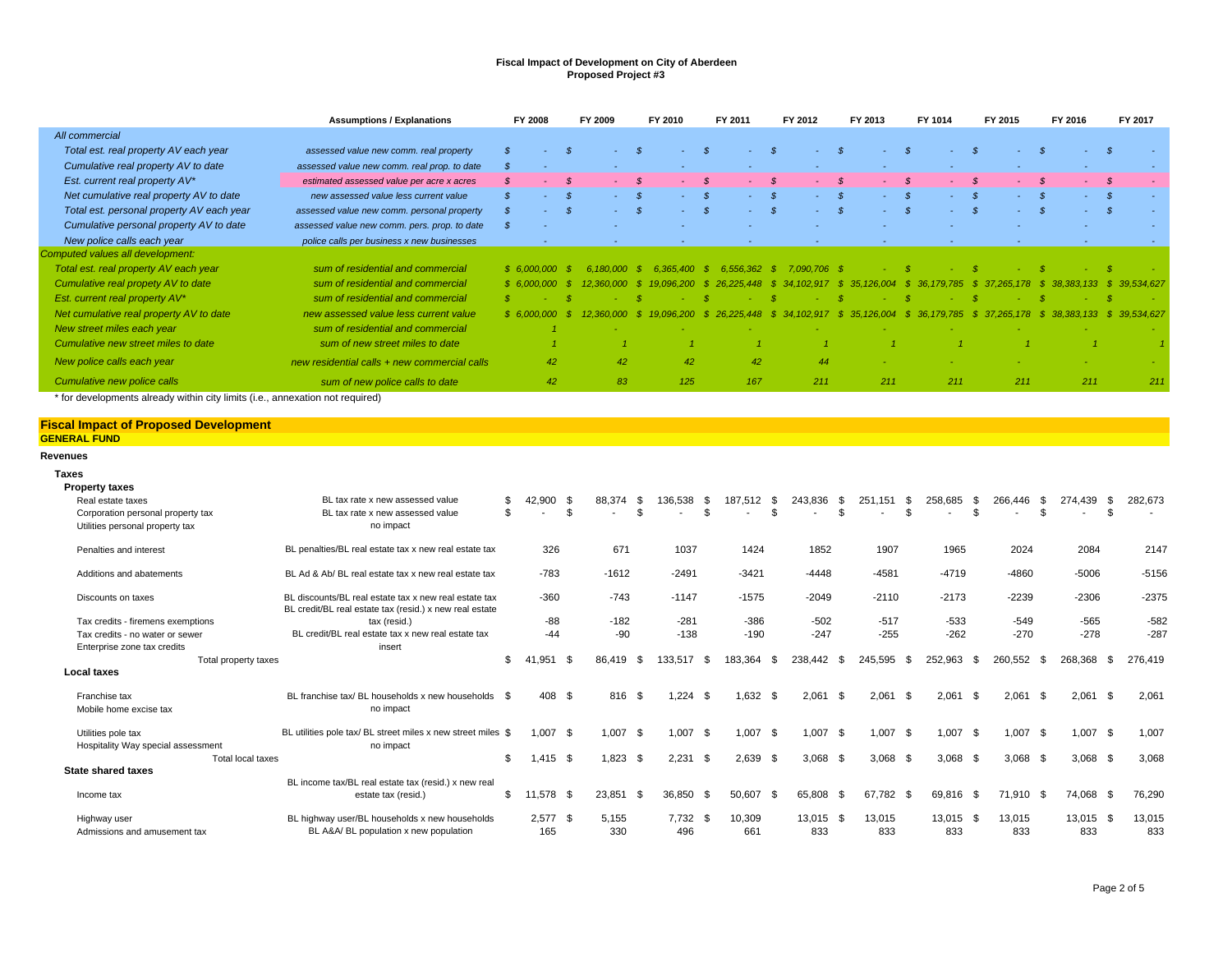|                                                          | <b>Assumptions / Explanations</b>                     | FY 2008               |                | FY 2009                  |              | FY 2010                  |                | FY 2011                  |      | FY 2012                  |                | FY 2013    |                | FY 1014        |      | FY 2015      |      | FY 2016                  |      | FY 2017                  |
|----------------------------------------------------------|-------------------------------------------------------|-----------------------|----------------|--------------------------|--------------|--------------------------|----------------|--------------------------|------|--------------------------|----------------|------------|----------------|----------------|------|--------------|------|--------------------------|------|--------------------------|
| Total state shared taxes                                 |                                                       | \$<br>14,321          | -\$            | 29,336                   | - \$         | 45,077                   | - \$           | 61,577 \$                |      | 79,656                   | \$             | 81,631 \$  |                | 83,664         | - \$ | 85,759       | - \$ | 87,916                   | - \$ | 90,138                   |
| <b>Total taxes</b>                                       |                                                       | \$<br>57,687          | - \$           | 117,578                  | -\$          | 180,826                  | -\$            | 247,581                  | \$   | 321,166                  | \$             | 330,294    | \$             | 339,695        | Ŝ.   | 349,378      | \$   | 359,352                  | - \$ | 369,625                  |
| <b>Licenses and Permits</b>                              |                                                       |                       |                |                          |              |                          |                |                          |      |                          |                |            |                |                |      |              |      |                          |      |                          |
| Traders' licenses                                        | no impact                                             | \$                    | \$             |                          | \$           |                          | $\mathfrak{L}$ |                          | \$   |                          | \$             |            | $\mathfrak{L}$ |                | \$   |              | \$   |                          | \$   |                          |
| Liquor licenses                                          | no impact                                             |                       |                |                          |              |                          |                |                          |      |                          |                |            |                |                |      |              |      |                          |      |                          |
| Taxi permits                                             | no impact                                             | $\blacksquare$        |                |                          |              |                          |                |                          |      |                          |                |            |                |                |      |              |      |                          |      |                          |
| Subdivision inspection fees                              | \$500 per inspection                                  | 500                   |                |                          |              |                          |                |                          |      |                          |                |            |                |                |      |              |      |                          |      |                          |
| Grading permits                                          | \$200 per permit.                                     | 200                   |                |                          |              |                          |                |                          |      |                          |                |            |                |                |      |              |      |                          |      |                          |
|                                                          | \$25 per residential permit; \$150 per commercial     |                       |                |                          |              |                          |                |                          |      |                          |                |            |                |                |      |              |      |                          |      |                          |
| <b>Building permits</b>                                  | permit                                                | \$<br>500 \$          |                | 500 \$                   |              | 500                      | - \$           | 500 \$                   |      | 525                      | \$             |            | \$             |                | \$   |              | \$   |                          | \$   |                          |
| Site plan review                                         | \$500 per review                                      | 500                   |                |                          |              |                          |                |                          |      |                          |                |            |                |                |      |              |      |                          |      |                          |
| Mobile home park licenses                                | no impact                                             |                       |                | ÷                        |              | $\overline{a}$           |                | ÷.                       |      |                          |                |            |                |                |      |              |      |                          |      |                          |
| Public works agreement revenue                           | no impact                                             |                       |                |                          |              |                          |                |                          |      |                          |                |            |                |                |      |              |      |                          |      |                          |
| <b>Total licenses and permits</b>                        |                                                       | \$<br>$1,700$ \$      |                | 500 \$                   |              | 500 \$                   |                | 500 \$                   |      | 525S                     |                |            | Ŝ.             |                | \$   |              | \$   |                          | \$   |                          |
| <b>Inter-Governmental</b>                                |                                                       |                       |                |                          |              |                          |                |                          |      |                          |                |            |                |                |      |              |      |                          |      |                          |
| <b>State Reimbursements</b>                              |                                                       |                       |                |                          |              |                          |                |                          |      |                          |                |            |                |                |      |              |      |                          |      |                          |
| Police state aid                                         | BL state aid/BL total police calls x new police calls | \$<br>226             | - \$           | 451 \$                   |              | 677                      | - \$           | 902                      | - \$ | 1,139                    | \$             | 1,139 \$   |                | $1,139$ \$     |      | $1,139$ \$   |      | 1,139                    | - \$ | 1,139                    |
| Police supplemental aid                                  | \$2.50 x new population                               | 125                   |                | 250                      |              | 375                      |                | 500                      |      | 630                      |                | 630        |                | 630            |      | 630          |      | 630                      |      | 630                      |
| School resource officer                                  | no impact                                             |                       |                |                          |              |                          |                |                          |      |                          |                |            |                |                |      |              |      |                          |      |                          |
| <b>Total state reimbursements</b>                        |                                                       | \$<br>351S            |                | 701 \$                   |              | $1,052$ \$               |                | $1,402$ \$               |      | 1,769                    | - \$           | $1,769$ \$ |                | $1,769$ \$     |      | $1,769$ \$   |      | $1,769$ \$               |      | 1,769                    |
| <b>County Reimbursements</b>                             |                                                       |                       |                |                          |              |                          |                |                          |      |                          |                |            |                |                |      |              |      |                          |      |                          |
| In lieu of financial corporation                         | no impact                                             |                       |                |                          |              |                          |                |                          |      |                          |                |            |                |                |      |              |      |                          |      | $\blacksquare$           |
|                                                          | BL tax differential/BL police revenue x new police    |                       |                |                          |              |                          |                |                          |      |                          |                |            |                |                |      |              |      |                          |      |                          |
| Tax differential                                         | revenue                                               | \$<br>566             | - \$           | 1.131                    | - \$         | 1,697                    | - \$           | $2.263$ \$               |      | 2,855                    | \$             | $2,855$ \$ |                | $2,855$ \$     |      | $2,855$ \$   |      | $2,855$ \$               |      | 2,855                    |
| Senior Center reimbursement                              | no impact                                             |                       |                |                          |              |                          |                |                          |      |                          |                |            |                |                |      |              |      |                          |      |                          |
| <b>Total county reimbusements</b>                        |                                                       | \$<br>566             | - \$           | 1.131 S                  |              | 1,697                    | - \$           | $2,263$ \$               |      | 2,855                    | - \$           | $2.855$ \$ |                | $2.855$ \$     |      | $2.855$ \$   |      | $2.855$ \$               |      | 2,855                    |
| <b>Local Reimbursements</b>                              |                                                       |                       |                |                          |              |                          |                |                          |      |                          |                |            |                |                |      |              |      |                          |      |                          |
| Residential special patrol                               | no impact                                             | \$                    | \$             |                          | \$           |                          | \$             |                          | \$   |                          | -\$            |            | - \$           |                | \$   |              | \$   | $\sim$                   | \$   | $\overline{\phantom{a}}$ |
| <b>Total local reimbursements</b>                        |                                                       | \$                    | $\mathfrak{s}$ |                          | $\mathbf{s}$ |                          | $\mathfrak{L}$ |                          | \$   |                          | $\mathfrak{s}$ |            | \$             |                | \$   |              | \$   |                          | \$   |                          |
|                                                          |                                                       |                       |                |                          |              |                          |                |                          |      |                          |                |            |                |                |      |              |      |                          |      |                          |
| <b>APG Contract Fees</b>                                 | no impact                                             | \$                    | \$             |                          | - \$         |                          | <sup>\$</sup>  |                          | \$   |                          | $\mathfrak{S}$ |            | \$             |                | \$   |              | \$   |                          | \$   |                          |
| <b>Miscellaneous Revenues</b>                            |                                                       |                       |                |                          |              |                          |                |                          |      |                          |                |            |                |                |      |              |      |                          |      |                          |
| Fines and forfeitures                                    | BL fines/ BL households x new households              | \$<br>20 <sup>5</sup> |                | 40 \$                    |              | 59 \$                    |                | 79 \$                    |      | 100 \$                   |                | 100 \$     |                | 100 \$         |      | 100S         |      | 100 \$                   |      | 100                      |
|                                                          |                                                       |                       |                |                          |              |                          |                |                          |      |                          |                |            |                |                |      |              |      |                          |      |                          |
| Interest on savings                                      | BL interest/BL real estate tax x new real estate tax  | 326                   |                | 672                      |              | 1,039                    |                | 1,426                    |      | 1,855                    |                | 1,910      |                | 1,968          |      | 2,027        |      | 2,087                    |      | 2,150                    |
| Other miscellaneous                                      | BL misc/BL real estate tax x new real estate tax      | 344                   |                | 708                      |              | 1,094                    |                | 1,503                    |      | 1,954                    |                | 2,013      |                | 2,073          |      | 2,135        |      | 2,199                    |      | 2,265                    |
| Police miscellaneous income                              | no impact                                             |                       |                | $\overline{\phantom{a}}$ |              | $\overline{\phantom{a}}$ |                | $\overline{\phantom{a}}$ |      | $\overline{\phantom{a}}$ |                |            |                | $\blacksquare$ |      |              |      | $\overline{\phantom{a}}$ |      |                          |
|                                                          |                                                       |                       |                |                          |              |                          |                |                          |      |                          |                |            |                |                |      |              |      |                          |      |                          |
| Trash collection sticker fees                            | BL trash fees/BL households x new households          | 659                   |                | 1,317                    |              | 1,976                    |                | 2,635                    |      | 3,326                    |                | 3,326      |                | 3,326          |      | 3,326        |      | 3,326                    |      | 3,326                    |
| DPW miscellaneous                                        | BL DPW misc/BL households x new households            | 187                   |                | 375                      |              | 562                      |                | 749                      |      | 946                      |                | 946        |                | 946            |      | 946          |      | 946                      |      | 946                      |
|                                                          | BL recycling contrib./BL households x new             |                       |                |                          |              |                          |                |                          |      |                          |                |            |                |                |      |              |      |                          |      |                          |
| Recycling contributions                                  | households                                            | 27                    |                | 54                       |              | 82                       |                | 109                      |      | 137                      |                | 137        |                | 137            |      | 137          |      | 137                      |      | 137                      |
| Antenna leases                                           | no impact                                             |                       |                | $\overline{a}$           |              |                          |                |                          |      | $\sim$                   |                |            |                |                |      |              |      | $\sim$                   |      |                          |
| Annexation                                               | no impact                                             |                       |                |                          |              |                          |                |                          |      |                          |                |            |                |                |      |              |      |                          |      |                          |
| <b>Total miscellaneous revenues</b>                      |                                                       | \$<br>$1,563$ \$      |                | $3,166$ \$               |              | 4,812 \$                 |                | 6,501                    | \$   | 8,318                    | -\$            | 8,432 \$   |                | 8,550 \$       |      | 8,671        | -\$  | 8,796 \$                 |      | 8,925                    |
| <b>Total Revenues</b>                                    |                                                       | \$<br>61,866 \$       |                | 123,077 \$               |              | 188,887                  | - \$           | 258,246 \$               |      | $334,633$ \$             |                | 343,350 \$ |                | 352,869 \$     |      | $362,674$ \$ |      | 372,772 \$               |      | 383,174                  |
| <b>Other Financing Sources</b>                           |                                                       |                       |                |                          |              |                          |                |                          |      |                          |                |            |                |                |      |              |      |                          |      |                          |
| Issuance of debt                                         | no impact                                             | \$                    | \$             |                          | \$.          |                          | $\mathfrak{L}$ |                          | \$   |                          | \$             |            | \$             |                | \$.  |              | \$   |                          | \$   |                          |
|                                                          | no impact                                             |                       |                |                          |              |                          |                |                          |      |                          |                |            |                |                |      |              |      |                          |      |                          |
| Sale of property<br><b>Total other financing sources</b> |                                                       | \$                    | \$             |                          | - \$         |                          | \$             |                          | Ŝ.   |                          | - \$           |            | \$             |                | \$   |              | \$   |                          | \$   |                          |
|                                                          |                                                       |                       |                |                          |              |                          |                |                          |      |                          |                |            |                |                |      |              |      |                          |      |                          |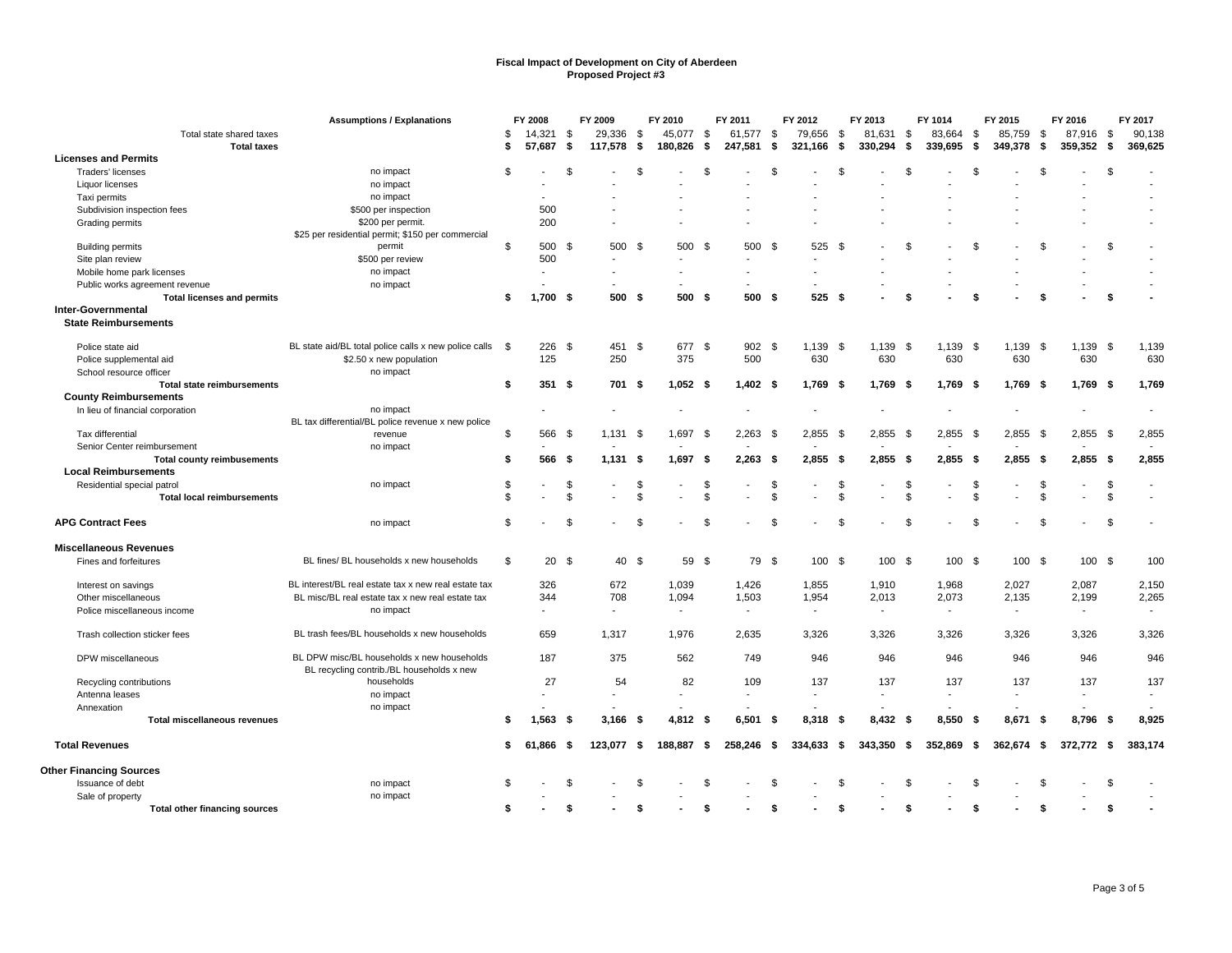|                                                                                 | <b>Assumptions / Explanations</b>                                                 | FY 2008           |      | FY 2009      |              | FY 2010      |      | FY 2011       |                | FY 2012       |      | FY 2013       |                | FY 1014       |           | FY 2015       |      | FY 2016       |      | FY 2017       |
|---------------------------------------------------------------------------------|-----------------------------------------------------------------------------------|-------------------|------|--------------|--------------|--------------|------|---------------|----------------|---------------|------|---------------|----------------|---------------|-----------|---------------|------|---------------|------|---------------|
| <b>Total Revenues and Financing Sources</b>                                     |                                                                                   | \$<br>61.866 \$   |      | 123,077 \$   |              | 188,887      | - \$ | 258,246 \$    |                | $334,633$ \$  |      | 343,350 \$    |                | 352,869       | - \$      | 362,674 \$    |      | 372,772 \$    |      | 383,174       |
| Expenditures (assumes z% annual increase in costs)<br><b>General Government</b> |                                                                                   |                   |      |              |              |              |      |               |                |               |      |               |                |               |           |               |      |               |      |               |
| Legislative<br>Elected officials                                                | no impact                                                                         | \$                | \$   |              | S            |              | \$.  |               | \$             |               | -S   |               | \$             |               | -S        |               | -S   |               | \$   |               |
| Operating expenditures                                                          | BL op exp/ BL assessed value x new assessed value                                 | 993               |      | 2.128        |              | 3.420        |      | 4.884         |                | 6.605         |      | 7.076         |                | 7.580         |           | 8.119         |      | 8.697         |      | 9,317         |
| Maryland Municipal League                                                       | BL dues/ BL assessed value x new assessed value                                   | 121               |      | 259          |              | 417          |      | 595           |                | 805           |      | 862           |                | 924           |           | 989           |      | 1,060         |      | 1,135         |
| Elections                                                                       | BL election cost/ BL households x new households                                  | 26                |      | 53           |              | 83           |      | 116           |                | 152           |      | 158           |                | 164           |           | 171           |      | 178           |      | 185           |
| Recording secretary<br>Total legislative                                        | no impact                                                                         | \$<br>$1,140$ \$  |      | $2,441$ \$   |              | 3,920        | - \$ | 5.595 \$      |                | 7,562 \$      |      | 8,096 \$      |                | 8,667         | - \$      | 9,279         | - \$ | $9,935$ \$    |      | 10,637        |
| <b>Executive</b>                                                                |                                                                                   |                   |      |              |              |              |      |               |                |               |      |               |                |               |           |               |      |               |      |               |
| Salaries                                                                        | BL salaries/ BL assessed value x new assessed<br>value                            | \$<br>1,472 \$    |      | $3,153$ \$   |              | 5,066        | -\$  | 7,236         | -\$            | 9,785         | -\$  | 10,482        | -\$            | 11,228        | - \$      | 12,028        | - \$ | 12,884 \$     |      | 13,802        |
| Operating expenditures                                                          | BL op exp/ BL assessed value x new assessed value                                 | 117               |      | 251          |              | 403          |      | 576           |                | 779           |      | 834           |                | 894           |           | 957           |      | 1,026         |      | 1,099         |
| Total executive<br><b>Finance</b>                                               |                                                                                   | \$<br>1,589 \$    |      | 3,404        | - \$         | 5,469        | - \$ | 7,812 \$      |                | 10,564        | \$   | 11,317        | \$             | 12,122 \$     |           | 12,985        | \$   | 13,910 \$     |      | 14,900        |
| Salaries                                                                        | BL salaries/ BL assessed value x new assessed<br>value                            | \$<br>$1,962$ \$  |      | $4,204$ \$   |              | $6,755$ \$   |      | 9,648 \$      |                | 13,048        | - \$ | 13,977 \$     |                | 14,972 \$     |           | 16,038        | - \$ | 17,180 \$     |      | 18,404        |
| Operating expenditures                                                          | BL op exp/ BL assessed value x new assessed value                                 | 291               |      | 624          |              | 1,003        |      | 1.433         |                | 1,938         |      | 2,076         |                | 2,223         |           | 2,382         |      | 2,551         |      | 2,733         |
| Audit<br>Total finance                                                          | BL audit/ BL assessed value x new assessed value                                  | \$<br>69<br>2,323 | - \$ | 148<br>4,977 | - \$         | 238<br>7,997 | -\$  | 341<br>11.422 | - \$           | 461<br>15,446 | - \$ | 493<br>16,546 | \$             | 528<br>17,724 | \$        | 566<br>18,986 | -\$  | 606<br>20,338 | - \$ | 650<br>21,786 |
| Legal                                                                           |                                                                                   |                   |      |              |              |              |      |               |                |               |      |               |                |               |           |               |      |               |      |               |
| Codification                                                                    | no impact                                                                         | \$                | \$   |              | $\mathbf{S}$ |              |      |               | <sup>\$</sup>  |               | \$   |               | $\mathfrak{S}$ |               | <b>.s</b> |               | \$.  |               | \$   |               |
| Counsel                                                                         | BL counsel/ BL assessed value x new assessed<br>value                             | 706               |      | 1,513        |              | 2,431        |      | 3,472         |                | 4,696         |      | 5,030         |                | 5,389         |           | 5,772         |      | 6,183         |      | 6,624         |
| <b>Total legal</b><br><b>Planning and Community Development</b>                 |                                                                                   | \$<br>706 \$      |      | $1,513$ \$   |              | 2,431        | \$   | $3,472$ \$    |                | 4,696         | \$   | $5,030$ \$    |                | 5,389 \$      |           | 5,772 \$      |      | $6,183$ \$    |      | 6,624         |
|                                                                                 | BL salaries/ (BL households + BL businesses) x (new                               |                   |      |              |              |              |      |               |                |               |      |               |                |               |           |               |      |               |      |               |
| Salaries                                                                        | households + new businesses)<br>BL op exp/ (BL households + BL businesses) x (new | \$<br>490 \$      |      | $1,020$ \$   |              | 1,591        | - \$ | 2,207         | - \$           | 2,897         | -\$  | $3,013$ \$    |                | 3,134         | - \$      | $3,259$ \$    |      | $3,390$ \$    |      | 3,525         |
| Operating expenditures                                                          | households + new businesses)                                                      | 76                |      | 158          |              | 247          |      | 342           |                | 449           |      | 467           |                | 486           |           | 506           |      | 526           |      | 547           |
| Total planning and community development                                        |                                                                                   | \$<br>567         | - \$ | 1,178        | - \$         | 1,838        | - \$ | 2.549         | - \$           | 3,347         | \$   | 3,481         | - \$           | 3,620         | \$        | 3,765         | - \$ | $3,915$ \$    |      | 4,072         |
| <b>Government Buildings</b>                                                     |                                                                                   |                   |      |              |              |              |      |               |                |               |      |               |                |               |           |               |      |               |      |               |
| Janitor salary                                                                  | no impact                                                                         | \$                | \$   |              | \$           |              | \$.  |               | <sup>\$</sup>  |               | \$   |               | <b>S</b>       |               | \$        |               | \$.  |               | \$   |               |
| Operating expenditures                                                          | no impact                                                                         |                   |      |              |              |              |      |               |                |               |      |               |                |               |           |               |      |               |      | $\sim$        |
| Total government buildings                                                      |                                                                                   | \$                | \$.  |              | £.           |              | 9.   |               | $\mathfrak{L}$ |               | -S   |               | . ጽ            |               | <b>.s</b> |               |      |               | \$   |               |
| <b>General Government</b>                                                       |                                                                                   |                   |      |              |              |              |      |               |                |               |      |               |                |               |           |               |      |               |      |               |
| Operating expenditures                                                          | BL op exp / BL assessed value x new assessed<br>value                             | \$<br>596         | - \$ | $1,278$ \$   |              | 2.053        | -\$  | 2.932         | - \$           | 3,965         | -\$  | 4.247         | - \$           | 4,550         | - \$      | 4.874         | -\$  | 5.221         | - \$ | 5,592         |
| Total general government                                                        |                                                                                   | \$<br>596         | \$   | 1,278        | - \$         | 2,053        | \$   | 2,932 \$      |                | 3,965         | \$   | 4,247 \$      |                | 4,550         | \$        | 4,874         | - \$ | 5,221         | - \$ | 5,592         |
| <b>Health and Safety</b>                                                        |                                                                                   |                   |      |              |              |              |      |               |                |               |      |               |                |               |           |               |      |               |      |               |
| Salaries                                                                        | no impact                                                                         | \$                | \$   |              | £.           |              | \$.  |               | -\$            |               | \$   |               | - \$           |               | -\$       |               | \$.  |               | \$   |               |
| Operating expenditures                                                          | no impact                                                                         |                   |      |              |              |              |      |               |                |               |      |               |                |               |           |               |      |               |      |               |
| Total health and safety                                                         |                                                                                   | \$                | \$   |              | \$           |              | \$   |               | \$             |               | \$   |               | \$             |               | - \$      |               | \$   |               | \$   |               |
| <b>Total General Government</b>                                                 |                                                                                   | \$<br>6,921       | \$   | 14,791       | Ŝ.           | 23,708       | -\$  | 33,782        | -\$            | 45,581        | \$   | 48,717        | - \$           | 52,072        | -93       | 55,662        | \$   | 59,502        | \$   | 63,611        |
| <b>Public Safety</b>                                                            |                                                                                   |                   |      |              |              |              |      |               |                |               |      |               |                |               |           |               |      |               |      |               |
| <b>Police Department</b>                                                        |                                                                                   |                   |      |              |              |              |      |               |                |               |      |               |                |               |           |               |      |               |      |               |
| Salaries                                                                        | BL salaries/ BL police calls x new police calls                                   | \$<br>$2,539$ \$  |      | $5,281$ \$   |              | 8,238        | - \$ | $11,424$ \$   |                | 14,999        | \$   | 15,599        | - \$           | 16,223 \$     |           | 16,872 \$     |      | 17,547 \$     |      | 18,249        |
| <b>Operating Expenditures</b>                                                   | BL op exp/ BL police calls x new police calls                                     | 327               |      | 681          |              | 1,062        |      | 1,473         |                | 1,934         |      | 2,011         |                | 2,091         |           | 2,175         |      | 2,262         |      | 2,353         |
| Total police department                                                         |                                                                                   | \$<br>2,866 \$    |      | 5.962 \$     |              | 9,300        | - \$ | 12,896 \$     |                | 16,933 \$     |      | 17,610 \$     |                | 18,315 \$     |           | 19.047 \$     |      | 19,809 \$     |      | 20,601        |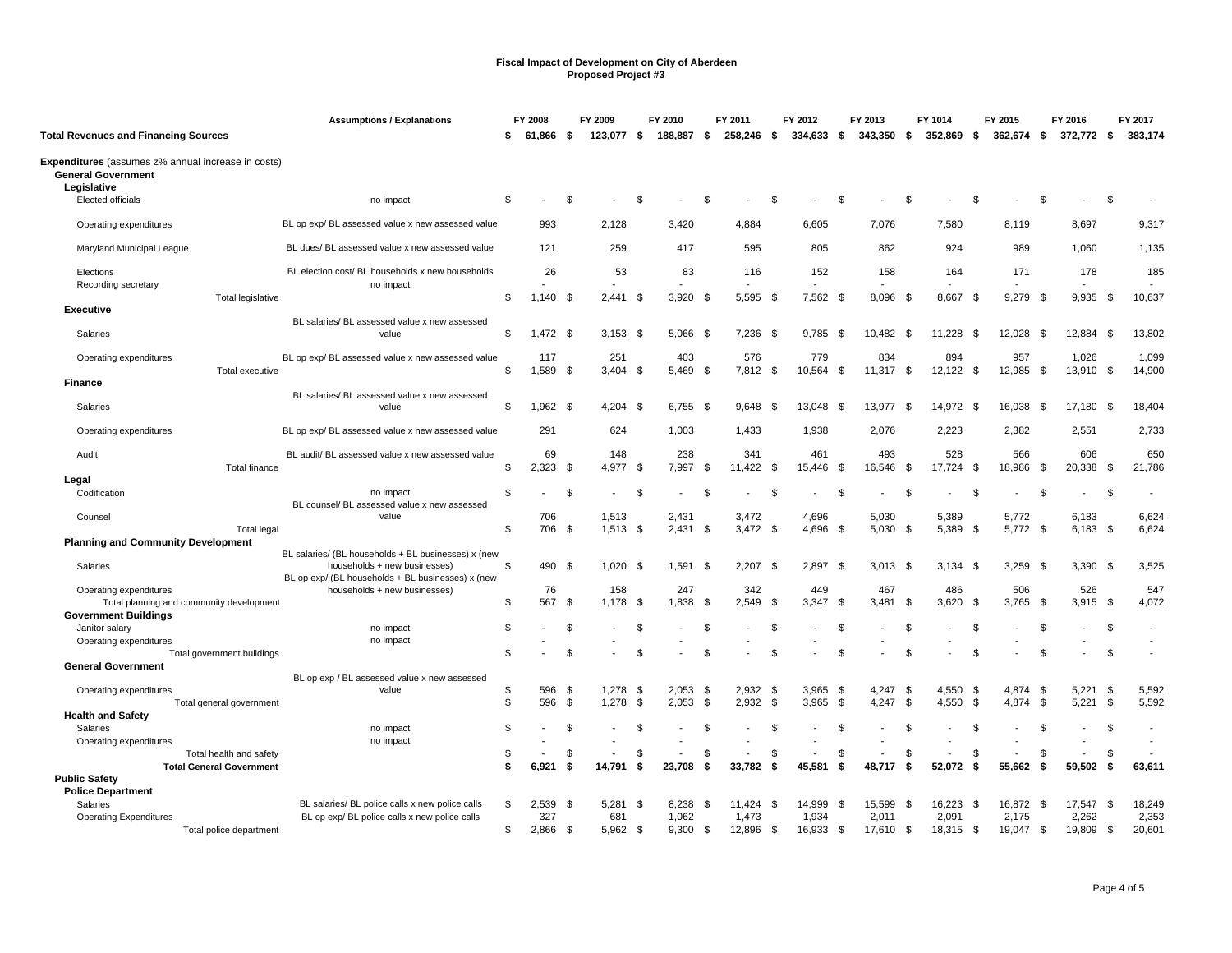|                                                                    | <b>Assumptions / Explanations</b>                                                 |                      | FY 2008      |      | FY 2009            |      | FY 2010      |      | FY 2011         |                | FY 2012      |      | FY 2013      |              | FY 1014      |              | FY 2015    |            | FY 2016      |            | FY 2017 |
|--------------------------------------------------------------------|-----------------------------------------------------------------------------------|----------------------|--------------|------|--------------------|------|--------------|------|-----------------|----------------|--------------|------|--------------|--------------|--------------|--------------|------------|------------|--------------|------------|---------|
| <b>Volunteer Fire Department</b>                                   |                                                                                   |                      |              |      |                    |      |              |      |                 |                |              |      |              |              |              |              |            |            |              |            |         |
|                                                                    |                                                                                   |                      |              |      |                    |      |              |      |                 |                |              |      |              |              |              |              |            |            |              |            |         |
|                                                                    | BL contribution/ (BL households+ BL businesses) x                                 |                      |              |      |                    |      |              |      |                 |                |              |      |              |              |              |              |            |            |              |            |         |
| Contribution                                                       | (new households + new businesses)                                                 | \$                   | 312S         |      | 650                | - \$ | $1,014$ \$   |      | $1,406$ \$      |                | $1.846$ \$   |      | 1,920        | - \$         | 1,997        | - \$         | 2,077      | $\sqrt{3}$ | $2,160$ \$   |            | 2,246   |
| Total volunteer fire department                                    |                                                                                   | \$                   | 312          | \$   | 650                | \$   | 1,014        | \$   | 1,406           | -\$            | 1,846        | \$   | 1,920        | \$           | 1,997        | \$           | 2,077      | \$         | 2,160        | \$         | 2,246   |
| <b>Total Public Safety</b>                                         |                                                                                   | \$                   | $3,179$ \$   |      | $6,612$ \$         |      | $10,314$ \$  |      | 14,302 \$       |                | 18.779 \$    |      | 19,530 \$    |              | 20,311 \$    |              | 21,124     | - \$       | 21,969 \$    |            | 22,847  |
| <b>Public Works</b>                                                |                                                                                   |                      |              |      |                    |      |              |      |                 |                |              |      |              |              |              |              |            |            |              |            |         |
| Administration                                                     |                                                                                   |                      |              |      |                    |      |              |      |                 |                |              |      |              |              |              |              |            |            |              |            |         |
|                                                                    | BL salaries/ (BL households + BL businesses) x (new                               |                      |              |      |                    |      |              |      |                 |                |              |      |              |              |              |              |            |            |              |            |         |
| Salaries                                                           | households + new businesses)                                                      | \$                   | 735 \$       |      | 1,529 \$           |      | 2,385        | - \$ | 3,308           | - \$           | $4.343$ \$   |      | 4,517 \$     |              | 4,698        | - \$         | 4,886      | -\$        | 5,081        | - \$       | 5,284   |
|                                                                    | BL op exp/ (BL households + BL businesses) x (new<br>households + new businesses) |                      | 35           |      | 72                 |      | 112          |      | 156             |                | 205          |      | 213          |              | 221          |              | 230        |            | 239          |            | 249     |
| <b>Operating Expenditures</b><br>Total public works administration |                                                                                   | \$                   | 770          | - \$ | $1.601$ \$         |      | 2,498        | - \$ | $3.464$ \$      |                | 4.548        | - \$ | 4.730 \$     |              | 4,919 \$     |              | $5,116$ \$ |            | 5,320 \$     |            | 5,533   |
| <b>Streets</b>                                                     |                                                                                   |                      |              |      |                    |      |              |      |                 |                |              |      |              |              |              |              |            |            |              |            |         |
|                                                                    | BL salaries/ BL street miles x new street miles                                   |                      |              |      |                    |      |              |      |                 |                |              |      |              |              |              |              |            |            |              |            |         |
| Salaries                                                           |                                                                                   | \$                   | 10.729       | - \$ | 11.158             | - \$ | 11.604       | - \$ | 12,068 \$       |                | 12,551       | \$   | 13,053 \$    |              | 13,575       | - \$         | 14,118 \$  |            | 14,683       | - \$       | 15,270  |
| <b>Operating Expenditures</b>                                      | BL op exp/ BL street miles x new street miles                                     | \$<br>$\mathfrak{L}$ | 3,183        | \$   | 3,310<br>14,468 \$ | \$   | 3,443        | \$   | 3,580<br>15.649 | \$             | 3,723        | \$   | 3,872        | - \$         | 4,027        | - \$<br>- \$ | 4,188      | - \$       | 4,356        | \$<br>- \$ | 4,530   |
| <b>Total streets</b>                                               |                                                                                   |                      | 13,912       | - \$ |                    |      | 15,047 \$    |      |                 | - \$           | 16,275       | - \$ | 16,926       | - \$         | 17,603       |              | 18,307     | - \$       | 19,039       |            | 19,801  |
| <b>Street Lighting</b>                                             |                                                                                   |                      |              |      |                    |      |              |      |                 |                |              |      |              |              |              |              |            |            |              |            |         |
| <b>Operating Expenditures</b>                                      | BL op exp/BL street miles x new street miles                                      | \$                   | 5.111        | -\$  | 5,315              | - \$ | 5,528        | -\$  | 5,749           | - \$           | 5,979        | \$   | 6.218        | - \$         | 6,467        | - \$         | 6,726      | - \$       | $6,995$ \$   |            | 7,275   |
| Total street lighting                                              |                                                                                   | \$                   | $5.111$ \$   |      | $5.315$ \$         |      | 5,528        | \$   | 5.749 \$        |                | 5.979        | -S   | 6.218        | - \$         | 6.467 \$     |              | 6.726      | - \$       | $6.995$ \$   |            | 7,275   |
| <b>Winter Operations</b>                                           |                                                                                   |                      |              |      |                    |      |              |      |                 |                |              |      |              |              |              |              |            |            |              |            |         |
| <b>Operating Expenditures</b>                                      | BL op exp/ BL street miles x new street miles                                     | \$                   | 202          | -\$  | 210S               |      | 218          | \$   | 227S            |                | 236          | \$   | 245          | - \$         | 255          | - \$         | 265        | - \$       | 276 \$       |            | 287     |
| Total winter operations                                            |                                                                                   | \$                   | 202          | - \$ | 210S               |      | 218          | - \$ | 227S            |                | 236          | - \$ | 245 \$       |              | 255          | - \$         | 265        | - \$       | 276 \$       |            | 287     |
| <b>Solid Waste</b>                                                 |                                                                                   |                      |              |      |                    |      |              |      |                 |                |              |      |              |              |              |              |            |            |              |            |         |
| Salaries                                                           | BL salaries/ BL households x new households                                       | \$                   | 902          | - \$ | 1.876 \$           |      | 2.926        | - \$ | $4.057$ \$      |                | 5.327        | \$   | 5.540 \$     |              | 5.762 \$     |              | 5.992 \$   |            | $6.232$ \$   |            | 6,481   |
| <b>Operating Expenditures</b>                                      | BL op exp/ BL households x new households                                         |                      | 907          |      | 1,886              |      | 2,943        |      | 4,081           |                | 5,358        |      | 5,572        |              | 5,795        |              | 6,027      |            | 6,268        |            | 6,519   |
| Total solid waste                                                  |                                                                                   | \$                   | 1.809        | -\$  | 3,762              | - \$ | 5,869        | - \$ | 8.138           | - \$           | 10,685       | - \$ | 11,113       | - \$         | 11,557       | - \$         | 12.019     | - \$       | 12,500       | - \$       | 13,000  |
| <b>Total Public Works</b>                                          |                                                                                   | \$                   | 21,803       | -\$  | 25,357             | - \$ | 29,160       | - \$ | 33,227          | - \$           | 37,723       | - \$ | 39,232       | - \$         | 40,801       | - \$         | 42,433     | - \$       | 44,130       | - \$       | 45,896  |
| <b>Parks and Recreation</b>                                        |                                                                                   |                      |              |      |                    |      |              |      |                 |                |              |      |              |              |              |              |            |            |              |            |         |
| <b>Operating Expenditures</b>                                      | BL cost/BL population x new population                                            | \$                   | 142          | - \$ | 296                | - \$ | 462          | -\$  | 641 \$          |                | 840          | \$   | 874          | - \$         | 908          | - \$         | 945        | - \$       | 983          | - \$       | 1,022   |
| Total parks and recreation                                         |                                                                                   | \$                   | 142S         |      | 296                | - \$ | 462          | - \$ | 641 \$          |                | 840          | - \$ | 874          | $\mathbb{S}$ | 908          | - \$         | 945 \$     |            | 983 \$       |            | 1,022   |
| <b>Miscellaneous</b>                                               |                                                                                   |                      |              |      |                    |      |              |      |                 |                |              |      |              |              |              |              |            |            |              |            |         |
|                                                                    | BL retirement plans/sum of BL salaries x sum of new                               |                      |              |      |                    |      |              |      |                 |                |              |      |              |              |              |              |            |            |              |            |         |
| Retirement plans                                                   | salaries                                                                          | \$                   | 1,600 \$     |      | $2.343$ \$         |      | 3.222        | - \$ | $4,257$ \$      |                | $5.510$ \$   |      | $6,045$ \$   |              | 6,633        | - \$         | 7,280      | - \$       | $7.992$ \$   |            | 8,775   |
|                                                                    | BL expenditures/ sum of BL salaries x sum of new<br>salaries                      | \$                   | $3.247$ \$   |      | 5.828 \$           |      | 8.903        | - \$ | 12.546 \$       |                | 16.996       | - \$ | 18.705       | - \$         | 20.590       | - \$         | 22.670     | - \$       | 24.965 \$    |            | 27,498  |
| Payroll expenditures                                               | BL miscellaneous/ sum of BL salaries x sum of new                                 |                      |              |      |                    |      |              |      |                 |                |              |      |              |              |              |              |            |            |              |            |         |
| Miscellaneous                                                      | salaries                                                                          | \$                   | 338          | - \$ | 474                | - \$ | 634          | - \$ | 823             | - \$           | 1.050        | \$   | 1.151        | - \$         | 1.261        | - \$         | 1.383      | -\$        | 1,517        | - \$       | 1,664   |
| Total miscellaneous                                                |                                                                                   | \$                   | 5,185        | \$   | 8.646              | - \$ | 12,760       | -S   | 17,626          | $\mathfrak{L}$ | 23,557       | \$   | 25,901       | - \$         | 28,485       | - \$         | 31,333     | \$         | 34.473       | \$         | 37,937  |
| <b>Debt Service</b>                                                |                                                                                   |                      |              |      |                    |      |              |      |                 |                |              |      |              |              |              |              |            |            |              |            |         |
| Principal                                                          | no impact                                                                         | \$                   |              | \$   |                    | \$   |              | -S   |                 | \$             |              | \$   |              | \$           |              | \$.          |            | \$         |              | \$         |         |
| Interest                                                           | no impact                                                                         |                      |              |      |                    |      |              |      |                 |                |              |      |              |              |              |              |            |            |              |            |         |
| Total debt service                                                 |                                                                                   | S                    |              | \$   |                    | £.   |              | \$.  |                 | - \$           |              | \$.  |              | \$           |              | \$.          |            | \$         |              | \$         |         |
|                                                                    |                                                                                   |                      |              |      |                    |      |              |      |                 |                |              |      |              |              |              |              |            |            |              |            |         |
| <b>Total Expenditures</b>                                          |                                                                                   | \$                   | 37.230       | - \$ | 55.701             | Ŝ.   | 76.404       | -S   | 99.577          | \$             | 126.480      | \$   | 134.254      | \$           | 142.578      | - \$         | 151.496    | - \$       | 161.057      | - \$       | 171.312 |
|                                                                    |                                                                                   |                      |              |      |                    |      |              |      |                 |                |              |      |              |              |              |              |            |            |              |            |         |
| <b>Transfers Out</b>                                               | no impact                                                                         | \$                   |              | \$   |                    | \$   |              | .ኖ   |                 | $\mathfrak{L}$ |              | \$   |              | \$           |              | \$.          |            | £.         |              | -S         |         |
|                                                                    |                                                                                   |                      |              |      |                    |      |              |      |                 |                |              |      |              |              |              |              |            |            |              |            |         |
| <b>Total Expenditures and Transfers Out</b>                        |                                                                                   | s.                   | 37.230       | - \$ | 55.701             | - \$ | 76.404       | - \$ | 99.577          | -S             | 126.480      | \$   | 134.254      | - \$         | 142.578      | - \$         | 151.496    | - \$       | 161.057      | - \$       | 171.312 |
|                                                                    |                                                                                   |                      |              |      |                    |      |              |      |                 |                |              |      |              |              |              |              |            |            |              |            |         |
| <u>EXCESS OF REVENUES OVER EXPENDITURES (GENERAL FUND)</u>         |                                                                                   |                      | $$24,636$ \$ |      | 67.376             | -\$  | $112,483$ \$ |      | $158,669$ \$    |                | $208,154$ \$ |      | $209,096$ \$ |              | $210,291$ \$ |              | 211.177S   |            | $211.715$ \$ |            | 211.861 |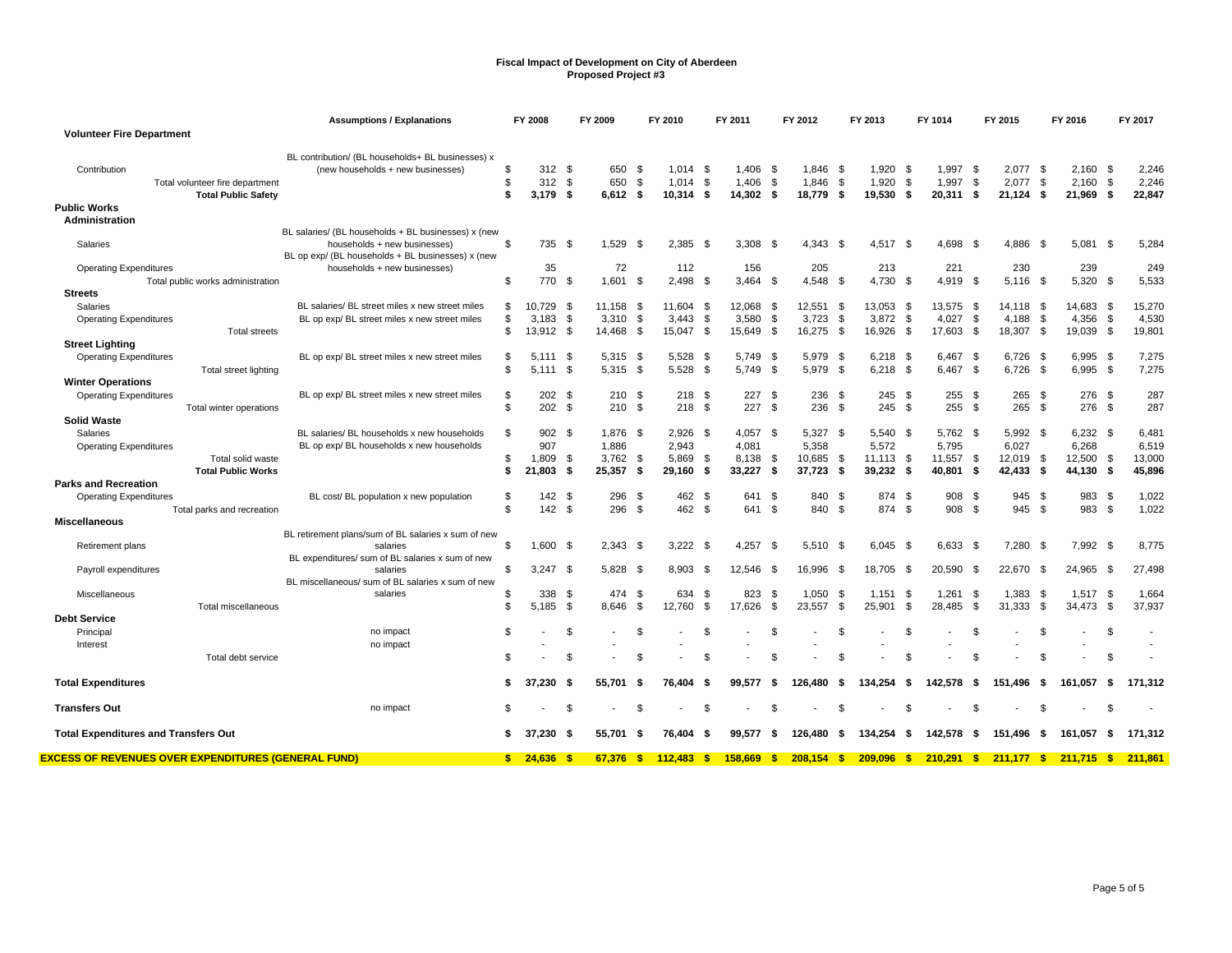#### **Development proposal: Paradise Meadows**

| Within existing city boundaries? (Yes = $1$ , No = 0)<br>$\overline{0}$<br>$3.0\%$ y = projected annual percentage increase in assessed value |                                                                   | $AV =$ assessed value |                             | $Est. = estimated$      |                      |                             |                              |                      |                              |                                 |                              |
|-----------------------------------------------------------------------------------------------------------------------------------------------|-------------------------------------------------------------------|-----------------------|-----------------------------|-------------------------|----------------------|-----------------------------|------------------------------|----------------------|------------------------------|---------------------------------|------------------------------|
| 4.0% $z =$ projected annual increase in costs                                                                                                 |                                                                   | $\mathbf{1}$          | $\overline{2}$              | $\overline{\mathbf{3}}$ | $\overline{4}$       | 5                           | 6                            | $\overline{7}$       | 8                            | 9                               | 10                           |
|                                                                                                                                               | <b>Assumptions / Explanations</b>                                 | FY 2008               | FY 2009                     | FY 2010                 | FY 2011              | FY 2012                     | FY 2013                      | FY 1014              | FY 2015                      | FY 2016                         | FY 2017                      |
| <b>Development Data</b>                                                                                                                       |                                                                   |                       |                             |                         |                      |                             |                              |                      |                              |                                 |                              |
| <b>Residential</b>                                                                                                                            |                                                                   |                       |                             |                         |                      |                             |                              |                      |                              |                                 |                              |
| Total number of acres to be developed                                                                                                         | for developments already within city limits                       | $\sim$                |                             |                         |                      |                             |                              |                      |                              |                                 |                              |
| New single family units each year                                                                                                             | 133 total units built over 7 years                                | 20                    | 20                          | 20                      | 20                   | 20                          | 20                           | 13                   | $\sim$                       |                                 |                              |
| New townhouses each year                                                                                                                      | 170 total units built out over 9 years                            | 20                    | 20                          | 20                      | 20                   | 20                          | 20                           | 20                   | 20                           | 10                              |                              |
| Average AV of single family unit                                                                                                              | BL estimate increased by y% per year                              | \$<br>500,000         | 515,000<br>- \$             | 530,450<br>- \$         | 546,364<br>\$        | 562,754 \$<br>- \$          | 579,637 \$                   | 597,026 \$           | 614,937 \$                   | 633,385 \$                      | 652,387                      |
| Average AV of townhouse                                                                                                                       | BL estimate increased by y% per year                              | \$<br>250,000         | <b>S</b><br>257,500         | 265,225<br>- \$         | \$<br>273,182        | 281,377 \$<br>- \$          | 289,819                      | - \$<br>298,513 \$   | 307,468 \$                   | 316,693 \$                      | 326,193                      |
| New street miles each year                                                                                                                    |                                                                   |                       |                             |                         | $\sim$               | ÷,                          | $\sim$                       | ÷.                   | $\sim$                       | $\sim$                          | $\sim$                       |
| Computed residential values:                                                                                                                  |                                                                   |                       |                             |                         |                      |                             |                              |                      |                              |                                 |                              |
| Cumulative new households to date                                                                                                             | new single family units $+$ new townhouses                        | 40                    | 80                          | 120                     | 160                  | 200                         | 240                          | 273                  | 293                          | 303                             | 303                          |
| New population each year                                                                                                                      | BL avg people per household x new households                      | 100                   | 100                         | 100                     | 100                  | 100                         | 100                          | 82                   | 50                           | 25                              | $\mathcal{L}$                |
| Cumulative new population to date                                                                                                             | new population to date                                            | 100                   | 200                         | 300                     | 400                  | 500                         | 600                          | 682                  | 732                          | 757                             | 757                          |
| Total AV of new units each year                                                                                                               | average assessed value (SFH & TH) x units                         | \$15,000,000          | $\mathcal{S}$<br>15,450,000 | \$15,913,500            | \$16,390,905         | $\mathcal{S}$<br>16,882,632 | $\mathcal{S}$<br>17,389,111  | - \$<br>13,731,601   | 6,149,369<br>$\mathcal{S}$   | $3,166,925$ \$<br>$\mathcal{S}$ |                              |
| Cumulative AV of new units to date                                                                                                            | assessed value of all new units to date                           | \$15,000,000          | - \$<br>30.900.000          | .500<br>- S             | 563,620<br>- S<br>65 | s.<br>413.161               | 104,334,667<br>- \$          | -\$<br>121, 196, 308 | 130,981,567<br>-\$           | 138.077.939<br>- \$             | 142,220,277<br>$\mathcal{S}$ |
| Estimated current AV of property*                                                                                                             | estimated assessed value per acre x acres                         | $\mathcal{S}$         | $\mathcal{S}$               |                         | -8                   | $\mathcal{S}$               | - \$                         | $\mathcal{S}$        | $\mathcal{S}$<br>÷.          |                                 | - \$                         |
| Net cumulative AV of new units to date                                                                                                        | new assessed value less current value                             | \$15,000,000          | $\mathcal{S}$<br>30.900.000 | \$47.740.500            | \$65,563,620         | \$84,413,161                | 104.334.667<br>$\mathcal{S}$ | \$121,196,308        | 130.981.567<br>$\mathcal{S}$ | 138.077.939<br><b>S</b>         | 142,220,277<br>S.            |
| New police calls each year                                                                                                                    | police calls per unit x units                                     | 83                    | 83                          | 83                      | 83                   | 83                          | 83                           | 69                   | 42                           | 21                              | ÷.                           |
| Commercial                                                                                                                                    |                                                                   |                       |                             |                         |                      |                             |                              |                      |                              |                                 |                              |
| Total number of acres to be developed                                                                                                         |                                                                   |                       |                             |                         |                      |                             |                              |                      |                              |                                 |                              |
| Number of new businesses each year                                                                                                            |                                                                   |                       | $\sim$                      | $\sim$                  | ÷.                   | $\overline{\phantom{a}}$    | $\overline{a}$               | $\sim$               | ÷.                           | $\sim$                          | $\sim$                       |
| Retail:                                                                                                                                       |                                                                   |                       |                             |                         |                      |                             |                              |                      |                              |                                 |                              |
| Drug store SF developed each year                                                                                                             |                                                                   |                       |                             |                         |                      |                             |                              |                      |                              |                                 |                              |
| Convenience store SF developed each year                                                                                                      |                                                                   |                       |                             |                         |                      |                             |                              |                      |                              |                                 |                              |
| Office SF developed each year                                                                                                                 |                                                                   |                       |                             |                         |                      |                             |                              |                      |                              |                                 |                              |
| Industrial acres developed each year                                                                                                          |                                                                   |                       |                             |                         |                      |                             |                              |                      |                              |                                 |                              |
| Industrial SF developed each year                                                                                                             |                                                                   |                       |                             |                         |                      |                             |                              |                      |                              |                                 |                              |
| New street miles each year                                                                                                                    |                                                                   |                       |                             |                         |                      |                             |                              |                      |                              |                                 |                              |
| Computed commercial values:                                                                                                                   |                                                                   |                       |                             |                         |                      |                             |                              |                      |                              |                                 |                              |
| Cumulative number of new businesses to date                                                                                                   |                                                                   |                       |                             |                         |                      |                             |                              |                      |                              |                                 |                              |
| Retail                                                                                                                                        |                                                                   |                       |                             |                         |                      |                             |                              |                      |                              |                                 |                              |
| Drug store                                                                                                                                    |                                                                   |                       |                             |                         |                      |                             |                              |                      |                              |                                 |                              |
| Est. real property AV each year                                                                                                               | est. value per sq. ft increased by $y\frac{6}{y}$ r x sq. ft. \$  |                       | S                           |                         | - 8                  |                             | - S                          | S                    | - \$                         | $\mathcal{S}$                   | -\$                          |
| Est. personal property AV each year                                                                                                           | est. value per sq. ft increased by y%/yr x sq. ft. \$             |                       | $\mathcal{S}$               | - \$                    | $\mathcal{S}$        | $\mathcal{S}$               | $\mathcal{S}$                | $\mathcal{S}$        | - \$                         | $\mathcal{S}$                   | $\mathcal{S}$                |
| Convenience store                                                                                                                             |                                                                   |                       |                             |                         |                      |                             |                              |                      |                              |                                 |                              |
| Est. real property AV each year                                                                                                               | est. value per sq. ft increased by y%/yr x sq. ft. \$             |                       | \$                          |                         | S                    | $\mathcal{S}$               | - \$                         | \$                   | - \$                         | $\mathcal{S}$                   | $\sqrt{s}$                   |
| Est. personal property AV each year                                                                                                           | est. value per sq. ft increased by y%/yr x sq. ft. \$             |                       | $\mathcal{S}$               |                         |                      |                             | $\mathcal{S}$                | $\mathcal{S}$        |                              | $\mathcal{S}$                   | $\mathcal{S}$                |
| Office                                                                                                                                        |                                                                   |                       |                             |                         |                      |                             |                              |                      |                              |                                 |                              |
| Est. real property AV this year                                                                                                               | est. value per sq. ft increased by y%/yr x sq. ft. \$             |                       | <b>S</b>                    |                         | - \$                 | S                           | - \$                         | <b>S</b>             | - \$                         | \$                              | - \$                         |
| Est. personal property AV this year                                                                                                           | est. value per sq. ft increased by $y\frac{9}{9}$ yr x sq. ft. \$ |                       | $\mathcal{S}$               | $\mathcal{S}$           | $\mathcal{S}$        | $\mathcal{S}$               | $\mathcal{S}$                | $\mathcal{S}$        | $\mathcal{S}$                | $\mathcal{S}$                   | $\mathcal{S}$                |
| <b>Industrial</b>                                                                                                                             |                                                                   |                       |                             |                         |                      |                             |                              |                      |                              |                                 |                              |
| Est. real property AV each year                                                                                                               | est. value per sq. ft increased by y%/yr x sq. ft. \$             |                       | S.                          |                         | -8                   | \$.                         | -\$                          | - \$                 | - \$                         | $\mathcal{S}$                   | - \$                         |
| Est. personal property AV each year                                                                                                           | est. value per sq. ft increased by y%/yr x sq. ft. \$             |                       | $\mathcal{S}$               | $\mathcal{S}$           | $\mathcal{S}$        | $\mathcal{S}$               | $\mathcal{S}$                | $\mathcal{S}$        | $\mathcal{S}$<br>÷.          | $\mathcal{S}$<br>$\sim$         | $\mathcal{S}$                |
| All commercial                                                                                                                                |                                                                   |                       |                             |                         |                      |                             |                              |                      |                              |                                 |                              |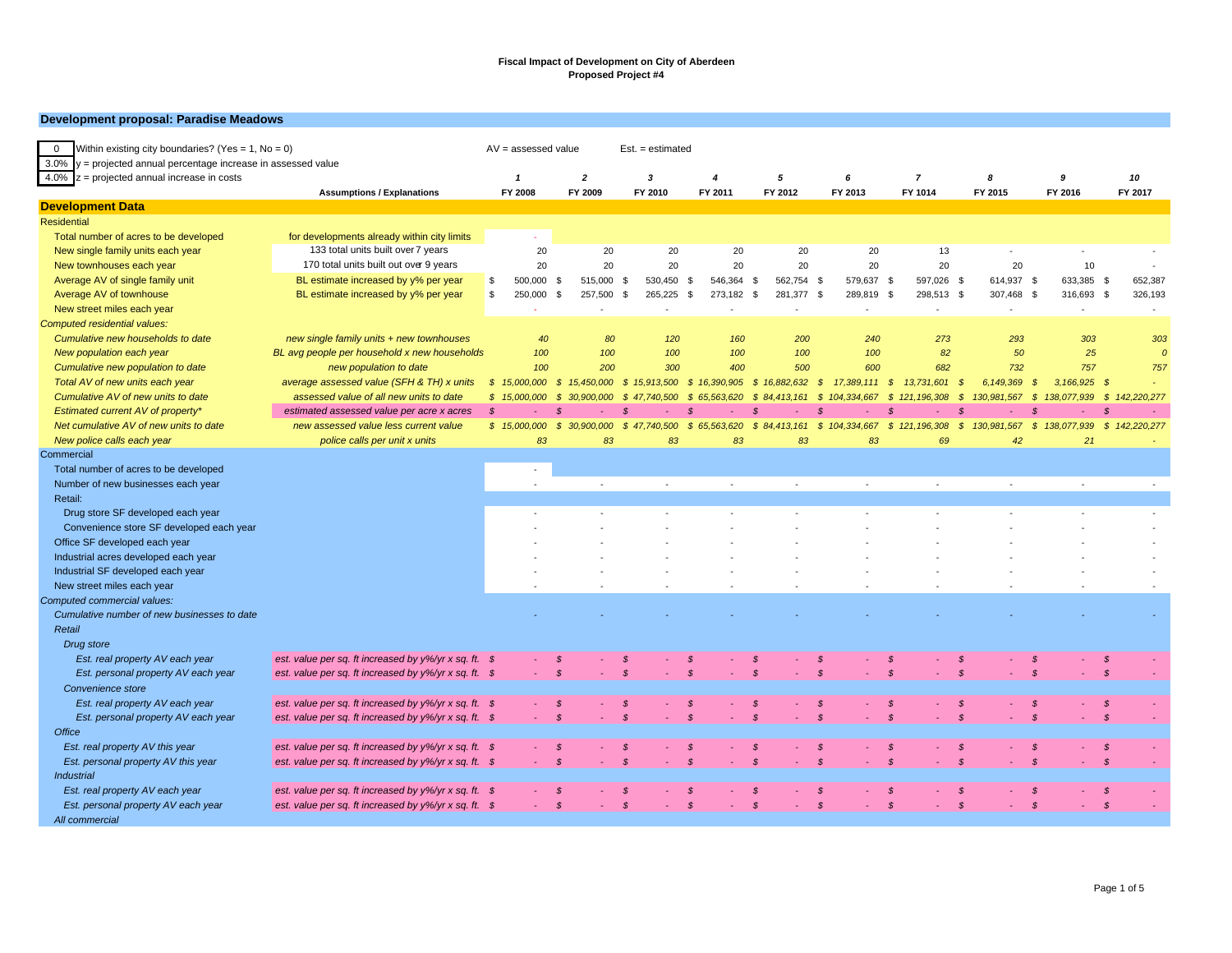|                                           | <b>Assumptions / Explanations</b>            | <b>FY 2008</b> | FY 2009    | FY 2010      | FY 2011    | FY 2012                   | FY 2013         | FY 1014        | FY 2015            | FY 2016                 | FY 2017     |
|-------------------------------------------|----------------------------------------------|----------------|------------|--------------|------------|---------------------------|-----------------|----------------|--------------------|-------------------------|-------------|
| Total est. real property AV each year     | assessed value new comm. real property       | ٠              |            |              |            |                           |                 | <b>F</b>       | ۰.                 | - \$<br>$\sim$ 10 $\pm$ | - \$        |
| Cumulative real property AV to date       | assessed value new comm. real prop. to date  | S.             |            |              |            | $\overline{\phantom{a}}$  |                 | $\sim$         |                    | $\sim$                  |             |
| Est. current real property AV*            | estimated assessed value per acre x acres    | S.             |            |              |            | $\sim$                    |                 |                | $\sim$             | $\sim 100$              | - \$        |
| Net cumulative real property AV to date   | new assessed value less current value        |                |            |              |            |                           |                 |                | $\sim$ 10 $\sigma$ | $-$ \$                  |             |
| Total est. personal property AV each year | assessed value new comm. personal property   | $\sim$         |            |              |            | $-$ \$                    | a con           | <b>Section</b> | <b>Service</b>     | $-5$                    |             |
| Cumulative personal property AV to date   | assessed value new comm. pers. prop. to date | - 55           |            |              |            |                           |                 |                |                    | ٠                       |             |
| New police calls each year                | police calls per business x new businesses   |                |            |              |            | $\overline{\phantom{a}}$  |                 | $\sim$         | $\sim$             | $\sim$                  |             |
| Computed values all development:          |                                              |                |            |              |            |                           |                 |                |                    |                         |             |
| Total est. real property AV each year     | sum of residential and commercial            |                | 15 450 000 | \$15.913.500 |            | \$16.390.905 \$16.882.632 | $17.389.111$ \$ | 13.731.601     | 6.149.369          | $3.166.925$ \$          |             |
| Cumulative real propety AV to date        | sum of residential and commercial            | \$15.000       |            |              | 65.563.620 | <b>S</b> 84               |                 |                |                    |                         | 142.220.277 |
| Est. current real property AV*            | sum of residential and commercial            |                |            |              |            |                           |                 |                |                    |                         |             |
| Net cumulative real property AV to date   | new assessed value less current value        |                |            |              | .620       |                           |                 |                |                    |                         | .220.277    |
| New street miles each year                | sum of residential and commercial            |                |            |              |            |                           |                 |                |                    |                         |             |
| Cumulative new street miles to date       | sum of new street miles to date              |                |            |              |            |                           |                 |                |                    |                         |             |
| New police calls each year                | new residential calls + new commercial calls | 83             | 83         | 83           | 83         | 83                        | 83              | 69             | 42                 | 21                      |             |
| Cumulative new police calls               | sum of new police calls to date              | 83             | 167        | 250          | 334        | 417                       | 501             | 570            | 612                | 632                     | 632         |

\* for developments already within city limits (i.e., annexation not required)

**Total taxes**

#### **Fiscal Impact of Proposed Development GENERAL FUND**

#### **Revenues**

| <b>Taxes</b>                       |                                                                                                                  |     |            |                |            |      |                |      |                          |      |                   |                                |      |                          |      |            |     |                          |      |          |
|------------------------------------|------------------------------------------------------------------------------------------------------------------|-----|------------|----------------|------------|------|----------------|------|--------------------------|------|-------------------|--------------------------------|------|--------------------------|------|------------|-----|--------------------------|------|----------|
| <b>Property taxes</b>              |                                                                                                                  |     |            |                |            |      |                |      |                          |      |                   |                                |      |                          |      |            |     |                          |      |          |
| Real estate taxes                  | BL tax rate x new assessed value                                                                                 |     | 107.250    | - \$           | 220.935    | \$   | 341<br>.345    | - \$ | 468.780                  | - \$ | 603.554<br>- \$   | 745.993                        | - \$ | 866,554                  | - \$ | 936,518 \$ |     | 987,257                  | - \$ | ,016,875 |
| Corporation personal property tax  | BL tax rate x new assessed value                                                                                 | . ፍ |            | . ድ            |            | \$.  |                | . ፍ  |                          |      |                   | \$                             | . ፍ  |                          | \$.  |            | . ፍ | $\overline{\phantom{a}}$ | - \$ |          |
| Utilities personal property tax    | no impact                                                                                                        |     |            |                |            |      |                |      |                          |      |                   |                                |      |                          |      |            |     |                          |      |          |
| Penalties and interest             | BL penalties/BL real estate tax x new real estate tax                                                            |     | 815        |                | 1678       |      | 2592           |      | 3560                     |      | 4584              | 5666                           |      | 6581                     |      | 7113       |     | 7498                     |      | 7723     |
| Additions and abatements           | BL Ad & Ab/ BL real estate tax x new real estate tax                                                             |     | $-1956$    |                | $-4030$    |      | $-6227$        |      | $-8551$                  |      | $-11010$          | $-13608$                       |      | $-15807$                 |      | $-17084$   |     | $-18009$                 |      | $-18549$ |
| Discounts on taxes                 | BL discounts/BL real estate tax x new real estate tax<br>BL credit/BL real estate tax (resid.) x new real estate |     | $-901$     |                | $-1856$    |      | $-2868$        |      | -3939                    |      | $-5071$           | $-6268$                        |      | $-7281$                  |      | $-7868$    |     | $-8295$                  |      | $-8544$  |
| Tax credits - firemens exemptions  | tax (resid.)                                                                                                     |     | $-221$     |                | $-455$     |      | $-703$         |      | $-965$                   |      | $-1243$           | $-1536$                        |      | $-1784$                  |      | $-1928$    |     | $-2033$                  |      | $-2094$  |
| Tax credits - no water or sewer    | BL credit/BL real estate tax x new real estate tax                                                               |     | $-109$     |                | $-224$     |      | $-346$         |      | $-475$                   |      | $-612$            | $-757$                         |      | $-879$                   |      | $-950$     |     | $-1001$                  |      | $-1031$  |
| Enterprise zone tax credits        | insert                                                                                                           |     |            |                |            |      |                |      |                          |      |                   |                                |      |                          |      |            |     |                          |      |          |
| Total property taxes               |                                                                                                                  | \$  | 104.877    | - \$           | 216,048    | \$   | 333.793        | - \$ | 458.410 \$               |      | 590.202 \$        | 729.490                        | - \$ | 847,384 \$               |      | 915,801 \$ |     | 965.417 \$               |      | 994,380  |
| <b>Local taxes</b>                 |                                                                                                                  |     |            |                |            |      |                |      |                          |      |                   |                                |      |                          |      |            |     |                          |      |          |
| Franchise tax                      | BL franchise tax/ BL households x new households \$                                                              |     | 816 \$     |                | $1.632$ \$ |      | $2.448$ \$     |      | 3,265                    | \$   | $4.081$ \$        | 4.897                          | - \$ | 5.570 \$                 |      | 5.978 \$   |     | $6,182$ \$               |      | 6,182    |
| Mobile home excise tax             | no impact                                                                                                        |     |            |                |            |      |                |      |                          |      |                   |                                |      |                          |      |            |     |                          |      |          |
|                                    | BL utilities pole tax/ BL street miles x new street                                                              |     |            |                |            |      |                |      |                          |      |                   |                                |      |                          |      |            |     |                          |      |          |
| Utilities pole tax                 | miles                                                                                                            | \$  | $\sim$     | $\mathfrak{L}$ |            | \$   | $\overline{a}$ | S.   | $\overline{\phantom{a}}$ | \$.  | $\sim$            | \$<br>$\overline{\phantom{a}}$ | S.   | $\overline{\phantom{a}}$ | \$.  |            | -S  | $\overline{\phantom{a}}$ | - \$ |          |
| Hospitality Way special assessment | no impact                                                                                                        |     |            |                |            |      |                |      |                          |      |                   |                                |      |                          |      |            |     |                          |      |          |
| Total local taxes                  |                                                                                                                  | \$  | 816        | - \$           | 1.632 \$   |      | $2.448$ \$     |      | 3.265                    | - \$ | 4.081<br><b>S</b> | 4.897                          | - \$ | 5,570 \$                 |      | 5,978 \$   |     | $6,182$ \$               |      | 6,182    |
| <b>State shared taxes</b>          |                                                                                                                  |     |            |                |            |      |                |      |                          |      |                   |                                |      |                          |      |            |     |                          |      |          |
|                                    | BL income tax/BL real estate tax (resid.) x new real                                                             |     |            |                |            |      |                |      |                          |      |                   |                                |      |                          |      |            |     |                          |      |          |
| Income tax                         | estate tax (resid.)                                                                                              | . ፍ | 28,945 \$  |                | 59.628     | - \$ | 92.125         | \$   | 126.518 \$               |      | 162.892 \$        | 201.334 \$                     |      | 233,872 \$               |      | 252.754 \$ |     | 266.448 \$               |      | 274,442  |
| Highway user                       | BL highway user/BL households x new households                                                                   |     | $5.155$ \$ |                | 10,309     |      | 15.464 \$      |      | 20.619                   |      | 25.773 \$         | 30,928                         |      | 35.180 \$                |      | 37.758     |     | 39.046 \$                |      | 39,046   |
| Admissions and amusement tax       | BL A&A/ BL population x new population                                                                           |     | 330        |                | 661        |      | 991            |      | 1.322                    |      | 1.652             | 1.983                          |      | 2,254                    |      | 2.419      |     | 2,501                    |      | 2,501    |
| Total state shared taxes           |                                                                                                                  |     | 34.430     | - 35           | 70.598     | S.   | 108.580        | S.   | 148.458                  | - \$ | 190.317<br>- \$   | 234.245                        | - \$ | 271,306                  | - \$ | 292.931    |     | 307.996                  | -9   | 315.990  |

**\$ 288,278 140,124 \$ 444,822 \$ 610,132 \$ 784,600 \$ 968,632 \$ 1,124,260 \$ 1,214,710 \$ 1,279,596 \$ 1,316,552 \$**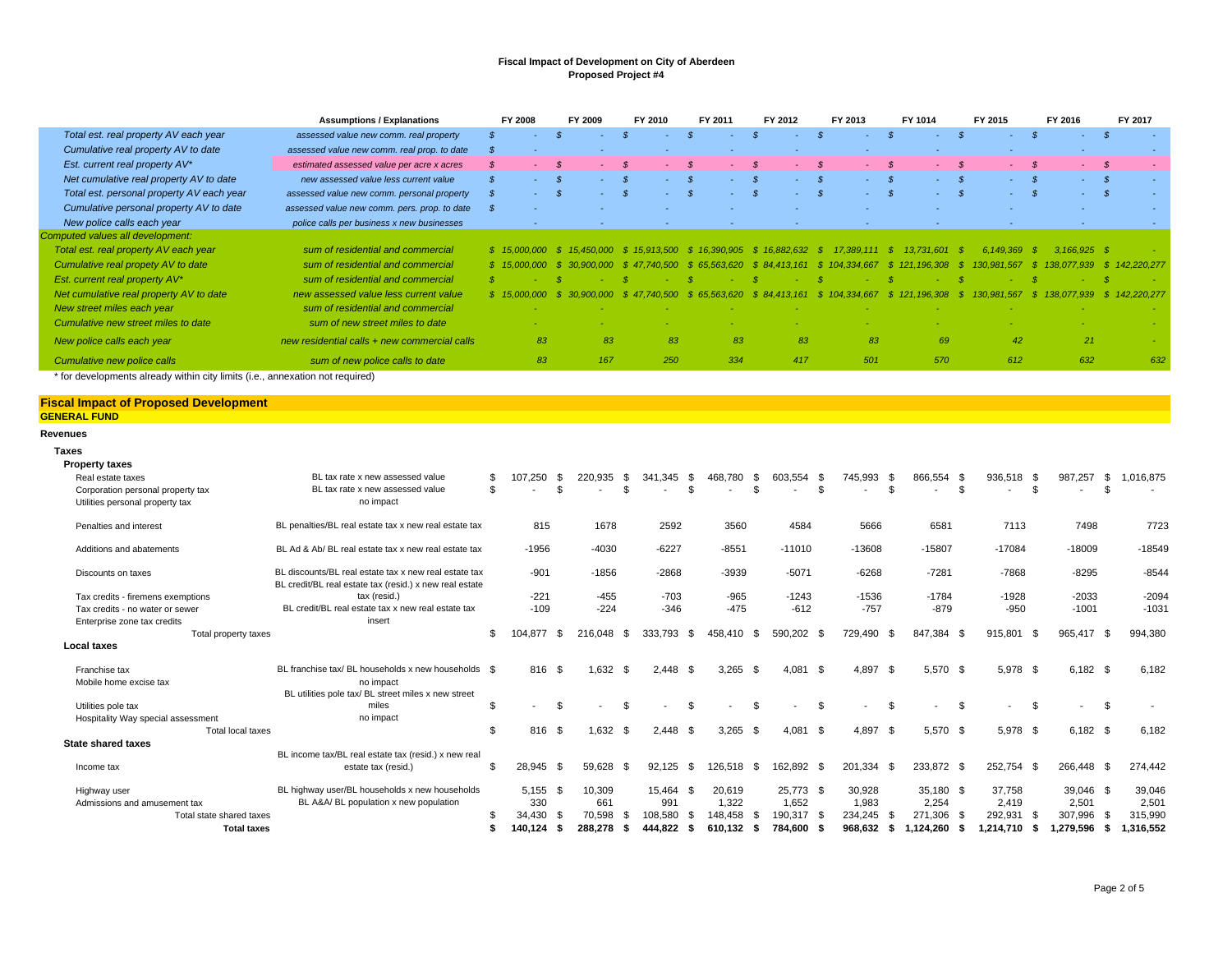|                                             | <b>Assumptions / Explanations</b>                                                       |    | FY 2008        |     | FY 2009                  |                | FY 2010                  |                | FY 2011    |      | FY 2012                  |     | FY 2013                  |                | FY 1014                              |          | FY 2015                             |                | FY 2016                  |                | FY 2017                  |
|---------------------------------------------|-----------------------------------------------------------------------------------------|----|----------------|-----|--------------------------|----------------|--------------------------|----------------|------------|------|--------------------------|-----|--------------------------|----------------|--------------------------------------|----------|-------------------------------------|----------------|--------------------------|----------------|--------------------------|
| <b>Licenses and Permits</b>                 |                                                                                         |    |                |     |                          |                |                          |                |            |      |                          |     |                          |                |                                      |          |                                     |                |                          |                |                          |
| Traders' licenses                           | no impact                                                                               | \$ |                | \$  |                          | $\mathfrak{L}$ |                          | $\mathfrak{s}$ |            | \$   |                          | £.  |                          | \$             |                                      | \$       |                                     | -S             |                          | \$             |                          |
| Liquor licenses                             | no impact                                                                               |    |                |     |                          |                |                          |                |            |      |                          |     |                          |                |                                      |          |                                     |                |                          |                |                          |
| Taxi permits                                | no impact                                                                               |    |                |     |                          |                |                          |                |            |      |                          |     |                          |                |                                      |          |                                     |                |                          |                |                          |
| Subdivision inspection fees                 | \$500 per inspection                                                                    |    | 500            |     |                          |                |                          |                |            |      |                          |     |                          |                |                                      |          |                                     |                |                          |                |                          |
| Grading permits                             | \$200 per permit.                                                                       |    | 200            |     |                          |                |                          |                |            |      |                          |     |                          |                |                                      |          |                                     |                |                          |                |                          |
|                                             | \$25 per residential permit; \$150 per commercial                                       |    |                |     |                          |                |                          |                |            |      |                          |     |                          |                |                                      |          |                                     |                |                          |                |                          |
| <b>Building permits</b>                     | permit                                                                                  | \$ | $1,000$ \$     |     | 1,000                    | - \$           | 1,000                    | - \$           | 1,000      | - \$ | $1,000$ \$               |     | $1,000$ \$               |                | 825                                  | <b>S</b> | 500                                 | - \$           | 250S                     |                |                          |
| Site plan review                            | \$500 per review                                                                        |    | 500            |     |                          |                |                          |                |            |      |                          |     |                          |                | $\blacksquare$                       |          |                                     |                | $\tilde{\phantom{a}}$    |                |                          |
| Mobile home park licenses                   | no impact                                                                               |    | $\blacksquare$ |     |                          |                |                          |                |            |      |                          |     |                          |                |                                      |          |                                     |                | $\blacksquare$           |                |                          |
| Public works agreement revenue              | no impact                                                                               |    |                |     |                          |                |                          |                |            |      |                          |     |                          |                |                                      |          |                                     |                |                          |                |                          |
| <b>Total licenses and permits</b>           |                                                                                         | \$ | 2,200          | -\$ | 1,000                    | -\$            | 1,000                    | -\$            | 1.000      | - \$ | $1,000$ \$               |     | $1,000$ \$               |                | 825 \$                               |          | 500 \$                              |                | 250S                     |                |                          |
| Inter-Governmental                          |                                                                                         |    |                |     |                          |                |                          |                |            |      |                          |     |                          |                |                                      |          |                                     |                |                          |                |                          |
| <b>State Reimbursements</b>                 |                                                                                         |    |                |     |                          |                |                          |                |            |      |                          |     |                          |                |                                      |          |                                     |                |                          |                |                          |
| Police state aid                            | BL state aid/BL total police calls x new police calls \$                                |    | 451 \$         |     | 902                      | \$             | 1,353                    | - \$           | $1,805$ \$ |      | $2,256$ \$               |     | 2,707 \$                 |                | $3,079$ \$                           |          | $3,305$ \$                          |                | $3,418$ \$               |                | 3,418                    |
| Police supplemental aid                     | \$2.50 x new population                                                                 |    | 250            |     | 500                      |                | 750                      |                | 1,000      |      | 1,250                    |     | 1,500                    |                | 1,705                                |          | 1,830                               |                | 1.893                    |                | 1,893                    |
| School resource officer                     | no impact                                                                               |    |                |     |                          |                |                          |                |            |      |                          |     |                          |                |                                      |          |                                     |                |                          |                |                          |
| <b>Total state reimbursements</b>           |                                                                                         | \$ | 701 \$         |     | $1,402$ \$               |                | 2,103                    | - \$           | $2,805$ \$ |      | $3,506$ \$               |     | $4,207$ \$               |                | $4,784$ \$                           |          | $5,135$ \$                          |                | $5,310$ \$               |                | 5,310                    |
| <b>County Reimbursements</b>                |                                                                                         |    |                |     |                          |                |                          |                |            |      |                          |     |                          |                |                                      |          |                                     |                |                          |                |                          |
| In lieu of financial corporation            | no impact                                                                               |    |                |     |                          |                |                          |                |            |      |                          |     | $\overline{\phantom{a}}$ |                | $\overline{\phantom{a}}$             |          | $\overline{\phantom{a}}$            |                | $\overline{\phantom{a}}$ |                | $\overline{\phantom{a}}$ |
|                                             | BL tax differential/BL police revenue x new police                                      |    |                |     |                          |                |                          |                |            |      |                          |     |                          |                |                                      |          |                                     |                |                          |                |                          |
| Tax differential                            | revenue                                                                                 | \$ | 1,131          | -\$ | 2.263                    | - \$           | 3,394                    | - \$           | 4,526      | - \$ | 5,657 \$                 |     | 6.788 \$                 |                | 7,720 \$                             |          | 8.286 \$                            |                | 8,568 \$                 |                | 8,568                    |
| Senior Center reimbursement                 | no impact                                                                               |    |                |     |                          |                |                          |                |            |      |                          |     |                          |                |                                      |          |                                     |                |                          |                |                          |
| <b>Total county reimbusements</b>           |                                                                                         | \$ | 1,131          | -\$ | $2,263$ \$               |                | 3,394                    | -\$            | 4,526 \$   |      | $5,657$ \$               |     | 6,788 \$                 |                | 7,720 \$                             |          | 8,286 \$                            |                | 8,568 \$                 |                | 8,568                    |
| <b>Local Reimbursements</b>                 |                                                                                         |    |                |     |                          |                |                          |                |            |      |                          |     |                          |                |                                      |          |                                     |                |                          |                |                          |
| Residential special patrol                  | no impact                                                                               | \$ |                | \$  |                          |                |                          | \$             |            | \$   |                          |     |                          | \$             |                                      | S        |                                     | - \$           |                          | \$             | $\blacksquare$           |
| <b>Total local reimbursements</b>           |                                                                                         | \$ |                | \$  |                          | \$             |                          | S.             |            | \$   |                          |     |                          | \$             |                                      | \$       |                                     | $\mathfrak{s}$ |                          | $\mathfrak{L}$ | $\blacksquare$           |
| <b>APG Contract Fees</b>                    | no impact                                                                               | \$ |                | \$  |                          | . ጽ            |                          | ٩              |            | \$   |                          | £.  |                          | $\mathfrak{L}$ |                                      | \$       |                                     | <b>β</b>       |                          | \$             |                          |
| <b>Miscellaneous Revenues</b>               |                                                                                         |    |                |     |                          |                |                          |                |            |      |                          |     |                          |                |                                      |          |                                     |                |                          |                |                          |
| Fines and forfeitures                       | BL fines/ BL households x new households                                                | \$ | 40 \$          |     |                          | 79 \$          | 119 \$                   |                | 158 \$     |      | 198 \$                   |     | 237 \$                   |                | 270 \$                               |          | 290S                                |                | 300 \$                   |                | 300                      |
|                                             |                                                                                         |    |                |     |                          |                |                          |                |            |      |                          |     |                          |                |                                      |          |                                     |                |                          |                |                          |
| Interest on savings                         | BL interest/BL real estate tax x new real estate tax                                    |    | 816            |     | 1,681                    |                | 2,596                    |                | 3,566      |      | 4,591                    |     | 5,674                    |                | 6,591                                |          | 7,124                               |                | 7,509                    |                | 7,735                    |
| Other miscellaneous                         | BL misc/BL real estate tax x new real estate tax                                        |    | 859            |     | 1,770                    |                | 2,735                    |                | 3,756      |      | 4,836                    |     | 5,978                    |                | 6,944                                |          | 7,504                               |                | 7,911                    |                | 8,148                    |
| Police miscellaneous income                 | no impact                                                                               |    | $\overline{a}$ |     | $\overline{\phantom{a}}$ |                | $\overline{\phantom{a}}$ |                | $\sim$     |      | $\overline{\phantom{a}}$ |     | $\sim$                   |                | $\sim$                               |          | $\blacksquare$                      |                | $\sim$                   |                |                          |
|                                             |                                                                                         |    |                |     |                          |                |                          |                |            |      |                          |     |                          |                |                                      |          |                                     |                |                          |                |                          |
| Trash collection sticker fees               | BL trash fees/BL households x new households                                            |    | 1,317          |     | 2,635                    |                | 3,952                    |                | 5,270      |      | 6,587                    |     | 7,904                    |                | 8,991                                |          | 9,650                               |                | 9,979                    |                | 9,979                    |
|                                             |                                                                                         |    |                |     |                          |                |                          |                |            |      |                          |     |                          |                |                                      |          |                                     |                |                          |                |                          |
| DPW miscellaneous                           | BL DPW misc/BL households x new households<br>BL recycling contrib./BL households x new |    | 375            |     | 749                      |                | 1.124                    |                | 1.498      |      | 1,873                    |     | 2.248                    |                | 2.557                                |          | 2.744                               |                | 2.838                    |                | 2.838                    |
| Recycling contributions                     | households                                                                              |    | 54             |     | 109                      |                | 163                      |                | 218        |      | 272                      |     | 326                      |                | 371                                  |          | 398                                 |                | 412                      |                | 412                      |
| Antenna leases                              | no impact                                                                               |    |                |     |                          |                |                          |                |            |      |                          |     |                          |                |                                      |          |                                     |                |                          |                |                          |
| Annexation                                  | no impact                                                                               |    |                |     |                          |                |                          |                |            |      |                          |     |                          |                |                                      |          |                                     |                |                          |                |                          |
| <b>Total miscellaneous revenues</b>         |                                                                                         | \$ | 3,461          | -\$ | 7,023                    | - \$           | 10,689                   | - \$           | 14.466     | - \$ | 18,357                   | - 5 | 22,368                   | - \$           | 25,724                               | - \$     | 27,710                              | - \$           | 28,949                   | - \$           | 29,412                   |
| <b>Total Revenues</b>                       |                                                                                         | \$ | 147.618        | -\$ | 299.966                  | - \$           | 462,009 \$               |                | 632,929 \$ |      | 813,120 \$               |     |                          |                | 1,002,995 \$ 1,163,313 \$            |          | 1,256,340 \$                        |                | 1,322,673 \$             |                | 1,359,842                |
|                                             |                                                                                         |    |                |     |                          |                |                          |                |            |      |                          |     |                          |                |                                      |          |                                     |                |                          |                |                          |
| <b>Other Financing Sources</b>              |                                                                                         |    |                |     |                          |                |                          |                |            |      |                          |     |                          |                |                                      |          |                                     |                |                          |                |                          |
| Issuance of debt                            | no impact                                                                               | \$ |                | \$  |                          | \$             |                          | -S             |            | \$   |                          |     |                          | \$             |                                      | \$       |                                     | -S             |                          | \$             |                          |
| Sale of property                            | no impact                                                                               |    |                |     |                          |                |                          |                |            |      |                          |     |                          |                |                                      |          |                                     |                |                          |                |                          |
| <b>Total other financing sources</b>        |                                                                                         | S  |                | S   |                          |                |                          | Я              |            | S    |                          | \$  |                          | S              |                                      | я        |                                     | - \$           |                          | - \$           |                          |
| <b>Total Revenues and Financing Sources</b> |                                                                                         | \$ | 147,618 \$     |     | 299.966                  | - \$           | 462.009 \$               |                | 632,929 \$ |      |                          |     |                          |                | 813,120 \$ 1,002,995 \$ 1,163,313 \$ |          | 1,256,340 \$ 1,322,673 \$ 1,359,842 |                |                          |                |                          |
|                                             |                                                                                         |    |                |     |                          |                |                          |                |            |      |                          |     |                          |                |                                      |          |                                     |                |                          |                |                          |

**Expenditures** (assumes z% annual increase in costs)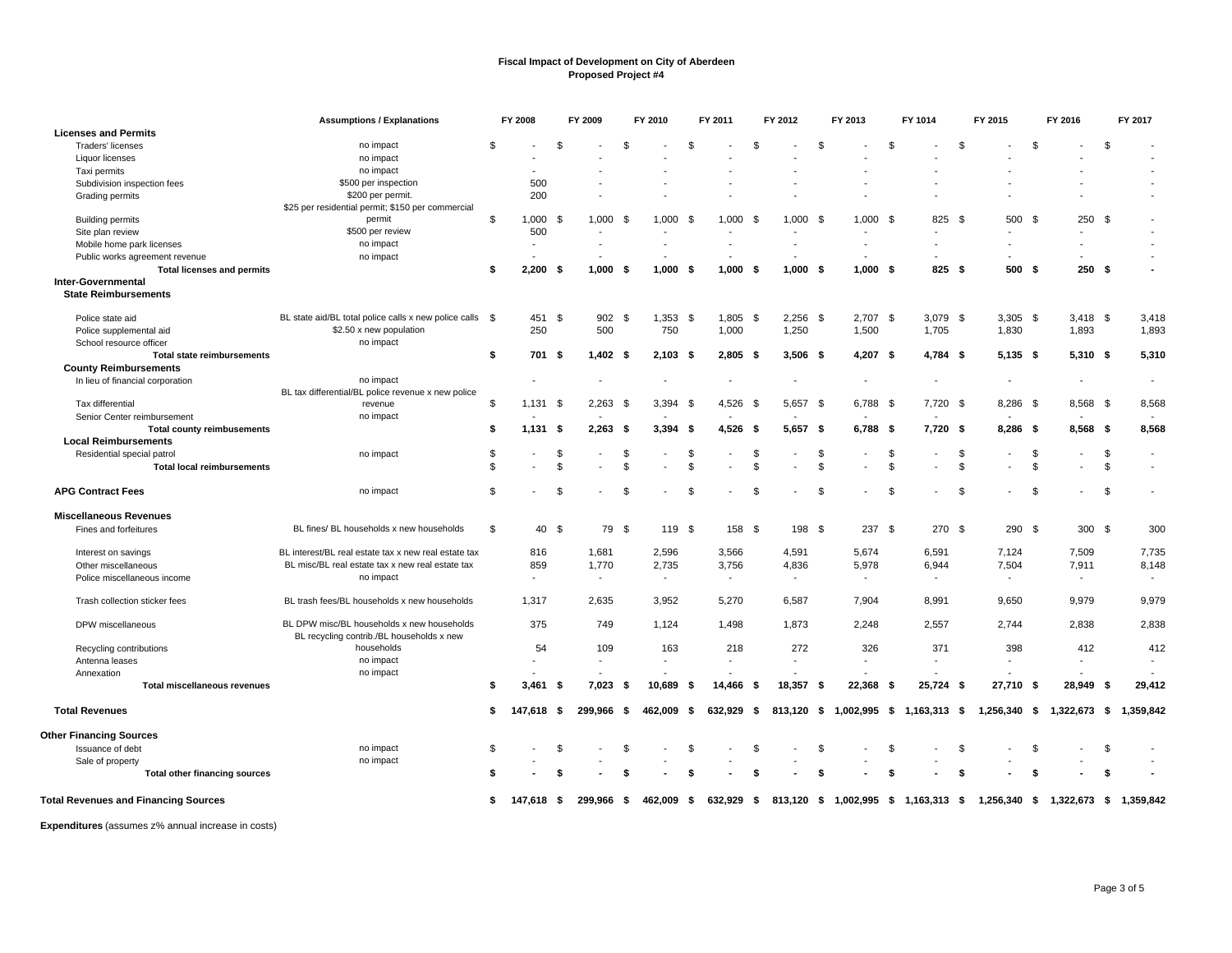|                                                    | <b>Assumptions / Explanations</b>                                                                |                | FY 2008      |      | FY 2009         |      | FY 2010         |              | FY 2011         |      | FY 2012             |      | FY 2013             |      | FY 1014            |      | FY 2015            |      | FY 2016            |      | FY 2017         |
|----------------------------------------------------|--------------------------------------------------------------------------------------------------|----------------|--------------|------|-----------------|------|-----------------|--------------|-----------------|------|---------------------|------|---------------------|------|--------------------|------|--------------------|------|--------------------|------|-----------------|
| <b>General Government</b><br>Legislative           |                                                                                                  |                |              |      |                 |      |                 |              |                 |      |                     |      |                     |      |                    |      |                    |      |                    |      |                 |
| <b>Elected officials</b>                           | no impact<br>BL op exp/ BL assessed value x new assessed                                         | \$             |              | . ፍ  |                 | \$.  |                 | \$           |                 | £.   |                     | - \$ |                     | \$.  |                    | \$   |                    | \$   |                    | \$.  |                 |
| Operating expenditures                             | value                                                                                            |                | 2.484        |      | 5,321           |      | 8,549           |              | 12,211          |      | 16,350              |      | 21,017              |      | 25,390             |      | 28,538             |      | 31,287             |      | 33,515          |
| Maryland Municipal League                          | BL dues/ BL assessed value x new assessed value                                                  |                | 303          |      | 648             |      | 1.042           |              | 1.488           |      | 1,992               |      | 2,561               |      | 3.094              |      | 3,478              |      | 3.813              |      | 4,084           |
| Elections<br>Recording secretary                   | BL election cost/ BL households x new households<br>no impact                                    |                | 51           |      | 107             |      | 167             |              | 231             |      | 301                 |      | 375                 |      | 444                |      | 495                |      | 533                |      | 554             |
| Total legislative                                  |                                                                                                  | \$             | 2,838        | - \$ | 6,076           | \$   | 9,758           | \$           | 13,930          | -\$  | 18,643 \$           |      | 23,953              | -9   | 28,928             | - \$ | 32,511 \$          |      | 35,633             | - \$ | 38,153          |
| <b>Executive</b>                                   | BL salaries/ BL assessed value x new assessed                                                    |                |              |      |                 |      |                 |              |                 |      |                     |      |                     |      |                    |      |                    |      |                    |      |                 |
| Salaries                                           | value<br>BL op exp/BL assessed value x new assessed                                              | -\$            | $3,679$ \$   |      | 7,882 \$        |      | 12,665          | -\$          | 18,089          | -\$  | 24,221 \$           |      | 31,135              | - \$ | 37,613 \$          |      | 42,276 \$          |      | 46,349 \$          |      | 49,649          |
| Operating expenditures                             | value                                                                                            |                | 293          |      | 627             |      | 1.008           |              | 1,440           |      | 1,928               |      | 2,478               |      | 2,994              |      | 3,365              |      | 3,690              |      | 3,952           |
| Total executive<br><b>Finance</b>                  |                                                                                                  | \$             | $3,972$ \$   |      | 8,510           | - \$ | 13,673          | - \$         | 19,529          | - \$ | 26,149 \$           |      | 33,613              | - \$ | 40,608 \$          |      | 45,642 \$          |      | 50,039 \$          |      | 53,602          |
|                                                    | BL salaries/ BL assessed value x new assessed                                                    |                |              |      |                 |      |                 |              |                 |      |                     |      |                     |      |                    |      |                    |      |                    |      |                 |
| Salaries                                           | value<br>BL op exp/ BL assessed value x new assessed                                             | \$             | 4,906 \$     |      | 10,510          | - \$ | 16,888          | -\$          | 24,121          | - \$ | 32,298 \$           |      | 41,517              | - \$ | 50,155 \$          |      | 56,373 \$          |      | 61,804 \$          |      | 66,205          |
| Operating expenditures                             | value                                                                                            |                | 729          |      | 1,561           |      | 2,508           |              | 3,582           |      | 4,796               |      | 6,165               |      | 7,448              |      | 8,371              |      | 9,178              |      | 9,831           |
| Audit<br>Total finance                             | BL audit/ BL assessed value x new assessed value                                                 | \$             | 173<br>5,808 | \$   | 371<br>12,442   | - \$ | 596<br>19,992   | \$           | 851<br>28,554   | \$   | 1,140<br>38,234 \$  |      | 1,465<br>49,147     | - \$ | 1.770<br>59,373 \$ |      | 1,990<br>66,734 \$ |      | 2,182<br>73,163 \$ |      | 2,337<br>78,373 |
| Legal                                              |                                                                                                  |                |              |      |                 |      |                 |              |                 |      |                     |      |                     |      |                    |      |                    |      |                    |      |                 |
| Codification                                       | no impact                                                                                        | $\mathfrak{F}$ |              | \$   |                 | \$   |                 | -96          |                 | £.   |                     | - \$ |                     | £.   |                    | \$.  |                    | - \$ |                    | -\$  |                 |
|                                                    | BL counsel/ BL assessed value x new assessed<br>value                                            |                | 1,766        |      | 3,783           |      | 6,078           |              |                 |      |                     |      |                     |      | 18,051             |      | 20,289             |      | 22,243             |      | 23,827          |
| Counsel<br><b>Total legal</b>                      |                                                                                                  | \$             | 1.766 \$     |      | $3.783$ \$      |      | 6.078           | - \$         | 8,681<br>8.681  | - \$ | 11,624<br>11.624 \$ |      | 14,942<br>14,942 \$ |      | 18,051 \$          |      | 20,289             | - \$ | $22,243$ \$        |      | 23,827          |
| <b>Planning and Community Development</b>          |                                                                                                  |                |              |      |                 |      |                 |              |                 |      |                     |      |                     |      |                    |      |                    |      |                    |      |                 |
| Salaries                                           | BL salaries/ (BL households + BL businesses) x<br>(new households + new businesses)              | \$             | 981          | \$   | 2.040           | - \$ | $3.183$ \$      |              | 4.414           | - \$ | 5.738 \$            |      | 7.161               | - \$ | 8.471 \$           |      | $9.455$ \$         |      | 10,169 \$          |      | 10,576          |
| Operating expenditures                             | BL op exp/ (BL households + BL businesses) x (new<br>households + new businesses)                |                | 152          |      | 316             |      | 494             |              | 685             |      | 890                 |      | 1,111               |      | 1,314              |      | 1,467              |      | 1,577              |      | 1,641           |
| Total planning and community development           |                                                                                                  | -\$            | 1.133        | - \$ | 2.357           | - \$ | 3,677           | - \$         | 5.098           | - \$ | 6,628               | - \$ | 8.271               | - \$ | 9.785              | - \$ | 10.922             | - \$ | 11,746 \$          |      | 12,216          |
| <b>Government Buildings</b>                        |                                                                                                  |                |              |      |                 |      |                 |              |                 |      |                     |      |                     |      |                    |      |                    |      |                    |      |                 |
| Janitor salary<br>Operating expenditures           | no impact<br>no impact                                                                           | \$             |              | \$   |                 | \$   |                 | $\mathbf{s}$ |                 | \$   |                     | \$   |                     | \$.  |                    | \$   |                    | \$   |                    | \$   |                 |
| Total government buildings                         |                                                                                                  | \$             |              | - \$ |                 | \$.  |                 | \$           |                 | ٩    |                     | . ፍ  |                     | \$   |                    | \$   |                    | \$   |                    | \$.  |                 |
| <b>General Government</b>                          |                                                                                                  |                |              |      |                 |      |                 |              |                 |      |                     |      |                     |      |                    |      |                    |      |                    |      |                 |
|                                                    | BL op exp / BL assessed value x new assessed<br>value                                            | \$             | 1,491        | - \$ | 3,194           | \$   | 5,132           | -\$          | 7,330           | -\$  | 9,814               | -\$  | 12,616              | -\$  | 15,241             | - \$ | 17,130             | - \$ | 18,781             | - \$ | 20,118          |
| Operating expenditures<br>Total general government |                                                                                                  | \$             | 1,491        | \$   | 3,194           | - \$ | 5,132           | \$           | 7,330           | \$   | 9,814               | \$   | 12,616              | \$   | 15,241             | - \$ | 17,130 \$          |      | 18,781 \$          |      | 20,118          |
| <b>Health and Safety</b>                           |                                                                                                  |                |              |      |                 |      |                 |              |                 |      |                     |      |                     |      |                    |      |                    |      |                    |      |                 |
| Salaries                                           | no impact                                                                                        | \$             |              | \$   |                 | \$   |                 | \$           |                 | \$   |                     | \$   |                     | \$.  |                    | \$   |                    | - \$ |                    | \$   |                 |
| Operating expenditures<br>Total health and safety  | no impact                                                                                        | - \$           |              | - \$ |                 | \$   |                 | -S           |                 | \$   |                     | \$   |                     | \$   |                    | \$   |                    | \$   |                    | \$   |                 |
| <b>Total General Government</b>                    |                                                                                                  | \$             | 17.007       | S.   | 36.361          | \$   | 58.310          | S.           | 83.122          | - \$ | 111.092             | S.   | 142,543             | S.   | 171.986            | S.   | 193.227            | S.   | 211.606            | -\$  | 226,289         |
| <b>Public Safety</b>                               |                                                                                                  |                |              |      |                 |      |                 |              |                 |      |                     |      |                     |      |                    |      |                    |      |                    |      |                 |
| <b>Police Department</b>                           |                                                                                                  |                |              |      |                 |      |                 |              |                 |      |                     |      |                     |      |                    |      |                    |      |                    |      |                 |
| Salaries<br><b>Operating Expenditures</b>          | BL salaries/ BL police calls x new police calls<br>BL op exp/ BL police calls x new police calls | -\$            | 5,078<br>655 | - \$ | 10.562<br>1,362 | - \$ | 16.476<br>2,124 | - \$         | 22,847<br>2,945 | - \$ | 29,701 \$<br>3,829  |      | 37,067<br>4,779     | - \$ | 43,850 \$<br>5,653 |      | 48,945 \$<br>6,310 |      | 52,641 \$<br>6,786 |      | 54,746<br>7,058 |
| Total police department                            |                                                                                                  | \$             | 5,732 \$     |      | 11,923 \$       |      | 18,600 \$       |              | 25,793          | - \$ | 33,530 \$           |      | 41,846              | - \$ | 49,504 \$          |      | 55,255 \$          |      | 59,427 \$          |      | 61,804          |
| <b>Volunteer Fire Department</b>                   |                                                                                                  |                |              |      |                 |      |                 |              |                 |      |                     |      |                     |      |                    |      |                    |      |                    |      |                 |
|                                                    | BL contribution/ (BL households+ BL businesses) x                                                |                |              |      |                 |      |                 |              |                 |      |                     |      |                     |      |                    |      |                    |      |                    |      |                 |
| Contribution                                       | (new households + new businesses)                                                                | \$             | 625 \$       |      | 1,300           | - \$ | 2,028           | - \$         | $2,812$ \$      |      | $3,656$ \$          |      | 4,562 \$            |      | 5,397 \$           |      | $6,024$ \$         |      | 6.479 \$           |      | 6,738           |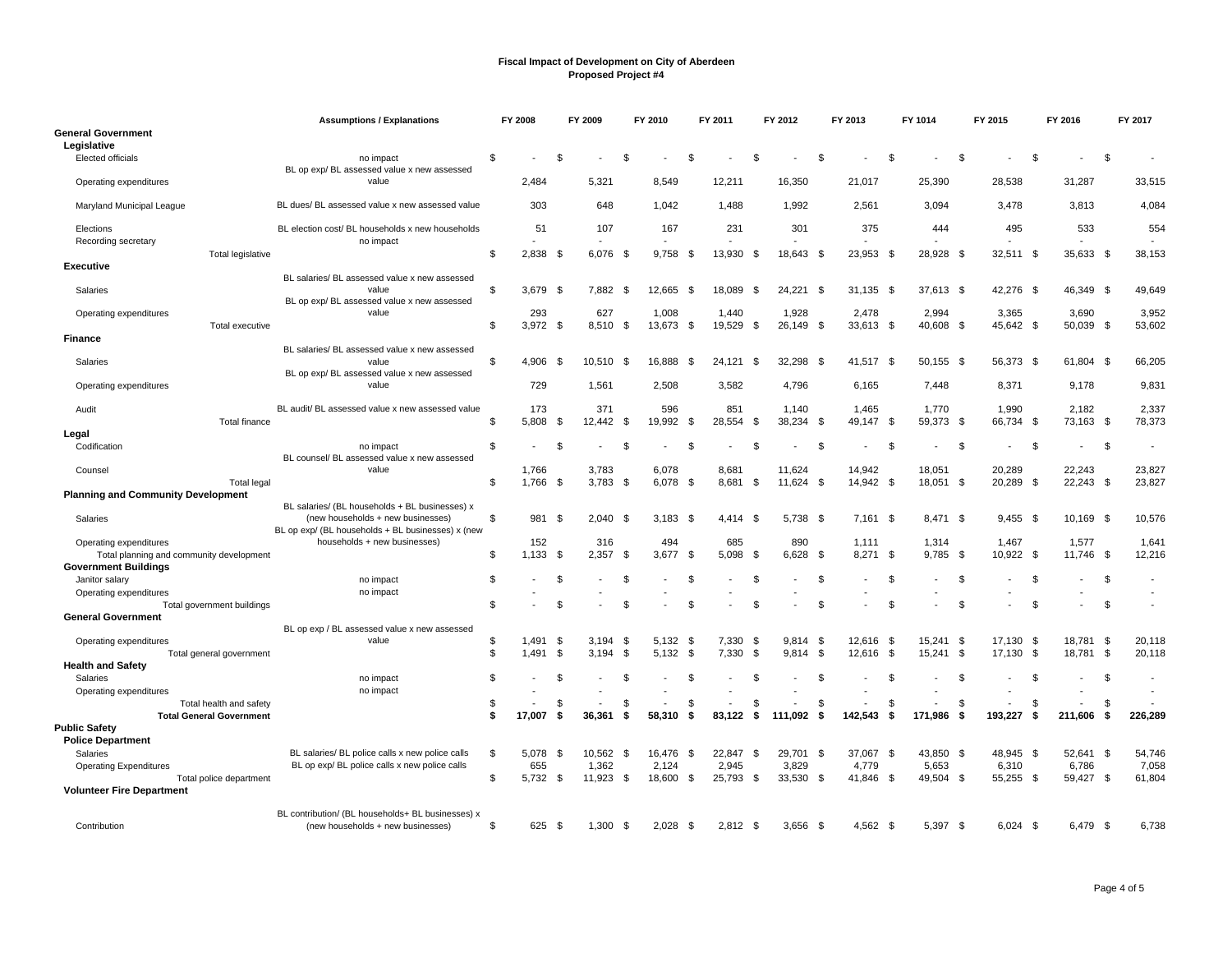|                                                            | <b>Assumptions / Explanations</b>                   | FY 2008   |            |          | FY 2009        |                      | FY 2010                  |          | FY 2011    |      | FY 2012     |                                 | FY 2013    |          | FY 1014        |           | FY 2015    |                     | FY 2016                  |                | FY 2017 |
|------------------------------------------------------------|-----------------------------------------------------|-----------|------------|----------|----------------|----------------------|--------------------------|----------|------------|------|-------------|---------------------------------|------------|----------|----------------|-----------|------------|---------------------|--------------------------|----------------|---------|
| Total volunteer fire department                            |                                                     | \$        | 625        | - \$     | $1,300$ \$     |                      | 2.028                    | - \$     | $2,812$ \$ |      | $3.656$ \$  |                                 | $4.562$ \$ |          | 5,397 \$       |           | $6,024$ \$ |                     | 6,479 \$                 |                | 6,738   |
| <b>Total Public Safety</b>                                 |                                                     | \$        | 6,357      | S.       | 13,223         | \$                   | 20,628                   | - \$     | 28,605     | Ŝ.   | 37,186 \$   |                                 | 46,408     | - \$     | 54,901 \$      |           | 61,280 \$  |                     | 65,906 \$                |                | 68,542  |
| <b>Public Works</b><br>Administration                      |                                                     |           |            |          |                |                      |                          |          |            |      |             |                                 |            |          |                |           |            |                     |                          |                |         |
|                                                            | BL salaries/ (BL households + BL businesses) x      |           |            |          |                |                      |                          |          |            |      |             |                                 |            |          |                |           |            |                     |                          |                |         |
| Salaries                                                   | (new households + new businesses)                   | S         | $1,470$ \$ |          | $3,058$ \$     |                      | 4.771 \$                 |          | 6.616      | - \$ | $8,601$ \$  |                                 | 10,733 \$  |          | 12,698 \$      |           | 14.173 \$  |                     | 15,243 \$                |                | 15,853  |
|                                                            | BL op exp/ (BL households + BL businesses) x (new   |           |            |          |                |                      |                          |          |            |      |             |                                 |            |          |                |           |            |                     |                          |                |         |
| <b>Operating Expenditures</b>                              | households + new businesses)                        |           | 69         |          | 144            |                      | 225                      |          | 312        |      | 405         |                                 | 506        |          | 598            |           | 668        |                     | 718                      |                | 747     |
| Total public works administration                          |                                                     | \$        | $1,540$ \$ |          | 3,202          | - \$                 | 4,996                    | - \$     | 6,928      | -S   | $9,006$ \$  |                                 | 11,239     | - \$     | 13,296         | - \$      | 14,841 \$  |                     | 15,961 \$                |                | 16,600  |
| <b>Streets</b>                                             |                                                     |           |            |          |                |                      |                          |          |            |      |             |                                 |            |          |                |           |            |                     |                          |                |         |
| Salaries                                                   | BL salaries/ BL street miles x new street miles     | \$        |            | \$       |                | \$                   |                          | \$       |            |      |             | - \$                            |            | \$       |                | S         |            | \$.                 |                          | \$             |         |
| <b>Operating Expenditures</b>                              | BL op exp/ BL street miles x new street miles       | \$<br>\$. |            | \$<br>£. | $\blacksquare$ | \$<br>$\mathfrak{s}$ | $\overline{\phantom{a}}$ | \$<br>\$ |            |      | ٠           | $\mathfrak{s}$<br>$\mathcal{F}$ |            | \$<br>\$ | $\blacksquare$ | \$<br>\$. |            | \$<br>$\mathcal{F}$ | $\overline{\phantom{a}}$ | \$<br>\$       |         |
| <b>Total streets</b><br><b>Street Lighting</b>             |                                                     |           |            |          |                |                      |                          |          |            |      |             |                                 |            |          |                |           |            |                     |                          |                |         |
| <b>Operating Expenditures</b>                              | BL op exp/ BL street miles x new street miles       | \$        |            | S        |                | S                    |                          | S        |            |      |             |                                 |            | S        |                | S         |            |                     |                          | \$             |         |
| <b>Total street lighting</b>                               |                                                     | \$        |            |          |                | $\mathfrak{L}$       |                          | \$       |            |      |             |                                 |            |          |                | \$        |            |                     |                          | $\mathfrak{L}$ |         |
| <b>Winter Operations</b>                                   |                                                     |           |            |          |                |                      |                          |          |            |      |             |                                 |            |          |                |           |            |                     |                          |                |         |
| <b>Operating Expenditures</b>                              | BL op exp/ BL street miles x new street miles       | \$        |            | £        |                | \$                   |                          | \$       |            |      |             | \$                              |            |          |                | \$        |            |                     |                          | \$             |         |
| Total winter operations                                    |                                                     | \$.       |            | \$       |                | $\mathfrak{s}$       |                          | \$       |            |      |             | $\mathcal{F}$                   |            | \$       |                | \$        |            | \$                  |                          | \$             |         |
| <b>Solid Waste</b>                                         |                                                     |           |            |          |                |                      |                          |          |            |      |             |                                 |            |          |                |           |            |                     |                          |                |         |
| Salaries                                                   | BL salaries/ BL households x new households         | \$        | 1,803      | - \$     | 3,751          | -\$                  | 5,852                    | - \$     | 8,115      | - \$ | 10,549 \$   |                                 | 13,165     | - \$     | 15,574 \$      |           | 17,384 \$  |                     | 18,696 \$                |                | 19,444  |
| <b>Operating Expenditures</b>                              | BL op exp/ BL households x new households           |           | 1,814      |          | 3.773          |                      | 5,886                    |          | 8.161      |      | 10,610      |                                 | 13,241     |          | 15,664         |           | 17,484     |                     | 18,804                   |                | 19,556  |
| Total solid waste                                          |                                                     | \$        | $3,617$ \$ |          | 7,524          | -\$                  | 11,737                   | \$       | 16,276 \$  |      | 21,159 \$   |                                 | 26,406 \$  |          | 31,238 \$      |           | 34,868 \$  |                     | 37,500 \$                |                | 39,000  |
| <b>Total Public Works</b>                                  |                                                     | \$        | $5,157$ \$ |          | 10.726         | -\$                  | 16,733                   | - \$     | 23,203     | - \$ | $30,164$ \$ |                                 | 37,645 \$  |          | 44,534 \$      |           | 49,709 \$  |                     | 53,462 \$                |                | 55,600  |
| <b>Parks and Recreation</b>                                |                                                     |           |            |          |                |                      |                          |          |            |      |             |                                 |            |          |                |           |            |                     |                          |                |         |
| <b>Operating Expenditures</b>                              | BL cost/ BL population x new population             | \$        | 285        | - \$     | 593 \$         |                      | 924                      | \$       | 1,282      | - \$ | $1,667$ \$  |                                 | $2,080$ \$ |          | $2,459$ \$     |           | $2,744$ \$ |                     | $2,952$ \$               |                | 3,070   |
| Total parks and recreation<br><b>Miscellaneous</b>         |                                                     | \$        | 285        | \$       | 593 \$         |                      | 924                      | <b>S</b> | $1,282$ \$ |      | $1,667$ \$  |                                 | 2,080      | \$       | $2,459$ \$     |           | $2,744$ \$ |                     | $2,952$ \$               |                | 3,070   |
|                                                            | BL retirement plans/sum of BL salaries x sum of new |           |            |          |                |                      |                          |          |            |      |             |                                 |            |          |                |           |            |                     |                          |                |         |
| Retirement plans                                           | salaries                                            | \$        | 1,261      | - \$     | 2,783          | - \$                 | 4,607                    | - \$     | 6,779      | -\$  | $9,355$ \$  |                                 | 12,394 \$  |          | 15,476 \$      |           | 18,053 \$  |                     | 20,469 \$                |                | 22,611  |
|                                                            | BL expenditures/ sum of BL salaries x sum of new    |           |            |          |                |                      |                          |          |            |      |             |                                 |            |          |                |           |            |                     |                          |                |         |
| Payroll expenditures                                       | salaries                                            | \$.       | 4,768 \$   |          | 10,521         | -\$                  | 17,415 \$                |          | 25,628     | - \$ | 35,364 \$   |                                 | 46,856 \$  |          | 58,503 \$      |           | 68,246 \$  |                     | 77,380 \$                |                | 85,478  |
|                                                            | BL miscellaneous/ sum of BL salaries x sum of new   |           |            |          |                |                      |                          |          |            |      |             |                                 |            |          |                |           |            |                     |                          |                |         |
| Miscellaneous                                              | salaries                                            | S         | 223        | - \$     | 492            | -\$                  | 815                      | - \$     | 1,199      | - \$ | 1,654       | - \$                            | $2,192$ \$ |          | 2,736 \$       |           | $3,192$ \$ |                     | $3,619$ \$               |                | 3,998   |
| Total miscellaneous<br><b>Debt Service</b>                 |                                                     | \$        | 6,252      | \$       | 13,796         | \$                   | 22,836                   | \$       | 33,606     | \$   | 46,373      | - \$                            | 61,442     | - \$     | 76,715 \$      |           | 89,491 \$  |                     | 101,468 \$               |                | 112,087 |
| Principal                                                  | no impact                                           | \$.       |            | \$       |                | -S                   |                          | \$       |            | \$   |             | . ድ                             |            | \$       |                | \$        |            |                     |                          | \$             |         |
| Interest                                                   | no impact                                           |           |            |          |                |                      |                          |          |            |      |             |                                 |            |          |                |           |            |                     |                          |                |         |
| Total debt service                                         |                                                     | \$        |            | £        |                | \$                   |                          | S        |            |      |             |                                 |            | g        |                | S         |            | - \$                |                          | \$             |         |
|                                                            |                                                     |           |            |          |                |                      |                          |          |            |      |             |                                 |            |          |                |           |            |                     |                          |                |         |
| <b>Total Expenditures</b>                                  |                                                     | S         | 35.058     | - 5      | 74,699         | -\$                  | 119.431                  | - \$     | 169.817    | - \$ | 226,482     | - 56                            | 290.118    | - 5      | 350,595        | - 5       | 396,451 \$ |                     | 435.393                  | - \$           | 465,587 |
| <b>Transfers Out</b>                                       | no impact                                           | \$.       |            | \$       |                | .ኖ                   |                          | \$       |            | \$   |             | . ድ                             |            | - \$     |                | \$        |            | - \$                |                          | \$             |         |
|                                                            |                                                     |           |            |          |                |                      |                          |          |            |      |             |                                 |            |          |                |           |            |                     |                          |                |         |
| <b>Total Expenditures and Transfers Out</b>                |                                                     | \$        | 35.058     | - 5      | 74.699         | - \$                 | 119.431                  | - \$     | 169.817 \$ |      | 226.482     | - \$                            | 290.118    | - 5      | 350.595        | - \$      | 396.451 \$ |                     | 435.393                  | - \$           | 465,587 |
| <b>EXCESS OF REVENUES OVER EXPENDITURES (GENERAL FUND)</b> |                                                     | S.        | 112.560 S  |          | 225,266        | \$                   | 342.578                  | S        | 463.111 \$ |      | 586.638     | $\mathbf{s}$                    | 712.877    | -96      | 812.719        | -\$       | 859.889    | - \$                | 887.281                  | <b>S</b>       | 894.255 |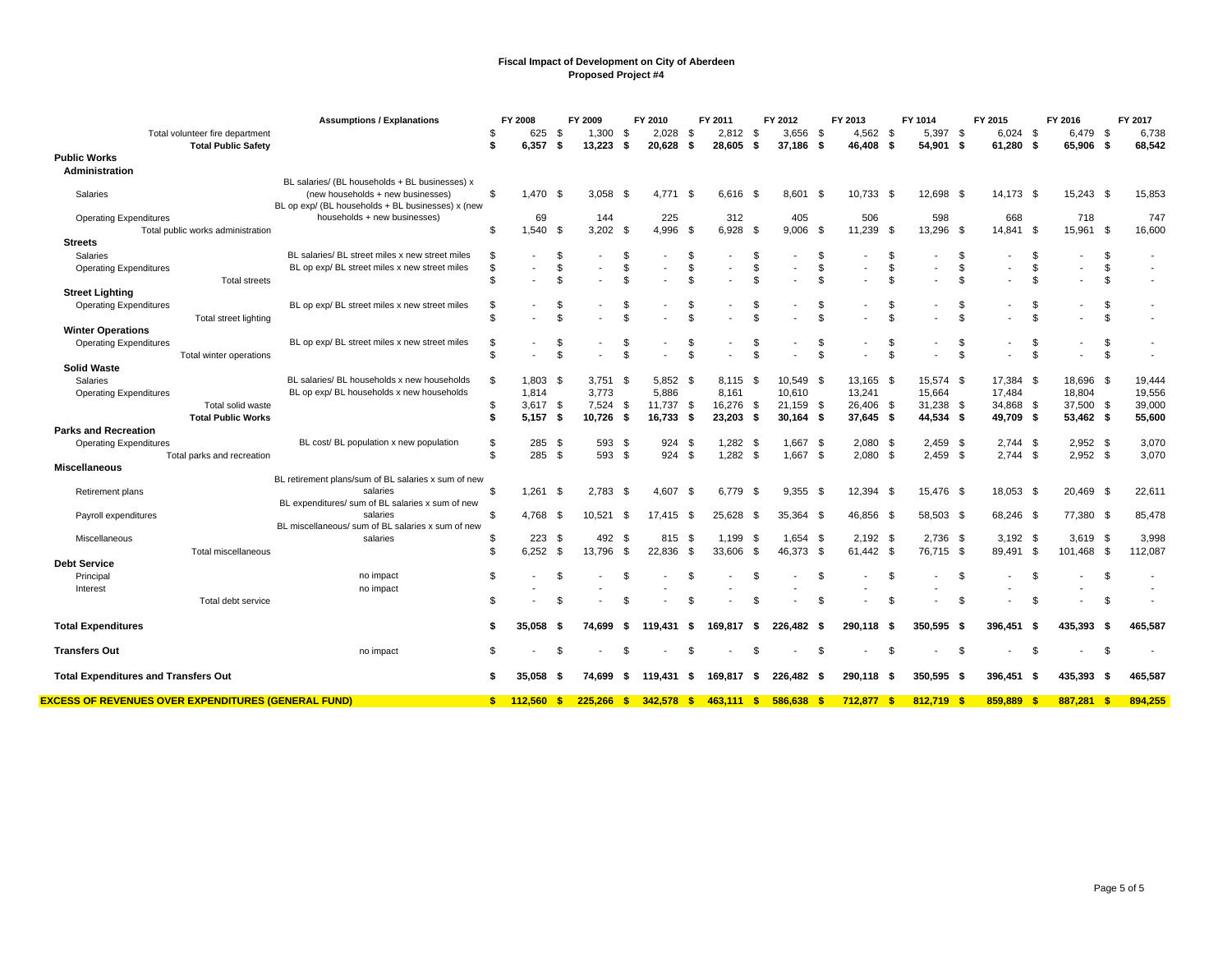#### **Development proposal: Hickory Ridge Industrial Park Lot 4 (Greenway Business Plaza)**

| Within existing city boundaries? (Yes = 1, No = 0)<br>$\overline{1}$ |                                                       |               | $AV =$ assessed value     |                           |                |               | $Est. = estimated$ |                           |                |               |                |                |                |               |                           |                |              |                |              |                |               |                |
|----------------------------------------------------------------------|-------------------------------------------------------|---------------|---------------------------|---------------------------|----------------|---------------|--------------------|---------------------------|----------------|---------------|----------------|----------------|----------------|---------------|---------------------------|----------------|--------------|----------------|--------------|----------------|---------------|----------------|
| $3.0\%$ y = projected annual percentage increase in assessed value   |                                                       |               |                           |                           |                |               |                    |                           |                |               |                |                |                |               |                           |                |              |                |              |                |               |                |
| $4.0\%$ z = projected annual increase in costs                       |                                                       |               | $\overline{1}$<br>FY 2008 | $\overline{2}$<br>FY 2009 |                |               | 3<br>FY 2010       | $\overline{4}$<br>FY 2011 |                |               | 5<br>FY 2012   |                | 6<br>FY 2013   |               | $\overline{7}$<br>FY 1014 |                | 8<br>FY 2015 |                | 9<br>FY 2016 |                | 10<br>FY 2017 |                |
| <b>Development Data</b>                                              | <b>Assumptions / Explanations</b>                     |               |                           |                           |                |               |                    |                           |                |               |                |                |                |               |                           |                |              |                |              |                |               |                |
| <b>Residential</b>                                                   |                                                       |               |                           |                           |                |               |                    |                           |                |               |                |                |                |               |                           |                |              |                |              |                |               |                |
| Total number of acres to be developed                                | for developments already within city limits           |               |                           |                           |                |               |                    |                           |                |               |                |                |                |               |                           |                |              |                |              |                |               |                |
| New single family units each year                                    |                                                       |               |                           |                           |                |               |                    |                           |                |               |                |                |                |               |                           |                |              |                |              |                |               |                |
| New townhouses each year                                             |                                                       |               |                           |                           |                |               |                    |                           |                |               |                |                |                |               |                           |                |              |                |              |                |               |                |
| Average AV of single family unit                                     | BL estimate increased by y% per year                  | \$            |                           | S                         |                | -S            |                    |                           |                | - \$          |                | -S             |                | - \$          |                           | - \$           |              | -S             |              | \$             |               |                |
| Average AV of townhouse                                              | BL estimate increased by y% per year                  | \$            |                           | S                         |                | <sup>\$</sup> |                    |                           |                | \$            |                | \$             |                | <b>S</b>      |                           | $\mathfrak{s}$ |              | <sup>\$</sup>  |              | \$             |               |                |
| New street miles each year                                           |                                                       |               |                           |                           |                |               |                    |                           | $\sim$         |               |                |                |                |               |                           |                |              |                |              |                |               |                |
| Computed residential values:                                         |                                                       |               |                           |                           |                |               |                    |                           |                |               |                |                |                |               |                           |                |              |                |              |                |               |                |
| Cumulative new households to date                                    | new single family units + new townhouses              |               | $\Omega$                  |                           | $\Omega$       |               | $\mathcal{O}$      |                           | $\Omega$       |               |                | $\Omega$       | $\Omega$       |               | $\Omega$                  |                |              | $\mathcal{O}$  |              | $\Omega$       |               |                |
| New population each year                                             | BL avg people per household x new households          |               | $\mathcal{O}$             |                           | $\Omega$       |               | $\mathcal{O}$      |                           | $\Omega$       |               | $\Omega$       |                | $\Omega$       |               | $\Omega$                  |                |              | $\mathcal{O}$  |              | $\Omega$       |               |                |
| Cumulative new population to date                                    | new population to date                                |               | $\mathcal{O}$             |                           | $\Omega$       |               | $\mathcal{O}$      |                           | $\Omega$       |               |                | $\overline{O}$ | $\Omega$       |               | $\Omega$                  |                |              | $\mathcal{O}$  |              | $\Omega$       |               | $\epsilon$     |
| Total AV of new units each year                                      | average assessed value (SFH & TH) x units             | $\mathcal{S}$ |                           | $\mathcal{S}$             |                | $\mathcal{S}$ |                    | $\mathcal{S}$             |                | - \$          |                | -8             |                | - \$          |                           | $\mathcal{S}$  |              | -8             |              | $\mathcal{S}$  |               |                |
| Cumulative AV of new units to date                                   | assessed value of all new units to date               | $\mathcal{S}$ |                           | $\mathcal{S}$             |                | $\mathcal{S}$ |                    | $\mathcal{S}$             |                | $\mathcal{S}$ |                | - \$           |                | $\mathcal{S}$ |                           | $\mathcal{S}$  |              | $\mathcal{S}$  |              | $\mathcal{S}$  |               |                |
| Estimated current AV of property*                                    | estimated assessed value per acre x acres             | $\mathcal{S}$ |                           | $\mathcal{S}$             |                | $\mathcal{S}$ |                    | $\mathcal{S}$             |                | $\mathcal{S}$ |                | -\$            |                | $\mathcal{S}$ |                           | $\mathcal{S}$  |              | $\mathcal{S}$  |              | $\mathcal{S}$  |               |                |
| Net cumulative AV of new units to date                               | new assessed value less current value                 | $\mathcal{S}$ |                           | $\mathcal{S}$             |                | $\mathcal{S}$ |                    | $\mathcal{S}$             |                | $\mathcal{S}$ |                | \$             | ÷              | $\mathcal{S}$ | $\sim$                    | $\mathcal{S}$  |              | $\mathcal{S}$  |              | $\mathcal{S}$  |               |                |
| New police calls each year                                           | police calls per unit x units                         |               |                           |                           |                |               |                    |                           |                |               |                |                |                |               |                           |                |              |                |              |                |               |                |
| Commercial                                                           |                                                       |               |                           |                           |                |               |                    |                           |                |               |                |                |                |               |                           |                |              |                |              |                |               |                |
| Total number of acres to be developed                                |                                                       |               | 15.71                     |                           |                |               |                    |                           |                |               |                |                |                |               |                           |                |              |                |              |                |               |                |
| Number of new businesses each year                                   |                                                       |               | 3                         |                           | $\sim$         |               | $\sim$             |                           | $\sim$         |               | $\sim$         |                | $\sim$         |               | $\sim$                    |                | $\sim$       |                | $\sim$       |                |               | $\sim$         |
| Retail:                                                              |                                                       |               |                           |                           |                |               |                    |                           |                |               |                |                |                |               |                           |                |              |                |              |                |               |                |
| Drug store SF developed each year                                    |                                                       |               |                           |                           |                |               |                    |                           |                |               |                |                |                |               |                           |                |              |                |              |                |               |                |
| Convenience store SF developed each year                             |                                                       |               |                           |                           |                |               |                    |                           |                |               |                |                |                |               |                           |                |              |                |              |                |               |                |
| Office SF developed each year                                        |                                                       |               | 138,000                   |                           |                |               |                    |                           |                |               |                |                |                |               |                           |                |              |                |              |                |               |                |
| Industrial acres developed each year                                 |                                                       |               |                           |                           |                |               |                    |                           |                |               |                |                |                |               |                           |                |              |                |              |                |               |                |
| Industrial SF developed each year                                    |                                                       |               |                           |                           |                |               |                    |                           |                |               |                |                |                |               |                           |                |              |                |              |                |               |                |
| New street miles each year                                           |                                                       |               |                           |                           |                |               |                    |                           |                |               |                |                |                |               |                           |                |              |                |              |                |               |                |
| Computed commercial values:                                          |                                                       |               |                           |                           |                |               |                    |                           |                |               |                |                |                |               |                           |                |              |                |              |                |               |                |
| Cumulative number of new businesses to date                          |                                                       |               | $\overline{3}$            |                           | $\overline{3}$ |               | $\overline{3}$     |                           | $\overline{3}$ |               | $\overline{3}$ |                | $\overline{3}$ |               | $\overline{3}$            |                |              | $\overline{3}$ |              | $\overline{3}$ |               | $\overline{3}$ |
| Retail                                                               |                                                       |               |                           |                           |                |               |                    |                           |                |               |                |                |                |               |                           |                |              |                |              |                |               |                |
| Drug store                                                           |                                                       |               |                           |                           |                |               |                    |                           |                |               |                |                |                |               |                           |                |              |                |              |                |               |                |
| Est. real property AV each year                                      | est. value per sq. ft increased by y%/yr x sq. ft. \$ |               |                           | <b>S</b>                  |                |               |                    |                           |                |               |                | - \$           |                |               |                           | S              |              | - \$           |              | S.             |               |                |
| Est. personal property AV each year                                  | est. value per sq. ft increased by y%/yr x sq. ft. \$ |               |                           | $\mathcal{S}$             |                | $\mathcal{S}$ |                    | $\mathcal{S}$             |                |               |                |                |                | $\mathcal{S}$ |                           | $\mathcal{S}$  |              | $\mathcal{S}$  |              | $\mathcal{S}$  |               |                |
| Convenience store                                                    |                                                       |               |                           |                           |                |               |                    |                           |                |               |                |                |                |               |                           |                |              |                |              |                |               |                |
| Est. real property AV each year                                      | est. value per sq. ft increased by y%/yr x sq. ft. \$ |               |                           | S                         |                | S             |                    | S                         |                |               |                | - \$           |                | S             |                           | - \$           |              | - \$           |              | - \$           |               |                |
| Est. personal property AV each year                                  | est. value per sq. ft increased by y%/yr x sq. ft. \$ |               |                           | $\mathcal{S}$             |                | $\mathcal{S}$ |                    | $\mathcal{S}$             |                | $\mathcal{S}$ |                | $\mathcal{S}$  |                | $\mathcal{S}$ |                           | $\mathcal{S}$  |              | $\mathcal{S}$  |              |                |               |                |
| <b>Office</b>                                                        |                                                       |               |                           |                           |                |               |                    |                           |                |               |                |                |                |               |                           |                |              |                |              |                |               |                |
| Est. real property AV this year                                      | est. value per sq. ft increased by y%/yr x sq. ft. \$ |               | 3,450,000 \$              |                           |                | S             |                    |                           |                |               |                |                |                |               |                           |                |              |                |              |                |               |                |
| Est. personal property AV this year                                  | est. value per sq. ft increased by y%/yr x sq. ft. \$ |               | 3,450,000 \$              |                           |                | $\mathcal{S}$ |                    |                           |                |               |                |                |                |               |                           |                |              |                |              |                |               |                |
| <b>Industrial</b>                                                    |                                                       |               |                           |                           |                |               |                    |                           |                |               |                |                |                |               |                           |                |              |                |              |                |               |                |
| Est. real property AV each year                                      | est. value per sq. ft increased by y%/yr x sq. ft. \$ |               |                           | $\mathcal{S}$             |                | - \$          |                    | $\mathcal{S}$             |                | - \$          |                | -\$            |                | - \$          |                           | - \$           |              | $\mathcal{S}$  |              | $\mathcal{S}$  |               |                |
| Est. personal property AV each year                                  | est. value per sq. ft increased by y%/yr x sq. ft. \$ |               |                           | $\mathcal{S}$             |                | $\mathcal{S}$ |                    | $\mathcal{S}$             |                | $\mathcal{S}$ |                | $\mathcal{S}$  |                | $\mathcal{S}$ |                           | $\mathcal{S}$  |              | $\mathcal{S}$  |              | $\mathcal{S}$  |               |                |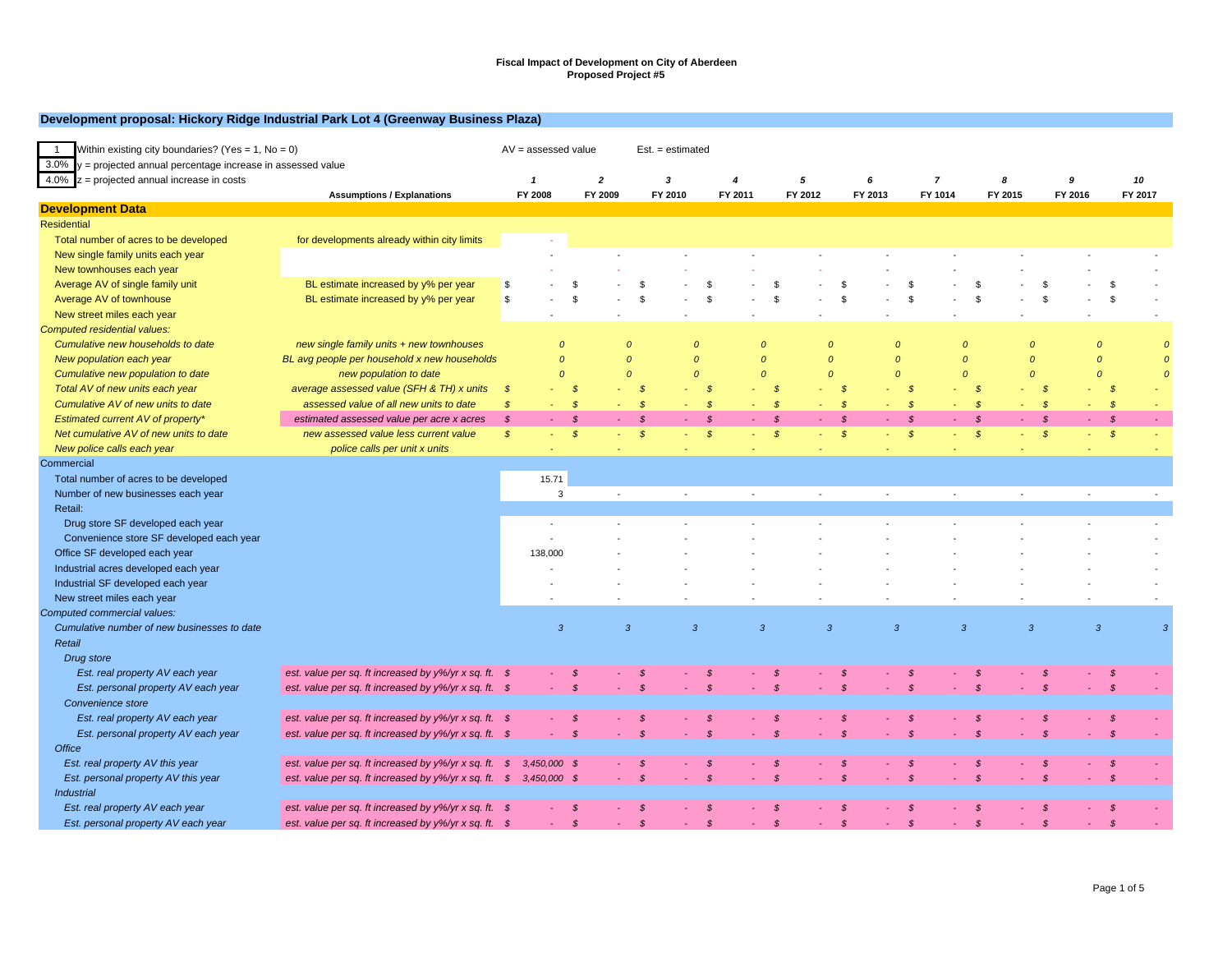|                                                                               | <b>Assumptions / Explanations</b>            |    | FY 2008         | FY 2009   |     | FY 2010   |      | FY 2011   |      | FY 2012   |      | FY 2013        |      | FY 1014   |      | FY 2015    |      | FY 2016        | FY 2017        |
|-------------------------------------------------------------------------------|----------------------------------------------|----|-----------------|-----------|-----|-----------|------|-----------|------|-----------|------|----------------|------|-----------|------|------------|------|----------------|----------------|
| All commercial                                                                |                                              |    |                 |           |     |           |      |           |      |           |      |                |      |           |      |            |      |                |                |
| Total est. real property AV each year                                         | assessed value new comm. real property       | s. | $3.450,000$ \$  |           |     |           |      |           |      |           |      |                |      |           |      |            |      |                |                |
| Cumulative real property AV to date                                           | assessed value new comm. real prop. to date  |    | 3,450,000       | 3,553,500 |     | 3,660,105 |      | 3,769,908 |      | 3,883,005 |      | 3,999,496      |      | 4,119,480 |      | 4,243,065  |      | 4,370,357      | 4,501,467      |
| Est. current real property AV*                                                | estimated assessed value per acre x acres    |    | \$ 1.099.700    | 1.132.691 | -S  | 1.166.672 | - \$ | 1.201.672 | - \$ | 1.237.722 | - \$ | 1.274.854      | - \$ | 1.313.099 |      | 1,352,492  | - 55 | 1.393.067      | 1,434,859      |
| Net cumulative real property AV to date                                       | new assessed value less current value        |    | \$2,350,300     | 2.420.809 | -SS | 2.493.433 | - \$ | 2.568.236 | S.   | 2.645.283 |      | $2.724.642$ \$ |      | 2.806.381 | - \$ | 2.890.573  | - SS | 2,977,290      | 3,066,608      |
| Total est. personal property AV each year                                     | assessed value new comm. personal property   |    | $$3,450,000$ \$ |           |     |           |      |           |      |           |      |                |      |           |      |            |      | <b>Section</b> |                |
| Cumulative personal property AV to date                                       | assessed value new comm. pers. prop. to date | s. | 3,450,000       | 3,553,500 |     | 3,660,105 |      | 3,769,908 |      | 3,883,005 |      | 3,999,496      |      | 4,119,480 |      | 4,243,065  |      | 4,370,357      | 4,501,467      |
| New police calls each year                                                    | police calls per business x new businesses   |    | 245             | $\sim$    |     |           |      |           |      |           |      |                |      |           |      |            |      |                |                |
| Computed values all development:                                              |                                              |    |                 |           |     |           |      |           |      |           |      |                |      |           |      |            |      |                |                |
| Total est. real property AV each year                                         | sum of residential and commercial            |    | $$3,450,000$ \$ |           |     |           |      |           |      |           |      |                |      |           |      |            |      |                |                |
| Cumulative real propety AV to date                                            | sum of residential and commercial            |    | \$ 3.450.000    | 3.553.500 |     |           |      |           |      | 3.883.005 |      | 3999496        |      | 4 119 480 |      | 065        |      |                | 501.467        |
| Est. current real property AV*                                                | sum of residential and commercial            |    |                 |           |     |           |      |           |      | 722       |      |                |      | 3.099     |      | 492<br>352 |      |                | .434.859       |
| Net cumulative real property AV to date                                       | new assessed value less current value        |    | \$2.350.300     | 2.420.809 | -80 | 2.493.433 |      | 2.568.236 |      | 2.645.283 |      | 2.724.642      |      | 2.806.381 |      |            |      |                | 3.066.608      |
| New street miles each year                                                    | sum of residential and commercial            |    |                 |           |     |           |      |           |      |           |      |                |      |           |      |            |      |                | <b>Section</b> |
| Cumulative new street miles to date                                           | sum of new street miles to date              |    |                 |           |     |           |      |           |      |           |      |                |      |           |      |            |      |                |                |
| New police calls each year                                                    | new residential calls + new commercial calls |    | 245             |           |     |           |      |           |      |           |      |                |      |           |      |            |      |                |                |
| Cumulative new police calls                                                   | sum of new police calls to date              |    | 245             | 245       |     | 245       |      | 245       |      | 245       |      | 245            |      | 245       |      | 245        |      | 245            | 245            |
| * for developments already within city limits (i.e., annexation not required) |                                              |    |                 |           |     |           |      |           |      |           |      |                |      |           |      |            |      |                |                |

# **Fiscal Impact of Proposed Development GENERAL FUND Revenues**

| <b>Taxes</b>                       |                                                                         |                      |           |                |                |      |                |                          |            |             |      |           |                |                          |                |                          |    |        |
|------------------------------------|-------------------------------------------------------------------------|----------------------|-----------|----------------|----------------|------|----------------|--------------------------|------------|-------------|------|-----------|----------------|--------------------------|----------------|--------------------------|----|--------|
| <b>Property taxes</b>              |                                                                         |                      |           |                |                |      |                |                          |            |             |      |           |                |                          |                |                          |    |        |
| Real estate taxes                  | BL tax rate x new assessed value                                        | \$<br>16,805 \$      | 17,309 \$ |                | 17,828 \$      |      | 18,363 \$      | 18,914 \$                |            | 19,481      | - \$ | 20,066 \$ |                | 20,668 \$                |                | 21,288 \$                |    | 21,926 |
| Corporation personal property tax  | BL tax rate x new assessed value                                        | \$<br>58,650<br>. ጽ  | 60,410 \$ |                | 62,222<br>- \$ |      | 64,088 \$      | 66,011                   | $^{\circ}$ | 67,991      | - \$ | 70,031    | $\mathbf{s}$   | 72,132 \$                |                | 74,296 \$                |    | 76,525 |
| Utilities personal property tax    | no impact                                                               |                      |           |                |                |      |                |                          |            |             |      |           |                |                          |                |                          |    |        |
| Penalties and interest             | BL penalties/BL real estate tax x new real estate tax                   | 128                  | 131       |                | 135            |      | 139            | 144                      |            | 148         |      | 152       |                | 157                      |                | 162                      |    | 167    |
| Additions and abatements           | BL Ad & Ab/ BL real estate tax x new real estate tax                    | $-307$               | $-316$    |                | $-325$         |      | $-335$         | $-345$                   |            | $-355$      |      | $-366$    |                | $-377$                   |                | $-388$                   |    | $-400$ |
| Discounts on taxes                 | BL discounts/BL real estate tax x new real estate tax                   | $-141$               | $-145$    |                | $-150$         |      | $-154$         | $-159$                   |            | $-164$      |      | $-169$    |                | $-174$                   |                | $-179$                   |    | $-184$ |
| Tax credits - firemens exemptions  | BL credit/BL real estate tax (resid.) x new real estate<br>tax (resid.) |                      |           | $\overline{0}$ | $\mathbf 0$    |      | $\mathbf 0$    |                          | 0          | $\mathbf 0$ |      | $\Omega$  |                | $\Omega$                 |                | 0                        |    | 0      |
| Tax credits - no water or sewer    | BL credit/BL real estate tax x new real estate tax                      | 0<br>$-17$           | $-18$     |                | $-18$          |      | $-19$          | $-19$                    |            | $-20$       |      | $-20$     |                | $-21$                    |                | $-22$                    |    | $-22$  |
| Enterprise zone tax credits        | insert                                                                  |                      |           |                |                |      |                |                          |            |             |      |           |                |                          |                |                          |    |        |
| Total property taxes               |                                                                         | \$<br>75.117<br>- \$ | 77.371    | - \$           | 79,692         | - \$ | 82,083<br>- \$ | 84,545                   | - \$       | 87,082      | - \$ | 89.694    | - \$           | 92,385                   | - \$           | 95,157 \$                |    | 98,011 |
| <b>Local taxes</b>                 |                                                                         |                      |           |                |                |      |                |                          |            |             |      |           |                |                          |                |                          |    |        |
|                                    |                                                                         |                      |           |                |                |      |                |                          |            |             |      |           |                |                          |                |                          |    |        |
| Franchise tax                      | BL franchise tax/ BL households x new households \$                     | -S<br>$\sim$         |           | \$.            |                | \$.  | \$             | $\sim$                   | \$         |             | \$   | ٠         | \$             | $\overline{\phantom{a}}$ | \$             | $\blacksquare$           | \$ |        |
| Mobile home excise tax             | no impact                                                               |                      |           |                |                |      |                |                          |            |             |      |           |                |                          |                |                          |    |        |
| Utilities pole tax                 | BL utilities pole tax/ BL street miles x new street miles \$            | \$                   |           | \$.            |                | \$.  | \$             |                          | \$         |             | \$   |           | $\mathfrak{L}$ |                          | \$.            | $\overline{\phantom{a}}$ | \$ |        |
| Hospitality Way special assessment | no impact                                                               |                      |           |                |                |      |                |                          |            |             |      |           |                |                          |                |                          |    |        |
| Total local taxes                  |                                                                         | \$<br>$\mathfrak{L}$ |           | \$.            |                | \$.  | \$             |                          | \$         |             | \$   |           | $\mathfrak{L}$ |                          | $\mathfrak{L}$ | $\overline{\phantom{a}}$ | -S |        |
| <b>State shared taxes</b>          |                                                                         |                      |           |                |                |      |                |                          |            |             |      |           |                |                          |                |                          |    |        |
|                                    | BL income tax/BL real estate tax (resid.) x new real                    |                      |           |                |                |      |                |                          |            |             |      |           |                |                          |                |                          |    |        |
| Income tax                         | estate tax (resid.)                                                     | \$<br>\$.<br>$\sim$  |           | \$             |                | \$   | \$             | $\overline{\phantom{a}}$ | \$         |             | \$   |           | \$             |                          | \$             | $\overline{\phantom{a}}$ | \$ |        |
| Highway user                       | BL highway user/BL households x new households                          | -S<br>$\sim$         |           |                | $\sim$         | \$.  |                | $\sim$                   | \$.        |             |      | $\sim$    | \$.            |                          |                | $\sim$                   | \$ |        |
| Admissions and amusement tax       | BL A&A/ BL population x new population                                  |                      |           |                |                |      |                |                          |            |             |      |           |                |                          |                |                          |    |        |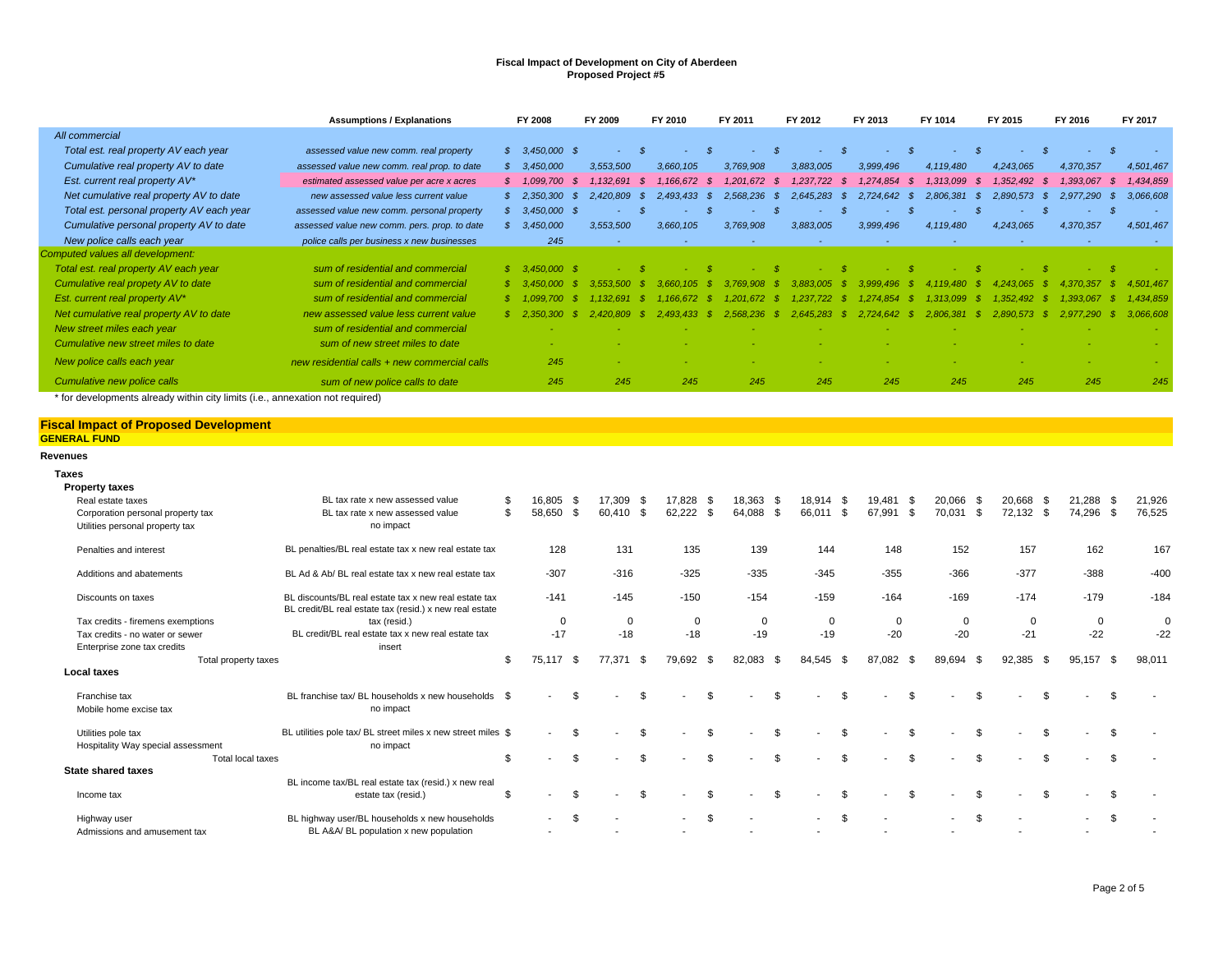|                                                    | <b>Assumptions / Explanations</b>                     |                | FY 2008        |      | FY 2009        |                | FY 2010 |      | FY 2011    |      | FY 2012    |      | FY 2013                  |                | FY 1014    |      | FY 2015    |          | FY 2016                  |              | FY 2017        |
|----------------------------------------------------|-------------------------------------------------------|----------------|----------------|------|----------------|----------------|---------|------|------------|------|------------|------|--------------------------|----------------|------------|------|------------|----------|--------------------------|--------------|----------------|
| Total state shared taxes                           |                                                       | \$             |                | \$   |                | \$             |         | -S   |            | \$   |            | \$   |                          | \$             |            | S    |            | \$       |                          | \$           |                |
| <b>Total taxes</b>                                 |                                                       | \$             | 75,117         | \$   | 77,371         | -\$            | 79,692  | \$   | 82,083     | Ŝ.   | 84,545     | \$   | 87,082                   | - \$           | 89,694     | -\$  | 92,385     | -\$      | 95,157                   | \$           | 98,011         |
| <b>Licenses and Permits</b>                        |                                                       |                |                |      |                |                |         |      |            |      |            |      |                          |                |            |      |            |          |                          |              |                |
| Traders' licenses                                  | no impact                                             | \$             |                | \$   |                | \$             |         | \$   |            | \$   |            | \$   |                          | \$             |            | \$.  |            | <b>S</b> |                          | \$           |                |
| Liquor licenses                                    | no impact                                             |                |                |      |                |                |         |      |            |      |            |      |                          |                |            |      |            |          |                          |              |                |
| Taxi permits                                       | no impact                                             |                |                |      |                |                |         |      |            |      |            |      |                          |                |            |      |            |          |                          |              |                |
| Subdivision inspection fees                        | \$500 per inspection                                  |                | 500            |      |                |                |         |      |            |      |            |      |                          |                |            |      |            |          |                          |              |                |
| Grading permits                                    | \$200 per permit.                                     |                | 200            |      |                |                |         |      |            |      |            |      |                          |                |            |      |            |          |                          |              |                |
|                                                    | \$25 per residential permit; \$150 per commercial     |                |                |      |                |                |         |      |            |      |            |      |                          |                |            |      |            |          |                          |              |                |
| <b>Building permits</b>                            | permit                                                | \$             | 450 \$         |      |                | \$             |         | \$   |            | \$   |            | \$   |                          | \$             |            | \$   |            | \$       |                          | \$           |                |
| Site plan review                                   | \$500 per review                                      |                | 500            |      |                |                |         |      |            |      |            |      |                          |                |            |      |            |          |                          |              |                |
| Mobile home park licenses                          | no impact                                             |                | $\blacksquare$ |      |                |                |         |      |            |      |            |      |                          |                |            |      |            |          |                          |              |                |
| Public works agreement revenue                     | no impact                                             |                |                |      |                |                |         |      |            |      |            |      |                          |                |            |      |            |          |                          |              |                |
| <b>Total licenses and permits</b>                  |                                                       | \$             | 1,650          | - \$ |                | \$             |         |      |            | £.   |            |      |                          |                |            |      |            | S        |                          | -9           |                |
| Inter-Governmental                                 |                                                       |                |                |      |                |                |         |      |            |      |            |      |                          |                |            |      |            |          |                          |              |                |
| <b>State Reimbursements</b>                        |                                                       |                |                |      |                |                |         |      |            |      |            |      |                          |                |            |      |            |          |                          |              |                |
| Police state aid                                   | BL state aid/BL total police calls x new police calls | - \$           | 1,323          | - \$ | 1,323          | - \$           | 1,323   |      | $1,323$ \$ |      | 1,323      |      | $1,323$ \$               |                | 1,323      | - \$ | $1,323$ \$ |          | 1,323                    | \$           | 1,323          |
|                                                    | \$2.50 x new population                               |                |                |      |                |                |         | - \$ |            |      |            | - \$ |                          |                |            |      |            |          |                          |              |                |
| Police supplemental aid<br>School resource officer | no impact                                             |                |                |      |                |                |         |      |            |      |            |      |                          |                |            |      |            |          |                          |              |                |
| <b>Total state reimbursements</b>                  |                                                       | \$             | 1,323          | - \$ | $1,323$ \$     |                | 1,323   |      | $1,323$ \$ |      | $1,323$ \$ |      | $1,323$ \$               |                | $1,323$ \$ |      | $1,323$ \$ |          | $1,323$ \$               |              | 1,323          |
| <b>County Reimbursements</b>                       |                                                       |                |                |      |                |                |         | - \$ |            |      |            |      |                          |                |            |      |            |          |                          |              |                |
|                                                    | no impact                                             |                |                |      |                |                |         |      |            |      |            |      |                          |                |            |      |            |          | $\overline{a}$           |              | $\overline{a}$ |
| In lieu of financial corporation                   | BL tax differential/BL police revenue x new police    |                |                |      |                |                |         |      |            |      |            |      |                          |                |            |      |            |          |                          |              |                |
| Tax differential                                   | revenue                                               | \$             | 2,135          | - \$ | $2,135$ \$     |                | 2,135   | -\$  | $2,135$ \$ |      | 2,135      | \$   | $2,135$ \$               |                | 2,135      | - \$ | $2,135$ \$ |          | 2,135                    | \$           | 2,135          |
| Senior Center reimbursement                        | no impact                                             |                |                |      |                |                |         |      |            |      |            |      |                          |                |            |      |            |          |                          |              |                |
| <b>Total county reimbusements</b>                  |                                                       | \$             | 2,135          | - \$ | $2,135$ \$     |                | 2,135   | - \$ | $2,135$ \$ |      | $2,135$ \$ |      | $2.135$ \$               |                | $2,135$ \$ |      | $2.135$ \$ |          | $2.135$ \$               |              | 2,135          |
| <b>Local Reimbursements</b>                        |                                                       |                |                |      |                |                |         |      |            |      |            |      |                          |                |            |      |            |          |                          |              |                |
| Residential special patrol                         | no impact                                             | \$             |                | \$   |                | -\$            |         |      |            | S.   |            | S    |                          | S              |            | S    |            | S.       |                          | \$           |                |
| <b>Total local reimbursements</b>                  |                                                       | $\mathfrak{L}$ |                | \$   |                | \$             |         |      |            | \$   |            | \$   |                          | \$             |            | \$   |            | \$       |                          | \$           |                |
|                                                    |                                                       |                |                |      |                |                |         |      |            |      |            |      |                          |                |            |      |            |          |                          |              |                |
| <b>APG Contract Fees</b>                           | no impact                                             | \$             |                | \$.  |                | $\mathfrak{L}$ |         |      |            | - \$ |            | £.   |                          | £.             |            | 9.   |            | \$       |                          | $\mathbf{s}$ |                |
| <b>Miscellaneous Revenues</b>                      |                                                       |                |                |      |                |                |         |      |            |      |            |      |                          |                |            |      |            |          |                          |              |                |
| Fines and forfeitures                              | BL fines/ BL households x new households              | \$             |                | \$.  |                | \$             |         | -96  |            | \$   |            | \$   |                          | $\mathfrak{L}$ |            | \$.  |            | - \$     |                          | \$           |                |
|                                                    |                                                       |                |                |      |                |                |         |      |            |      |            |      |                          |                |            |      |            |          |                          |              |                |
| Interest on savings                                | BL interest/BL real estate tax x new real estate tax  |                | 128            |      | 132            |                | 136     |      | 140        |      | 144        |      | 148                      |                | 153        |      | 157        |          | 162                      |              | 167            |
| Other miscellaneous                                | BL misc/BL real estate tax x new real estate tax      |                | 135            |      | 139            |                | 143     |      | 147        |      | 152        |      | 156                      |                | 161        |      | 166        |          | 171                      |              | 176            |
| Police miscellaneous income                        | no impact                                             |                | $\blacksquare$ |      | $\blacksquare$ |                |         |      |            |      |            |      | $\overline{\phantom{a}}$ |                |            |      |            |          | $\overline{\phantom{a}}$ |              |                |
|                                                    |                                                       |                |                |      |                |                |         |      |            |      |            |      |                          |                |            |      |            |          |                          |              |                |
| Trash collection sticker fees                      | BL trash fees/BL households x new households          |                |                |      |                |                |         |      |            |      |            |      |                          |                |            |      |            |          |                          |              |                |
| DPW miscellaneous                                  | BL DPW misc/BL households x new households            |                |                |      |                |                |         |      |            |      |            |      |                          |                |            |      |            |          |                          |              |                |
|                                                    | BL recycling contrib./BL households x new             |                |                |      |                |                |         |      |            |      |            |      |                          |                |            |      |            |          |                          |              |                |
| Recycling contributions                            | households                                            |                |                |      |                |                |         |      |            |      |            |      |                          |                |            |      |            |          |                          |              |                |
| Antenna leases                                     | no impact                                             |                |                |      |                |                |         |      |            |      |            |      |                          |                |            |      |            |          |                          |              |                |
| Annexation                                         | no impact                                             |                |                |      |                |                |         |      |            |      |            |      |                          |                |            |      |            |          |                          |              |                |
| <b>Total miscellaneous revenues</b>                |                                                       | \$             | 262            | - \$ | 270S           |                | 278S    |      | 287 \$     |      | 295S       |      | 304                      | - \$           | 313S       |      | 323S       |          | 333                      | - \$         | 342            |
| <b>Total Revenues</b>                              |                                                       | s.             | 80,489         | -\$  | $81,100$ \$    |                | 83,429  | -\$  | 85,828 \$  |      | 88,299 \$  |      | 90,845 \$                |                | 93,466 \$  |      | 96,166 \$  |          | 98,948 \$                |              | 101,812        |
| <b>Other Financing Sources</b>                     |                                                       |                |                |      |                |                |         |      |            |      |            |      |                          |                |            |      |            |          |                          |              |                |
| Issuance of debt                                   | no impact                                             | \$             |                | \$.  |                | \$             |         |      |            | \$.  |            | \$   |                          | \$             |            | \$   |            | \$       |                          | \$           |                |
| Sale of property                                   | no impact                                             |                |                |      |                |                |         |      |            |      |            |      |                          |                |            |      |            |          |                          |              |                |
| <b>Total other financing sources</b>               |                                                       | \$             |                | \$   |                | \$             |         |      |            |      |            |      |                          |                |            |      |            | \$       |                          | Ŝ.           |                |
|                                                    |                                                       |                |                |      |                |                |         |      |            |      |            |      |                          |                |            |      |            |          |                          |              |                |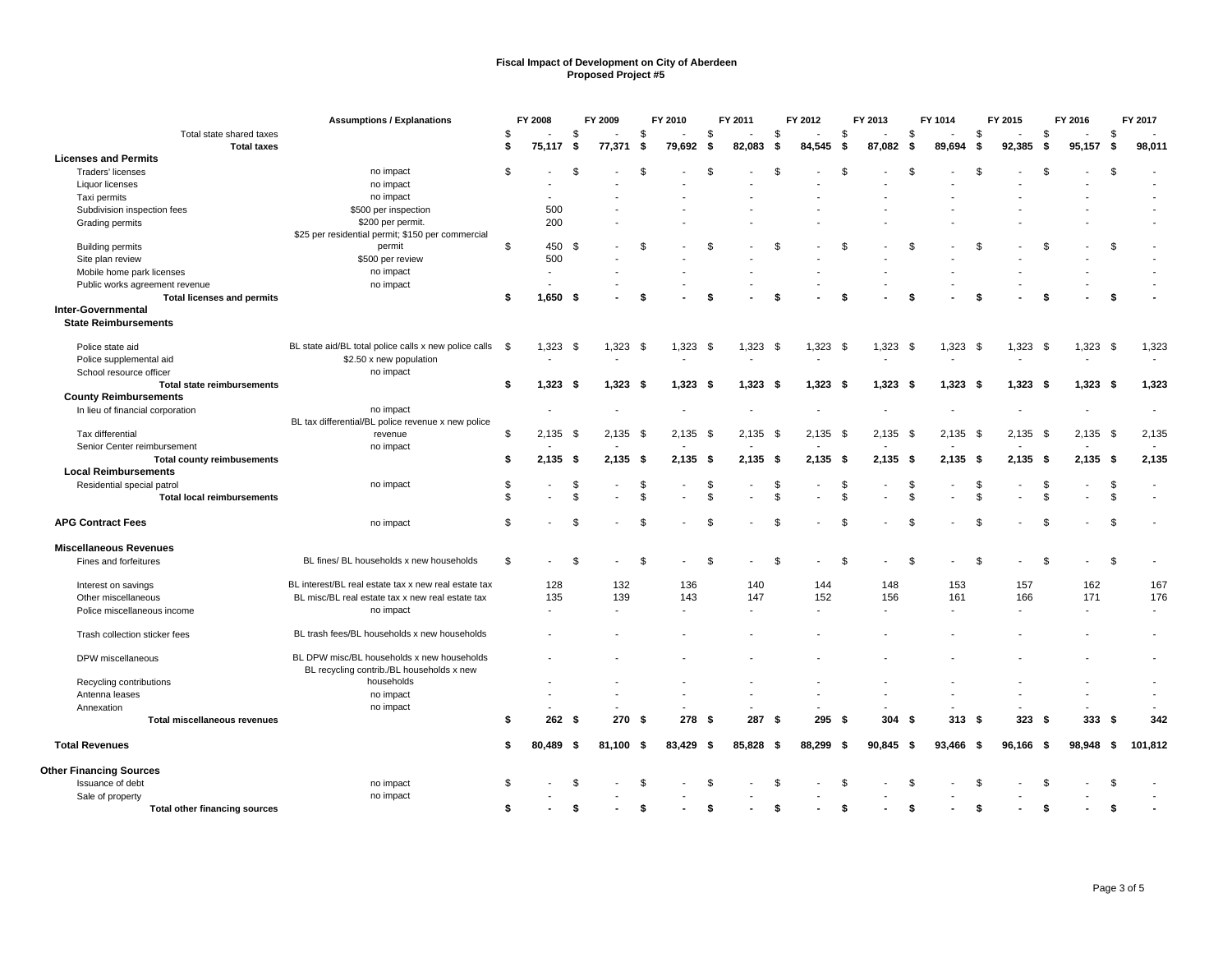|                                                                 | <b>Assumptions / Explanations</b>                                                 |    | FY 2008   |      | FY 2009   |          | FY 2010     |      | FY 2011     |          | FY 2012     |          | FY 2013          |      | FY 1014     |      | FY 2015     |      | FY 2016     |      | FY 2017                  |
|-----------------------------------------------------------------|-----------------------------------------------------------------------------------|----|-----------|------|-----------|----------|-------------|------|-------------|----------|-------------|----------|------------------|------|-------------|------|-------------|------|-------------|------|--------------------------|
| <b>Total Revenues and Financing Sources</b>                     |                                                                                   | S  | 80,489    | - \$ | 81.100 \$ |          | 83,429 \$   |      | 85,828 \$   |          | 88,299      | -\$      | $90,845$ \$      |      | 93,466      | - \$ | 96,166      | -\$  | 98,948      | - \$ | 101,812                  |
| <b>Expenditures</b><br><b>General Government</b><br>Legislative |                                                                                   |    |           |      |           |          |             |      |             |          |             |          |                  |      |             |      |             |      |             |      |                          |
| Elected officials                                               | no impact                                                                         | \$ |           | Ŝ.   |           | \$       |             | \$   |             | \$       |             | S        |                  | Ŝ.   |             | Ŝ.   |             | -\$  |             | \$   |                          |
| Operating expenditures                                          | BL op exp/ BL assessed value x new assessed value                                 |    | 389       |      | 417       |          | 447         |      | 478         |          | 512         |          | 549              |      | 588         |      | 630         |      | 675         |      | 723                      |
| Maryland Municipal League                                       | BL dues/ BL assessed value x new assessed value                                   |    | 47        |      | 51        |          | 54          |      | 58          |          | 62          |          | 67               |      | 72          |      | 77          |      | 82          |      | 88                       |
| Elections                                                       | BL election cost/ BL households x new households                                  |    |           |      |           |          |             |      |             |          |             |          |                  |      |             |      |             |      |             |      |                          |
| Recording secretary<br>Total legislative                        | no impact                                                                         | \$ | 437       | - \$ | 468       | - \$     | 501 \$      |      | 537 \$      |          | 575 \$      |          | ÷<br>616 \$      |      | 660 \$      |      | 707 \$      |      | 757 \$      |      | 811                      |
| <b>Executive</b>                                                |                                                                                   |    |           |      |           |          |             |      |             |          |             |          |                  |      |             |      |             |      |             |      |                          |
| Salaries                                                        | BL salaries/ BL assessed value x new assessed<br>value                            | \$ | 576 \$    |      | 618 \$    |          | 661 \$      |      | 709 \$      |          | 759         | - \$     | 813 \$           |      | 871 \$      |      | 933 \$      |      | 999         | - \$ | 1,071                    |
| Operating expenditures                                          | BL op exp/ BL assessed value x new assessed value                                 |    | 46        |      | 49        |          | 53          |      | 56          |          | 60          |          | 65               |      | 69          |      | 74          |      | 80          |      | 85                       |
| Total executive                                                 |                                                                                   | \$ | 622 \$    |      | 667 \$    |          | 714 \$      |      | 765 \$      |          | 819 \$      |          | 878 \$           |      | 940 \$      |      | 1,007       | \$   | 1,079       | \$   | 1,156                    |
| <b>Finance</b>                                                  | BL salaries/ BL assessed value x new assessed                                     |    |           |      |           |          |             |      |             |          |             |          |                  |      |             |      |             |      |             |      |                          |
| Salaries                                                        | value                                                                             | \$ | 769 \$    |      | 823 \$    |          | 882 \$      |      | 945 \$      |          | $1,012$ \$  |          | $1,084$ \$       |      | $1,161$ \$  |      | $1,244$ \$  |      | $1,333$ \$  |      | 1,428                    |
| Operating expenditures                                          | BL op exp/ BL assessed value x new assessed value                                 |    | 114       |      | 122       |          | 131         |      | 140         |          | 150         |          | 161              |      | 172         |      | 185         |      | 198         |      | 212                      |
| Audit<br><b>Total finance</b>                                   | BL audit/ BL assessed value x new assessed value                                  | \$ | 27<br>910 | \$   | 29<br>975 | \$       | 31<br>1,044 | \$   | 33<br>1,119 | \$       | 36<br>1,198 | -\$      | 38<br>1,283      | - \$ | 41<br>1,375 | \$   | 44<br>1,473 | \$   | 47<br>1,578 | \$   | 50<br>1,690              |
| Legal                                                           |                                                                                   |    |           |      |           |          |             |      |             |          |             |          |                  |      |             |      |             |      |             |      |                          |
| Codification                                                    | no impact                                                                         | \$ |           | \$   |           | - \$     |             | - \$ |             | \$       |             | -9       |                  | -\$  |             | -\$  |             | \$   |             | \$   |                          |
| Counsel                                                         | BL counsel/ BL assessed value x new assessed<br>value                             |    | 277       |      | 296       |          | 317         |      | 340         |          | 364         |          | 390              |      | 418         |      | 448         |      | 480         |      | 514                      |
| <b>Total legal</b>                                              |                                                                                   | \$ | 277 \$    |      | 296 \$    |          | 317S        |      | 340 \$      |          | 364         | - \$     | 390 \$           |      | 418 \$      |      | 448 \$      |      | 480 \$      |      | 514                      |
| <b>Planning and Community Development</b>                       |                                                                                   |    |           |      |           |          |             |      |             |          |             |          |                  |      |             |      |             |      |             |      |                          |
|                                                                 | BL salaries/ (BL households + BL businesses) x (new                               |    |           |      | 77 \$     |          |             |      | 83          |          |             |          |                  |      |             |      |             |      |             |      |                          |
| Salaries                                                        | households + new businesses)<br>BL op exp/ (BL households + BL businesses) x (new | \$ | 74 \$     |      |           |          | 80 \$       |      |             | - \$     | 86 \$       |          | 90               | - \$ | 93S         |      | 97S         |      | 101 \$      |      | 105                      |
| Operating expenditures                                          | households + new businesses)                                                      |    | 11        |      | 12        |          | 12          |      | 13          |          | 13          |          | 14               |      | 14          |      | 15          |      | 16          |      | 16                       |
| Total planning and community development                        |                                                                                   | \$ | 85        | - \$ | 88        | <b>S</b> | 92 \$       |      | 96          | <b>S</b> | 99          | <b>S</b> | 103 <sup>5</sup> |      | 108         | \$   | 112S        |      | 116 \$      |      | 121                      |
| <b>Government Buildings</b>                                     |                                                                                   |    |           |      |           |          |             |      |             |          |             |          |                  |      |             |      |             |      |             |      |                          |
| Janitor salary                                                  | no impact                                                                         | \$ |           | \$   |           | \$       |             | \$   |             | \$       |             | \$       |                  | Ŝ.   |             | \$   |             | \$   |             | \$   |                          |
| Operating expenditures                                          | no impact                                                                         |    |           |      |           |          |             |      |             |          |             |          |                  |      |             |      |             |      |             |      | $\overline{\phantom{a}}$ |
| Total government buildings                                      |                                                                                   | \$ |           | \$.  |           | .ፍ       |             | .S   |             | \$.      |             | £.       |                  | \$.  |             | .ኖ   |             | \$   |             | \$.  |                          |
| <b>General Government</b>                                       | BL op exp / BL assessed value x new assessed                                      |    |           |      |           |          |             |      |             |          |             |          |                  |      |             |      |             |      |             |      |                          |
| Operating expenditures                                          | value                                                                             | \$ | 234       | \$   | 250       | - \$     | 268         | - \$ | 287         | \$       | 308         | - \$     | 329 \$           |      | 353         | \$   | 378 \$      |      | 405 \$      |      | 434                      |
| Total general government                                        |                                                                                   | \$ | 234       | \$   | 250       | - \$     | 268         | - \$ | 287         | - \$     | 308         | - \$     | 329              | - \$ | 353         | \$   | 378 \$      |      | 405         | -\$  | 434                      |
| <b>Health and Safety</b>                                        |                                                                                   |    |           |      |           |          |             |      |             |          |             |          |                  |      |             |      |             |      |             |      |                          |
| Salaries                                                        | no impact                                                                         | \$ |           | \$.  |           |          |             | . ፍ  |             | \$       |             | \$       |                  | £.   |             | \$   |             | - \$ |             | \$.  |                          |
| Operating expenditures                                          | no impact                                                                         |    |           |      |           |          |             |      |             |          |             |          |                  |      |             |      |             |      |             |      |                          |
| Total health and safety                                         |                                                                                   | \$ |           | -96  |           | - 96     |             | \$   |             | \$       |             | S        |                  | -S   |             | \$   |             | - \$ |             | \$   |                          |
| <b>Total General Government</b>                                 |                                                                                   | \$ | 2,564     | \$   | 2,744     | -96      | 2,937       | \$   | 3,143       | - \$     | 3,364       | -\$      | 3,600            | -\$  | 3,853       | -\$  | 4,124       | - \$ | 4,414       | \$   | 4,725                    |
| <b>Public Safety</b>                                            |                                                                                   |    |           |      |           |          |             |      |             |          |             |          |                  |      |             |      |             |      |             |      |                          |
| <b>Police Department</b>                                        |                                                                                   |    |           |      |           |          |             |      |             |          |             |          |                  |      |             |      |             |      |             |      |                          |
| Salaries                                                        | BL salaries/ BL police calls x new police calls                                   | \$ | 14,893    | - \$ | 15,489    | -\$      | 16,109      | - \$ | 16,753 \$   |          | 17,423      | - \$     | 18,120 \$        |      | 18,845 \$   |      | 19,599      | - \$ | 20,383 \$   |      | 21,198                   |
| <b>Operating Expenditures</b>                                   | BL op exp/ BL police calls x new police calls                                     |    | 1,920     |      | 1,997     |          | 2,077       |      | 2,160       |          | 2,246       |          | 2,336            |      | 2,429       |      | 2,527       |      | 2,628       |      | 2,733                    |
| Total police department                                         |                                                                                   | \$ | 16,813 \$ |      | 17,486    | - \$     | 18,185      | - \$ | 18,913 \$   |          | 19,669 \$   |          | 20,456 \$        |      | 21,274 \$   |      | $22,125$ \$ |      | 23,010 \$   |      | 23,931                   |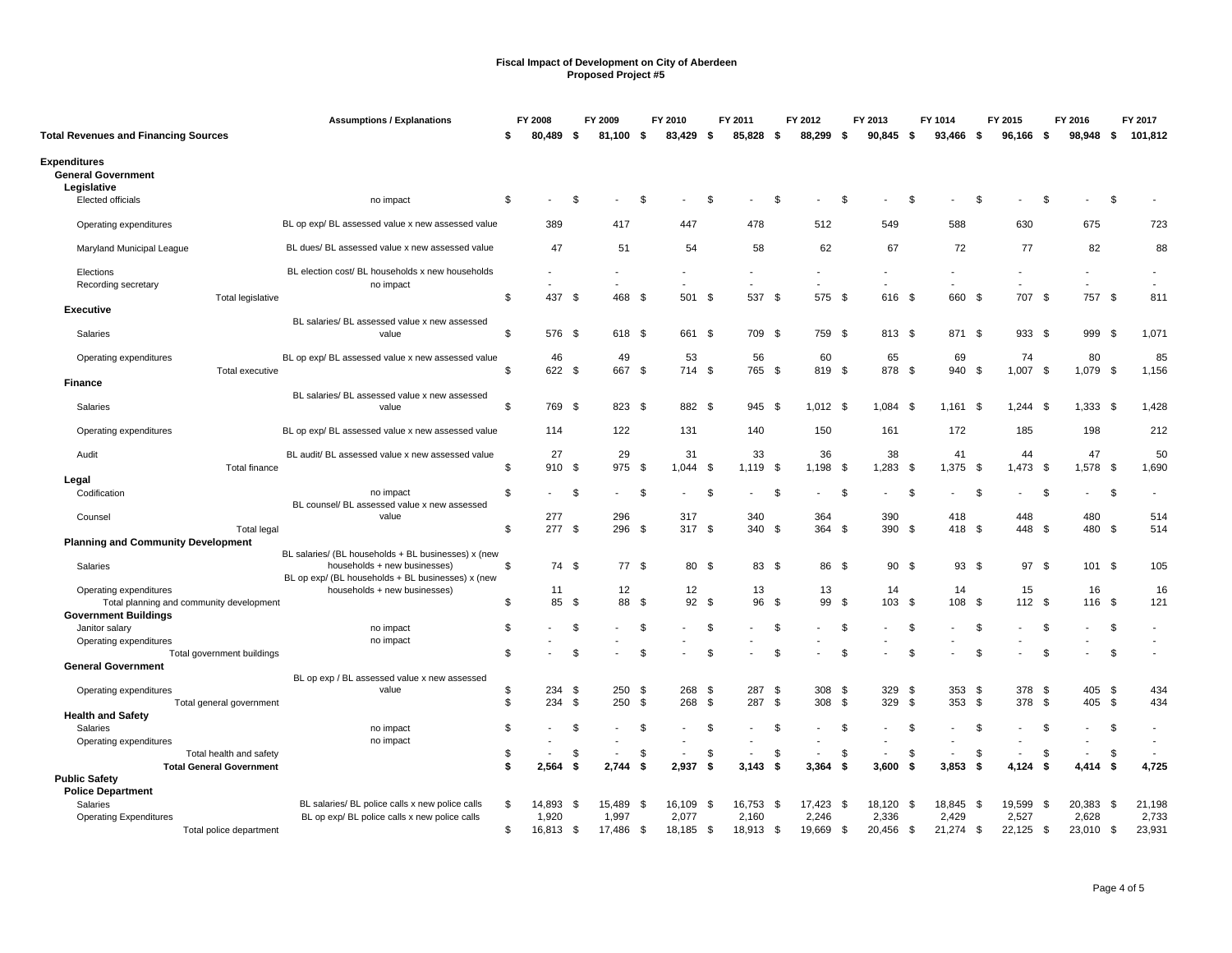|                                                                               | <b>Assumptions / Explanations</b>                                                      |                | FY 2008               |                | FY 2009               |                | FY 2010                  |                   | FY 2011               |                | FY 2012                  |                | FY 2013                 |                | FY 1014                 |                | FY 2015                  |                | FY 2016                  |               | FY 2017            |
|-------------------------------------------------------------------------------|----------------------------------------------------------------------------------------|----------------|-----------------------|----------------|-----------------------|----------------|--------------------------|-------------------|-----------------------|----------------|--------------------------|----------------|-------------------------|----------------|-------------------------|----------------|--------------------------|----------------|--------------------------|---------------|--------------------|
| <b>Volunteer Fire Department</b>                                              |                                                                                        |                |                       |                |                       |                |                          |                   |                       |                |                          |                |                         |                |                         |                |                          |                |                          |               |                    |
| Contribution<br>Total volunteer fire department<br><b>Total Public Safety</b> | BL contribution/ (BL households+ BL businesses) x<br>(new households + new businesses) | \$<br>\$<br>\$ | 47<br>47<br>16,860 \$ | \$<br>\$       | 49<br>49<br>17,535 \$ | - \$<br>\$     | 51<br>51<br>18,236       | - \$<br>\$<br>-\$ | 53<br>53<br>18,965 \$ | - \$<br>- \$   | 55<br>55<br>19,724 \$    | -\$<br>\$      | 57<br>57<br>$20,513$ \$ | - \$<br>\$     | 59<br>59<br>$21,334$ \$ | -\$<br>\$      | 62 \$<br>62<br>22,187 \$ | \$             | 64<br>64<br>23,074 \$    | \$<br>\$      | 67<br>67<br>23,997 |
| <b>Public Works</b>                                                           |                                                                                        |                |                       |                |                       |                |                          |                   |                       |                |                          |                |                         |                |                         |                |                          |                |                          |               |                    |
| Administration                                                                |                                                                                        |                |                       |                |                       |                |                          |                   |                       |                |                          |                |                         |                |                         |                |                          |                |                          |               |                    |
|                                                                               | BL salaries/ (BL households + BL businesses) x (new                                    |                |                       |                |                       |                |                          |                   |                       |                |                          |                |                         |                |                         |                |                          |                |                          |               |                    |
| Salaries                                                                      | households + new businesses)<br>BL op exp/ (BL households + BL businesses) x (new      | \$             | 110 \$                |                | 115S                  |                | 119 \$                   |                   | 124S                  |                | 129                      | - \$           | $134 \quad $$           |                | 140 \$                  |                | $145$ \$                 |                | 151 \$                   |               | 157                |
| <b>Operating Expenditures</b>                                                 | households + new businesses)                                                           |                | 5                     |                | 5                     |                | 6                        |                   | 6                     |                | 6                        |                | 6                       |                | 7                       |                | $\overline{7}$           |                | 7                        |               | $\overline{7}$     |
| Total public works administration                                             |                                                                                        | \$             | 115                   | - \$           | 120 \$                |                | 125                      | \$                | 130                   | - \$           | 135                      | \$             | 140 \$                  |                | 146                     | \$             | 152 \$                   |                | 158                      | <b>S</b>      | 164                |
| <b>Streets</b>                                                                |                                                                                        |                |                       |                |                       |                |                          |                   |                       |                |                          |                |                         |                |                         |                |                          |                |                          |               |                    |
| Salaries                                                                      | BL salaries/ BL street miles x new street miles                                        | \$             |                       | -S             |                       | \$             |                          | \$                |                       | \$             |                          | \$             |                         | \$.            |                         | \$             |                          | \$             |                          | \$            |                    |
| <b>Operating Expenditures</b>                                                 | BL op exp/ BL street miles x new street miles                                          | \$             |                       | $\mathfrak{L}$ |                       | \$             |                          | \$                | $\blacksquare$        | \$             |                          | \$             |                         | $\mathfrak{L}$ |                         | \$             |                          | \$             | $\blacksquare$           | \$            |                    |
| <b>Total streets</b>                                                          |                                                                                        | \$             |                       |                |                       | \$             |                          | £                 |                       | \$             |                          | \$             |                         | \$             |                         | $\mathfrak{L}$ |                          | \$             |                          | \$            |                    |
| <b>Street Lighting</b>                                                        |                                                                                        |                |                       |                |                       |                |                          |                   |                       |                |                          |                |                         |                |                         |                |                          |                |                          |               |                    |
| <b>Operating Expenditures</b>                                                 | BL op exp/BL street miles x new street miles                                           | \$             |                       |                |                       | S              |                          | £                 |                       | \$             |                          | \$             |                         | S              |                         | \$             |                          | \$             |                          | \$            |                    |
|                                                                               |                                                                                        | \$             |                       |                |                       | $\mathfrak{L}$ |                          | \$.               |                       | $\mathfrak{s}$ |                          | $\mathfrak{s}$ |                         | $\mathfrak{R}$ |                         | $\mathfrak{L}$ |                          | $\mathfrak{L}$ |                          | \$            |                    |
| Total street lighting                                                         |                                                                                        |                |                       |                |                       |                |                          |                   |                       |                |                          |                |                         |                |                         |                |                          |                |                          |               |                    |
| <b>Winter Operations</b>                                                      |                                                                                        |                |                       |                |                       |                |                          |                   |                       |                |                          |                |                         |                |                         |                |                          |                |                          |               |                    |
| <b>Operating Expenditures</b>                                                 | BL op exp/ BL street miles x new street miles                                          | \$             |                       |                |                       | S              |                          | £                 |                       | \$             |                          | \$             |                         | \$             |                         | \$             |                          | \$             |                          | \$            |                    |
| Total winter operations                                                       |                                                                                        | $\mathfrak{L}$ |                       |                |                       | £.             |                          | £                 |                       | $\mathbf{\$}$  |                          | $\mathbf{S}$   |                         | $\mathfrak{R}$ |                         | $\mathfrak{L}$ |                          | \$             |                          | $\mathbf{\$}$ |                    |
| <b>Solid Waste</b>                                                            |                                                                                        |                |                       |                |                       |                |                          |                   |                       |                |                          |                |                         |                |                         |                |                          |                |                          |               |                    |
| Salaries                                                                      | BL salaries/ BL households x new households                                            | \$             |                       | .ፍ             |                       | £.             |                          | \$                |                       | \$             |                          | \$             |                         | \$             |                         | \$.            |                          | \$             |                          | \$            |                    |
| <b>Operating Expenditures</b>                                                 | BL op exp/ BL households x new households                                              |                |                       |                |                       |                |                          |                   |                       |                |                          |                |                         |                |                         |                |                          |                |                          |               |                    |
| Total solid waste                                                             |                                                                                        | \$             |                       | -S             |                       | \$             | $\overline{\phantom{a}}$ | \$                |                       | \$             | $\overline{\phantom{a}}$ | \$             |                         | - \$           | $\sim$                  | \$             |                          | \$             | $\sim$                   | \$            |                    |
| <b>Total Public Works</b>                                                     |                                                                                        | \$             | 115                   | -\$            | 120                   | - \$           | 125                      | - \$              | 130                   | - \$           | 135                      | -\$            | 140                     | - \$           | 146                     | Ŝ.             | 152S                     |                | 158                      | - \$          | 164                |
| <b>Parks and Recreation</b>                                                   |                                                                                        |                |                       |                |                       |                |                          |                   |                       |                |                          |                |                         |                |                         |                |                          |                |                          |               |                    |
| <b>Operating Expenditures</b>                                                 | BL cost/ BL population x new population                                                | \$             |                       | \$.            |                       | \$             |                          | \$                |                       | \$             | $\blacksquare$           | \$             |                         | \$             |                         | \$.            |                          | \$             | $\overline{\phantom{a}}$ | \$            |                    |
| Total parks and recreation                                                    |                                                                                        | \$             |                       |                |                       | \$             |                          | \$                |                       | \$             |                          | \$             |                         | \$.            |                         | \$.            |                          | \$             |                          | $\mathbf{\$}$ |                    |
| <b>Miscellaneous</b>                                                          |                                                                                        |                |                       |                |                       |                |                          |                   |                       |                |                          |                |                         |                |                         |                |                          |                |                          |               |                    |
|                                                                               | BL retirement plans/sum of BL salaries x sum of new                                    |                |                       |                |                       |                |                          |                   |                       |                |                          |                |                         |                |                         |                |                          |                |                          |               |                    |
| Retirement plans                                                              | salaries                                                                               | \$             | 150 \$                |                | 167 \$                |                | 185 \$                   |                   | 206 \$                |                | $228$ \$                 |                | $253$ \$                |                | 282 \$                  |                | $313 \quad $$            |                | 347 \$                   |               | 386                |
|                                                                               | BL expenditures/ sum of BL salaries x sum of new                                       |                |                       |                |                       |                |                          |                   |                       |                |                          |                |                         |                |                         |                |                          |                |                          |               |                    |
| Payroll expenditures                                                          | salaries                                                                               | \$             | 568 \$                |                | 630 \$                |                | 700 \$                   |                   | 777 \$                |                | 863 \$                   |                | 958 \$                  |                | $1,064$ \$              |                | $1,182$ \$               |                | $1,313$ \$               |               | 1,459              |
|                                                                               | BL miscellaneous/ sum of BL salaries x sum of new                                      |                |                       |                |                       |                |                          |                   |                       |                |                          |                |                         |                |                         |                |                          |                |                          |               |                    |
| Miscellaneous                                                                 | salaries                                                                               | \$             | 27                    | - \$           | 29 \$                 |                | 33                       | \$                | 36                    | -\$            | 40                       | \$             | 45 \$                   |                | 50                      | -\$            | 55                       | - \$           | 61                       | \$            | 68                 |
| <b>Total miscellaneous</b>                                                    |                                                                                        | \$             | 745                   | <b>S</b>       | 827                   | \$             | 918                      | \$                | 1,019 \$              |                | 1,131                    | \$             | $1,257$ \$              |                | 1,396                   | \$             | 1,550                    | \$             | 1,722                    | \$            | 1,913              |
| <b>Debt Service</b>                                                           |                                                                                        |                |                       |                |                       |                |                          |                   |                       |                |                          |                |                         |                |                         |                |                          |                |                          |               |                    |
|                                                                               |                                                                                        | \$             |                       | \$.            |                       | \$             |                          | $\mathfrak{S}$    |                       | $\mathfrak{S}$ |                          | \$             |                         | \$             |                         | \$             |                          | \$             |                          |               |                    |
| Principal                                                                     | no impact                                                                              |                |                       |                |                       |                |                          |                   |                       |                |                          |                |                         |                |                         |                |                          |                |                          | \$            |                    |
| Interest                                                                      | no impact                                                                              |                |                       |                |                       |                |                          |                   |                       |                |                          |                |                         |                |                         |                |                          |                |                          |               |                    |
| Total debt service                                                            |                                                                                        | \$             |                       |                |                       | £.             |                          | £                 |                       | \$             |                          | \$             |                         | -\$            |                         | -S             |                          | \$             |                          | \$            |                    |
|                                                                               |                                                                                        |                |                       |                |                       |                |                          |                   |                       |                |                          |                |                         |                |                         |                |                          |                |                          |               |                    |
| <b>Total Expenditures</b>                                                     |                                                                                        | S              | 20,284                | -S             | 21,225                | - 5            | 22,215                   | - 5               | 23,257                | -\$            | 24,354                   | -\$            | 25,510                  | - \$           | 26,728                  | - 5            | 28,013                   | - \$           | 29,368                   | - \$          | 30,799             |
|                                                                               |                                                                                        |                |                       |                |                       |                |                          |                   |                       |                |                          |                |                         |                |                         |                |                          |                |                          |               |                    |
| <b>Transfers Out</b>                                                          | no impact                                                                              | \$             |                       |                |                       | \$.            |                          |                   |                       | \$             |                          | $\mathbf{S}$   |                         | -S             |                         | \$.            |                          | \$             |                          | \$            |                    |
|                                                                               |                                                                                        |                |                       |                |                       |                |                          |                   |                       |                |                          |                |                         |                |                         |                |                          |                |                          |               |                    |
| <b>Total Expenditures and Transfers Out</b>                                   |                                                                                        | \$             | 20.284                | - \$           | $21.225$ \$           |                | 22.215                   | - \$              | 23.257                | - \$           | 24.354                   | -\$            | 25.510                  | - \$           | 26.728                  | - \$           | 28.013                   | - \$           | 29.368                   | - \$          | 30,799             |
| <u>EXCESS OF REVENUES OVER EXPENDITURES (GENERAL FUND)</u>                    |                                                                                        | \$.            | 60,204                | - \$           | $59,875$ \$           |                | $61,214$ \$              |                   | $62,571$ \$           |                | $63,945$ \$              |                | $65,335$ \$             |                | 66,738                  | - \$           | $68,153$ \$              |                | 69,579 \$                |               | 71,013             |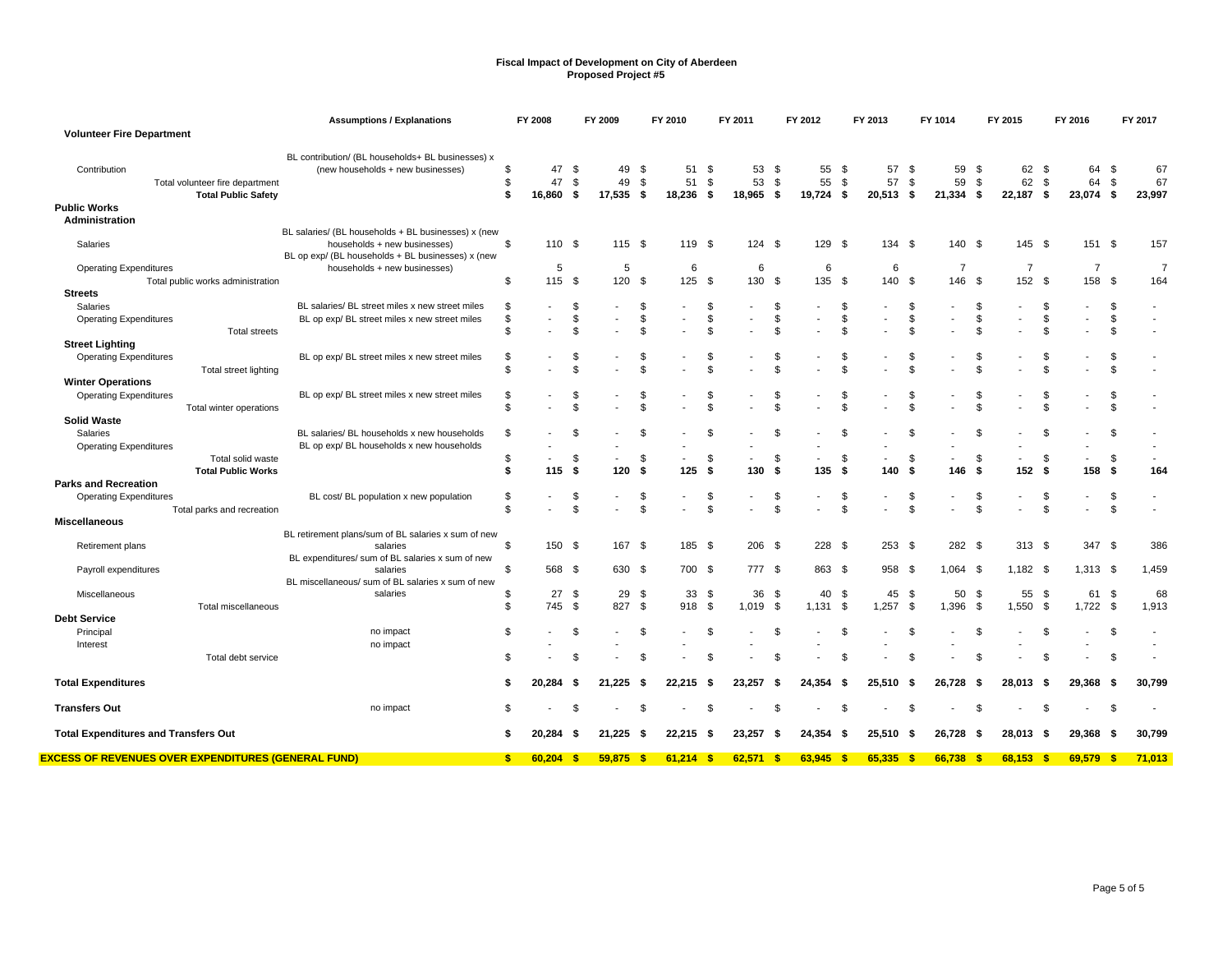|  |  |  |  | Development proposal: Corporate Office Properties Trust (COPT) Annexation |  |  |
|--|--|--|--|---------------------------------------------------------------------------|--|--|
|--|--|--|--|---------------------------------------------------------------------------|--|--|

| Within existing city boundaries? (Yes = $1$ , No = 0)<br>$\overline{0}$<br>$3.0\%$ y = projected annual percentage increase in assessed value |                                                                                                  | $AV = assessed value$      |                                                   |                  |               | $Est. = estimated$ |                |                             |                  |                         |                  |                     |         |                  |         |               |            |
|-----------------------------------------------------------------------------------------------------------------------------------------------|--------------------------------------------------------------------------------------------------|----------------------------|---------------------------------------------------|------------------|---------------|--------------------|----------------|-----------------------------|------------------|-------------------------|------------------|---------------------|---------|------------------|---------|---------------|------------|
| 4.0% $z =$ projected annual increase in costs                                                                                                 |                                                                                                  | $\mathbf{1}$               |                                                   | $\boldsymbol{2}$ |               | 3                  |                | $\overline{4}$              | 5                | 6                       | $\overline{7}$   |                     | 8       |                  | 9       |               | 10         |
|                                                                                                                                               | <b>Assumptions / Explanations</b>                                                                | FY 2008                    |                                                   | FY 2009          |               | FY 2010            |                | FY 2011                     | FY 2012          | FY 2013                 | FY 1014          |                     | FY 2015 |                  | FY 2016 |               | FY 2017    |
| <b>Development Data</b>                                                                                                                       |                                                                                                  |                            |                                                   |                  |               |                    |                |                             |                  |                         |                  |                     |         |                  |         |               |            |
| <b>Residential</b>                                                                                                                            |                                                                                                  |                            |                                                   |                  |               |                    |                |                             |                  |                         |                  |                     |         |                  |         |               |            |
| Total number of acres to be developed                                                                                                         | for developments already within city limits                                                      |                            |                                                   |                  |               |                    |                |                             |                  |                         |                  |                     |         |                  |         |               |            |
| New single family units each year                                                                                                             |                                                                                                  |                            |                                                   |                  |               |                    |                |                             |                  |                         |                  |                     |         |                  |         |               |            |
| New townhouses each year                                                                                                                      |                                                                                                  |                            |                                                   |                  |               |                    |                |                             |                  |                         |                  |                     |         |                  |         |               |            |
| Average AV of single family unit                                                                                                              | BL estimate increased by y% per year                                                             | \$                         |                                                   |                  |               |                    |                | - \$                        |                  | £.                      |                  | \$                  |         |                  |         | -S            |            |
| Average AV of townhouse                                                                                                                       | BL estimate increased by y% per year                                                             | \$                         | \$                                                |                  | $\mathcal{R}$ |                    | $\mathfrak{L}$ | $\mathfrak{s}$              |                  | $\mathfrak{s}$          | $\mathfrak{R}$   | $\mathfrak{L}$      |         | $\mathbf{s}$     |         | <b>S</b>      |            |
| New street miles each year                                                                                                                    |                                                                                                  |                            |                                                   |                  |               |                    |                |                             |                  |                         |                  |                     |         |                  |         |               |            |
| Computed residential values:                                                                                                                  |                                                                                                  |                            |                                                   |                  |               |                    |                |                             |                  |                         |                  |                     |         |                  |         |               |            |
| Cumulative new households to date                                                                                                             | new single family units $+$ new townhouses                                                       |                            | $\Omega$                                          | $\Omega$         |               | $\Omega$           |                | $\Omega$                    | $\Omega$         |                         | $\overline{0}$   | $\Omega$            |         | $\boldsymbol{0}$ |         | $\Omega$      |            |
| New population each year                                                                                                                      | BL avg people per household x new households                                                     |                            | $\overline{0}$                                    | $\Omega$         |               | $\mathcal{O}$      |                | $\Omega$                    | $\mathcal{O}$    |                         | $\Omega$         | $\boldsymbol{o}$    |         | $\mathcal{O}$    |         | $\Omega$      | $\epsilon$ |
| Cumulative new population to date                                                                                                             | new population to date                                                                           |                            | $\Omega$                                          | $\Omega$         |               | $\mathcal{O}$      |                | $\Omega$                    | $\Omega$         |                         | $\Omega$         | $\mathcal{O}$       |         | $\Omega$         |         | $\Omega$      | $\epsilon$ |
| Total AV of new units each year                                                                                                               | average assessed value (SFH & TH) x units                                                        | $\boldsymbol{\mathcal{S}}$ | $\mathcal{S}$                                     |                  | $\mathcal{S}$ |                    | - \$           | $\mathcal{S}$               |                  | <b>S</b>                | - \$             | $\mathcal{S}$       |         | $\mathcal{S}$    |         | - \$          |            |
| Cumulative AV of new units to date                                                                                                            | assessed value of all new units to date                                                          | $\mathcal{S}$              | $\mathcal{S}$<br>$\sim$                           |                  | $\mathcal{S}$ |                    | $\mathcal{S}$  | - \$<br>÷                   | $\sim$           | $\mathcal{S}$           | $\mathcal{S}$    | $\mathcal{S}$<br>a. |         | $\mathcal{S}$    |         | $\mathcal{S}$ |            |
| Estimated current AV of property*                                                                                                             | estimated assessed value per acre x acres                                                        | $\mathcal{S}$              | $\mathcal S$                                      |                  | $\mathcal{S}$ |                    | $\mathcal{S}$  | $\mathcal{S}$               |                  | $\mathcal{S}$           | $\mathcal{S}$    | $\mathcal{S}$       |         | $\mathcal{S}$    |         | $\mathcal{S}$ |            |
| Net cumulative AV of new units to date                                                                                                        | new assessed value less current value                                                            | $\mathcal{S}$              | $\boldsymbol{\mathcal{S}}$<br>$\omega_{\rm{eff}}$ |                  | $\mathcal{S}$ |                    | $\mathcal{S}$  | $\mathcal{S}$<br>÷.         | ÷.               | $\mathcal{S}$           | $\mathcal{S}$    | $\mathcal{S}$       |         | $\mathcal{S}$    | ÷       | $\mathcal{S}$ |            |
| New police calls each year                                                                                                                    | police calls per unit x units                                                                    |                            |                                                   |                  |               |                    |                |                             |                  |                         |                  |                     |         |                  |         |               |            |
| Commercial                                                                                                                                    |                                                                                                  |                            |                                                   |                  |               |                    |                |                             |                  |                         |                  |                     |         |                  |         |               |            |
| Total number of acres to be developed                                                                                                         |                                                                                                  |                            | 56                                                |                  |               |                    |                |                             |                  |                         |                  |                     |         |                  |         |               |            |
| Number of new businesses each year                                                                                                            |                                                                                                  |                            | $\overline{4}$                                    | $\overline{4}$   |               | $\overline{2}$     |                |                             |                  |                         |                  |                     |         |                  |         |               |            |
| Retail:                                                                                                                                       |                                                                                                  |                            |                                                   |                  |               |                    |                |                             |                  |                         |                  |                     |         |                  |         |               |            |
| Drug store SF developed each year                                                                                                             |                                                                                                  |                            |                                                   |                  |               |                    |                |                             |                  |                         |                  |                     |         |                  |         |               |            |
| Convenience store SF developed each year                                                                                                      |                                                                                                  |                            |                                                   | $\sim$           |               |                    |                |                             |                  |                         |                  |                     |         |                  |         |               |            |
| Office SF developed each year                                                                                                                 |                                                                                                  |                            | 300,000                                           | 300,000          |               | 290,000            |                |                             |                  |                         |                  |                     |         |                  |         |               |            |
| Industrial acres developed each year                                                                                                          |                                                                                                  |                            |                                                   |                  |               |                    |                |                             |                  |                         |                  |                     |         |                  |         |               |            |
| Industrial SF developed each year                                                                                                             |                                                                                                  |                            |                                                   |                  |               |                    |                |                             |                  |                         |                  |                     |         |                  |         |               |            |
| New street miles each year                                                                                                                    |                                                                                                  |                            |                                                   |                  |               |                    |                |                             |                  |                         |                  |                     |         |                  |         |               |            |
| Computed commercial values:                                                                                                                   |                                                                                                  |                            |                                                   |                  |               |                    |                |                             |                  |                         |                  |                     |         |                  |         |               |            |
| Cumulative number of new businesses to date                                                                                                   |                                                                                                  |                            | $\overline{4}$                                    | $\boldsymbol{8}$ |               | 10                 |                | 10 <sub>10</sub>            | 10 <sup>10</sup> |                         | 10 <sub>10</sub> | 10                  |         | 10               | 10      |               | 10         |
| Retail                                                                                                                                        |                                                                                                  |                            |                                                   |                  |               |                    |                |                             |                  |                         |                  |                     |         |                  |         |               |            |
| Drug store                                                                                                                                    |                                                                                                  |                            |                                                   |                  |               |                    |                |                             |                  |                         |                  |                     |         |                  |         |               |            |
| Est. real property AV each year                                                                                                               | est. value per sq. ft increased by y%/yr x sq. ft. \$                                            |                            | $\mathcal{S}$<br>$\sim$                           |                  | $\mathcal{S}$ |                    | - \$           | -\$                         |                  | - \$                    | - \$             | $\mathcal{S}$       |         | $\mathcal{S}$    | ÷.      | \$            |            |
| Est. personal property AV each year                                                                                                           | est. value per sq. ft increased by $y\frac{1}{y}$ x sq. ft. \$                                   |                            | $\mathcal{S}$<br>$\omega_{\rm{eff}}$              |                  | $\mathcal{S}$ |                    | $\mathcal{S}$  | $\mathcal{S}$               |                  | $\mathcal{S}$           | $\mathcal{S}$    | $\mathcal{S}$       |         | $\mathcal{S}$    | ÷.      | - \$          |            |
| Convenience store                                                                                                                             |                                                                                                  |                            |                                                   |                  |               |                    |                |                             |                  |                         |                  |                     |         |                  |         |               |            |
| Est. real property AV each year                                                                                                               | est. value per sq. ft increased by y%/yr x sq. ft. \$                                            |                            | $\mathcal{S}$                                     |                  |               |                    |                | - \$                        |                  | S                       |                  |                     |         | <b>S</b>         |         | $\mathcal{S}$ |            |
| Est. personal property AV each year                                                                                                           | est. value per sq. ft increased by y%/yr x sq. ft. \$                                            |                            | $\mathcal{S}$                                     |                  | $\mathcal{S}$ |                    | $\mathcal{S}$  | $\mathcal{S}_{\mathcal{S}}$ |                  |                         |                  |                     |         |                  |         | $\mathcal{S}$ |            |
| <b>Office</b>                                                                                                                                 |                                                                                                  |                            |                                                   |                  |               |                    |                |                             |                  |                         |                  |                     |         |                  |         |               |            |
| Est. real property AV this year                                                                                                               | est. value per sq. ft increased by $y\frac{6}{y}r \times$ sq. ft. $\$$                           |                            | 7,500,000 \$                                      | 7,725,000        | $\mathcal{S}$ | 7,691,525 \$       |                | - 3                         |                  | - \$                    | - \$             | $\mathcal{S}$       |         | $\mathcal{S}$    |         | $\mathcal{S}$ |            |
| Est. personal property AV this year                                                                                                           | est. value per sq. ft increased by $y\frac{6}{y}r \times sq$ . ft. $$7,500,000$ $$7,725,000$ $$$ |                            |                                                   |                  |               | 7,691,525 \$       |                | - \$                        |                  | $\mathcal{S}$           | $\mathcal{S}$    | $\mathcal{S}$       |         | $\mathcal{S}$    |         | $\mathcal{S}$ |            |
| <b>Industrial</b>                                                                                                                             |                                                                                                  |                            |                                                   |                  |               |                    |                |                             |                  |                         |                  |                     |         |                  |         |               |            |
|                                                                                                                                               | est. value per sq. ft increased by y%/yr x sq. ft. \$                                            |                            | - \$                                              |                  |               |                    | - \$           | $\mathcal{S}$               |                  | - \$                    | £.               |                     |         | $\mathcal{S}$    |         | - \$          |            |
| Est. real property AV each year                                                                                                               | est. value per sq. ft increased by y%/yr x sq. ft. \$                                            |                            | $\mathcal{S}$<br>$\sim$                           |                  | $\mathcal{S}$ |                    | $\mathcal{S}$  | $\mathcal{S}$               | ×                | $\mathcal{S}$<br>$\sim$ | $\mathcal{S}$    | $\mathcal{S}$       |         | $\mathcal S$     |         | $\mathcal{S}$ |            |
| Est. personal property AV each year                                                                                                           |                                                                                                  |                            |                                                   |                  |               |                    |                |                             |                  |                         |                  |                     |         |                  |         |               |            |
| All commercial                                                                                                                                |                                                                                                  |                            |                                                   |                  |               |                    |                |                             |                  |                         |                  |                     |         |                  |         |               |            |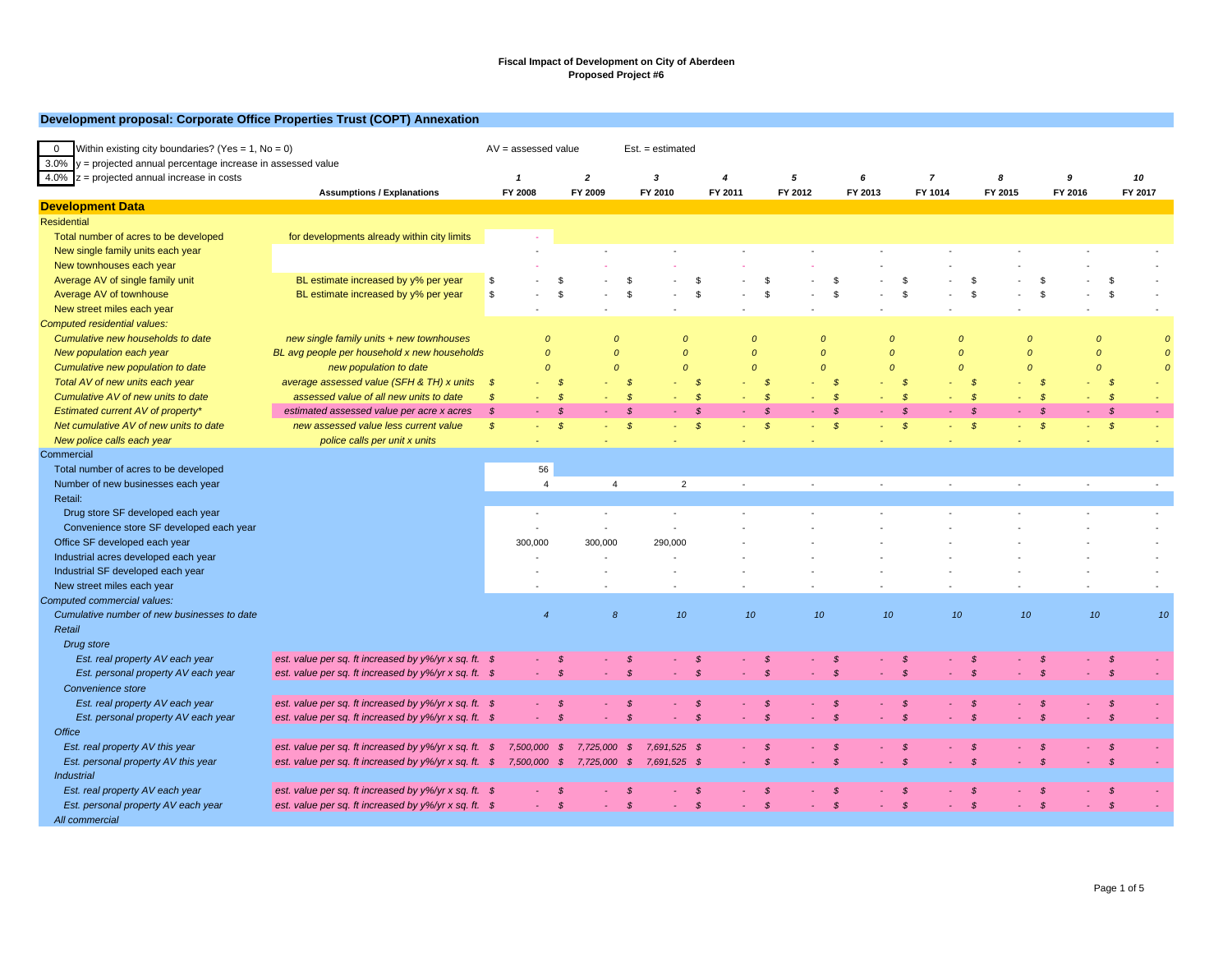|                                           | <b>Assumptions / Explanations</b>            | FY 2008     | FY 2009      |      | FY 2010        |      | FY 2011    |      | FY 2012                  |      | FY 2013         | FY 1014       |     | FY 2015    | FY 2016          | FY 2017        |
|-------------------------------------------|----------------------------------------------|-------------|--------------|------|----------------|------|------------|------|--------------------------|------|-----------------|---------------|-----|------------|------------------|----------------|
| Total est. real property AV each year     | assessed value new comm. real property       | 7,500,000   | 7.725.000    | - 55 | 7,691,525 \$   |      |            |      | ۰.                       |      |                 | <b>м.</b>     |     |            | <b>Section</b>   | - 14           |
| Cumulative real property AV to date       | assessed value new comm. real prop. to date  | 7.500.000   |              |      | 15.025         |      | 24.313.176 | - 55 | 25.042.571               | - 55 | 25,793,848      | 26.567.664    |     | 27.364.694 | 28.185.634       | 29.031.203     |
| Est. current real property AV*            | estimated assessed value per acre x acres    |             |              |      |                |      |            | -8   | ۰.                       |      |                 | <b>F</b>      |     |            | $\sim$ 10 $\pm$  | $\sim$         |
| Net cumulative real property AV to date   | new assessed value less current value        | \$7,500,000 | 15.450.000   | - SS | 23.605.025     | - \$ | 24.313.176 | -SS  | 25.042.571               | - \$ | 25,793,848 \$   | 26.567.664    | - S | 27.364.694 | 28.185.634       | 29.031.203     |
| Total est. personal property AV each year | assessed value new comm. personal property   | 7,500,000   | 7.725.000 \$ |      | 7.691.525 \$   |      |            |      | $\sim$                   |      |                 |               |     |            | $\Delta \sim 10$ | <b>Contact</b> |
| Cumulative personal property AV to date   | assessed value new comm. pers. prop. to date | 7.500.000   | 15.450.000   | -83  | 23.605.025     | -8   | 24.313.176 | - 85 | 25.042.571               | - S  | 25,793,848 \$   | 26.567.664 \$ |     | 27.364.694 | 28.185.634       | 29.031.203     |
| New police calls each year                | police calls per business x new businesses   | 326         | 326          |      | 163            |      |            |      | $\overline{\phantom{a}}$ |      | $\sim$          |               |     |            |                  |                |
| Computed values all development:          |                                              |             |              |      |                |      |            |      |                          |      |                 |               |     |            |                  |                |
| Total est. real property AV each year     | sum of residential and commercial            |             | 7.725.000    | - 80 | .525S<br>7.691 |      |            |      |                          |      |                 |               |     |            |                  |                |
| Cumulative real propety AV to date        | sum of residential and commercial            |             |              |      |                |      |            |      |                          |      |                 |               |     |            |                  |                |
| Est. current real property AV*            | sum of residential and commercial            |             |              |      |                |      |            |      |                          |      |                 |               |     |            |                  |                |
| Net cumulative real property AV to date   | new assessed value less current value        |             |              |      | .025           |      | 24.313.176 |      | 25.042.571               | - 55 | 793.848<br>-25. |               |     |            |                  | 29.031.203     |
| New street miles each year                | sum of residential and commercial            |             |              |      |                |      |            |      |                          |      |                 |               |     |            |                  |                |
| Cumulative new street miles to date       | sum of new street miles to date              |             |              |      |                |      |            |      |                          |      |                 |               |     |            |                  |                |
| New police calls each year                | new residential calls + new commercial calls | 326         | 326          |      | 163            |      |            |      |                          |      |                 |               |     |            |                  |                |
| Cumulative new police calls               | sum of new police calls to date              | 326         | 653          |      | 816            |      | 816        |      | 816                      |      | 816             | 816           |     | 816        | 816              | 816            |

\* for developments already within city limits (i.e., annexation not required)

## **Fiscal Impact of Proposed Development GENERAL FUND**

#### **Revenues**

**Taxes**

| <b>Property taxes</b>              |                                                                                                                  |     |                          |      |                          |      |                          |      |             |      |                |          |                |      |             |     |                          |          |                          |     |         |
|------------------------------------|------------------------------------------------------------------------------------------------------------------|-----|--------------------------|------|--------------------------|------|--------------------------|------|-------------|------|----------------|----------|----------------|------|-------------|-----|--------------------------|----------|--------------------------|-----|---------|
| Real estate taxes                  | BL tax rate x new assessed value                                                                                 | \$. | 53,625                   | - \$ | 110.468 \$               |      | 168.776 \$               |      | 173,839 \$  |      | 179,054        | - \$     | 184,426 \$     |      | 189,959 \$  |     | 195.658                  | - \$     | 201,527 \$               |     | 207,573 |
| Corporation personal property tax  | BL tax rate x new assessed value                                                                                 | \$  | 127,500 \$               |      | 262,650                  | - \$ | 401,285 \$               |      | 413,324     | - \$ | 425,724        | - \$     | 438,495 \$     |      | 451,650 \$  |     | 465,200                  | - \$     | 479,156 \$               |     | 493,530 |
| Utilities personal property tax    | no impact                                                                                                        |     |                          |      |                          |      |                          |      |             |      |                |          |                |      |             |     |                          |          |                          |     |         |
| Penalties and interest             | BL penalties/BL real estate tax x new real estate tax                                                            |     | 407                      |      | 839                      |      | 1282                     |      | 1320        |      | 1360           |          | 1401           |      | 1443        |     | 1486                     |          | 1531                     |     | 1577    |
| Additions and abatements           | BL Ad & Ab/ BL real estate tax x new real estate tax                                                             |     | $-978$                   |      | $-2015$                  |      | $-3079$                  |      | $-3171$     |      | $-3266$        |          | $-3364$        |      | $-3465$     |     | $-3569$                  |          | $-3676$                  |     | $-3786$ |
| Discounts on taxes                 | BL discounts/BL real estate tax x new real estate tax<br>BL credit/BL real estate tax (resid.) x new real estate |     | $-451$                   |      | $-928$                   |      | $-1418$                  |      | $-1461$     |      | $-1504$        |          | $-1550$        |      | $-1596$     |     | $-1644$                  |          | $-1693$                  |     | $-1744$ |
| Tax credits - firemens exemptions  | tax (resid.)                                                                                                     |     | $\mathbf{0}$             |      | $\mathbf 0$              |      | $\mathbf 0$              |      | $\mathbf 0$ |      | $\Omega$       |          | 0              |      | $\mathbf 0$ |     | $\Omega$                 |          | 0                        |     | C       |
| Tax credits - no water or sewer    | BL credit/BL real estate tax x new real estate tax                                                               |     | $-54$                    |      | $-112$                   |      | $-171$                   |      | $-176$      |      | $-182$         |          | $-187$         |      | $-193$      |     | $-198$                   |          | $-204$                   |     | $-211$  |
| Enterprise zone tax credits        | insert                                                                                                           |     |                          |      |                          |      |                          |      |             |      |                |          |                |      |             |     |                          |          |                          |     |         |
| Total property taxes               |                                                                                                                  | \$. | 180,049                  | - 96 | 370.901                  | - 96 | 566,675                  | - \$ | 583.676     | - \$ | 601<br>186     | -96      | 619.221        | - 96 | 637.798     | . ጽ | 656,932                  |          | 676,640 \$               |     | 696,939 |
| Local taxes                        |                                                                                                                  |     |                          |      |                          |      |                          |      |             |      |                |          |                |      |             |     |                          |          |                          |     |         |
| Franchise tax                      | BL franchise tax/ BL households x new households \$                                                              |     | $\overline{\phantom{a}}$ | . ፍ  | $\overline{\phantom{a}}$ | \$   | $\overline{\phantom{a}}$ | \$.  |             | \$.  | $\blacksquare$ | \$.      | $\blacksquare$ | \$   |             | \$. | $\overline{\phantom{a}}$ | - \$     |                          |     |         |
| Mobile home excise tax             | no impact                                                                                                        |     |                          |      |                          |      |                          |      |             |      |                |          |                |      |             |     |                          |          |                          |     |         |
|                                    | BL utilities pole tax/ BL street miles x new street                                                              |     |                          |      |                          |      |                          |      |             |      |                |          |                |      |             |     |                          |          |                          |     |         |
| Utilities pole tax                 | miles                                                                                                            | \$. |                          | . ድ  |                          | \$   |                          | \$   |             | \$   |                | <b>β</b> |                | . ፍ  |             | \$  |                          | . ጽ      |                          |     |         |
| Hospitality Way special assessment | no impact                                                                                                        |     |                          |      |                          |      |                          |      |             |      |                |          |                |      |             |     |                          |          |                          |     |         |
| Total local taxes                  |                                                                                                                  | \$  |                          | \$   |                          | \$   | $\blacksquare$           | \$   |             | \$   | $\sim$         | \$       | $\overline{a}$ | \$   |             | \$. | $\overline{\phantom{a}}$ | <b>S</b> | $\overline{\phantom{a}}$ | -\$ |         |
| <b>State shared taxes</b>          |                                                                                                                  |     |                          |      |                          |      |                          |      |             |      |                |          |                |      |             |     |                          |          |                          |     |         |
|                                    | BL income tax/BL real estate tax (resid.) x new real                                                             |     |                          |      |                          |      |                          |      |             |      |                |          |                |      |             |     |                          |          |                          |     |         |
| Income tax                         | estate tax (resid.)                                                                                              |     |                          |      |                          | . ፍ  |                          | .ኖ   |             |      |                |          |                |      |             |     |                          |          |                          |     |         |
| Highway user                       | BL highway user/BL households x new households                                                                   |     | $\sim$                   | . ድ  |                          |      | $\overline{\phantom{a}}$ | \$   |             |      | $\sim$         | \$       |                |      |             | \$. |                          |          | $\overline{\phantom{a}}$ | \$  |         |
| Admissions and amusement tax       | BL A&A/ BL population x new population                                                                           |     |                          |      |                          |      |                          |      |             |      |                |          |                |      |             |     |                          |          |                          |     |         |
| Total state shared taxes           |                                                                                                                  |     |                          |      |                          |      |                          |      |             |      |                |          |                |      |             |     |                          |          |                          |     |         |
| <b>Total taxes</b>                 |                                                                                                                  |     | 180.049                  |      | 370.901                  |      | 566.675                  |      | 583.676     | -5   | 601.186        |          | 619.221        |      | 637.798     |     | 656.932                  |          | 676.640                  |     | 696,939 |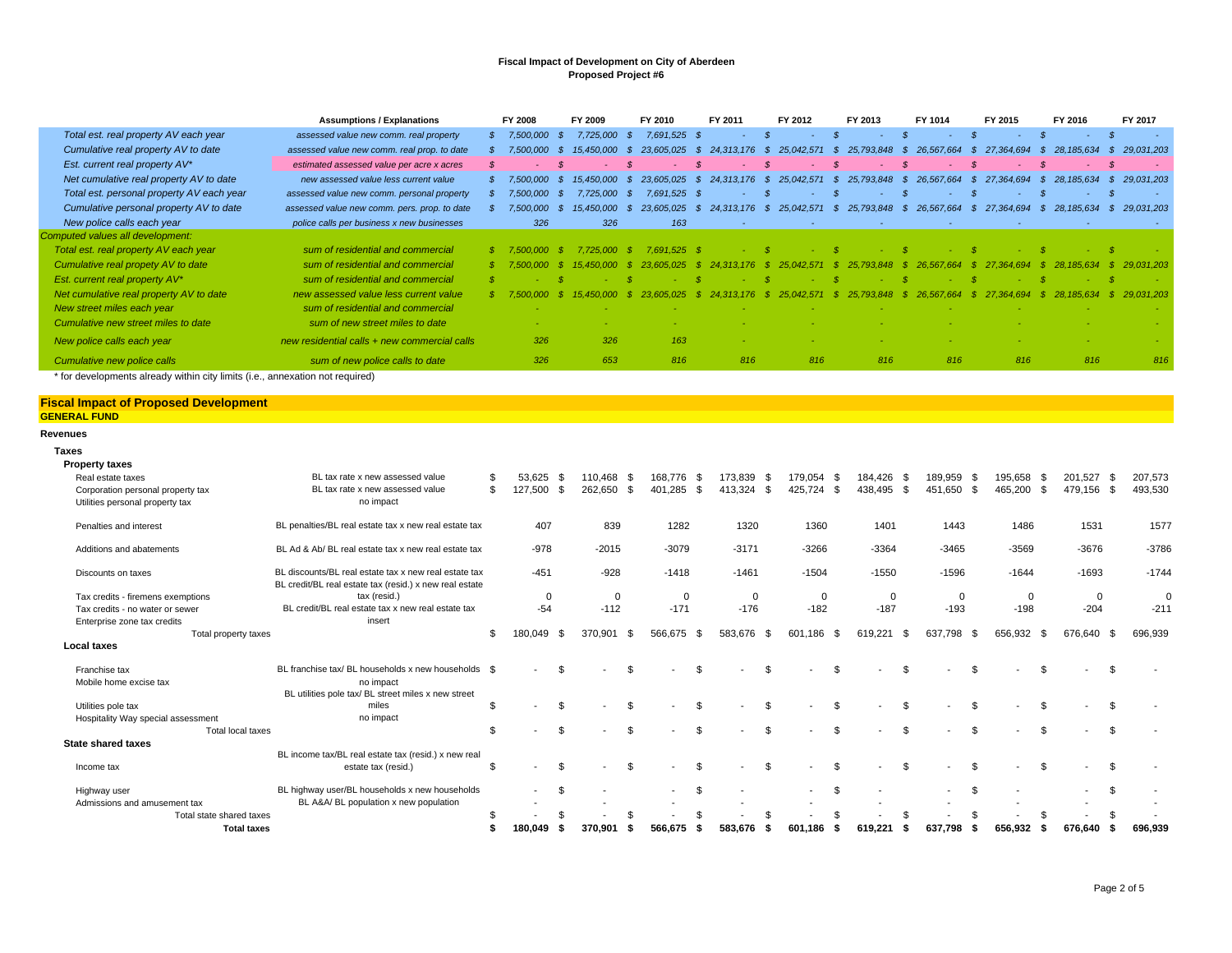|                                                   | <b>Assumptions / Explanations</b>                     |                | FY 2008    |      | FY 2009    |               | FY 2010                  |                | FY 2011    |               | FY 2012    |               | FY 2013    |      | FY 1014        |      | FY 2015    |      | FY 2016    |    | FY 2017        |
|---------------------------------------------------|-------------------------------------------------------|----------------|------------|------|------------|---------------|--------------------------|----------------|------------|---------------|------------|---------------|------------|------|----------------|------|------------|------|------------|----|----------------|
| <b>Licenses and Permits</b>                       |                                                       |                |            |      |            |               |                          |                |            |               |            |               |            |      |                |      |            |      |            |    |                |
| Traders' licenses                                 | no impact                                             | \$             |            | \$   |            | \$            |                          | \$             |            | \$            |            | \$            |            | \$   |                | \$.  |            | \$   |            | \$ |                |
| Liquor licenses                                   | no impact                                             |                |            |      |            |               |                          |                |            |               |            |               |            |      |                |      |            |      |            |    |                |
| Taxi permits                                      | no impact                                             |                |            |      |            |               |                          |                |            |               |            |               |            |      |                |      |            |      |            |    |                |
| Subdivision inspection fees                       | \$500 per inspection                                  |                | 500        |      |            |               |                          |                |            |               |            |               |            |      |                |      |            |      |            |    |                |
| Grading permits                                   | \$200 per permit.                                     |                | 200        |      |            |               |                          |                |            |               |            |               |            |      |                |      |            |      |            |    |                |
|                                                   | \$25 per residential permit; \$150 per commercial     |                |            |      |            |               |                          |                |            |               |            |               |            |      |                |      |            |      |            |    |                |
| <b>Building permits</b>                           | permit                                                | $\mathfrak{L}$ | 600        | - \$ | 600        | \$            | 300 \$                   |                |            | $\mathcal{F}$ |            | $\mathcal{F}$ |            |      |                | \$   |            | \$   |            | \$ |                |
| Site plan review                                  | \$500 per review                                      |                | 500        |      |            |               |                          |                |            |               |            |               |            |      |                |      |            |      |            |    |                |
| Mobile home park licenses                         | no impact                                             |                |            |      |            |               |                          |                |            |               |            |               |            |      |                |      |            |      |            |    |                |
| Public works agreement revenue                    | no impact                                             |                |            |      |            |               |                          |                |            |               |            |               |            |      |                |      |            |      |            |    |                |
| <b>Total licenses and permits</b>                 |                                                       | \$             | $1,800$ \$ |      | 600 \$     |               | 300 <sup>5</sup>         |                |            | -S            |            | - \$          |            | S.   |                | \$   |            | \$   |            | \$ |                |
| Inter-Governmental<br><b>State Reimbursements</b> |                                                       |                |            |      |            |               |                          |                |            |               |            |               |            |      |                |      |            |      |            |    |                |
| Police state aid                                  | BL state aid/BL total police calls x new police calls | <b>S</b>       | 1,764      | - \$ | $3,529$ \$ |               | 4,411 \$                 |                | 4,411 \$   |               | 4,411 \$   |               | 4,411 \$   |      | 4,411 \$       |      | 4,411      | - \$ | 4,411 \$   |    | 4,411          |
| Police supplemental aid                           | \$2.50 x new population                               |                |            |      |            |               |                          |                |            |               |            |               |            |      |                |      |            |      |            |    |                |
| School resource officer                           | no impact                                             |                |            |      |            |               |                          |                |            |               |            |               |            |      |                |      |            |      |            |    |                |
| <b>Total state reimbursements</b>                 |                                                       | \$             | 1,764      | - \$ | $3,529$ \$ |               | 4,411 \$                 |                | 4,411 \$   |               | 4,411 \$   |               | 4,411 \$   |      | 4,411 \$       |      | 4,411 \$   |      | 4,411 \$   |    | 4,411          |
| <b>County Reimbursements</b>                      |                                                       |                |            |      |            |               |                          |                |            |               |            |               |            |      |                |      |            |      |            |    |                |
| In lieu of financial corporation                  | no impact                                             |                |            |      |            |               |                          |                |            |               |            |               |            |      |                |      |            |      |            |    | $\overline{a}$ |
|                                                   | BL tax differential/BL police revenue x new police    |                |            |      |            |               |                          |                |            |               |            |               |            |      |                |      |            |      |            |    |                |
| Tax differential                                  | revenue                                               | \$             | 2,847      | - \$ | 5,694 \$   |               | 7,118 \$                 |                | 7,118 \$   |               | 7,118 \$   |               | 7,118 \$   |      | 7,118 \$       |      | 7,118 \$   |      | $7,118$ \$ |    | 7,118          |
| Senior Center reimbursement                       | no impact                                             |                |            |      |            |               |                          |                |            |               |            |               |            |      |                |      |            |      |            |    |                |
| <b>Total county reimbusements</b>                 |                                                       | S.             | 2,847      | - \$ | $5,694$ \$ |               | $7,118$ \$               |                | $7,118$ \$ |               | $7,118$ \$ |               | $7,118$ \$ |      | $7,118$ \$     |      | $7,118$ \$ |      | $7,118$ \$ |    | 7,118          |
| <b>Local Reimbursements</b>                       |                                                       |                |            |      |            |               |                          |                |            |               |            |               |            |      |                |      |            |      |            |    |                |
| Residential special patrol                        | no impact                                             | \$             |            | \$   |            | \$            |                          | \$             |            | \$            |            | \$            |            | -S   |                | \$   |            | S    |            | \$ | $\sim$         |
| <b>Total local reimbursements</b>                 |                                                       | \$             |            | \$   |            | $\mathbf{\$}$ |                          | $\mathfrak{L}$ |            | \$            |            | \$            |            |      |                | \$   |            | \$   |            | \$ |                |
| <b>APG Contract Fees</b>                          | no impact                                             | \$             |            | \$   |            | \$            |                          | \$             |            | \$            |            | \$            |            |      |                | \$   |            | £.   |            | \$ |                |
| <b>Miscellaneous Revenues</b>                     |                                                       |                |            |      |            |               |                          |                |            |               |            |               |            |      |                |      |            |      |            |    |                |
| Fines and forfeitures                             | BL fines/ BL households x new households              | \$             |            | \$   |            | \$            |                          | \$             |            | -S            |            | \$            |            |      |                | \$   |            | \$   |            | \$ |                |
| Interest on savings                               | BL interest/BL real estate tax x new real estate tax  |                | 408        |      | 840        |               | 1,284                    |                | 1,322      |               | 1,362      |               | 1,403      |      | 1,445          |      | 1,488      |      | 1,533      |    | 1,579          |
| Other miscellaneous                               | BL misc/BL real estate tax x new real estate tax      |                | 430        |      | 885        |               | 1,352                    |                | 1,393      |               | 1,435      |               | 1,478      |      | 1,522          |      | 1,568      |      | 1,615      |    | 1,663          |
| Police miscellaneous income                       | no impact                                             |                |            |      |            |               | $\overline{\phantom{a}}$ |                | ÷,         |               |            |               |            |      | $\blacksquare$ |      |            |      | $\sim$     |    |                |
|                                                   |                                                       |                |            |      |            |               |                          |                |            |               |            |               |            |      |                |      |            |      |            |    |                |
| Trash collection sticker fees                     | BL trash fees/BL households x new households          |                |            |      |            |               |                          |                |            |               |            |               |            |      |                |      |            |      |            |    |                |
| DPW miscellaneous                                 | BL DPW misc/BL households x new households            |                |            |      |            |               |                          |                |            |               |            |               |            |      |                |      |            |      |            |    |                |
|                                                   | BL recycling contrib./BL households x new             |                |            |      |            |               |                          |                |            |               |            |               |            |      |                |      |            |      |            |    |                |
| Recycling contributions                           | households                                            |                |            |      |            |               |                          |                |            |               |            |               |            |      |                |      |            |      |            |    |                |
| Antenna leases                                    | no impact                                             |                |            |      |            |               |                          |                |            |               |            |               |            |      |                |      |            |      |            |    |                |
| Annexation                                        | no impact                                             |                |            |      |            |               |                          |                |            |               |            |               |            |      |                |      |            |      |            |    |                |
| <b>Total miscellaneous revenues</b>               |                                                       | Ŝ.             | 838        | - \$ | 1,725      | - \$          | $2,636$ \$               |                | $2,715$ \$ |               | 2,797 \$   |               | 2,881      | - \$ | 2,967          | - \$ | 3.056      | - \$ | $3,148$ \$ |    | 3,242          |
| <b>Total Revenues</b>                             |                                                       | \$             | 187,298    | - \$ | 382,449 \$ |               | 581,140 \$               |                | 597,919    | -\$           | 615,511 \$ |               | 633,630    | -\$  | 652,294        | -\$  | 671,516 \$ |      | 691,316 \$ |    | 711,710        |
| <b>Other Financing Sources</b>                    |                                                       |                |            |      |            |               |                          |                |            |               |            |               |            |      |                |      |            |      |            |    |                |
| Issuance of debt                                  | no impact                                             | \$             |            | \$   |            | \$            |                          | \$             |            | \$            |            | S.            |            | -S   |                | \$   |            | S    |            | \$ |                |
| Sale of property                                  | no impact                                             |                |            |      |            |               |                          |                |            |               |            |               |            |      |                |      |            |      |            |    |                |
| Total other financing sources                     |                                                       |                |            |      |            | -\$           |                          | \$             |            | - \$          |            | \$            |            |      |                | \$   |            | \$   |            | S. |                |
| <b>Total Revenues and Financing Sources</b>       |                                                       | S.             | 187.298    | - \$ | 382.449 \$ |               | 581.140                  | - \$           | 597,919    | - \$          | 615,511 \$ |               | 633,630 \$ |      | 652,294        | - \$ | 671,516 \$ |      | 691,316 \$ |    | 711,710        |
|                                                   |                                                       |                |            |      |            |               |                          |                |            |               |            |               |            |      |                |      |            |      |            |    |                |

**Expenditures**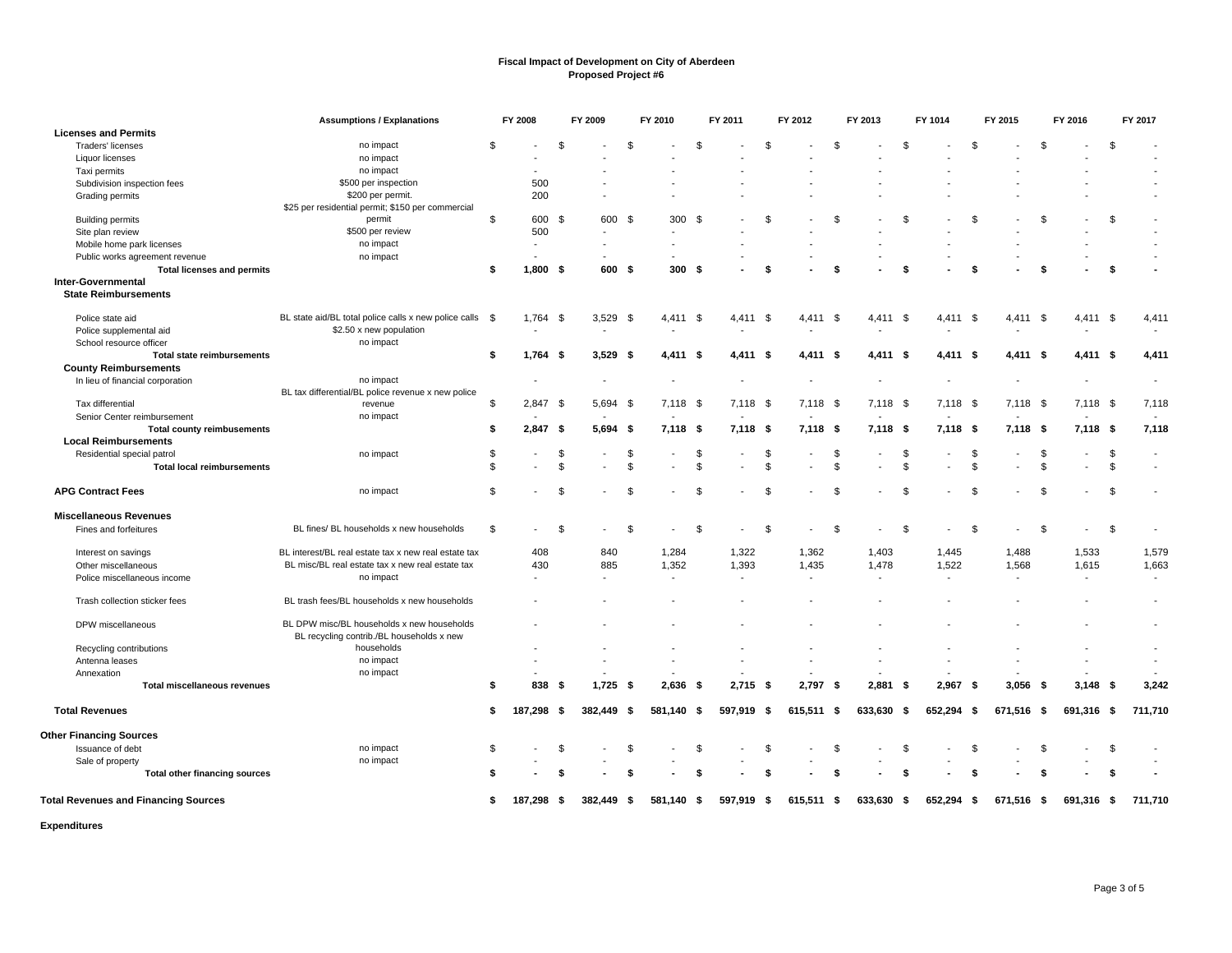|                                                         | <b>Assumptions / Explanations</b>                                                                |                | FY 2008         |      | FY 2009            |               | FY 2010                  |      | FY 2011            |      | FY 2012            |      | FY 2013         |      | FY 1014                  |      | FY 2015         |      | FY 2016            |      | FY 2017         |
|---------------------------------------------------------|--------------------------------------------------------------------------------------------------|----------------|-----------------|------|--------------------|---------------|--------------------------|------|--------------------|------|--------------------|------|-----------------|------|--------------------------|------|-----------------|------|--------------------|------|-----------------|
| <b>General Government</b><br>Legislative                |                                                                                                  |                |                 |      |                    |               |                          |      |                    |      |                    |      |                 |      |                          |      |                 |      |                    |      |                 |
| <b>Elected officials</b>                                | no impact<br>BL op exp/BL assessed value x new assessed                                          | \$             |                 | £.   |                    | \$            |                          | \$   |                    | \$.  |                    | - \$ |                 | £    |                          | - \$ |                 | \$   |                    | \$   |                 |
| Operating expenditures                                  | value                                                                                            |                | 1,242           |      | 2,660              |               | 4,227                    |      | 4,528              |      | 4,851              |      | 5,196           |      | 5,566                    |      | 5,962           |      | 6,387              |      | 6,841           |
| Maryland Municipal League                               | BL dues/ BL assessed value x new assessed value                                                  |                | 151             |      | 324                |               | 515                      |      | 552                |      | 591                |      | 633             |      | 678                      |      | 727             |      | 778                |      | 834             |
| Elections<br>Recording secretary                        | BL election cost/ BL households x new households<br>no impact                                    |                |                 |      |                    |               | $\overline{\phantom{a}}$ |      |                    |      | $\overline{a}$     |      | $\overline{a}$  |      | $\overline{\phantom{a}}$ |      | $\overline{a}$  |      |                    |      |                 |
| Total legislative                                       |                                                                                                  | \$             | 1,393           | - \$ | 2,985              | - \$          | 4,742                    | -\$  | 5,080              | - \$ | 5,442 \$           |      | 5,829           | - \$ | $6,244$ \$               |      | 6,689           | -\$  | 7,165              | - \$ | 7,675           |
| <b>Executive</b>                                        | BL salaries/ BL assessed value x new assessed                                                    |                |                 |      |                    |               |                          |      |                    |      |                    |      |                 |      |                          |      |                 |      |                    |      |                 |
| Salaries                                                | value<br>BL op exp/BL assessed value x new assessed                                              | \$             | 1,840 \$        |      | $3,941$ \$         |               | $6,262$ \$               |      | 6,708 \$           |      | 7,186 \$           |      | 7,697 \$        |      | 8,245 \$                 |      | 8,832 \$        |      | $9,461$ \$         |      | 10,135          |
| Operating expenditures                                  | value                                                                                            |                | 146             |      | 314                |               | 498                      |      | 534                |      | 572                |      | 613             |      | 656                      |      | 703             |      | 753                |      | 807             |
| Total executive<br><b>Finance</b>                       |                                                                                                  | \$             | 1,986           | \$   | $4,255$ \$         |               | 6,761                    | \$   | 7,242 \$           |      | 7,758 \$           |      | 8,310 \$        |      | 8,902 \$                 |      | 9,535           | \$   | 10,214 \$          |      | 10,942          |
|                                                         | BL salaries/ BL assessed value x new assessed                                                    |                |                 |      |                    |               |                          |      |                    |      |                    |      |                 |      |                          |      |                 |      |                    |      |                 |
| Salaries                                                | value<br>BL op exp/BL assessed value x new assessed                                              | \$             | $2,453$ \$      |      | $5,255$ \$         |               | 8,350                    | - \$ | 8,945 \$           |      | 9,582              | - \$ | 10,264          | - \$ | 10,995                   | - \$ | 11,777          | - \$ | 12,616 \$          |      | 13,514          |
| Operating expenditures                                  | value                                                                                            |                | 364             |      | 780                |               | 1,240                    |      | 1,328              |      | 1,423              |      | 1,524           |      | 1,633                    |      | 1,749           |      | 1,873              |      | 2,007           |
| Audit<br>Total finance                                  | BL audit/ BL assessed value x new assessed value                                                 | \$             | 87<br>2,904     | \$   | 185<br>$6,221$ \$  |               | 295<br>9,885             | \$   | 316<br>10,589      | - \$ | 338<br>11,343 \$   |      | 362<br>12,150   | \$   | 388<br>13,015            | - \$ | 416<br>13,942   | - \$ | 445<br>14,935 \$   |      | 477<br>15,998   |
| Legal                                                   |                                                                                                  |                |                 |      |                    |               |                          |      |                    |      |                    |      |                 |      |                          |      |                 |      |                    |      |                 |
| Codification                                            | no impact<br>BL counsel/ BL assessed value x new assessed                                        | $\mathfrak{L}$ |                 | -9   |                    | - \$          |                          | \$   |                    | \$   |                    | - \$ |                 | \$   |                          | . ጽ  |                 | -S   |                    | \$   |                 |
| Counsel                                                 | value                                                                                            |                | 883             |      | 1,891              |               | 3,005                    |      | 3,219              |      | 3,448              |      | 3,694           |      | 3,957                    |      | 4,239           |      | 4,541              |      | 4,864           |
| <b>Total legal</b>                                      |                                                                                                  | $\mathfrak{L}$ | 883 \$          |      | $1.891$ \$         |               | 3.005                    | - \$ | $3.219$ \$         |      | $3.448$ \$         |      | 3.694           | - \$ | $3.957$ \$               |      | 4.239           | - \$ | $4,541$ \$         |      | 4,864           |
| <b>Planning and Community Development</b>               |                                                                                                  |                |                 |      |                    |               |                          |      |                    |      |                    |      |                 |      |                          |      |                 |      |                    |      |                 |
| Salaries                                                | BL salaries/ (BL households + BL businesses) x<br>(new households + new businesses)              | \$             | 98 \$           |      | 204S               |               | 265S                     |      | 276 \$             |      | 287 \$             |      | 298             | - \$ | 310 \$                   |      | 323S            |      | $336$ \$           |      | 349             |
| Operating expenditures                                  | BL op exp/ (BL households + BL businesses) x (new<br>households + new businesses)                |                | 15              |      | 32                 |               | 41                       |      | 43                 |      | 45                 |      | 46              |      | 48                       |      | 50              |      | 52                 |      | 54              |
| Total planning and community development                |                                                                                                  | $\mathfrak{L}$ | 113             | - \$ | 236                | - \$          | 306                      | - \$ | 319                | - \$ | 331 \$             |      | 345             | - \$ | 358                      | - \$ | 373             | - \$ | 388                | - \$ | 403             |
| <b>Government Buildings</b>                             |                                                                                                  |                |                 |      |                    |               |                          |      |                    |      |                    |      |                 |      |                          |      |                 |      |                    |      |                 |
| Janitor salary                                          | no impact                                                                                        | \$             |                 | \$   |                    | \$            |                          | \$   |                    | \$   |                    | - \$ |                 | £.   |                          | \$   |                 | -S   |                    | \$   |                 |
| Operating expenditures                                  | no impact                                                                                        | \$             |                 | \$   |                    | \$            |                          | \$   |                    | \$.  |                    | - \$ |                 | ٩.   |                          | ۰ĥ   |                 | \$   |                    | \$   | $\blacksquare$  |
| Total government buildings<br><b>General Government</b> |                                                                                                  |                |                 |      |                    |               |                          |      |                    |      |                    |      |                 |      |                          |      |                 |      |                    |      |                 |
|                                                         | BL op exp / BL assessed value x new assessed                                                     |                |                 |      |                    |               |                          |      |                    |      |                    |      |                 |      |                          |      |                 |      |                    |      |                 |
| Operating expenditures                                  | value                                                                                            | \$             | 745             | - \$ | 1,597              | $\sqrt[6]{3}$ | 2,537                    | -\$  | 2,718              | - \$ | 2,912              | - \$ | 3,119           | - \$ | $3,341$ \$               |      | 3,579           | -\$  | $3,834$ \$         |      | 4,107           |
| Total general government                                |                                                                                                  | \$             | 745             | \$   | 1,597              | - \$          | 2,537                    | \$   | 2,718              | \$   | $2,912$ \$         |      | 3,119           | \$   | $3,341$ \$               |      | 3,579           | \$   | $3,834$ \$         |      | 4,107           |
| <b>Health and Safety</b><br>Salaries                    | no impact                                                                                        | \$             |                 | - \$ |                    | \$            |                          | \$   |                    | \$.  |                    | - \$ |                 | £.   |                          | - \$ |                 | -S   |                    | \$   |                 |
| Operating expenditures                                  | no impact                                                                                        |                |                 |      |                    |               |                          |      |                    |      |                    |      |                 |      |                          |      |                 |      |                    |      |                 |
| Total health and safety                                 |                                                                                                  | \$             |                 | \$   |                    | \$            |                          | \$   |                    | \$   |                    | \$   |                 | S    |                          | \$   |                 | -S   |                    | \$   |                 |
| <b>Total General Government</b>                         |                                                                                                  | \$             | 8,024           | \$   | 17.184             | \$            | 27.237                   | \$   | 29,167             | \$   | 31.233             | -S   | 33.447          | S.   | 35.817                   | - \$ | 38,357          | S.   | 41.076             | S.   | 43,988          |
| <b>Public Safety</b>                                    |                                                                                                  |                |                 |      |                    |               |                          |      |                    |      |                    |      |                 |      |                          |      |                 |      |                    |      |                 |
| <b>Police Department</b>                                |                                                                                                  |                |                 |      |                    |               |                          |      |                    |      |                    |      |                 |      |                          |      |                 |      |                    |      |                 |
| Salaries<br><b>Operating Expenditures</b>               | BL salaries/ BL police calls x new police calls<br>BL op exp/ BL police calls x new police calls | \$             | 19,858<br>2,560 | - \$ | 41,304 \$<br>5,325 |               | 53,695<br>6,922          | - \$ | 55,843 \$<br>7,199 |      | 58,077 \$<br>7,487 |      | 60,400<br>7,787 | - \$ | 62,816<br>8,098          | - \$ | 65,329<br>8,422 | - \$ | 67,942 \$<br>8,759 |      | 70,660<br>9,109 |
| Total police department                                 |                                                                                                  | \$             | 22,418 \$       |      | 46,629 \$          |               | 60,618 \$                |      | 63,042 \$          |      | 65,564 \$          |      | 68,187 \$       |      | 70,914 \$                |      | 73,751          | - \$ | 76,701 \$          |      | 79,769          |
| <b>Volunteer Fire Department</b>                        |                                                                                                  |                |                 |      |                    |               |                          |      |                    |      |                    |      |                 |      |                          |      |                 |      |                    |      |                 |
|                                                         | BL contribution/ (BL households+ BL businesses) x                                                |                |                 |      |                    |               |                          |      |                    |      |                    |      |                 |      |                          |      |                 |      |                    |      |                 |
| Contribution                                            | (new households + new businesses)                                                                | \$             | 62 \$           |      | 130 \$             |               | 169                      | -\$  | 176 \$             |      | $183 - $$          |      | 190             | - \$ | 198                      | - \$ | 206             | - \$ | $214$ \$           |      | 222             |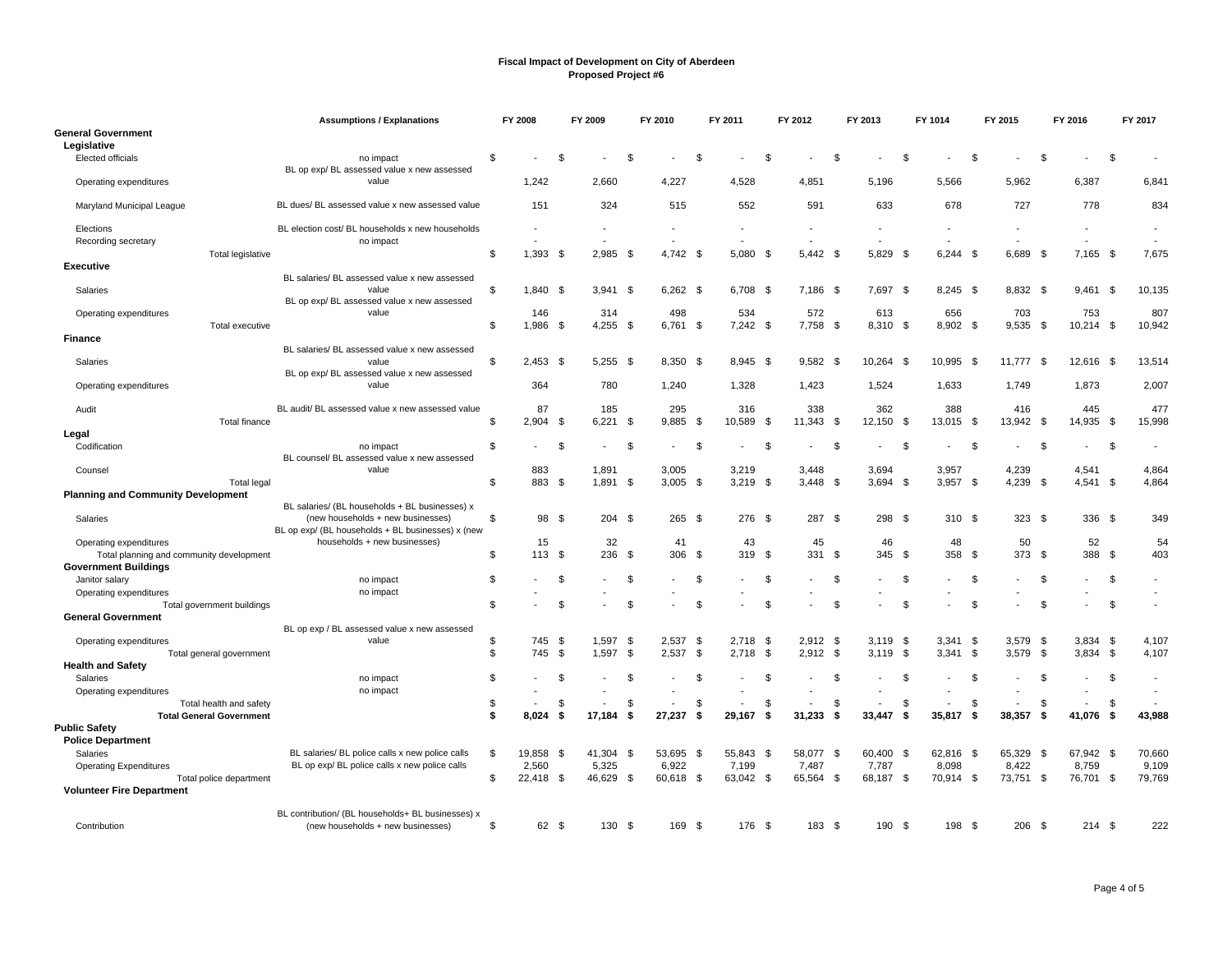|                                                            | <b>Assumptions / Explanations</b>                                                      |          | FY 2008        |          | FY 2009                  |                      | FY 2010    |              | FY 2011    |                      | FY 2012                  |                          | FY 2013  |          | FY 1014    |               | FY 2015                  |      | FY 2016                  |                | FY 2017 |
|------------------------------------------------------------|----------------------------------------------------------------------------------------|----------|----------------|----------|--------------------------|----------------------|------------|--------------|------------|----------------------|--------------------------|--------------------------|----------|----------|------------|---------------|--------------------------|------|--------------------------|----------------|---------|
| Total volunteer fire department                            |                                                                                        | S        | 62             | - \$     | 130 \$                   |                      | 169        | \$           | 176 \$     |                      | 183 \$                   |                          | 190      | -\$      | 198 \$     |               | 206                      | - \$ | $214$ \$                 |                | 222     |
| <b>Total Public Safety</b>                                 |                                                                                        | \$       | 22,480         | -\$      | 46,759                   | S.                   | 60,787     | S.           | 63,218     | - \$                 | 65,747 \$                |                          | 68,377   | -\$      | 71,112 \$  |               | 73,956                   | - \$ | 76,915                   | -\$            | 79,991  |
| <b>Public Works</b><br>Administration                      |                                                                                        |          |                |          |                          |                      |            |              |            |                      |                          |                          |          |          |            |               |                          |      |                          |                |         |
|                                                            | BL salaries/ (BL households + BL businesses) x                                         |          |                |          |                          |                      |            |              |            |                      |                          |                          |          |          |            |               |                          |      |                          |                |         |
| Salaries                                                   | (new households + new businesses)<br>BL op exp/ (BL households + BL businesses) x (new | \$       | 147 \$         |          | 306 \$                   |                      | 398 \$     |              | 413 \$     |                      | 430 \$                   |                          | 447 \$   |          | 465 \$     |               | 484 \$                   |      | 503 \$                   |                | 523     |
| <b>Operating Expenditures</b>                              | households + new businesses)                                                           |          | $\overline{7}$ |          | 14                       |                      | 19         |              | 19         |                      | 20                       |                          | 21       |          | 22         |               | 23                       |      | 24                       |                | 25      |
| Total public works administration                          |                                                                                        | \$       | 154 \$         |          | 320                      | \$                   | 416 \$     |              | 433 \$     |                      | 450 \$                   |                          | 468      | - \$     | 487 \$     |               | 507                      | - \$ | 527                      | - \$           | 548     |
| <b>Streets</b>                                             |                                                                                        |          |                |          |                          |                      |            |              |            |                      |                          |                          |          |          |            |               |                          |      |                          |                |         |
| Salaries                                                   | BL salaries/ BL street miles x new street miles                                        | \$       |                | \$.      |                          | \$                   |            | \$           |            | \$                   |                          | \$                       |          | S        |            |               |                          |      | $\blacksquare$           | \$             |         |
| <b>Operating Expenditures</b>                              | BL op exp/ BL street miles x new street miles                                          | \$       |                | \$       |                          | \$                   |            | \$           |            | \$                   |                          | \$                       |          | \$       |            | \$            |                          | \$   | $\overline{\phantom{a}}$ | \$             |         |
| <b>Total streets</b>                                       |                                                                                        | \$       |                | \$       |                          | \$.                  |            | \$.          |            | \$                   |                          | Ŝ.                       |          | \$       |            | \$            |                          |      |                          | \$             |         |
| <b>Street Lighting</b>                                     |                                                                                        |          |                |          |                          |                      |            |              |            |                      |                          |                          |          |          |            |               |                          |      |                          |                |         |
| <b>Operating Expenditures</b>                              | BL op exp/ BL street miles x new street miles                                          | \$       |                | £.       |                          | \$                   |            | \$           |            | \$                   |                          | S.                       |          | S        |            | S             |                          |      |                          | \$             |         |
| Total street lighting                                      |                                                                                        | \$       |                |          |                          | $\mathfrak{s}$       |            | \$           |            | $\mathfrak{F}$       |                          | $\mathfrak{L}$           |          | \$       |            |               |                          |      |                          | $\mathfrak{s}$ |         |
| <b>Winter Operations</b>                                   |                                                                                        |          |                |          |                          |                      |            |              |            |                      |                          |                          |          |          |            |               |                          |      |                          |                |         |
| <b>Operating Expenditures</b>                              | BL op exp/ BL street miles x new street miles                                          | \$       |                | S        |                          | \$                   |            | \$           |            | \$                   |                          | \$                       |          |          |            |               |                          |      |                          | \$             |         |
| Total winter operations                                    |                                                                                        | \$       |                |          |                          | \$                   |            | \$           |            | \$                   |                          | <sup>\$</sup>            |          |          |            | $\mathcal{F}$ |                          |      |                          | \$             |         |
| <b>Solid Waste</b>                                         |                                                                                        |          |                |          |                          |                      |            |              |            |                      |                          |                          |          |          |            |               |                          |      |                          |                |         |
| Salaries                                                   | BL salaries/ BL households x new households                                            | \$       |                |          |                          | \$                   |            | \$.          |            | \$                   |                          | - \$                     |          | \$       |            | \$            |                          |      |                          | \$             |         |
| <b>Operating Expenditures</b>                              | BL op exp/ BL households x new households                                              |          |                |          |                          |                      |            |              |            |                      |                          |                          |          |          |            |               |                          |      |                          |                |         |
| Total solid waste                                          |                                                                                        | \$       |                | - \$     | $\overline{\phantom{a}}$ | \$                   |            | \$           |            | \$                   | $\overline{\phantom{a}}$ | \$                       |          | \$       |            | \$            | $\overline{\phantom{a}}$ | \$   | $\overline{\phantom{a}}$ | \$             |         |
| <b>Total Public Works</b>                                  |                                                                                        | \$       | 154            | -\$      | 320                      | -\$                  | 416        | - \$         | 433        | S.                   | 450                      | \$                       | 468      | -S       | 487        | - \$          | 507                      | \$   | 527                      | -\$            | 548     |
| <b>Parks and Recreation</b>                                |                                                                                        |          |                |          |                          |                      |            |              |            |                      |                          |                          |          |          |            |               |                          |      |                          |                |         |
| <b>Operating Expenditures</b>                              | BL cost/ BL population x new population                                                | \$<br>\$ |                | \$<br>\$ |                          | \$<br>$\mathfrak{L}$ |            | \$<br>\$.    |            | \$<br>$\mathfrak{L}$ |                          | \$<br>$\mathbf{\hat{s}}$ |          | \$<br>\$ |            | \$<br>\$      |                          | \$.  | $\overline{\phantom{a}}$ | \$<br>\$       |         |
| Total parks and recreation<br><b>Miscellaneous</b>         |                                                                                        |          |                |          |                          |                      |            |              |            |                      |                          |                          |          |          |            |               |                          |      |                          |                |         |
|                                                            | BL retirement plans/sum of BL salaries x sum of new                                    |          |                |          |                          |                      |            |              |            |                      |                          |                          |          |          |            |               |                          |      |                          |                |         |
| Retirement plans                                           | salaries                                                                               | \$.      | 446 \$         |          | 992                      | - \$                 | $1.623$ \$ |              | 1.806 \$   |                      | $2.009$ \$               |                          | 2,236    | - \$     | 2.488 \$   |               | 2,768                    | - \$ | $3,081$ \$               |                | 3,428   |
|                                                            | BL expenditures/ sum of BL salaries x sum of new                                       |          |                |          |                          |                      |            |              |            |                      |                          |                          |          |          |            |               |                          |      |                          |                |         |
| Payroll expenditures                                       | salaries                                                                               | \$       | $1.685$ \$     |          | $3.748$ \$               |                      | $6.135$ \$ |              | $6,826$ \$ |                      | $7.595$ \$               |                          | 8,452 \$ |          | $9.404$ \$ |               | 10,465 \$                |      | 11,646 \$                |                | 12,960  |
|                                                            | BL miscellaneous/ sum of BL salaries x sum of new                                      |          |                |          |                          |                      |            |              |            |                      |                          |                          |          |          |            |               |                          |      |                          |                |         |
| Miscellaneous                                              | salaries                                                                               | \$.      | 79             | - \$     | 175                      | -\$                  | 287        | - \$         | 319 \$     |                      | 355S                     |                          | 395      | -\$      | 440 \$     |               | 490                      | -S   | 545                      | - \$           | 606     |
| Total miscellaneous                                        |                                                                                        | \$       | 2.210          | - \$     | $4.915$ \$               |                      | 8.045 \$   |              | 8.951 \$   |                      | 9.960                    | - \$                     | 11,082   | - \$     | 12,332 \$  |               | 13,723                   | - \$ | 15,271                   | - \$           | 16,995  |
| <b>Debt Service</b>                                        |                                                                                        |          |                |          |                          |                      |            |              |            |                      |                          |                          |          |          |            |               |                          |      |                          |                |         |
| Principal                                                  | no impact                                                                              | \$       |                | \$       |                          | \$                   |            | \$           |            | \$                   |                          | \$                       |          | \$       |            | \$            |                          |      |                          | \$             |         |
| Interest                                                   | no impact                                                                              |          |                |          |                          |                      |            |              |            |                      |                          |                          |          |          |            |               |                          |      |                          |                |         |
| Total debt service                                         |                                                                                        | \$       |                |          |                          | .S                   |            | \$           |            | \$                   |                          | \$                       |          |          |            |               |                          |      |                          | \$             |         |
|                                                            |                                                                                        |          |                |          |                          |                      |            |              |            |                      |                          |                          |          |          |            |               |                          |      |                          |                |         |
| <b>Total Expenditures</b>                                  |                                                                                        | S        | 32,868         | - 5      | 69,179                   | - 5                  | 96,485     | - \$         | 101,769    | - 56                 | 107,390                  | -\$                      | 113,374  | - \$     | 119,748    | - 5           | 126,542                  | - 5  | 133,789                  | - \$           | 141,522 |
| <b>Transfers Out</b>                                       | no impact                                                                              | \$       |                | - 96     |                          | \$                   |            | \$           |            | \$                   |                          | - \$                     |          | £        |            | \$.           |                          |      |                          | \$             |         |
| <b>Total Expenditures and Transfers Out</b>                |                                                                                        | S        | 32,868         | -S       | 69.179                   | - 5                  | 96.485     | - \$         | 101.769    | - \$                 | 107.390                  | - \$                     | 113.374  | - \$     | 119.748    | - 5           | 126.542                  | - 5  | 133.789                  | - \$           | 141,522 |
| <b>EXCESS OF REVENUES OVER EXPENDITURES (GENERAL FUND)</b> |                                                                                        | s.       | 154.430 S      |          | 313,270 \$               |                      | 484.655    | $\mathbf{s}$ | 496.150    | -\$                  | 508.121                  | $\mathbf{s}$             | 520.256  | -\$      | 532.545    | - \$          | 544.974                  | -\$  | 557.528                  | -\$            | 570.187 |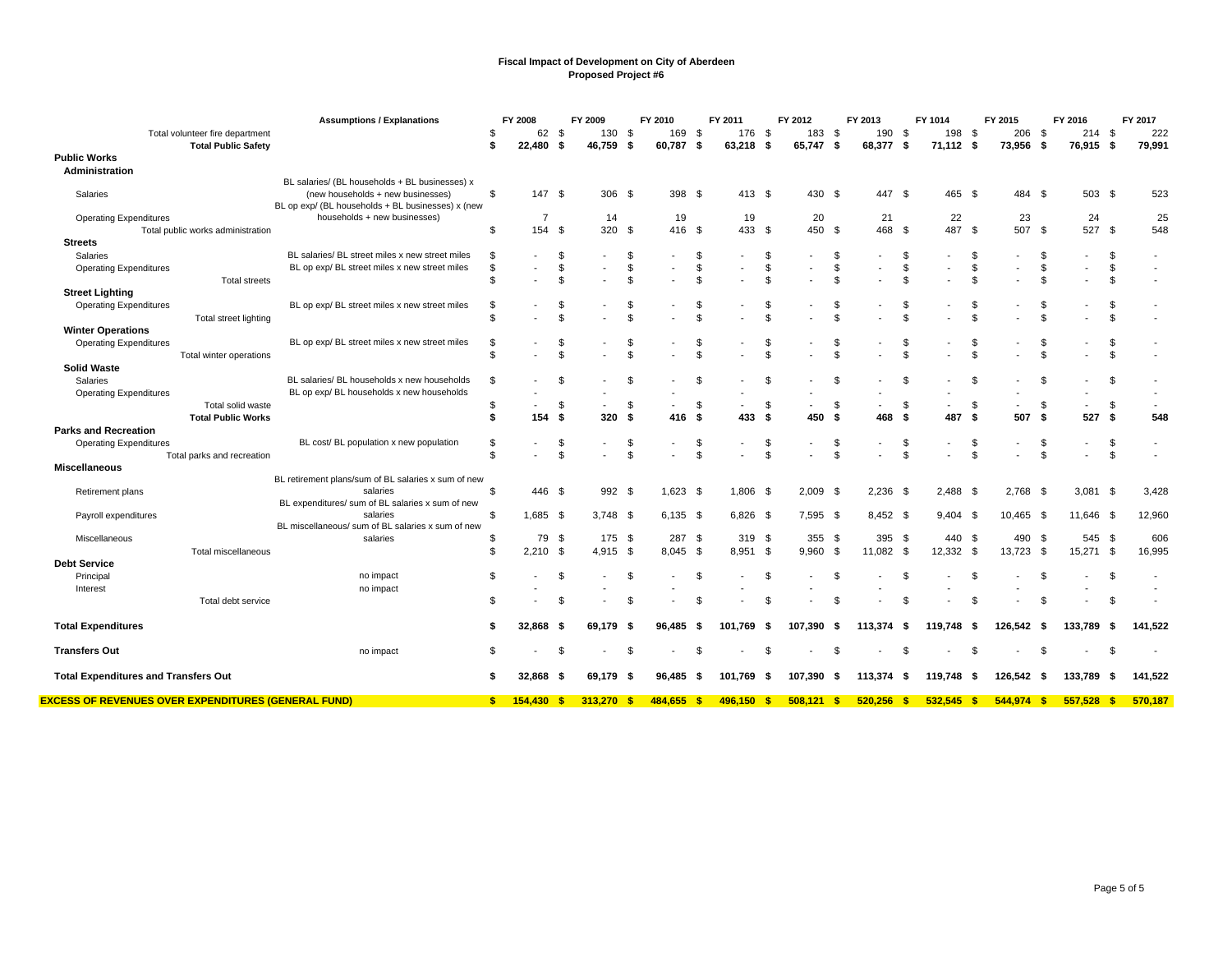#### **Development proposal: Summary**

| N.A.<br>Within existing city boundaries? (Yes = $1$ , No = 0)               |                                                                                    | $AV =$ assessed value          |                                           | $Est. = estimated$                     |                                               |                                         |                                         |                                         |                                                  |                                         |                                           |
|-----------------------------------------------------------------------------|------------------------------------------------------------------------------------|--------------------------------|-------------------------------------------|----------------------------------------|-----------------------------------------------|-----------------------------------------|-----------------------------------------|-----------------------------------------|--------------------------------------------------|-----------------------------------------|-------------------------------------------|
| 3.0%<br>= projected annual percentage increase in assessed value            |                                                                                    |                                |                                           |                                        |                                               |                                         |                                         |                                         |                                                  |                                         |                                           |
| 4.0%<br>$z =$ projected annual increase in costs                            |                                                                                    | $\mathbf{1}$                   | $\overline{a}$                            | $\boldsymbol{\mathsf{3}}$              | $\overline{4}$                                | 5                                       | 6                                       | $\overline{7}$                          | 8                                                | 9                                       | 10                                        |
|                                                                             | <b>Assumptions / Explanations</b>                                                  | FY 2008                        | FY 2009                                   | FY 2010                                | FY 2011                                       | FY 2012                                 | FY 2013                                 | FY 1014                                 | FY 2015                                          | FY 2016                                 | FY 2017                                   |
| <b>Development Data</b>                                                     |                                                                                    |                                |                                           |                                        |                                               |                                         |                                         |                                         |                                                  |                                         |                                           |
| <b>Residential</b>                                                          |                                                                                    |                                |                                           |                                        |                                               |                                         |                                         |                                         |                                                  |                                         |                                           |
| Total number of acres to be developed                                       | for developments already within city limits                                        | 8                              |                                           |                                        |                                               |                                         |                                         |                                         |                                                  |                                         |                                           |
| New single family units each year                                           |                                                                                    | 40                             | 40                                        | 40                                     | 40                                            | 41                                      | 20                                      | 13                                      | ÷                                                | in 19                                   |                                           |
| New townhouses each year                                                    |                                                                                    | 32                             | 32                                        | 32                                     | 20                                            | 20                                      | 20                                      | 20                                      | 20                                               | 10                                      |                                           |
| Average AV of single family unit                                            | BL estimate increased by y% per year                                               | N.A.                           | N.A                                       | N.A                                    | N.A.                                          | N.A.                                    | N.A                                     | N.A.                                    | N.A.                                             | N.A.                                    | N.A.                                      |
| Average AV of townhouse                                                     | BL estimate increased by y% per year                                               | N.A.                           | N.A                                       | N.A                                    | N.A.                                          | N.A.                                    | N.A                                     | N.A.                                    | N.A.                                             | N.A.                                    | N.A.                                      |
| New street miles each year                                                  |                                                                                    | $\overline{2}$                 | ×.                                        | ×                                      |                                               |                                         |                                         | ×                                       |                                                  |                                         |                                           |
| <b>Computed residential values:</b>                                         |                                                                                    |                                |                                           |                                        |                                               |                                         |                                         |                                         |                                                  |                                         |                                           |
| Cumulative new households to date                                           | new single family units + new townhouses                                           | 72                             | 144                                       | 216                                    | 276                                           | 337                                     | 377                                     | 410                                     | 430                                              | 440                                     | 440                                       |
| New population each year                                                    | BL avg people per household x new households                                       | 180                            | 180                                       | 180                                    | 150                                           | 153                                     | 100                                     | 82                                      | 50                                               | 25                                      |                                           |
| Cumulative new population to date                                           | new population to date                                                             | 180                            | 360                                       | 540                                    | 690                                           | 843                                     | 943                                     | 1025                                    | 1075                                             | 1100                                    | 1100                                      |
| Total AV of new units each year                                             | average assessed value (SFH & TH) x units                                          | 23,460,000                     | 24,163,800                                | 24,888,714                             | 22,947,267                                    | 23,973,338                              | 17,389,111                              | 13,731,601                              | 6,149,369                                        | 3,166,925                               |                                           |
| Cumulative AV of new units to date                                          | assessed value of all new units to date                                            | 23,460,000                     | 48,327,600<br>$\mathcal{S}$               | 74,666,142<br>- \$                     | 99,853,393<br>- \$                            | $\mathcal{S}$<br>126,822,333            | $\mathcal{S}$<br>148,016,114            | 166, 188, 199<br>s.                     | 177,323,214<br>$\mathcal{S}$                     | 185,809,836<br>$\mathcal{S}$            | 191,384,131<br>$\mathcal{S}$              |
|                                                                             |                                                                                    |                                | -9                                        |                                        |                                               | - \$                                    | - 8                                     |                                         |                                                  | - \$                                    |                                           |
| Estimated current AV of property*<br>Net cumulative AV of new units to date | estimated assessed value per acre x acres<br>new assessed value less current value | 160,000<br>\$23,300,000        | 164,800 \$<br>48,162,800<br>$\mathcal{S}$ | 169,744<br>74,496,398<br>$\mathcal{S}$ | 174,836<br>- 3<br>99,678,557<br>$\mathcal{S}$ | 180,081<br>126,642,251<br>$\mathcal{S}$ | 185,484<br>$\mathcal{S}$<br>147,830,630 | 191,048<br>165,997,150<br>$\mathcal{S}$ | 196,780<br>- 3<br>177, 126, 434<br>$\mathcal{S}$ | 202,683<br>$\mathcal{S}$<br>185,607,152 | 208,764<br>$\mathcal{S}$<br>191, 175, 367 |
|                                                                             | new police calls per unit x units                                                  | 150                            | 150                                       | 150                                    | 125                                           | 127                                     | 83                                      | 69                                      | 42                                               | 21                                      |                                           |
| New police calls each year                                                  |                                                                                    |                                |                                           |                                        |                                               |                                         |                                         |                                         |                                                  |                                         |                                           |
| Commercial                                                                  |                                                                                    |                                |                                           |                                        |                                               |                                         |                                         |                                         |                                                  |                                         |                                           |
| Total number of acres to be developed                                       |                                                                                    | 81.2                           |                                           |                                        | $\sim$                                        |                                         | $\sim$                                  |                                         |                                                  | $\sim$                                  |                                           |
| Number of new businesses each year                                          |                                                                                    | 9                              | $\overline{4}$                            | $\overline{2}$                         |                                               | $\sim$                                  |                                         | ×.                                      | $\sim$                                           |                                         | $\sim$                                    |
| Retail:                                                                     |                                                                                    |                                |                                           |                                        |                                               |                                         |                                         |                                         |                                                  |                                         |                                           |
| Drug store SF developed each year                                           |                                                                                    | 13,000                         | $\sim$                                    | $\sim$                                 |                                               |                                         |                                         |                                         |                                                  |                                         | $\sim$                                    |
| Convenience store SF developed each year                                    |                                                                                    | 5,940                          | $\sim$                                    | ×,                                     |                                               |                                         |                                         |                                         |                                                  |                                         |                                           |
| Office SF developed each year                                               |                                                                                    | 438,000                        | 300,000                                   | 290,000                                |                                               |                                         |                                         |                                         |                                                  |                                         |                                           |
| Industrial acres developed each year                                        |                                                                                    |                                |                                           |                                        |                                               |                                         |                                         |                                         |                                                  |                                         |                                           |
| Industrial SF developed each year                                           |                                                                                    |                                |                                           |                                        |                                               |                                         |                                         |                                         |                                                  |                                         |                                           |
| New street miles each year                                                  |                                                                                    |                                |                                           |                                        |                                               |                                         |                                         |                                         |                                                  |                                         |                                           |
| Computed commercial values:                                                 |                                                                                    |                                |                                           |                                        |                                               |                                         |                                         |                                         |                                                  |                                         |                                           |
| Cumulative number of new businesses to date                                 |                                                                                    | $\mathcal{G}$                  | 13                                        | 15                                     | 15                                            | 15                                      | 15                                      | 15                                      | 15                                               | 15                                      | 15                                        |
| Retail                                                                      |                                                                                    |                                |                                           |                                        |                                               |                                         |                                         |                                         |                                                  |                                         |                                           |
| Drug store                                                                  |                                                                                    |                                |                                           |                                        |                                               |                                         |                                         |                                         |                                                  |                                         |                                           |
| Est. real property AV each year                                             | est. value per sq. ft increased by y%/yr x sq. ft. \$                              | 780,000 \$                     |                                           | - \$                                   | $\boldsymbol{s}$                              | - \$                                    | - \$                                    | \$                                      | - \$                                             | - \$                                    | -\$                                       |
| Est. personal property AV each year                                         | est. value per sq. ft increased by y%/yr x sq. ft. \$                              | 26,000 \$                      |                                           | $\mathcal{S}$                          | $\mathcal{S}$                                 | $\mathcal{S}$                           | $\mathcal{S}$                           | $\mathcal{S}$                           | $\mathcal{S}$                                    | $\mathcal{S}$                           | $\mathcal{S}$                             |
| Convenience store                                                           |                                                                                    |                                |                                           |                                        |                                               |                                         |                                         |                                         |                                                  |                                         |                                           |
| Est. real property AV each year                                             | est. value per sq. ft increased by y%/yr x sq. ft. \$                              | 772,200 \$                     |                                           | - \$                                   | $\mathcal{S}$                                 | - \$                                    | $\mathcal{S}$                           | $\mathcal{S}$                           | - \$                                             | -\$                                     | -\$                                       |
| Est. personal property AV each year                                         | est. value per sq. ft increased by y%/yr x sq. ft. \$                              | 415,800 \$                     |                                           | $\mathcal{S}$                          | $\mathcal{S}$                                 | $\mathcal{S}$                           | $\mathcal{S}$                           | $\mathcal{S}$                           | $\mathcal{S}$                                    | $\mathcal{S}$                           | $\mathcal{S}$                             |
| <b>Office</b>                                                               |                                                                                    |                                |                                           |                                        |                                               |                                         |                                         |                                         |                                                  |                                         |                                           |
| Est. real property AV this year                                             | est. value per sq. ft increased by y%/yr x sq. ft.                                 | $\mathcal{S}$<br>10,950,000 \$ | 7,725,000                                 | 7,691,525 \$<br>$\mathcal{S}$          |                                               | - \$                                    | $\mathcal{S}$                           | $\mathcal{S}$                           | - \$                                             | $\mathcal{S}$                           | $\mathcal{S}$                             |
| Est. personal property AV this year                                         | est. value per sq. ft increased by $y\frac{9}{7}$ x sq. ft. \$ 10,950,000 \$       |                                | 7,725,000 \$                              | 7,691,525 \$                           |                                               | - \$                                    |                                         | $\mathcal{S}$                           | S                                                | $\mathcal{S}$                           | $\mathcal{S}$                             |
| <b>Industrial</b>                                                           |                                                                                    |                                |                                           |                                        |                                               |                                         |                                         |                                         |                                                  |                                         |                                           |
| Est. real property AV each year                                             | est. value per sq. ft increased by y%/yr x sq. ft. \$                              |                                | - \$                                      | -\$                                    | $\mathcal{S}$                                 | - \$                                    | - \$                                    | $\mathcal{S}$                           | - \$                                             | -\$                                     | -\$                                       |
| Est. personal property AV each year                                         | est. value per sq. ft increased by y%/yr x sq. ft. \$                              | ×.                             | $\mathcal{S}$                             | $\mathcal{S}$<br>÷.                    | $\mathcal{S}$                                 | - \$                                    | $\mathcal{S}$                           | $\mathbb S$                             | s                                                | $\mathcal{S}$                           | $\mathcal{S}$                             |
| All commercial                                                              |                                                                                    |                                |                                           |                                        |                                               |                                         |                                         |                                         |                                                  |                                         |                                           |
| Total est. real property AV each year                                       | assessed value new comm. real property                                             | \$12.502.200                   | 7,725,000<br>- \$                         | 7,691,525 \$<br>- \$                   |                                               | -8                                      |                                         | -8                                      | S                                                |                                         | $\mathcal{S}$                             |
| Cumulative real property AV to date                                         | assessed value new comm. real prop. to date                                        | \$12,502,200                   | 20.602.266                                | 28.911.859                             | 29.779.215                                    | 30.672.591                              | 31,592,769                              | 32.540.552                              | 33.516.769                                       | 34.522.272                              | 35.557.940                                |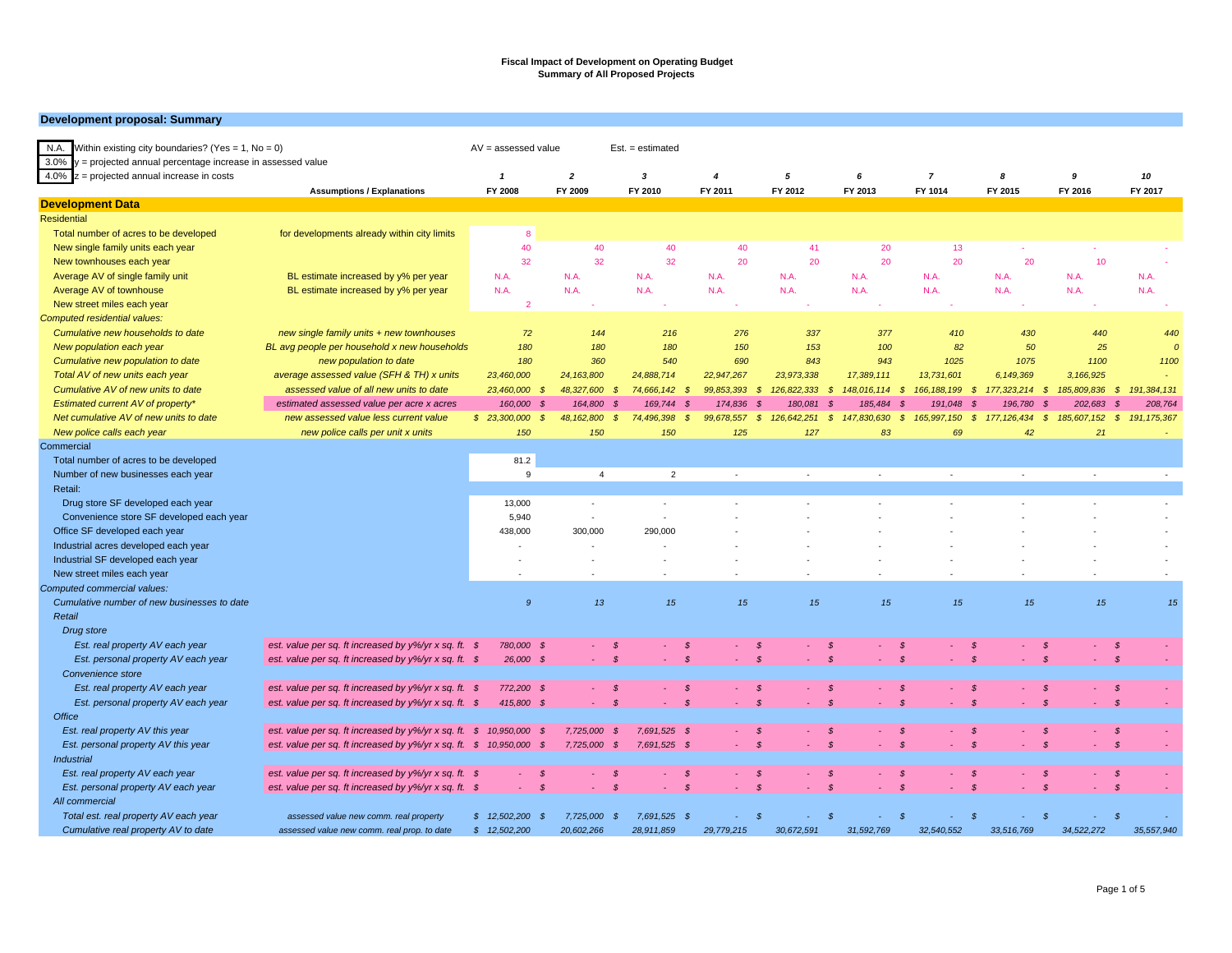|                                                                            | <b>Assumptions / Explanations</b>            | FY 2008                | FY 2009        | FY 2010        | FY 2011             | FY 2012                       | FY 2013        | FY 1014         | FY 2015            | FY 2016             | FY 2017             |
|----------------------------------------------------------------------------|----------------------------------------------|------------------------|----------------|----------------|---------------------|-------------------------------|----------------|-----------------|--------------------|---------------------|---------------------|
| Est. current real property AV*                                             | estimated assessed value per acre x acres    | $$1,944,100$ \$        | $2.002.423$ \$ | 2.062.496      | 2.124.371<br>- S    | 2.188.102<br>- \$             | 2.253.745      | 2.321.357<br>-8 | 2,390,998<br>- \$  | 2.462.728           | 2,536,610           |
| Net cumulative real property AV to date                                    | new assessed value less current value        | \$10,558,100           | 18.599.843 \$  | 26.849.363     | 27.654.844<br>- 85  | 28.484.490<br>- 35            | 29.339.024     | 30.219.195      | 31.125.771<br>- 56 | 32.059.544          | 33,021,330          |
| Total est. personal property AV each year                                  | assessed value new comm. personal property   | \$11,391,800           | 7.725.000      | 7.691.525 \$   | ۰                   | ۰.                            |                |                 |                    | <b>State Street</b> | ۰.                  |
| Cumulative personal property AV to date                                    | assessed value new comm. pers. prop. to date | 11,391,800             | 19.458.554.00  | 27.733.835.62  | 28,565,850.69       | 29,422,826.21                 | 30,305,511.00  | 31,214,676.33   | 32, 151, 116.62    | 33, 115, 650.11     | 34, 109, 119.62     |
| New police calls each year                                                 | police calls per business x new businesses   | 735                    | 326            | 163            |                     | $\sim$                        |                |                 |                    | <b>Section</b>      |                     |
| Computed values all development:                                           |                                              |                        |                |                |                     |                               |                |                 |                    |                     |                     |
| Total est. real property AV each year                                      | sum of residential and commercial            | \$35.962.200           |                | 32.580<br>239  | 267<br>22.947.      | 338<br>23.97                  |                | 13.73<br>601    | 6 1 4 9<br>369     | $3.166.925$ \$      |                     |
| Cumulative real propety AV to date                                         | sum of residential and commercial            | \$35.962.200           | 68.929.866     | 103.578.001    | 129.632.608<br>- 53 | 157.494.924 \$ 179.60<br>- \$ | 08.883.        | 198.728.751     | \$210.839.982      | 220.332.107         | 226,942,070<br>- \$ |
| Est. current real property AV*                                             | sum of residential and commercial            | $$2.104.100$ S         | 2.167.223      | $2.232.240$ \$ | 2.299.207           | $2.368.183$ \$<br>- 53        | 2.439.229      | 2.512.405       | 2.587.778<br>- 53  | 2.665.411           | 2.745.373<br>- \$   |
| Net cumulative real property AV to date                                    | new assessed value less current value        | $$33.858$ .<br>$100 -$ |                |                | 13 401              | -8<br>741<br>155.             | 654            |                 |                    | .696                | 224.196.697         |
| New street miles each year                                                 | sum of residential and commercial            |                        |                |                |                     |                               |                |                 |                    |                     |                     |
| Cumulative new street miles to date                                        | sum of new street miles to date              |                        |                |                |                     |                               | $\overline{2}$ |                 |                    |                     |                     |
| New police calls each year                                                 | new residential calls + new commercial calls | 885                    | 477            | 314            | 125                 | 127                           | 83             | 69              | 42                 | 21                  |                     |
| Cumulative new police calls                                                | sum of new police calls to date              | 885                    | 1,362          | 1.675          | 1.800               | 1,928                         | 2.011          | 2,080           | 2,122              | 2,143               | 2,143               |
| t fer developmente elrendu within ein limite G.e. proprietien net remired) |                                              |                        |                |                |                     |                               |                |                 |                    |                     |                     |

\* for developments already within city limits (i.e., annexation not required)

#### **Fiscal Impact of Proposed Development GENERAL FUND**

**Revenues Taxes**

| laxes                              |                                                                                                                  |     |            |          |            |      |                          |      |                          |      |                                 |                          |              |                          |                |            |                    |                                |           |
|------------------------------------|------------------------------------------------------------------------------------------------------------------|-----|------------|----------|------------|------|--------------------------|------|--------------------------|------|---------------------------------|--------------------------|--------------|--------------------------|----------------|------------|--------------------|--------------------------------|-----------|
| <b>Property taxes</b>              |                                                                                                                  |     |            |          |            |      |                          |      |                          |      |                                 |                          |              |                          |                |            |                    |                                |           |
| Real estate taxes                  | BL tax rate x new assessed value                                                                                 | \$. | 242,085 \$ |          | 477.353    | - \$ | 724.622 \$               |      | 910.434 \$               |      | 1.109.156 \$                    | 1.266.763                | - \$         | 402.947 \$               |                | .489.003   | - \$               | ,556,317 \$                    | 1,603,006 |
| Corporation personal property tax  | BL tax rate x new assessed value                                                                                 | \$  | 193,661    | - \$     | 330,795 \$ |      | 471.475 \$               |      | 485,619 \$               |      | 500,188 \$                      | 515,194                  | - \$         | 530.649 \$               |                | 546,569 \$ |                    | 562,966 \$                     | 579,855   |
| Utilities personal property tax    | no impact                                                                                                        |     |            |          |            |      |                          |      |                          |      |                                 |                          |              |                          |                |            |                    |                                |           |
| Penalties and interest             | BL penalties/BL real estate tax x new real estate tax                                                            |     | 1839       |          | 3625       |      | 5503                     |      | 6915                     |      | 8424                            | 9621                     |              | 10655                    |                | 11309      |                    | 11820                          | 12175     |
| Additions and abatements           | BL Ad & Ab/ BL real estate tax x new real estate tax                                                             |     | $-4416$    |          | $-8708$    |      | $-13218$                 |      | $-16608$                 |      | $-20233$                        | $-23108$                 |              | $-25592$                 |                | $-27162$   |                    | $-28390$                       | $-29241$  |
| Discounts on taxes                 | BL discounts/BL real estate tax x new real estate tax<br>BL credit/BL real estate tax (resid.) x new real estate |     | $-2034$    |          | $-4011$    |      | $-6088$                  |      | $-7649$                  |      | $-9319$                         | $-10643$                 |              | $-11787$                 |                | $-12510$   |                    | $-13076$                       | $-13468$  |
| Tax credits - firemens exemptions  | tax (resid.)                                                                                                     |     | $-345$     |          | $-711$     |      | $-1099$                  |      | $-1470$                  |      | $-1867$                         | $-2179$                  |              | $-2447$                  |                | $-2611$    |                    | $-2735$                        | $-2818$   |
| Tax credits - no water or sewer    | BL credit/BL real estate tax x new real estate tax                                                               |     | $-246$     |          | $-484$     |      | $-735$                   |      | $-923$                   |      | $-1125$                         | $-1285$                  |              | $-1423$                  |                | $-1510$    |                    | $-1578$                        | $-1626$   |
| Enterprise zone tax credits        | insert                                                                                                           |     |            |          |            |      |                          |      |                          |      |                                 |                          |              |                          |                |            |                    |                                |           |
| Total property taxes               |                                                                                                                  | \$. | 430.544 \$ |          | 797.860    | - \$ | .180.460                 | - \$ | .376.318 \$              |      | 1.585.225<br>- \$               | 1.754.363                | - \$         | 1.903.003                | - \$           | 2.003.088  | - \$               | 2.085.324<br>- \$              | 2.147.883 |
| Local taxes                        |                                                                                                                  |     |            |          |            |      |                          |      |                          |      |                                 |                          |              |                          |                |            |                    |                                |           |
| Franchise tax                      | BL franchise tax/ BL households x new households \$                                                              |     | $1.469$ \$ |          | 2,938 \$   |      | 4.407 \$                 |      | $5.632$ \$               |      | 6.876 \$                        | 7.692 \$                 |              | 8,366 \$                 |                | 8.774 \$   |                    | 8.978 \$                       | 8,978     |
| Mobile home excise tax             | no impact                                                                                                        |     |            |          |            |      |                          |      |                          |      |                                 |                          |              |                          |                |            |                    |                                |           |
|                                    | BL utilities pole tax/ BL street miles x new street                                                              |     |            |          |            |      |                          |      |                          |      |                                 |                          |              |                          |                |            |                    |                                |           |
| Utilities pole tax                 | miles                                                                                                            | \$  | $2,014$ \$ |          | $2,014$ \$ |      | $2,014$ \$               |      | $2.014$ \$               |      | $2,014$ \$                      | $2,014$ \$               |              | $2,014$ \$               |                | $2,014$ \$ |                    | $2,014$ \$                     | 2,014     |
| Hospitality Way special assessment | no impact                                                                                                        |     |            |          |            |      |                          |      |                          |      |                                 |                          |              |                          |                |            |                    |                                |           |
| Total local taxes                  |                                                                                                                  | \$  | $3.483$ \$ |          | $4.952$ \$ |      | $6.422$ \$               |      | 7.646 \$                 |      | 8,890 \$                        | $9.707$ \$               |              | 10,380 \$                |                | 10.788 \$  |                    | 10.992 \$                      | 10,992    |
| <b>State shared taxes</b>          |                                                                                                                  |     |            |          |            |      |                          |      |                          |      |                                 |                          |              |                          |                |            |                    |                                |           |
|                                    | BL income tax/BL real estate tax (resid.) x new real                                                             | \$  | 45,271     | <b>S</b> | 93,258 \$  |      | 144,083 \$               |      | 192,687 \$               |      | 244.728 \$                      | 285,626 \$               |              | 320,693 \$               |                | 342,180 \$ |                    | 358,556 \$                     | 369,313   |
| Income tax                         | estate tax (resid.)                                                                                              |     |            |          |            |      |                          |      |                          |      |                                 |                          |              |                          |                |            |                    |                                |           |
| Highway user                       | BL highway user/BL households x new households                                                                   |     | $9,278$ \$ |          | 18.557     |      | 27,835 \$                |      | 35,567                   |      | 43.428 \$                       | 48,582                   |              | 52.835 \$                |                | 55,412     |                    | 56.701 \$                      | 56,701    |
| Admissions and amusement tax       | BL A&A/ BL population x new population                                                                           |     | 595        |          | 1.190      |      | 1.784                    |      | 2.280                    |      | 2.786                           | 3.116                    |              | 3.387                    |                | 3.552      |                    | 3.635                          | 3,635     |
| Total state shared taxes           |                                                                                                                  | \$  | 55,144 \$  |          | 113,004 \$ |      | 173,702                  | - \$ | 230,534 \$               |      | 290.942 \$                      | 337,324 \$               |              | 376,915 \$               |                | 401.144 \$ |                    | 418,892 \$                     | 429,649   |
| <b>Total taxes</b>                 |                                                                                                                  |     | 489,171 \$ |          | 915,816    | - \$ | 1,360,584                | - \$ | .614.497                 | - \$ | 1,885,057<br>-S                 | 2,101,394                | - 5          | 2,290,297 \$             |                | 2,415,021  |                    | 2,515,208<br>- \$              | 2,588,524 |
| <b>Licenses and Permits</b>        |                                                                                                                  |     |            |          |            |      |                          |      |                          |      |                                 |                          |              |                          |                |            |                    |                                |           |
| Traders' licenses                  | no impact                                                                                                        | \$  |            | \$       |            | \$   | $\overline{\phantom{a}}$ | \$   | $\overline{\phantom{0}}$ | \$   | \$.<br>$\overline{\phantom{a}}$ | $\overline{\phantom{a}}$ | $\mathbf{s}$ | $\overline{\phantom{a}}$ | $\mathfrak{L}$ |            | $\mathbf{\hat{f}}$ | \$<br>$\overline{\phantom{a}}$ |           |
| Liquor licenses                    | no impact                                                                                                        |     |            |          |            |      |                          |      |                          |      |                                 |                          |              |                          |                |            |                    |                                |           |
| Taxi permits                       | no impact                                                                                                        |     |            |          |            |      |                          |      |                          |      |                                 |                          |              |                          |                |            |                    |                                |           |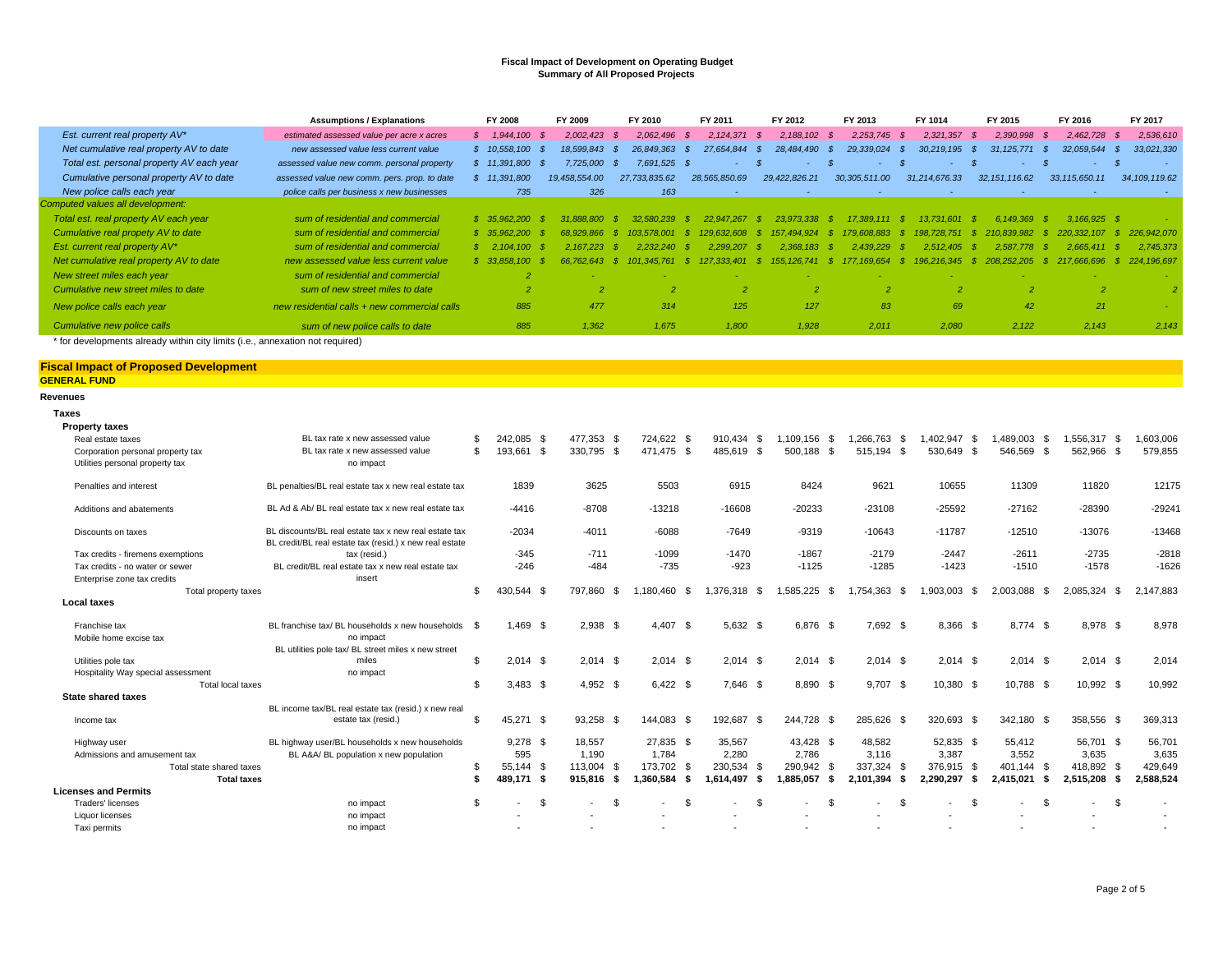|                                                    | <b>Assumptions / Explanations</b>                     |                | FY 2008                  | FY 2009                  |      | FY 2010                  |      | FY 2011                  |                | FY 2012                  |      | FY 2013                  |                | FY 1014                  |     | FY 2015                  |          | FY 2016                  |      | FY 2017                  |
|----------------------------------------------------|-------------------------------------------------------|----------------|--------------------------|--------------------------|------|--------------------------|------|--------------------------|----------------|--------------------------|------|--------------------------|----------------|--------------------------|-----|--------------------------|----------|--------------------------|------|--------------------------|
| Subdivision inspection fees                        | \$500 per inspection                                  |                | 500                      |                          |      |                          |      |                          |                |                          |      |                          |                |                          |     |                          |          |                          |      |                          |
| Grading permits                                    | \$200 per permit.                                     |                | 200                      |                          |      | $\overline{a}$           |      | $\overline{\phantom{a}}$ |                |                          |      |                          |                |                          |     | $\overline{\phantom{a}}$ |          | $\overline{\phantom{a}}$ |      |                          |
|                                                    | \$25 per residential permit; \$150 per commercial     |                |                          |                          |      |                          |      |                          |                |                          |      |                          |                |                          |     |                          |          |                          |      |                          |
| <b>Building permits</b>                            | permit                                                | \$             | $3,150$ \$               | $2.400$ \$               |      | 2.100                    | - \$ | 1,500                    | - \$           | 1,525                    | - \$ | $1.000$ \$               |                | 825 \$                   |     | 500                      | - \$     | 250                      | - \$ |                          |
| Site plan review                                   | \$500 per review                                      |                | 500                      |                          |      |                          |      |                          |                |                          |      |                          |                |                          |     |                          |          | $\overline{\phantom{a}}$ |      |                          |
| Mobile home park licenses                          | no impact                                             |                | $\overline{\phantom{a}}$ |                          |      | $\overline{\phantom{a}}$ |      | $\overline{\phantom{a}}$ |                |                          |      |                          |                |                          |     |                          |          |                          |      |                          |
| Public works agreement revenue                     | no impact                                             |                |                          |                          |      |                          |      |                          |                |                          |      |                          |                |                          |     |                          |          |                          |      |                          |
| <b>Total licenses and permits</b>                  |                                                       | \$             | $4,350$ \$               | $2,400$ \$               |      | $2,100$ \$               |      | $1,500$ \$               |                | $1,525$ \$               |      | $1,000$ \$               |                | $825$ \$                 |     | 500                      | -\$      | $250*$                   |      |                          |
| Inter-Governmental                                 |                                                       |                |                          |                          |      |                          |      |                          |                |                          |      |                          |                |                          |     |                          |          |                          |      |                          |
| <b>State Reimbursements</b>                        |                                                       |                |                          |                          |      |                          |      |                          |                |                          |      |                          |                |                          |     |                          |          |                          |      |                          |
|                                                    |                                                       |                |                          |                          |      |                          |      |                          |                |                          |      |                          |                |                          |     |                          |          |                          |      |                          |
| Police state aid                                   | BL state aid/BL total police calls x new police calls | - \$           | 4,782 \$                 | 7,358 \$                 |      | $9,053$ \$               |      | $9,729$ \$               |                | 10,417 \$                |      | 10,868 \$                |                | $11,241$ \$              |     | 11,466 \$                |          | 11,579 \$                |      | 11,579                   |
| Police supplemental aid                            | \$2.50 x new population                               |                | 450                      | 900                      |      | 1,350                    |      | 1,725                    |                | 2,108                    |      | 2,358                    |                | 2,563                    |     | 2,688                    |          | 2,750                    |      | 2,750                    |
| School resource officer                            | no impact                                             |                |                          |                          |      |                          |      |                          |                |                          |      |                          |                |                          |     |                          |          |                          |      |                          |
| <b>Total state reimbursements</b>                  |                                                       | \$             | $5,232$ \$               | $8,258$ \$               |      | $10,403$ \$              |      | $11,454$ \$              |                | $12,525$ \$              |      | 13,226 \$                |                | 13,803 \$                |     | $14,154$ \$              |          | 14,329 \$                |      | 14,329                   |
| <b>County Reimbursements</b>                       |                                                       |                |                          |                          |      |                          |      |                          |                |                          |      |                          |                |                          |     |                          |          |                          |      |                          |
| In lieu of financial corporation                   | no impact                                             |                |                          |                          |      |                          |      | $\overline{\phantom{a}}$ |                |                          |      |                          |                |                          |     |                          |          |                          |      | $\overline{\phantom{a}}$ |
|                                                    | BL tax differential/BL police revenue x new police    |                |                          |                          |      |                          |      |                          |                |                          |      |                          |                |                          |     |                          |          |                          |      |                          |
| Tax differential                                   | revenue                                               | \$             | 8,442 \$                 | 13,326 \$                |      | 16,786 \$                |      | 18,483 \$                |                | 20,210 \$                |      | 21,342 \$                |                | 22,273 \$                |     | 22,839 \$                |          | 23,122 \$                |      | 23,122                   |
| Senior Center reimbursement                        | no impact                                             |                |                          |                          |      |                          |      |                          |                |                          |      |                          |                |                          |     |                          |          |                          |      |                          |
| <b>Total county reimbusements</b>                  |                                                       | s.             | $8,442$ \$               | 13,326 \$                |      | 16,786 \$                |      | 18,483 \$                |                | 20,210 \$                |      | 21,342 \$                |                | 22,273 \$                |     | 22,839 \$                |          | 23,122 \$                |      | 23,122                   |
| <b>Local Reimbursements</b>                        |                                                       |                |                          |                          |      |                          |      |                          |                |                          |      |                          |                |                          |     |                          |          |                          |      |                          |
| Residential special patrol                         | no impact                                             | \$             |                          | \$<br>$\overline{a}$     | \$   | $\overline{a}$           | \$   |                          | \$             |                          | \$   |                          | -S             |                          | \$  |                          | \$       | $\overline{\phantom{a}}$ | \$   | $\overline{\phantom{a}}$ |
| <b>Total local reimbursements</b>                  |                                                       | $\mathfrak{L}$ |                          | \$                       | \$   |                          | \$   |                          | $\mathfrak{L}$ |                          | \$   |                          | \$             |                          | \$  |                          | \$       |                          | \$   |                          |
|                                                    |                                                       |                |                          |                          |      |                          |      |                          |                |                          |      |                          |                |                          |     |                          |          |                          |      |                          |
| <b>APG Contract Fees</b>                           | no impact                                             | \$             |                          | \$                       | \$   |                          | \$   |                          | \$             |                          | \$   |                          | \$             |                          | \$  |                          | <b>S</b> | $\sim$                   | \$   |                          |
| <b>Miscellaneous Revenues</b>                      |                                                       |                |                          |                          |      |                          |      |                          |                |                          |      |                          |                |                          |     |                          |          |                          |      |                          |
| Fines and forfeitures                              | BL fines/ BL households x new households              | \$             | 71 \$                    | $142$ \$                 |      | $214$ \$                 |      | 273 \$                   |                | 333 \$                   |      | 373 \$                   |                | 405 \$                   |     | 425 \$                   |          | 435 \$                   |      | 435                      |
|                                                    |                                                       |                |                          |                          |      |                          |      |                          |                |                          |      |                          |                |                          |     |                          |          |                          |      |                          |
| Interest on savings                                | BL interest/BL real estate tax x new real estate tax  |                | 1,841                    | 3,631                    |      | 5.512                    |      | 6,925                    |                | 8,437                    |      | 9,635                    |                | 10,671                   |     | 11,326                   |          | 11,838                   |      | 12,193                   |
| Other miscellaneous                                | BL misc/BL real estate tax x new real estate tax      |                | 1,940                    | 3,825                    |      | 5,806                    |      | 7,295                    |                | 8,888                    |      | 10,151                   |                | 11,242                   |     | 11,932                   |          | 12,471                   |      | 12,845                   |
| Police miscellaneous income                        | no impact                                             |                | $\overline{a}$           | $\overline{\phantom{a}}$ |      | $\sim$                   |      | $\overline{\phantom{a}}$ |                | $\overline{\phantom{a}}$ |      | $\overline{\phantom{a}}$ |                | $\overline{\phantom{a}}$ |     | $\overline{\phantom{a}}$ |          | $\overline{\phantom{a}}$ |      |                          |
|                                                    |                                                       |                |                          |                          |      |                          |      |                          |                |                          |      |                          |                |                          |     |                          |          |                          |      |                          |
| Trash collection sticker fees                      | BL trash fees/BL households x new households          |                | 2,371                    | 4,743                    |      | 7,114                    |      | 9,090                    |                | 11,099                   |      | 12,416                   |                | 13,503                   |     | 14,162                   |          | 14,491                   |      | 14,491                   |
|                                                    |                                                       |                |                          |                          |      |                          |      |                          |                |                          |      |                          |                |                          |     |                          |          |                          |      |                          |
| DPW miscellaneous                                  | BL DPW misc/BL households x new households            |                | 674                      | 1,349                    |      | 2,023                    |      | 2,585                    |                | 3,156                    |      | 3,531                    |                | 3,840                    |     | 4,027                    |          | 4,121                    |      | 4,121                    |
|                                                    | BL recycling contrib./BL households x new             |                |                          |                          |      |                          |      |                          |                |                          |      |                          |                |                          |     |                          |          |                          |      |                          |
| Recycling contributions                            | households                                            |                | 98                       | 196                      |      | 294                      |      | 375                      |                | 458                      |      | 513                      |                | 557                      |     | 585                      |          | 598                      |      | 598                      |
| Antenna leases                                     | no impact                                             |                |                          |                          |      |                          |      |                          |                |                          |      |                          |                |                          |     |                          |          |                          |      |                          |
| Annexation                                         | no impact                                             |                |                          |                          |      |                          |      |                          |                |                          |      |                          |                |                          |     |                          |          |                          |      |                          |
| <b>Total miscellaneous revenues</b>                |                                                       | s.             | $6,996$ \$               | 13,885 \$                |      | 20,962 \$                |      | 26,544 \$                |                | 32,371 \$                |      | 36,619 \$                |                | 40,219 \$                |     | 42,456                   | - S      | 43,954 \$                |      | 44,684                   |
| <b>Total Revenues</b>                              |                                                       | s.             | 514,191 \$               | 953,686                  | - \$ | 1,410,835                | - \$ | 1,672,478 \$             |                | 1,951,688                | - \$ | 2,173,581 \$             |                | 2,367,418                | -\$ | 2,494,970                | -\$      | 2,596,863 \$             |      | 2,670,659                |
|                                                    |                                                       |                |                          |                          |      |                          |      |                          |                |                          |      |                          |                |                          |     |                          |          |                          |      |                          |
| <b>Other Financing Sources</b>                     |                                                       |                |                          |                          |      |                          |      |                          |                |                          |      |                          |                |                          |     |                          |          |                          |      |                          |
| Issuance of debt                                   | no impact                                             | \$             |                          | \$                       | \$   |                          | \$   |                          | £              |                          | \$   |                          | \$             |                          | \$  |                          | \$       |                          | \$   |                          |
| Sale of property                                   | no impact                                             |                |                          |                          |      |                          |      |                          |                |                          |      |                          |                |                          |     |                          |          |                          |      |                          |
| Total other financing sources                      |                                                       | -96            |                          | \$                       | -S   |                          | \$   |                          | S              |                          | \$   |                          | £              |                          | S   |                          | S.       |                          | - \$ |                          |
|                                                    |                                                       |                |                          |                          |      |                          |      |                          |                |                          |      |                          |                |                          |     |                          |          |                          |      |                          |
| <b>Total Revenues and Financing Sources</b>        |                                                       | s.             | 514,191 \$               | 953,686 \$               |      | 1,410,835 \$             |      | 1,672,478 \$             |                | 1,951,688 \$             |      | 2,173,581 \$             |                | 2,367,418 \$             |     | 2,494,970 \$             |          | 2,596,863 \$             |      | 2,670,659                |
| Expenditures (assumes z% annual increase in costs) |                                                       |                |                          |                          |      |                          |      |                          |                |                          |      |                          |                |                          |     |                          |          |                          |      |                          |
| <b>General Government</b>                          |                                                       |                |                          |                          |      |                          |      |                          |                |                          |      |                          |                |                          |     |                          |          |                          |      |                          |
| Legislative                                        |                                                       |                |                          |                          |      |                          |      |                          |                |                          |      |                          |                |                          |     |                          |          |                          |      |                          |
| Elected officials                                  | no impact                                             | \$             |                          | \$                       | \$   |                          | \$   |                          | \$             |                          | \$   |                          | $\mathfrak{s}$ |                          | \$  |                          | \$       |                          | \$   |                          |
|                                                    | BL op exp/ BL assessed value x new assessed           |                |                          |                          |      |                          |      |                          |                |                          |      |                          |                |                          |     |                          |          |                          |      |                          |
| Operating expenditures                             | value                                                 |                | 5,606                    | 11.496                   |      | 18.149                   |      | 23,715                   |                | 30,047                   |      | 35,689                   |                | 41,107                   |     | 45.373                   |          | 49,321                   |      | 52,833                   |
|                                                    |                                                       |                |                          |                          |      |                          |      |                          |                |                          |      |                          |                |                          |     |                          |          |                          |      |                          |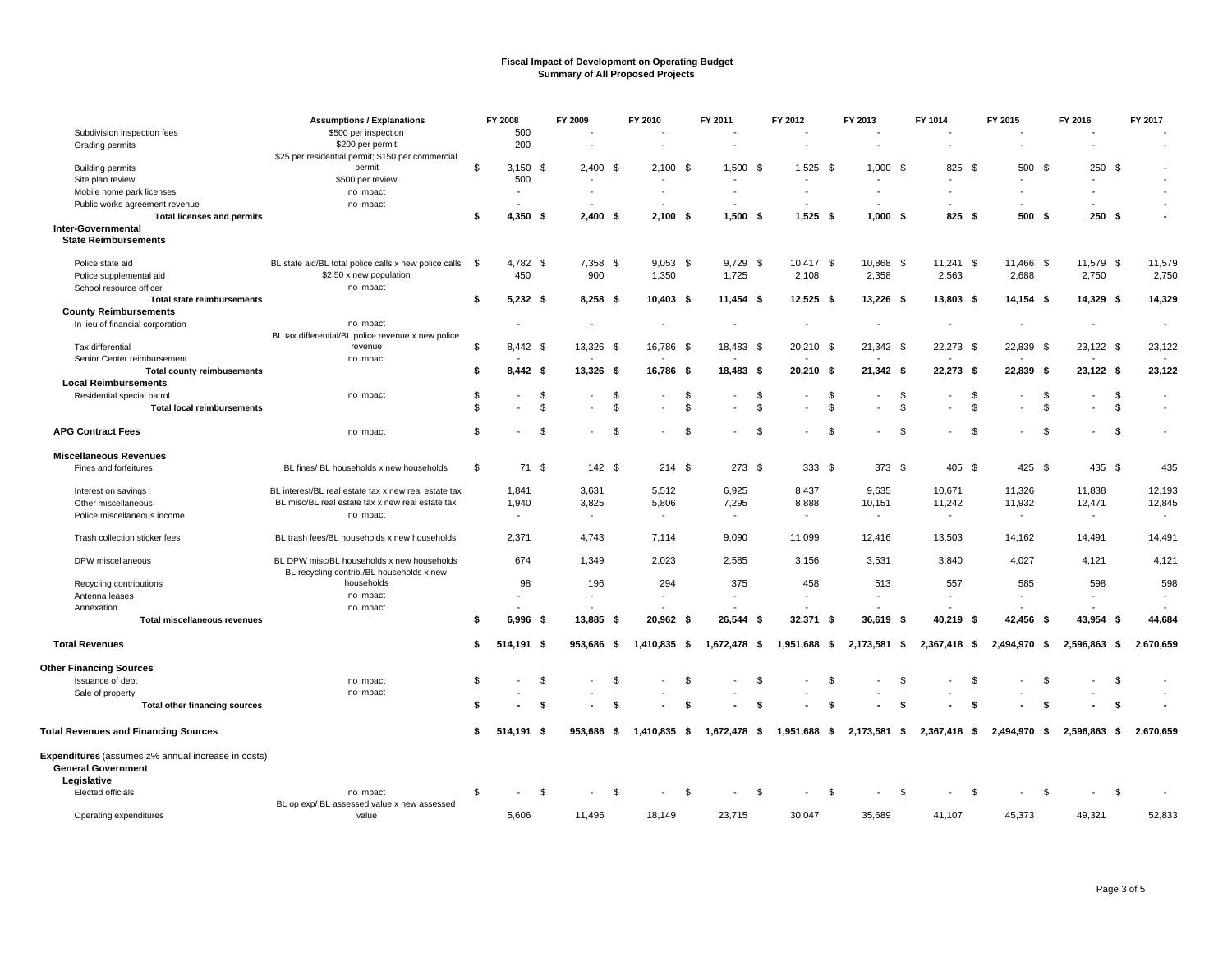|                                                                         |                                 | <b>Assumptions / Explanations</b>                                                                     |     | FY 2008             |      | FY 2009                  |      | FY 2010                  |      | FY 2011             |            | FY 2012                  | FY 2013 |                          | FY 1014            |           | FY 2015             |          | FY 2016             | FY 2017          |
|-------------------------------------------------------------------------|---------------------------------|-------------------------------------------------------------------------------------------------------|-----|---------------------|------|--------------------------|------|--------------------------|------|---------------------|------------|--------------------------|---------|--------------------------|--------------------|-----------|---------------------|----------|---------------------|------------------|
| Maryland Municipal League                                               |                                 | BL dues/ BL assessed value x new assessed value                                                       |     | 683                 |      | 1,401                    |      | 2,212                    |      | 2,890               |            | 3,661                    |         | 4,349                    | 5,009              |           | 5,529               |          | 6,010               | 6,438            |
| Elections<br>Recording secretary                                        |                                 | BL election cost/ BL households x new households<br>no impact                                         |     | 92                  |      | 192                      |      | 300                      |      | 399                 |            | 506                      |         | 589                      |                    | 666       | 727                 |          | 774                 | 805              |
| <b>Executive</b>                                                        | Total legislative               |                                                                                                       | \$  | 6,381 \$            |      | 13,089 \$                |      | 20,661                   | \$   | 27,003 \$           |            | 34,215 \$                |         | 40,627                   | - \$               | 46,782 \$ | 51,629 \$           |          | 56,105 \$           | 60,076           |
|                                                                         |                                 | BL salaries/ BL assessed value x new assessed                                                         |     |                     |      |                          |      |                          |      |                     |            |                          |         |                          |                    |           |                     |          |                     |                  |
| Salaries                                                                |                                 | value<br>BL op exp/ BL assessed value x new assessed                                                  | \$. | $8.305$ \$          |      | 17.030                   | - \$ | 26.886                   | - \$ | 35.131<br>- \$      |            | 44,512 \$                |         | 52.870 \$                | 60.896             | - \$      | 67.216 \$           |          | 73.065 \$           | 78,268           |
| Operating expenditures                                                  | Total executive                 | value                                                                                                 | \$  | 661<br>8.966 \$     |      | 1,356<br>18.386 \$       |      | 2,140<br>29.026 \$       |      | 2,797<br>37.928 \$  |            | 3,543<br>48,055 \$       |         | 4,209<br>57,079 \$       | 4,848              | 65,743 \$ | 5,351<br>72,567 \$  |          | 5,816<br>78,882 \$  | 6,230<br>84,498  |
| Finance                                                                 |                                 |                                                                                                       |     |                     |      |                          |      |                          |      |                     |            |                          |         |                          |                    |           |                     |          |                     |                  |
| Salaries                                                                |                                 | BL salaries/ BL assessed value x new assessed<br>value<br>BL op exp/ BL assessed value x new assessed | \$  | 11,074 \$           |      | 22,709 \$                |      | 35,851 \$                |      | 46,846 \$           |            | 59,354 \$                |         | 70,499 \$                |                    | 81,201 \$ | 89,629 \$           |          | 97,428 \$           | 104,365          |
| Operating expenditures                                                  |                                 | value                                                                                                 |     | 1,644               |      | 3,372                    |      | 5,324                    |      | 6,957               |            | 8,814                    |         | 10,469                   | 12,058             |           | 13,310              |          | 14,468              | 15,498           |
| Audit                                                                   |                                 | BL audit/ BL assessed value x new assessed value                                                      |     | 391                 |      | 802                      |      | 1,265                    |      | 1,654               |            | 2,095                    |         | 2,488                    | 2,866              |           | 3,164               |          | 3,439               | 3,684            |
|                                                                         | <b>Total finance</b>            |                                                                                                       | \$  | 13,109 \$           |      | 26,883 \$                |      | 42,440                   | - \$ | 55,456              | - \$       | 70,262 \$                |         | 83,456 \$                |                    | 96,125 \$ | 106,103             | - \$     | 115,335 \$          | 123,547          |
| Legal<br>Codification                                                   |                                 |                                                                                                       | \$  |                     | \$   | $\overline{\phantom{a}}$ | \$   | $\overline{\phantom{a}}$ | -\$  |                     | \$         | - \$                     |         |                          | \$                 | -S        |                     | - \$     | \$                  |                  |
|                                                                         |                                 | no impact<br>BL counsel/ BL assessed value x new assessed                                             |     |                     |      |                          |      |                          |      |                     |            |                          |         |                          |                    |           |                     |          |                     |                  |
| Counsel                                                                 | <b>Total legal</b>              | value                                                                                                 | \$  | 3.985<br>$3.985$ \$ |      | 8.173<br>8.173 \$        |      | 12.903<br>12,903 \$      |      | 16.860<br>16,860 \$ |            | 21.361<br>21,361 \$      |         | 25,373<br>25,373 \$      | 29.224             | 29,224 \$ | 32.258<br>32,258 \$ |          | 35.065<br>35,065 \$ | 37,561<br>37.561 |
| <b>Planning and Community Development</b>                               |                                 |                                                                                                       |     |                     |      |                          |      |                          |      |                     |            |                          |         |                          |                    |           |                     |          |                     |                  |
|                                                                         |                                 | BL salaries/ (BL households + BL businesses) x                                                        |     |                     |      |                          |      |                          |      |                     |            |                          |         |                          |                    |           |                     |          |                     |                  |
| Salaries                                                                |                                 | (new households + new businesses)<br>BL op exp/ (BL households + BL businesses) x (new                | \$  | 1,986 \$            |      | $4,004$ \$               |      | $6,127$ \$               |      | 8,027 \$            |            | 10,098 \$                |         | 11,696 \$                |                    | 13,187 \$ | 14,360 \$           |          | 15,270 \$           | 15,881           |
| Operating expenditures                                                  |                                 | households + new businesses)                                                                          |     | 308                 |      | 621                      |      | 950                      |      | 1,245               |            | 1,566                    |         | 1,814                    | 2,046              |           | 2,228               |          | 2,369               | 2,463            |
| Total planning and community development<br><b>Government Buildings</b> |                                 |                                                                                                       | \$  | $2,294$ \$          |      | 4,625                    | \$   | 7,077                    | \$   | 9,272               | - \$       | 11,665<br>- \$           |         | 13,510                   | - \$<br>15,233     | - \$      | 16,588              | - \$     | 17,639 \$           | 18,345           |
| Janitor salary                                                          |                                 | no impact<br>no impact                                                                                | \$  |                     | \$   |                          | \$   |                          | \$   |                     | \$         | $\mathfrak{L}$           |         |                          | \$                 | S.        |                     | \$       | \$                  |                  |
| Operating expenditures                                                  | Total government buildings      |                                                                                                       | \$. |                     | \$   |                          | \$   |                          | £.   |                     | \$         | $\mathfrak{F}$           |         |                          | \$                 | \$        |                     | \$       | \$                  |                  |
| <b>General Government</b>                                               |                                 |                                                                                                       |     |                     |      |                          |      |                          |      |                     |            |                          |         |                          |                    |           |                     |          |                     |                  |
|                                                                         |                                 | BL op exp / BL assessed value x new assessed                                                          |     |                     |      |                          |      |                          |      |                     |            |                          |         |                          |                    |           |                     |          |                     |                  |
| Operating expenditures                                                  |                                 | value                                                                                                 | \$  | 3,365               | - \$ | 6.901                    | \$   | 10,894                   | - \$ | 14,235<br>- \$      |            | 18.036 \$                |         | 21,423<br>- \$           | 24.675             | - \$      | 27,236 \$           |          | 29,606 \$           | 31,714           |
| <b>Health and Safety</b>                                                | Total general government        |                                                                                                       | \$  | 3,365               | - \$ | 6,901                    | - \$ | 10,894                   | - \$ | 14,235              | - \$       | 18,036 \$                |         | 21,423                   | - \$<br>24,675     | - \$      | 27,236              | - \$     | 29,606 \$           | 31,714           |
| Salaries                                                                |                                 | no impact                                                                                             | \$  |                     | \$   | $\overline{\phantom{a}}$ | \$   | $\overline{\phantom{a}}$ | \$   |                     | \$         | -\$                      |         |                          | \$                 | S.        |                     | \$       | -\$                 |                  |
| Operating expenditures                                                  |                                 | no impact                                                                                             |     |                     |      |                          |      | $\overline{\phantom{a}}$ |      |                     |            | $\overline{\phantom{a}}$ |         | $\overline{\phantom{a}}$ |                    |           |                     |          | $\overline{a}$      |                  |
|                                                                         | Total health and safety         |                                                                                                       | \$  |                     | \$   |                          | \$   |                          | \$   |                     | \$         | Ŝ                        |         |                          | <b>S</b>           | \$        |                     | \$       | <sup>\$</sup>       |                  |
|                                                                         | <b>Total General Government</b> |                                                                                                       | \$  | 38.101              | - \$ | 78.056                   | \$   | 123.001                  | - \$ | 160.754             | $\sqrt{2}$ | 203.594<br>- \$          |         | 241.467                  | - \$<br>277.784    | - \$      | 306.381             | - \$     | 332,632 \$          | 355.741          |
| <b>Public Safety</b>                                                    |                                 |                                                                                                       |     |                     |      |                          |      |                          |      |                     |            |                          |         |                          |                    |           |                     |          |                     |                  |
| <b>Police Department</b><br>Salaries                                    |                                 | BL salaries/ BL police calls x new police calls                                                       | \$  | 53,820 \$           |      | 86,130                   | - \$ | 110,201                  | - \$ | 123,176<br>- \$     |            | 137,162 \$               |         | 148,826 \$               | 160,080            | - \$      | 169,824 \$          |          | 178,355 \$          | 185,489          |
| <b>Operating Expenditures</b>                                           |                                 | BL op exp/ BL police calls x new police calls                                                         |     | 6.938               |      | 11.104                   |      | 14,207                   |      | 15,880              |            | 17,683                   |         | 19,186                   | 20,637             |           | 21,893              |          | 22.993              | 23,913           |
|                                                                         | Total police department         |                                                                                                       | \$  | 60,758 \$           |      | 97,234 \$                |      | 124,407                  | \$   | 139,056 \$          |            | 154,845 \$               |         | 168,013 \$               | 180,717 \$         |           | 191,718 \$          |          | 201,348 \$          | 209,402          |
| <b>Volunteer Fire Department</b>                                        |                                 |                                                                                                       |     |                     |      |                          |      |                          |      |                     |            |                          |         |                          |                    |           |                     |          |                     |                  |
|                                                                         |                                 | BL contribution/ (BL households+ BL businesses) x                                                     |     |                     |      |                          |      |                          |      |                     |            |                          |         |                          |                    |           |                     |          |                     |                  |
| Contribution                                                            |                                 | (new households + new businesses)                                                                     | \$. | $1,266$ \$          |      | 2,551                    | \$   | 3.904                    | - \$ | $5.114$ \$          |            | 6,434 \$                 |         | $7.452$ \$               |                    | 8.402 \$  | $9.149$ \$          |          | $9,729$ \$          | 10.118           |
|                                                                         | Total volunteer fire department |                                                                                                       | \$. | 1,266               | -\$  | 2.551                    | - \$ | 3.904                    | \$   | <b>S</b><br>5.114   |            | 6.434<br>- \$            |         | 7.452                    | - \$<br>8,402      | - \$      | 9.149               | <b>S</b> | - \$<br>9,729       | 10,118           |
|                                                                         | <b>Total Public Safety</b>      |                                                                                                       | \$  | 62.024 \$           |      | 99.785 \$                |      | 128,311 \$               |      | 144.170 \$          |            | 161,279 \$               |         | 175,464                  | 189,119 \$<br>- \$ |           | 200,867 \$          |          | 211,077 \$          | 219,520          |
| <b>Public Works</b><br>Administration                                   |                                 |                                                                                                       |     |                     |      |                          |      |                          |      |                     |            |                          |         |                          |                    |           |                     |          |                     |                  |
|                                                                         |                                 | BL salaries/ (BL households + BL businesses) x                                                        |     |                     |      |                          |      |                          |      |                     |            |                          |         |                          |                    |           |                     |          |                     |                  |
| Salaries                                                                |                                 | (new households + new businesses)                                                                     | \$  | $2,977$ \$          |      | $6,002$ \$               |      | 9.184                    | - \$ | 12,032 \$           |            | 15,137 \$                |         | 17,531                   | 19,767<br>- \$     | - \$      | 21,526 \$           |          | 22,890 \$           | 23,805           |